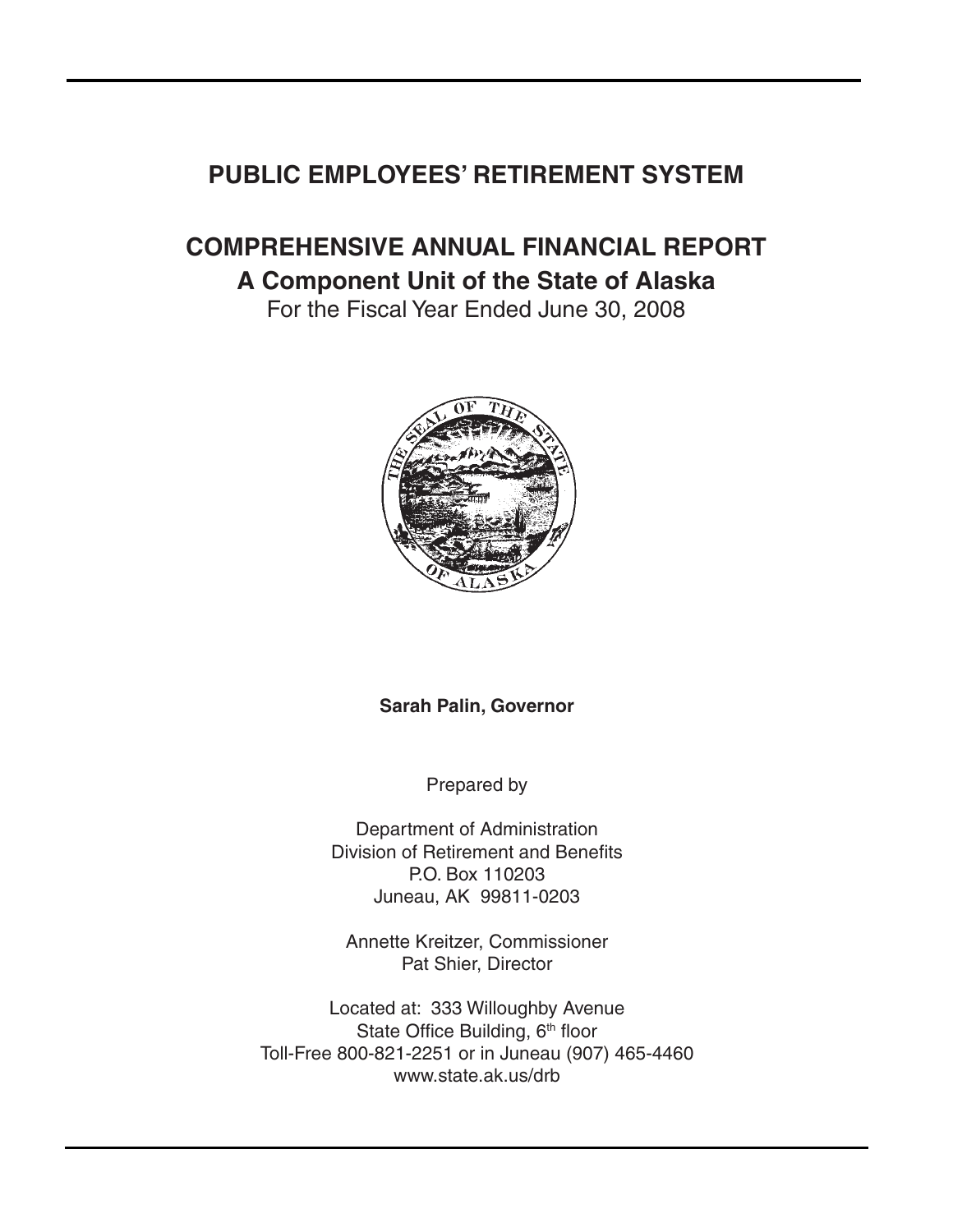

The Alaska Department of Administration complies with Title II of the 1990 Americans with Disabilities Act. This publication is available in alternative communication formats upon request. To make necessary arrangements, contact the ADA Coordinator for the Alaska Division of Retirement and Benefits at (907) 465-4460 or the TDD for the hearing impaired at (907) 465-2805.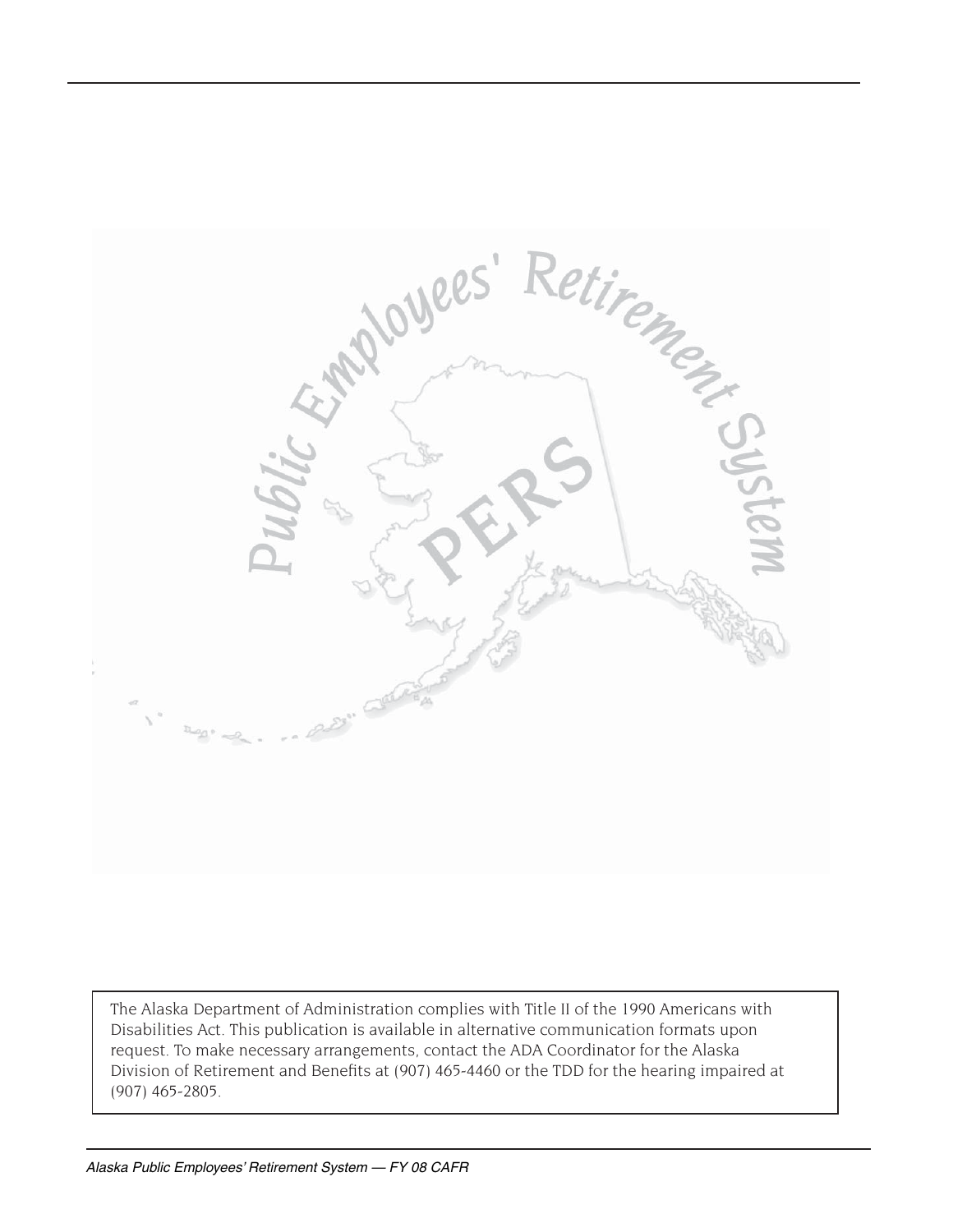# **PUBLIC EMPLOYEES' RETIREMENT SYSTEM TABLE OF CONTENTS**

| <b>Introductory Section</b>                                        |                |
|--------------------------------------------------------------------|----------------|
|                                                                    | $\mathbf{1}$   |
| Certificate of Achievement for Excellence in Financial Reporting   | 6              |
|                                                                    | $\overline{7}$ |
|                                                                    | 8              |
|                                                                    | 9              |
| <b>Financial Section</b>                                           |                |
|                                                                    | 11             |
|                                                                    | 13             |
| <b>Basic Financial Statements</b>                                  |                |
|                                                                    | 22             |
|                                                                    | 24             |
| Notes to Financial Statements                                      |                |
|                                                                    | 26             |
|                                                                    | 34             |
|                                                                    | 38             |
| Note 4 - Foreign Exchange, Foreign Exchange Contracts and          |                |
|                                                                    | 59             |
|                                                                    | 59             |
|                                                                    | 60             |
| Note 7 - Funded Status and Funding Progress - DB Plan              | 61             |
|                                                                    | 63             |
|                                                                    | 65             |
| <b>Required Supplementary Information:</b>                         |                |
| <b>GASB Statement No. 25:</b>                                      |                |
|                                                                    | 66             |
| Schedule of Funding Progress - Postemployment Healthcare Benefits  | 67             |
| Schedule of Contributions from Employers and the State of Alaska - |                |
| Pension and Postemployment Healthcare Benefits                     | 68             |
| Notes to Required Supplementary Information                        |                |
| Note 1 - Description of Schedule of Funding Progress               | 69             |
|                                                                    | 69             |
|                                                                    | 73             |
| <b>Additional Information</b>                                      |                |
|                                                                    | 74             |
| Schedule of Payments to Consultants Other than Investment Advisors | 75             |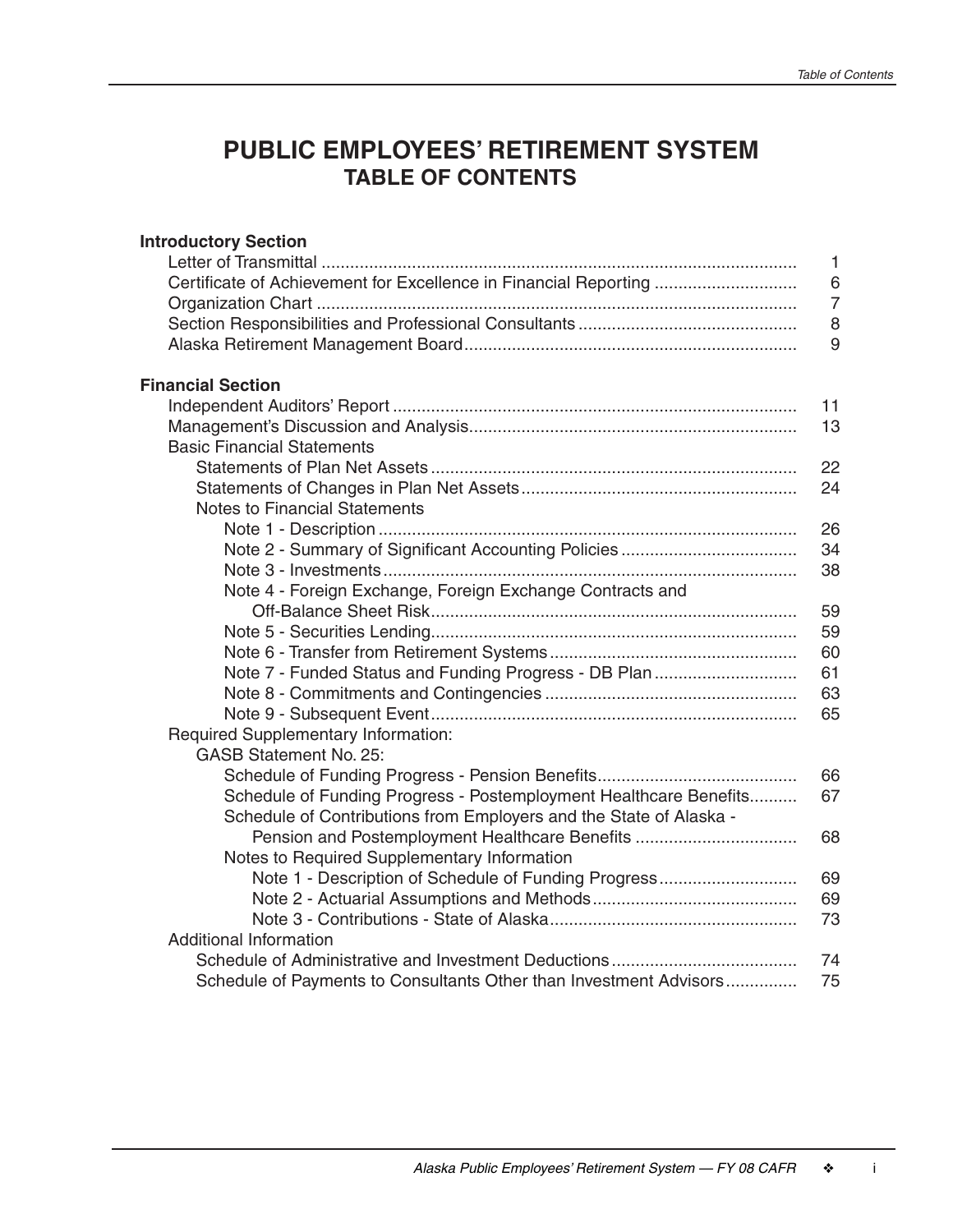| <b>Investment Section</b> |  |
|---------------------------|--|
|---------------------------|--|

| 81  |
|-----|
| -84 |
| 85  |
|     |
|     |
| -90 |
| -91 |
|     |

#### **Actuarial Section**

#### **Statistical Section**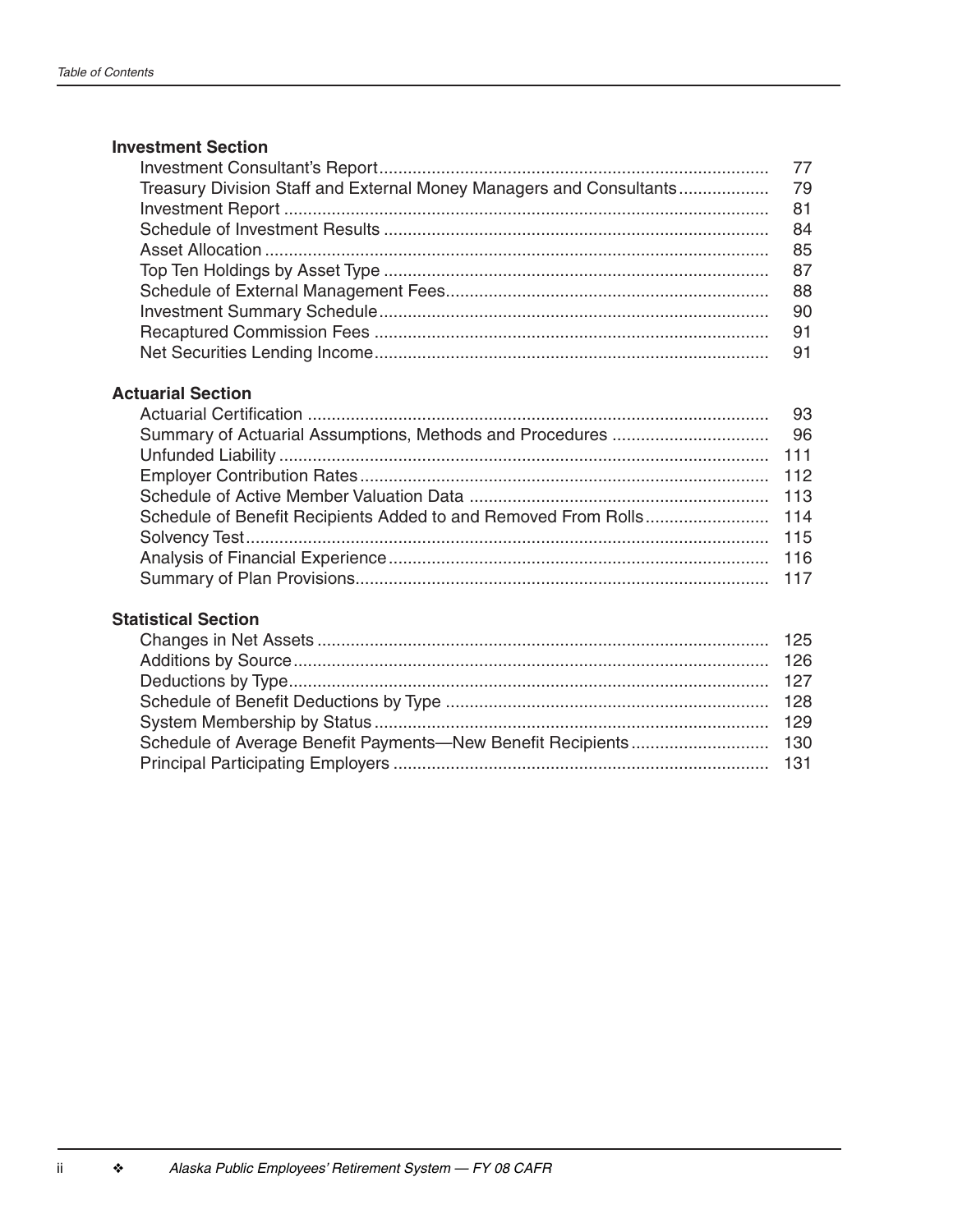

# **INTRODUCTORY SECTION**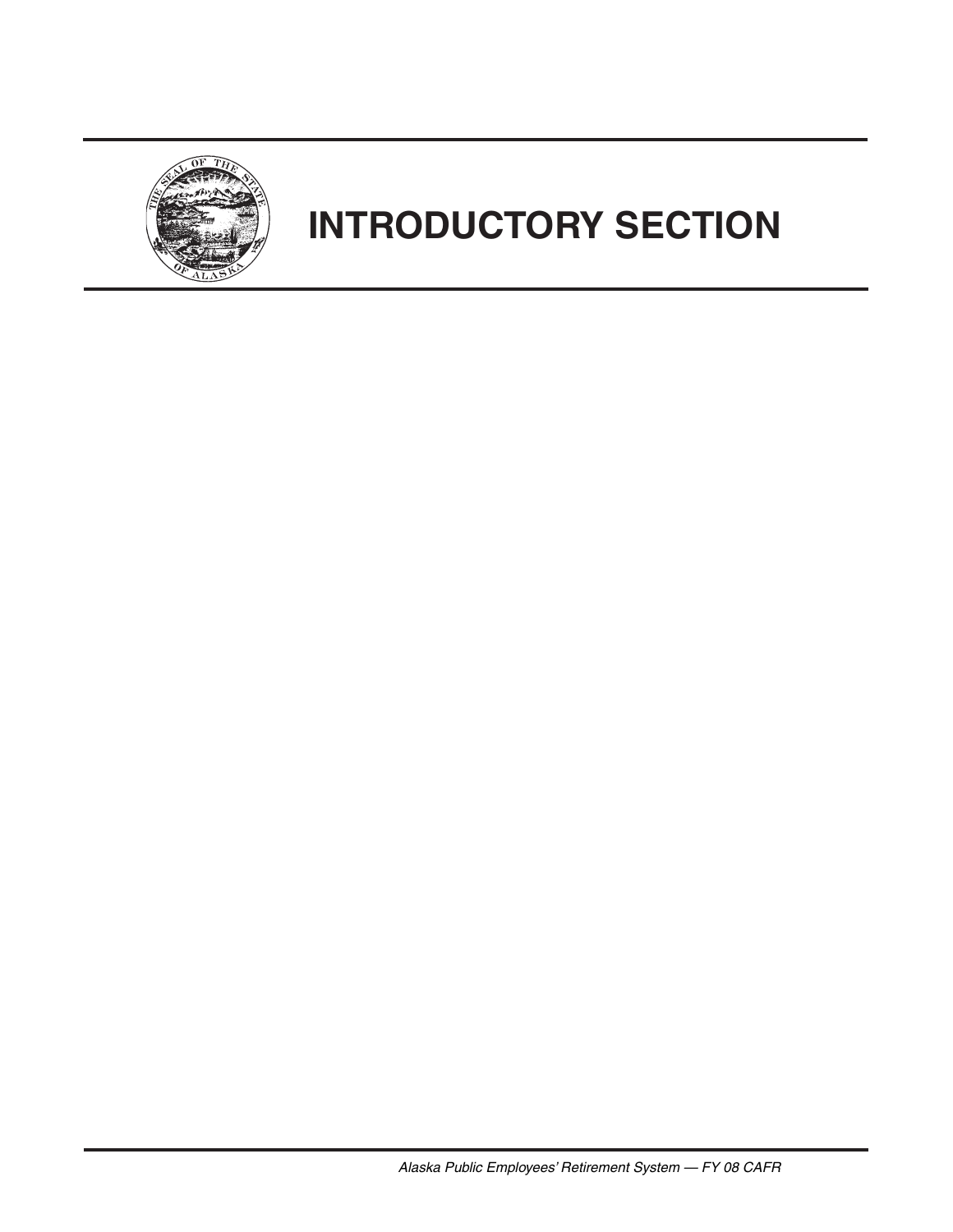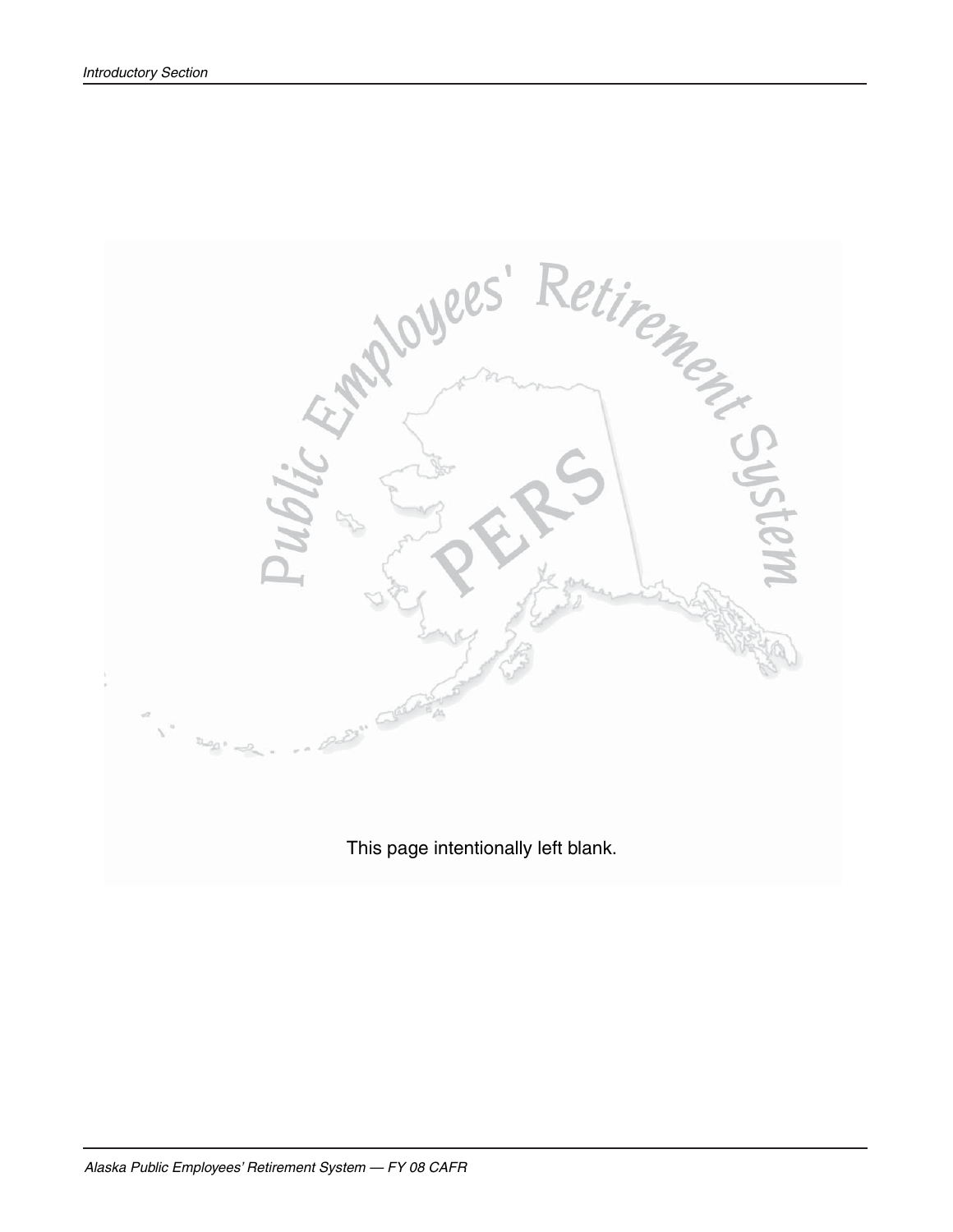# STATE OF ALASK

# **DEPARTMENT OF ADMINISTRATION**

**DIVISION OF RETIREMENT AND BENEFITS** 

#### **SARAH PALIN, GOVERNOR**

PO BOX 110203 Juneau, AK 99811-0203 TDD: (907) 465-2805 FAX: (907) 465-3086 PHONE: (907) 465-4460 TOLL-FREE: 1-800-821-2251

December 15, 2008

The Honorable Sarah Palin, Governor Members of the Alaska State Legislature Alaska Retirement Management Board Employers and Plan Members

We are pleased to present the Comprehensive Annual Financial Report (CAFR) of the Public Employees' Retirement System (PERS) (System) for the fiscal year ended June 30, 2008.

This report is intended to provide comprehensive information on the financial operations of the System for the year. Responsibility for the accuracy, completeness and fairness of the information presented rests with the management of the System. To the best of our knowledge and belief, the enclosed information is accurate in all material respects and is reported in a manner designed to fairly present the financial position and results of operations of the System for the year ended June 30, 2008. All disclosures necessary to enable the reader to gain an understanding of the System's activities have been included.

For financial reporting purposes, the System uses Governmental Accounting Standards Board (GASB) Statement No. 25, *Financial Reporting for Defined Benefit Pension Plans and Note Disclosures for Defined Contribution Plans*; GASB Statement No. 34, *Basic Financial Statements – and Management's Discussion and Analysis – for State and Local Governments*; GASB Statement No. 37, *Basic Financial Statements – and Management's Discussion and Analysis – for State and Local Governments: Omnibus*; GASB Statement No. 38, *Certain Financial Statement Note Disclosures*; GASB Statement No. 40, *Deposits and Investment Risk Disclosures*; GASB Statement No. 43, *Financial Reporting for Post Employment Benefit Plans Other Than Pension Plans*; GASB Statement No. 44, *Economic Condition Reporting: The Statistical Section;* and GASB Statement No. 50, *Pension Disclosures – an amendment of GASB Statements 25 and 27*. Assets of the System are presented at fair value. The actuarial value of assets and the actuarial accrued liability are presented in the notes to financial statements and in the required supplementary information following the notes to financial statements.

The CAFR is divided into five sections:

- **Introductory Section**, which contains the letter of transmittal, the administrative organization of the PERS, and a list of the members serving on the Alaska Retirement Management Board;
- **Financial Section**, which contains the Independent Auditor's Report, management's discussion and analysis (MD&A), basic financial statements, required supplementary information, and additional information;
- **Investment Section**, which contains a report prepared by the investment consultant, a report on investment activity, investment results, and various investment schedules;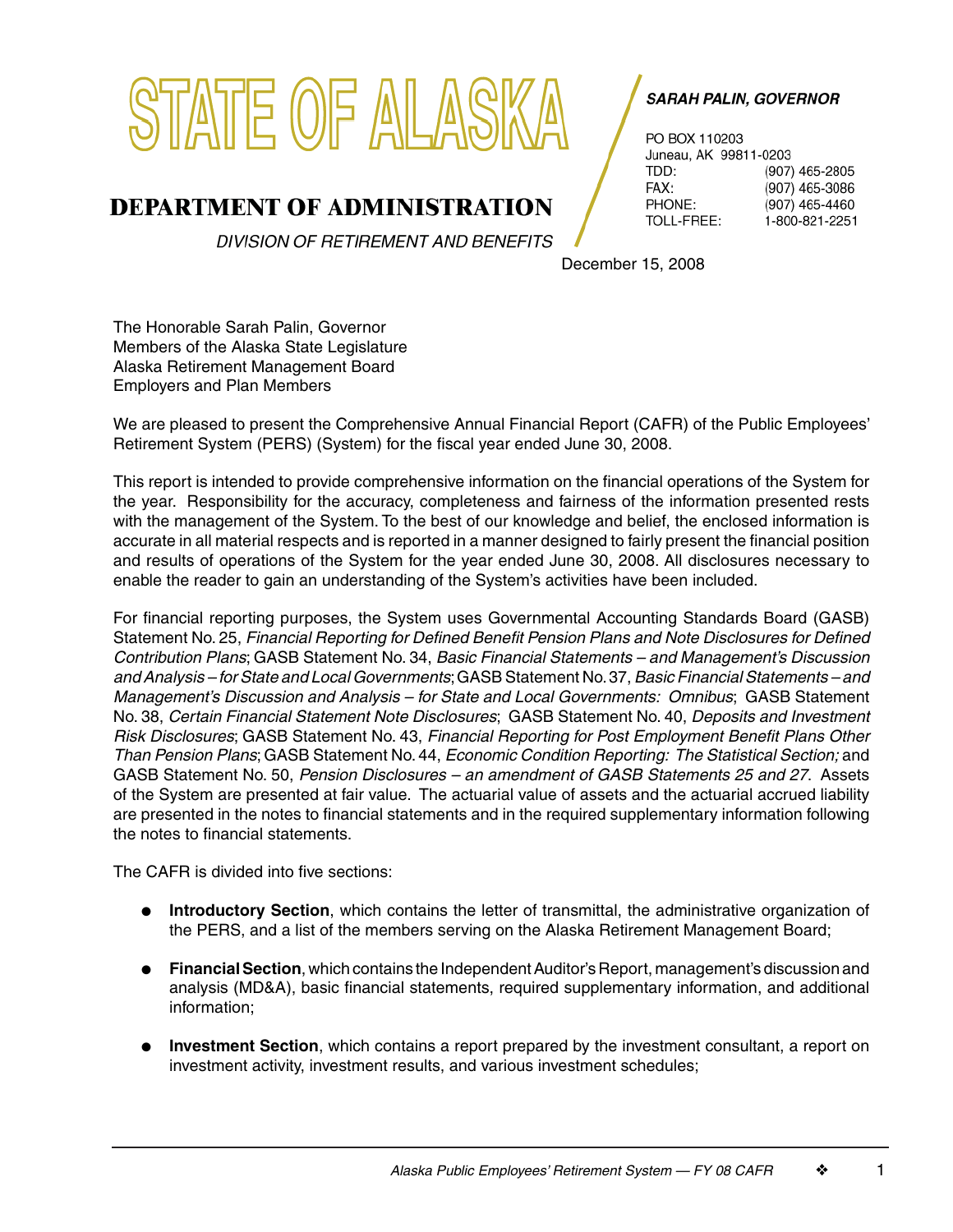- **Actuarial Section**, which contains the Actuarial Certification letter and the results of the most current annual actuarial valuation; and
- **Statistical Section**, which includes additional information related to financial trends, demographic and economic information, and operating information.

The MD&A provides an analytical overview of the financial statements. The Letter of Transmittal is designed to complement the MD&A and should be read in conjunction with it. The MD&A is located in the Financial Section of this report immediately following the Independent Auditor's Report.

#### **Profile of the System**

The System was established in 1961 to provide pension and postemployment healthcare benefits for eligible state and local government employees. Normal service, survivor, and disability benefits are available to all members who attain the Plan's age and service requirements. During the fiscal year 2005 legislative session, a law was enacted that closed the Defined Benefit (DB) Plan. Senate Bill 141, signed into law on July 27, 2005, closed the DB Plan effective July 1, 2006, to new members and created a Defined Contribution Retirement (DCR) plan for members first hired on or after July 1, 2006. Beginning in fiscal year 2007, the System consists of : (1) the DB Plan and (2) the DCR Plan. This report includes both plans. The DB Plan includes the pension plan, the postemployment healthcare plan, and the new Alaska Retiree Health Care Trust that replaces the postemployment healthcare plan. The DCR Plan includes the DCR trust, occupational death and disability plan (OD&D), retiree major medical plan (RMP), and the health reimbursement arrangement plan (HRA).

|                                |            | <b>Years Ended June 30</b> |         |  |  |
|--------------------------------|------------|----------------------------|---------|--|--|
|                                | 2008       | 2007                       | 2006    |  |  |
| Net Assets (millions)          | \$10,765.3 | 10,942.3                   | 9,379.5 |  |  |
| <b>Participating Employers</b> | 159        | 160                        | 160     |  |  |

#### **Reporting Entity**

The System is considered a component unit of the State of Alaska for financial reporting purposes. Because of the closeness of the System's relationship to the State, it is included in the State of Alaska CAFR as a fiduciary fund.

The Commissioner of the Department of Administration, appointed by the Governor, is responsible for administering the System. In order to meet the statutory requirements of administering the System, the Commissioner appoints the Director of the Division of Retirement and Benefits. The Director is responsible for the daily operations of the System.

The Alaska Retirement Management Board (ARMB) constituted effective October 1, 2005, replaced the Public Employees' Retirement Board (effective July 1, 2005) and the Alaska State Pension Investment Board (ASPIB) (effective October 1, 2005).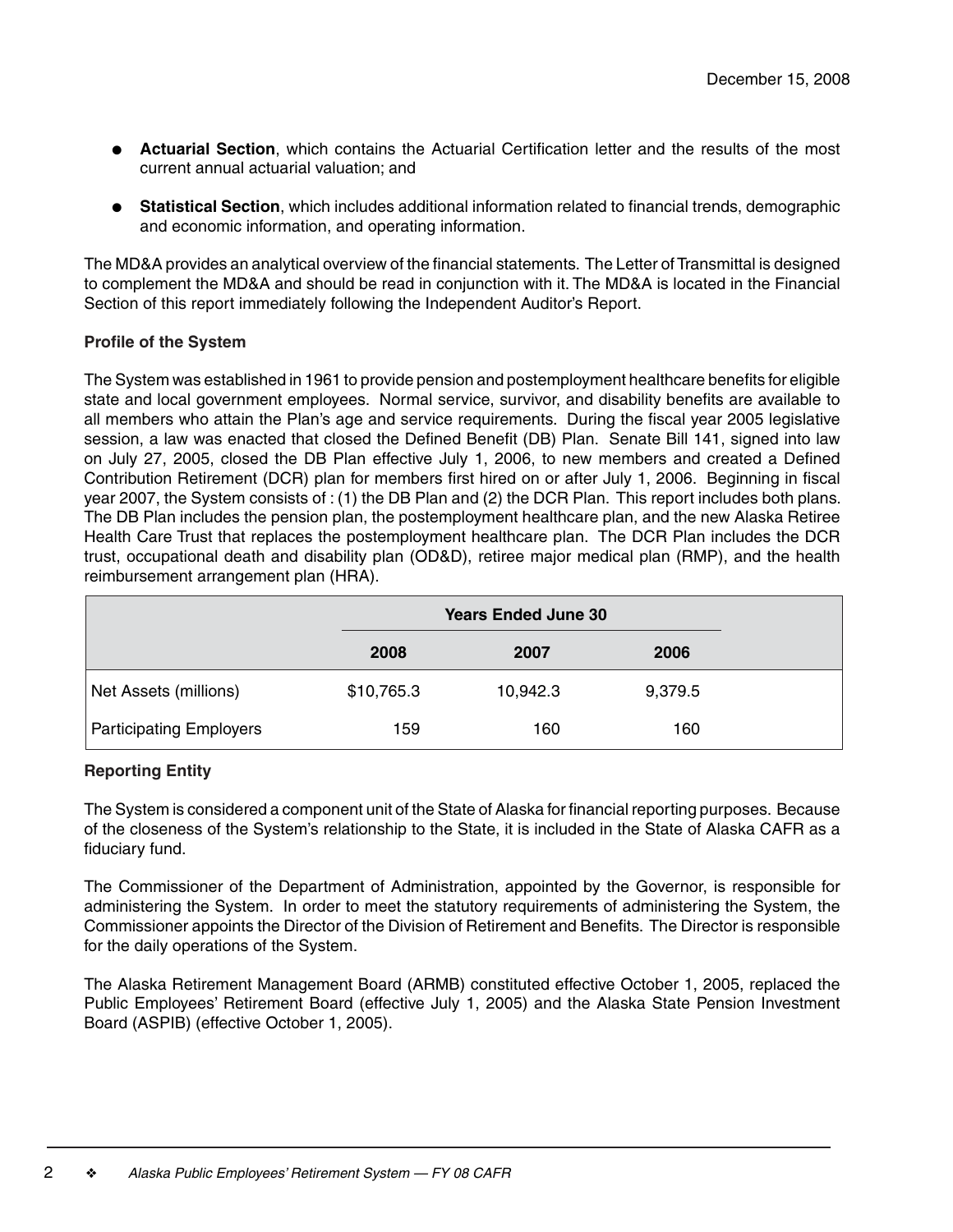The ARMB is responsible for:

- adopting investment policies and developing investment objectives;
- providing a range of investment options and establishing the rules by which participants can direct their funds among those options, when applicable;
- establishing credit rates for members' individual contribution accounts, when applicable;
- assisting in prescribing policies for the proper operation of the System;
- coordinating with the System Administrator to have actuarial valuations performed;
- reviewing actuarial assumptions and conducting experience analyses;
- contracting for an independent audit of actuarial valuations and external performance calculations; and
- reporting the System's financial condition to the governor, legislature, and those individual employers participating in the System.

#### **Major Initiatives**

The Public Employees' Retirement Board (governing board prior to July 1, 2005) examined ways to reduce costs to the employers and address the unfunded status of the PERS while balancing the need of providing adequate benefits for effective recruitment and retention of new members. Senate Bill 141 passed during the 2005 legislative session created Tier IV in the PERS. This new tier, a hybrid plan referred to as the defined contribution retirement plan (DCR Plan) became effective for members entering the PERS on or after July 1, 2006. The PERS administrator continues to work with legal counsel to obtain plan qualification and various private ruling letters related to the new tier.

The System continues to make progress on several on-going projects. Most of these efforts focused on the following improvements: technology, methods for employers to submit information, methods for members to obtain information, and continued compliance with accounting requirements of the GASB and the Financial Accounting Standards Board (FASB), as applicable.

The System continues to assess and retool its communication efforts, which include printed handbooks, newsletters, and website content. The System strives to ensure that all communication material is clear, accurate, and user-friendly.

The System also endeavors to provide the highest degree of customer service to all our members. Whether working with our pre-retirement or retirement services, health benefits, accounting, administrative sections, or attending our counseling and investment services, the System continues to analyze and improve ways to make interactions with us as pleasant and informative as possible.

#### **Funding Requirements**

The System's consulting actuary, Buck Consultants, presented the results of the June 30, 2007, actuarial valuation report to the Plan Administrator and the ARMB. The assumptions and benefits are explained in the Actuarial Section of this report.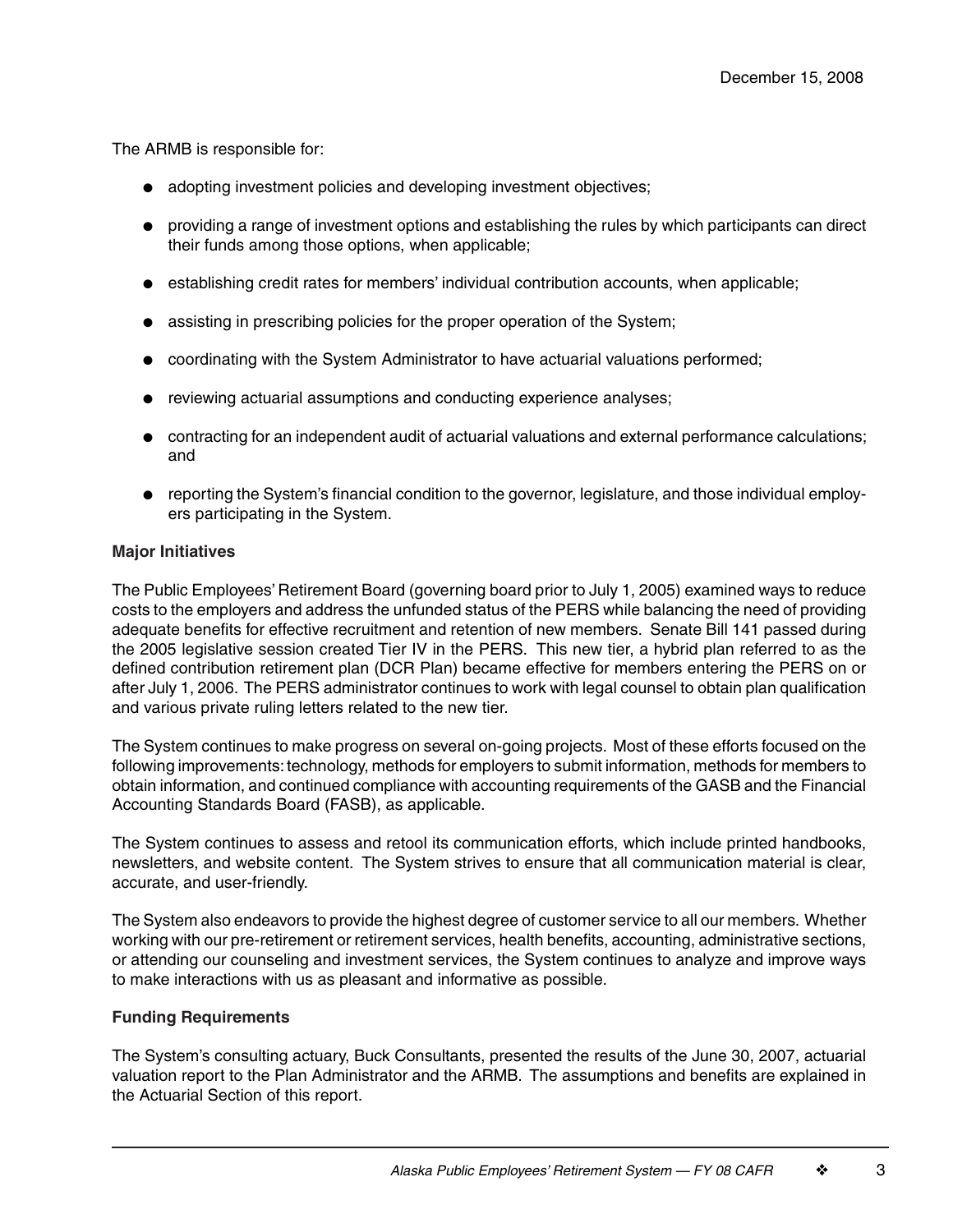Based on the most recent valuation report, the PERS has a funding ratio (actuarial value of DB Plan assets divided by actuarial liabilities for pension and postemployment healthcare benefits) of 68.0%. The DB Plan's unfunded actuarial accrued liability (actuarial liability minus actuarial value of DB plan assets) totals approximately \$4.7 billion. The unfunded liability is being addressed at all levels of the State. The Governor's budget proposes to provide funding to PERS employers in order to maintain an appropriate level of employer contributions while also paying the actuarial required contribution rate adopted by the ARMB.

#### **Independent Audit**

The System's annual audit was conducted by the independent certified public accounting firm of KPMG LLP. The audit of the System was conducted in accordance with generally accepted auditing standards (GAAS). The independent auditors' report on the financial statements is the first item in the Financial Section of this report and precedes the MD&A and financial statements. The goal of the independent audit is to provide reasonable assurance that the financial statements of the System for the fiscal year ended June 30, 2008, are free of material misstatement. The audit involves examining, on a test basis, evidence supporting the amounts and disclosures in the financial statements, assessing the accounting principles used, and evaluating the overall financial statement presentation.

#### **Investments**

At June 30, 2008, the DB Plan's investment portfolio was valued at \$10.9 billion and earned a -3.06% return for the fiscal year ended June 30, 2008. The DCR Plan's investment portfolio was valued at \$34.2 million for the fiscal year ended June 30, 2008. Over the past five years ending June 30, 2008, the DB Plan's investments earned a +10.06% return. The ARMB has statutory oversight of the System's investments and the Department of Revenue, Treasury Division, provides staff for the ARMB. Actual investing is performed by investment officers in the Treasury Division or by contracted external investment managers. The ARMB reviews and updates investment policies and strategies and is responsible for safeguarding invested assets.

#### **Internal Controls**

System management assumes full responsibility for the completeness and reliability of the information contained in this report, based upon a comprehensive framework of internal control that it has established for this purpose. Because the cost of internal control should not exceed anticipated benefits, the objective is to provide reasonable, rather than absolute, assurance that the financial statements are free of any material misstatements.

#### **Actuarial Valuation**

The System's consulting actuarial firm, Buck Consultants, completed the actuarial review and valuation as of June 30, 2007, and served as technical advisor to the PERS. The actuarial certification and supporting statistics are included in the Actuarial Section of this report.

#### **Professional Services**

Professional consultants are retained to perform professional services that are essential to the effective and efficient operation of the System. A list of consultants is provided in the Introductory Section with the exception of investment professional consultants, who are listed in the Investment Section of this report.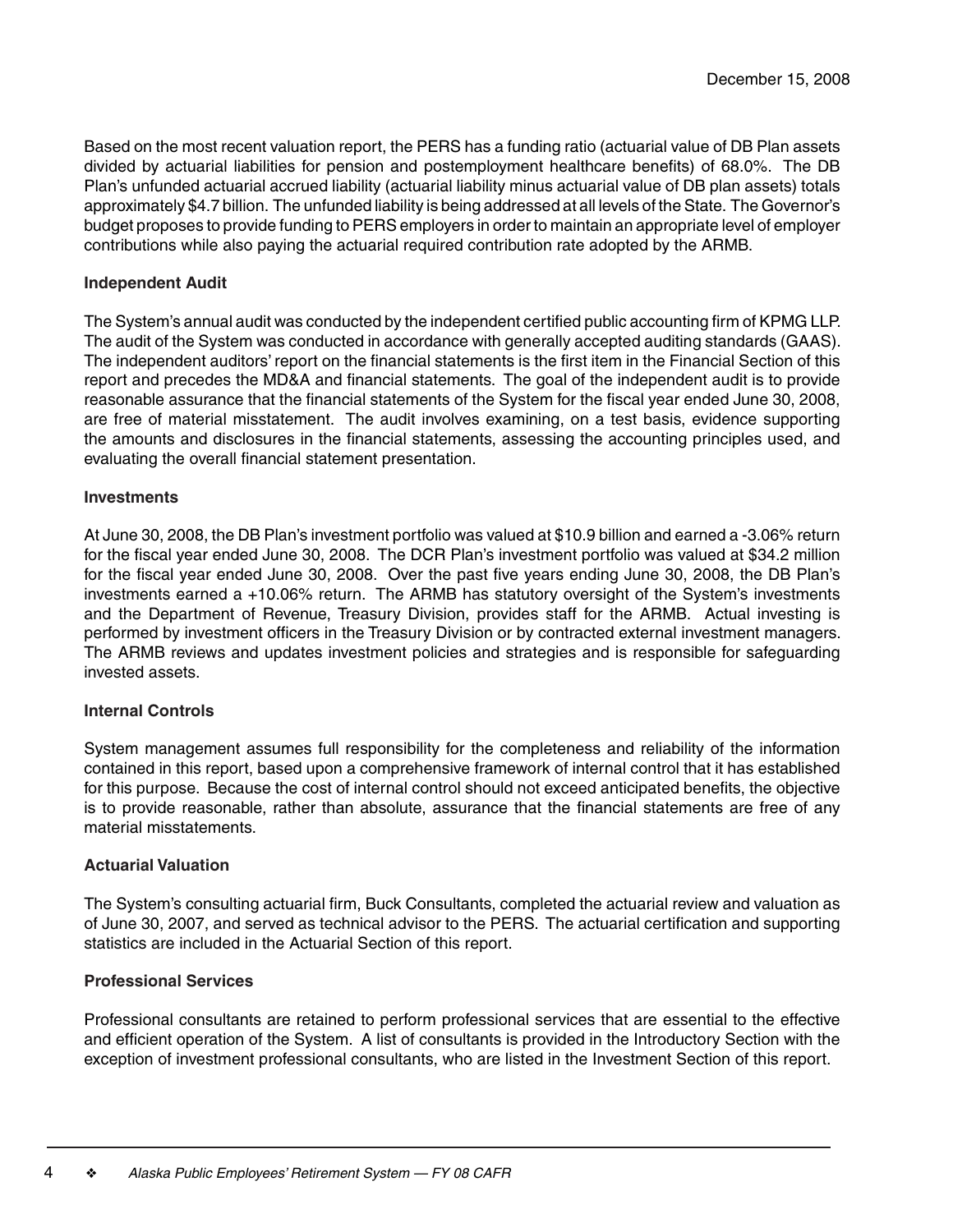#### **Awards**

The Government Finance Officers Association of the United States and Canada (GFOA) awarded a Certificate of Achievement for Excellence in Financial Reporting to the PERS for its CAFR for the fiscal year ended June 30, 2007. In order to be awarded a Certificate of Achievement, a government entity must publish an easily readable and efficiently organized CAFR. This report must satisfy both U.S. generally accepted accounting principles and applicable legal requirements.

A Certificate of Achievement is valid for a period of one year. We are confident our current CAFR continues to meet the Certificate of Achievement Program's requirements. Therefore, we are submitting it to the GFOA for consideration.

#### **Acknowledgements**

The preparation of this report is made possible by the dedicated services of the staff of the Department of Administration, Division of Retirement and Benefits, Department of Law, and the Department of Revenue, Treasury Division. It is intended to provide complete and reliable information as a basis for making management decisions, as a means of determining compliance with legal provisions, and as a means of determining responsible stewardship of the System financial resources.

The report is available on the web at www.state.ak.us/drb/pers/perscafr.shtml and mailed to those who submit a formal request. This report forms the link between the System and the membership. The cooperation of the membership contributes significantly to the success of the System. We hope the employers and plan members find this report informative.

We would like to take this opportunity to express our gratitude to the Alaska Retirement Management Board, the staff, the advisors, and to the many people who have diligently worked to assure the successful operation of the System.

Annette Kreitzer **Rachael Petro** Rachael Petro

Pat Shier Kevin Worley **Communist Communist Communist Communist Communist Communist Communist Communist Communist Communist Communist Communist Communist Communist Communist Communist Communist Communist Communist Communis** 

Respectfully submitted,

Commissioner **Deputy Commissioner Deputy Commissioner** 

Director **Chief Financial Officer** Chief Financial Officer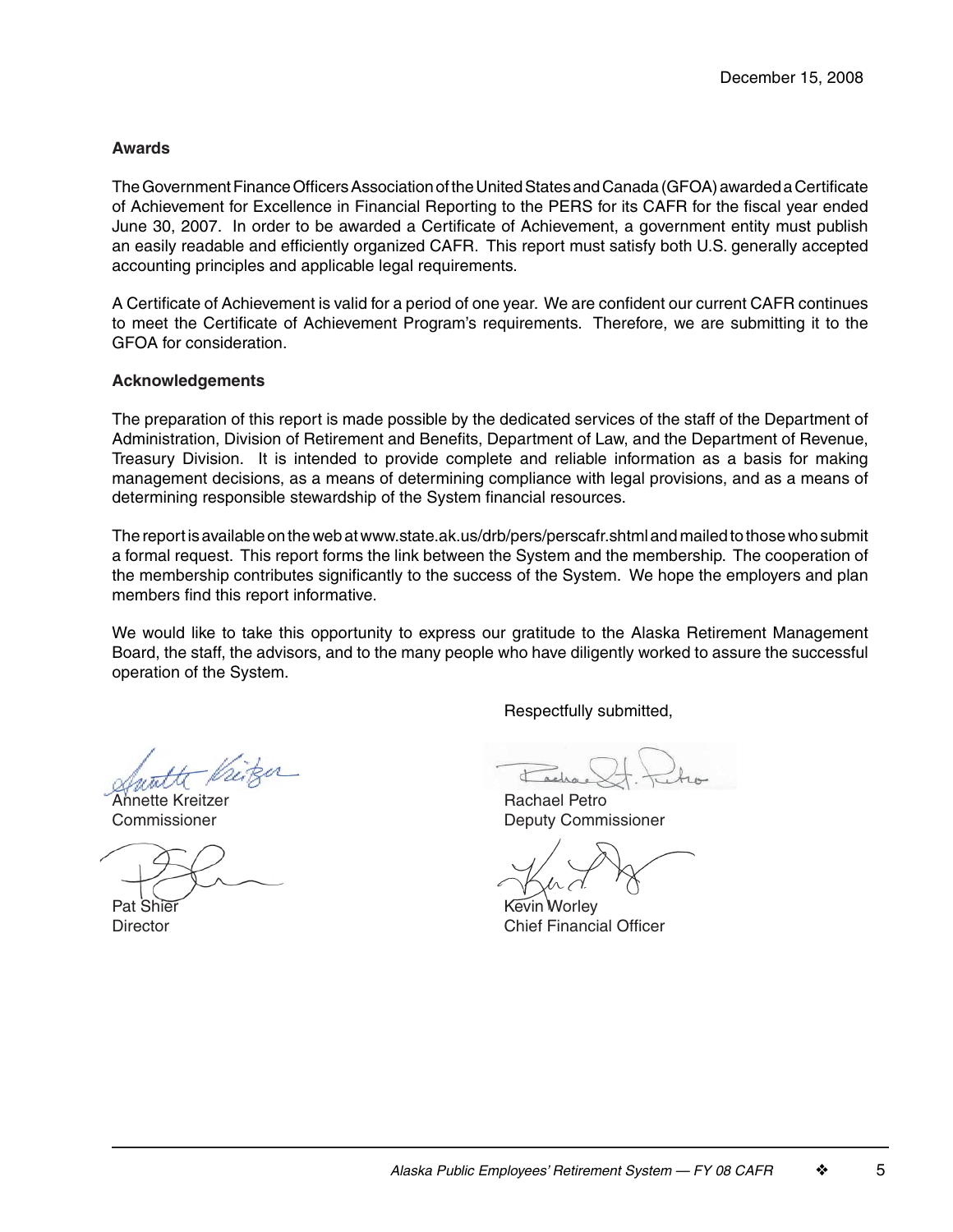# Certificate of Achievement for Excellence in Financial Reporting

Presented to

# Alaska Public Employees' **Retirement System**

For its Comprehensive Annual **Financial Report** for the Fiscal Year Ended June 30, 2007

A Certificate of Achievement for Excellence in Financial Reporting is presented by the Government Finance Officers Association of the United States and Canada to government units and public employee retirement systems whose comprehensive annual financial reports (CAFRs) achieve the highest standards in government accounting and financial reporting.



line S. Cox

President

**Executive Director**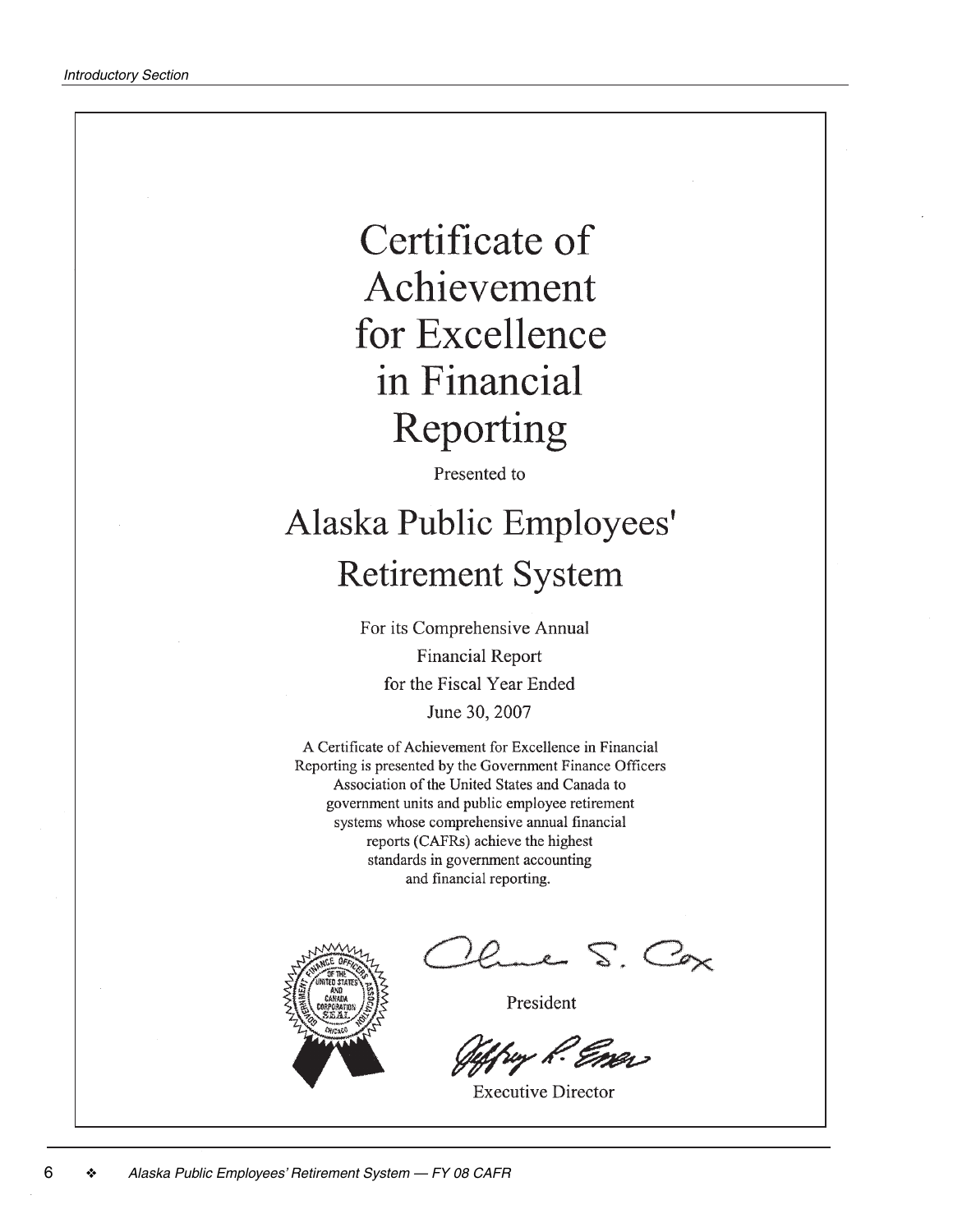#### **ORGANIZATION CHART**

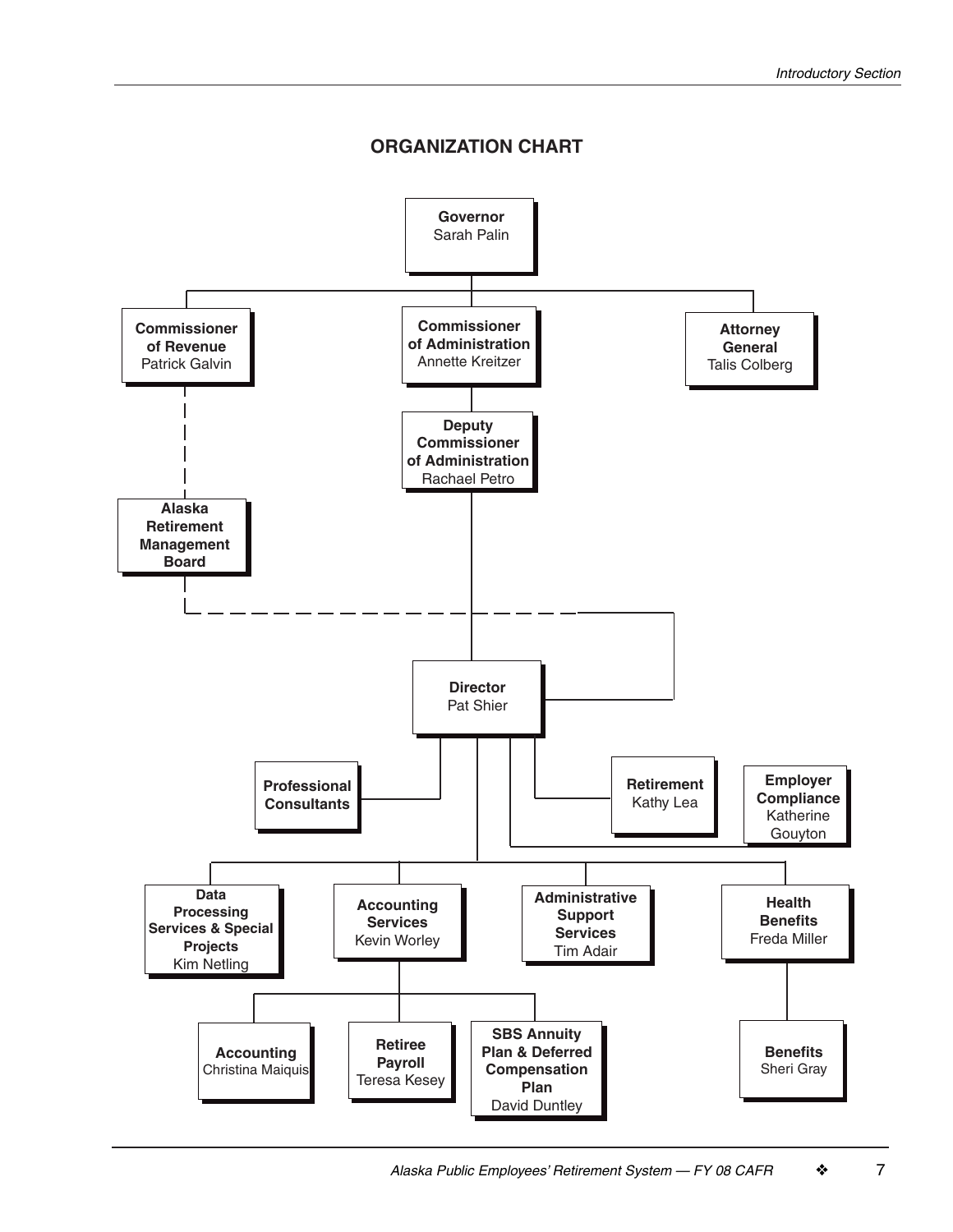#### **Section Responsibilities**

The **Retirement Section** is responsible for providing comprehensive retirement counseling to the participating members and employers in the plan. This section appoints members to retirement and maintains benefit payment information.

The **Health Benefits Section** is responsible for the administration of health, disability, and life insurance. This section provides benefits counseling and plan change information to the membership.

The **Accounting Services Section** is responsible for maintaining the employee and employer records and accounts in each of the defined benefit plans administered by the Division, producing financial statements and reports, and assuring compliance with the Internal Revenue Service requirements for defined benefit plans.

The **SBS Annuity Plan and Deferred Compensation Plan Section** is responsible for accounting, plan operations, and financial activities related to the SBS Annuity and Deferred Compensation Plan administered by the Division.

The **Data Processing Services and Special Projects Section** supports the information systems the System uses. Responsibilities include planning, development, data base design, programming, and operational support of the data processing systems, including the Local Area Network.

The **Administrative Support Services Section** is responsible for budget preparation, fiscal management of appropriations, procurement of professional services, supplies, and equipment. The section manages the systems' record center containing the member's physical records and performs other administrative functions such as legislative tracking and personnel management.

#### **PROFESSIONAL CONSULTANTS**

**Consulting Actuary** Buck Consultants *Denver, Colorado*

**Independent Auditors** KPMG LLP *Anchorage, Alaska*

**Benefits Consultant** Buck Consultants *Denver, Colorado*

**Third-Party Healthcare Claim Administrator** Premera Blue Cross Blue Shield of Alaska *Seattle, Washington*

**Legal Counsel** Anne Johnson Toby Steinberger Assistant Attorney Generals *Juneau, Alaska* Ice Miller LLP *Indianapolis, Indiana*

**Legal Counsel - Retirement Boards** Wohlforth, Johnson, Brecht, Cartledge & Brooking *Anchorage, Alaska*

> **Consulting Physicians** Kim Smith, M.D. William Cole, M.D. *Juneau, Alaska*

A list of investment consultants can be found on pages 79-80 and on the Schedule of External Management Fees on pages 88-89.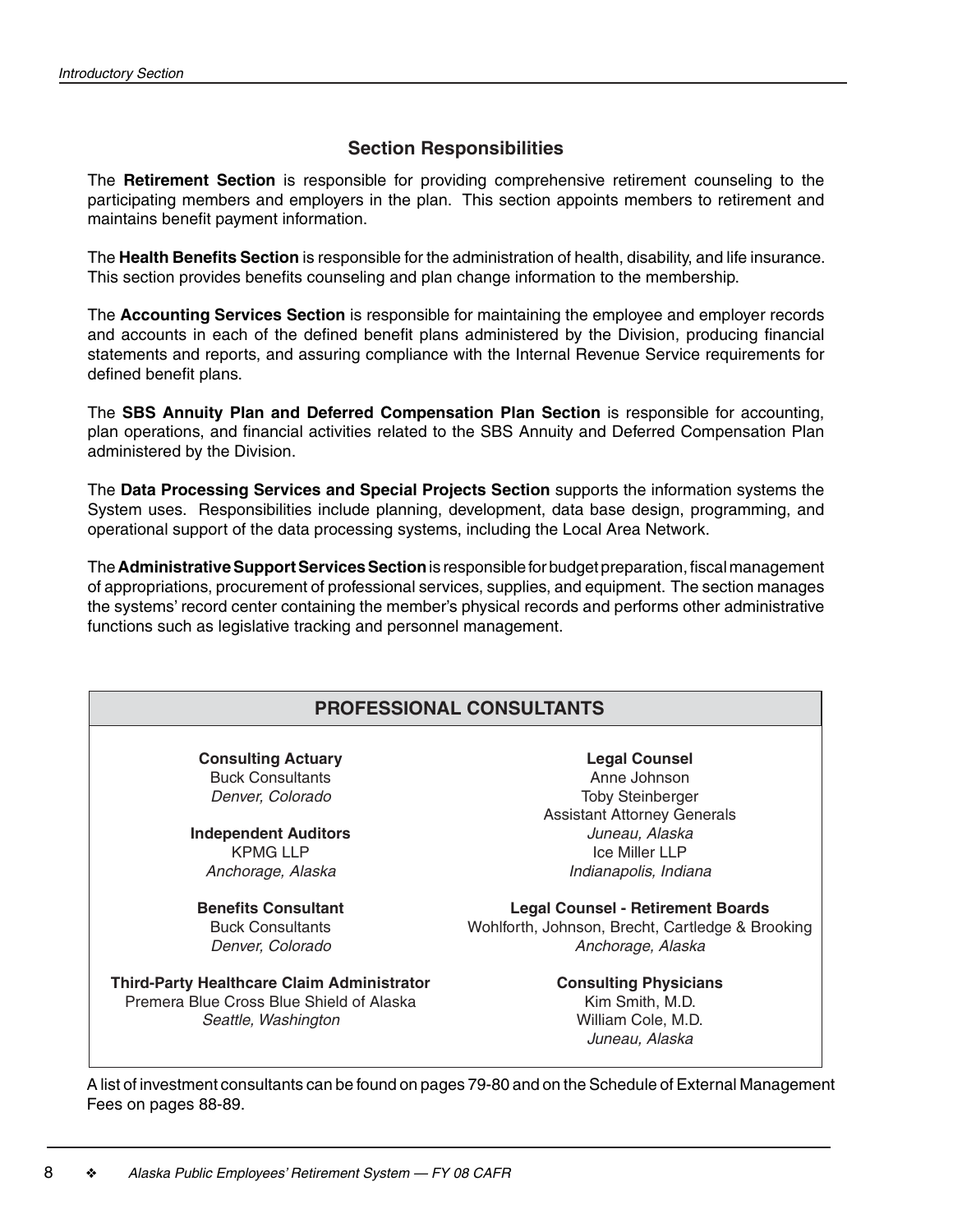# **ALASKA RETIREMENT MANAGEMENT BOARD**

**Gail (Anagick) Schubert, Chair,** is the Executive Vice President and General Counsel for the Bering Straits Native Corporation, and President/CEO of several of its subsidiary entities. Mrs. Schubert is an attorney licensed to practice law in the states of Alaska and New York, and holds a Law Degree and Masters Degree in Business Administration from Cornell University. She received her undergraduate degree from Stanford University. Mrs. Schubert serves as Chair of the Alaska Native Heritage Center, Chair of Akeela Treatment Services, Chair of the Alaska Retirement Management Board, Vice Chair of the Alaska Native Justice Center, Vice Chair of Khoanic Broadcast Corporation, Treasurer of the Bering Straits Native Corporation, and a board member of the Alaska Federation of Natives, and the Alaska Native Arts Foundation. Mrs. Schubert is also a member of the Alaska Rural Justice and Law Enforcement Commission.

**Sam Trivette, Vice-Chair**, is currently President of the Retired Public Employees of Alaska, and is on the national executive board of the American Federation of Teachers retirees. Mr. Trivette retired from public service after more than 32 years serving as Chief Probation Officer, Director of Community Corrections, Executive Director of the Parole Board, and as a probation and correctional officer. He is President of Quality Corrections Services, and on the board of directors of the Alaska Public Employees Association. Mr. Trivette has also served as an officer in a number of national and statewide professional organizations as well a many not-for-profit organizations around Alaska. He has a Bachelor's degree in Psychology from the University of Alaska, Anchorage and has completed postgraduate work in public administration, law and psychological counseling.

**Gayle W. Harbo, Secretary,** retired after teaching mathematics in Fairbanks for 25 years. She also served as math department chair, as advanced placement coordinator, on the district curriculum, evaluation and budget committees, and twice as chair of the Lathrop Self-Evaluation for Accreditation Committee. Ms. Harbo is a member of Alpha Delta Kappa, AARP, National Retired Teachers of Alaska, Fairbanks Retired Teachers Association, National Council of Teacher Retirement Systems, and the NCTR Education Committee. She is also a co-manager of a family trust. Ms. Harbo was named Alaska Teacher of the Year in 1989. She holds a Bachelor's of Science in Mathematics from North Carolina State University, and a Masters in Teaching from the University of Alaska, Fairbanks, and has completed an additional 40 hours in mathematics, counseling, law and finance.

**Patrick Galvin** was appointed Commissioner of the Department of Revenue by Governor Sarah Palin effective December 4, 2006. Before his appointment he served as a Petroleum Land Manager for the Alaska Department of Natural Resources (DNR), Division of Oil and Gas. His responsibilities included managing the oil and gas leasing and licensing programs, lease administration, and oil and gas permitting for the division. His education background includes a Bachelor's degree in Visual Arts and Quantitative Economics from the University of California, San Diego, a Law Degree from the University of San Diego, and a Master of Business Administration from San Diego State University. Prior to his position at DNR, Mr. Galvin served as Director of the Division of Governmental Coordination, overseeing the Alaska Coastal Management Program. Previously, Mr. Galvin was a private practice attorney focusing on municipal, corporate, and tribal law.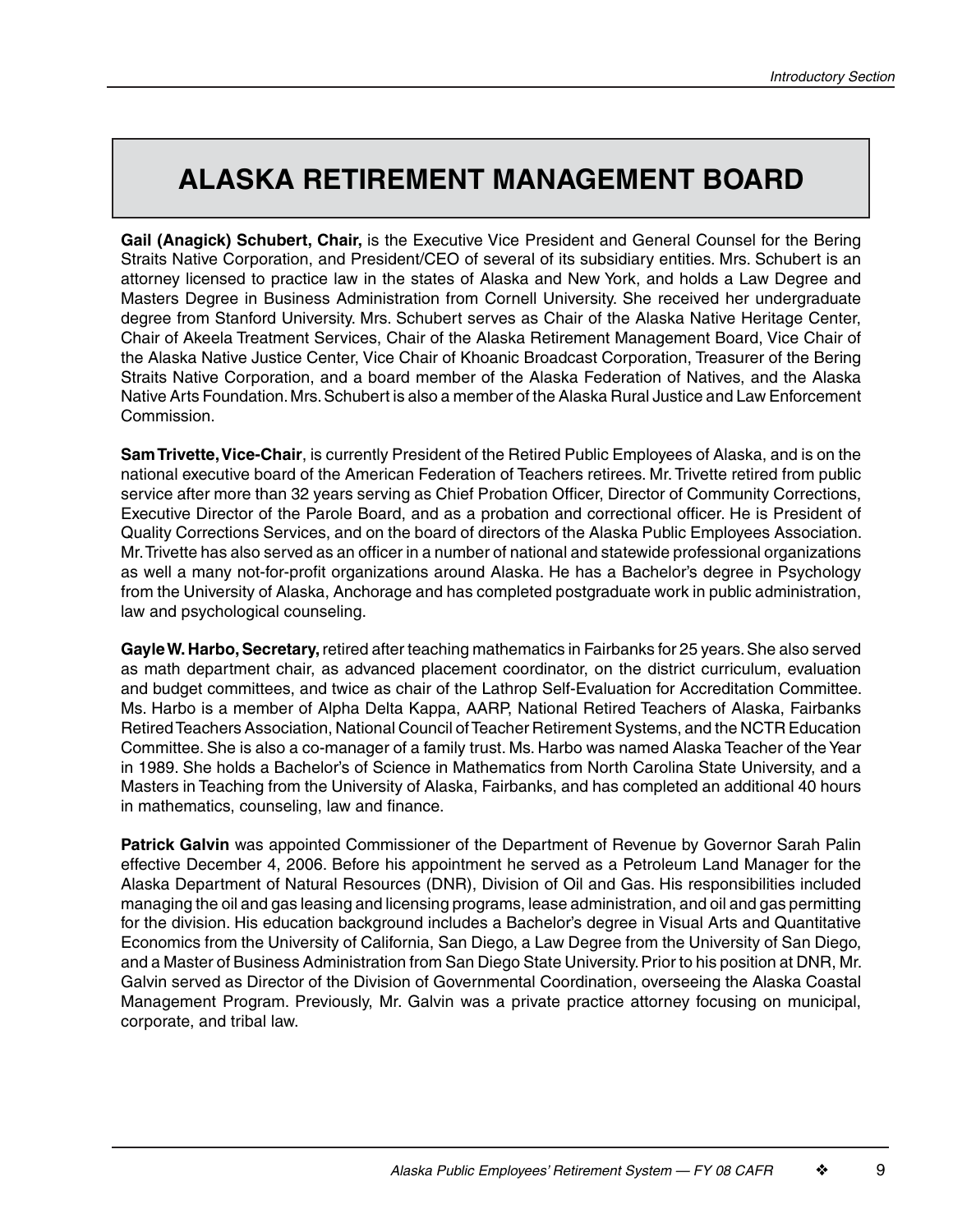**Annette Kreitzer** was appointed Commissioner of the Department of Administration by Governor Sarah Palin in January 2007. Most recently Ms. Kreitzer served as Chief of Staff for former Lieutenant Governor Loren Leman. She also served as Committee Aide for the Senate Special Committee on Oil and Gas, then as Committee Aide for the Senate Labor & Commerce and Resources committees, and Senate Finance Subcommittee staff for the Departments of Revenue, Environmental Conservation, and Natural Resources. Ms. Kreitzer has served as the Governor's appointee to Rural CAP (2002 - 2007); represented the Alaska Senate on the National Conference of State Legislatures Chemical Weapons Study Group (1998-1999); and served on the Governor's Safety Advisory Council (1994-1997). Ms. Kreitzer has also worked as an Emergency Medical Services Squad Leader and EMT II, administrator for the Anna Livingston Memorial Clinic, a reporter and a freelance writer. Volunteer activities include service on the Bartlett Regional Hospital Board, the Aleutians East Borough Health Committee, teaching gun safety and assisting with Ducks Unlimited and National Rifle Association events. Ms. Kreitzer attended Wright State University with an emphasis on journalism and took additional courses through the University of Washington and University of Alaska Fairbanks.

**Martin Pihl** came to Alaska in 1962 to work for Ketchikan Pulp Company, becoming President and General Manager in 1987 until his retirement in 1994. He then served as Acting Executive Director for the Alaska Permanent Fund Corporation in 1994-1995. Mr. Pihl serves as a director of National Bank of Alaska and on Wells Fargo Bank's Alaska Statewide Advisory Board, as Chairman of the Board of Governors of the Alaska Timber Insurance Exchange, and as a regent for Pacific Lutheran University. He is also a member of several advisory boards including Holland America-Westmark-Ketchikan Advisory Board, Ketchikan Ports and Harbors Advisory Board, and Alaska Airlines Southeast Alaska Community Advisory Board. Mr. Pihl holds a Bachelor's degree in Accounting from the University of Washington and has been a CPA since 1958.

**Michael R. Williams** is currently a Revenue Auditor for the Alaska Department of Revenue, performing audits of large, multi-state and multi-national corporations since 1998. He is also a partner and principal owner of Williams & Payne, LLC, a tax preparation and consultation business in Anchorage. Mr. Williams has also worked as a tax consultant for Deloitte & Touche and as a tax auditor for the State of Utah. He has served as Secretary for ASEA/AFSCME Local 52, as trustee for the ASEA Health Benefits Trust, and is a member of the National Association of Enrolled Agents. Mr. Williams holds a Bachelor's degree in Accounting & German and a Master of Professional Accountancy from Weber State University.

**Tom Richards** is currently a mathematics and general education teacher at the Star of the North Charter School in Fairbanks. Mr. Richards previously taught mathematics, science and economics and was chair of the mathematics department at Lathrop High School. He also serves on the Alaska State Bond Reimbursement and Grant Review Committee. Mr. Richards received a bachelor of science from the University of Idaho in 1976 earning a major in zoology and a minor in chemistry, and obtained his State of Alaska teacher certification in 1978 with a secondary endorsement in biological science and mathematics. In 1999, he received a master of science in education from Western Oregon University with an emphasis in information technology.

#### **Vacant**

One trustee position is currently vacant. The term of the vacant trustee position expires March 1, 2011.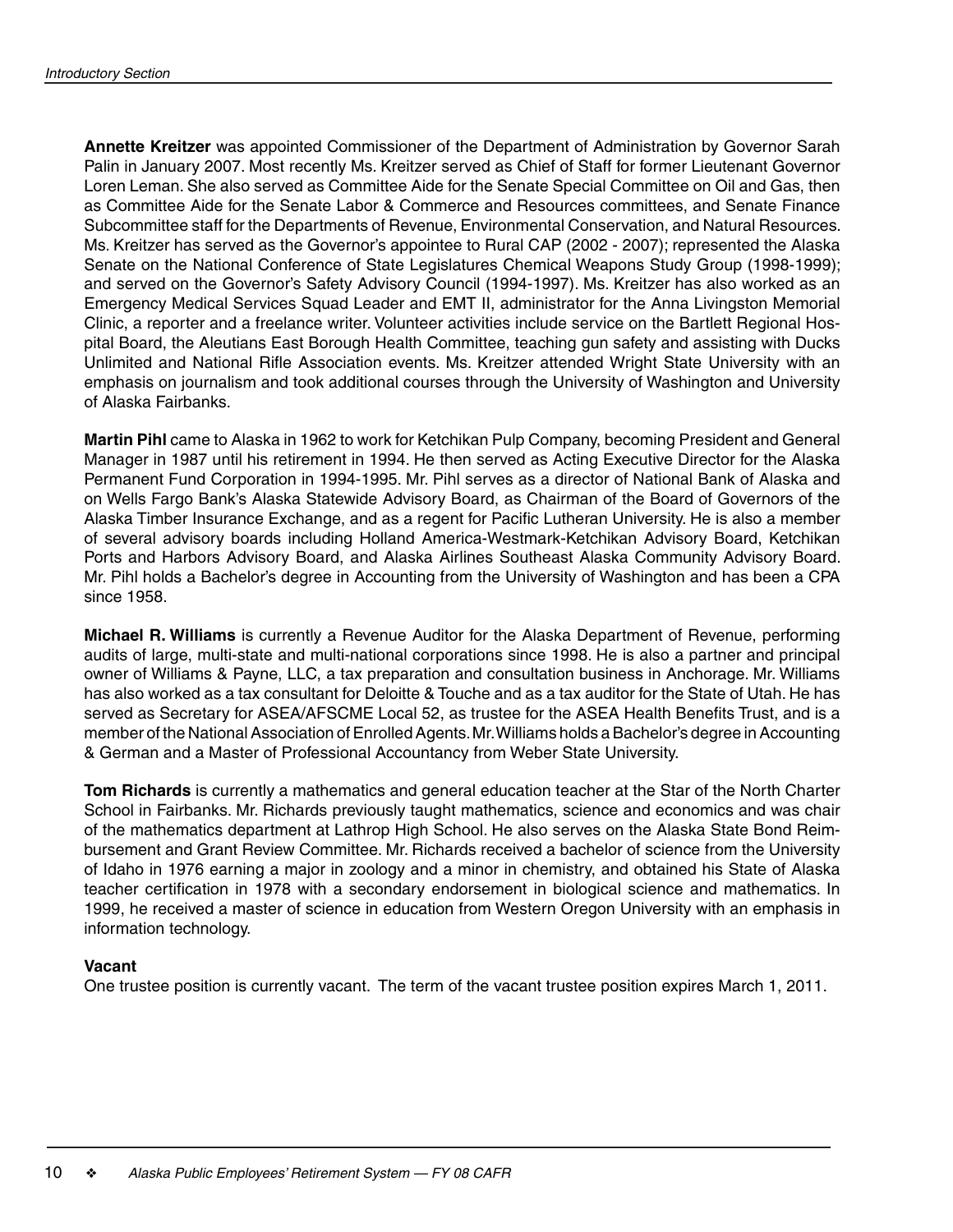

# **FINANCIAL SECTION**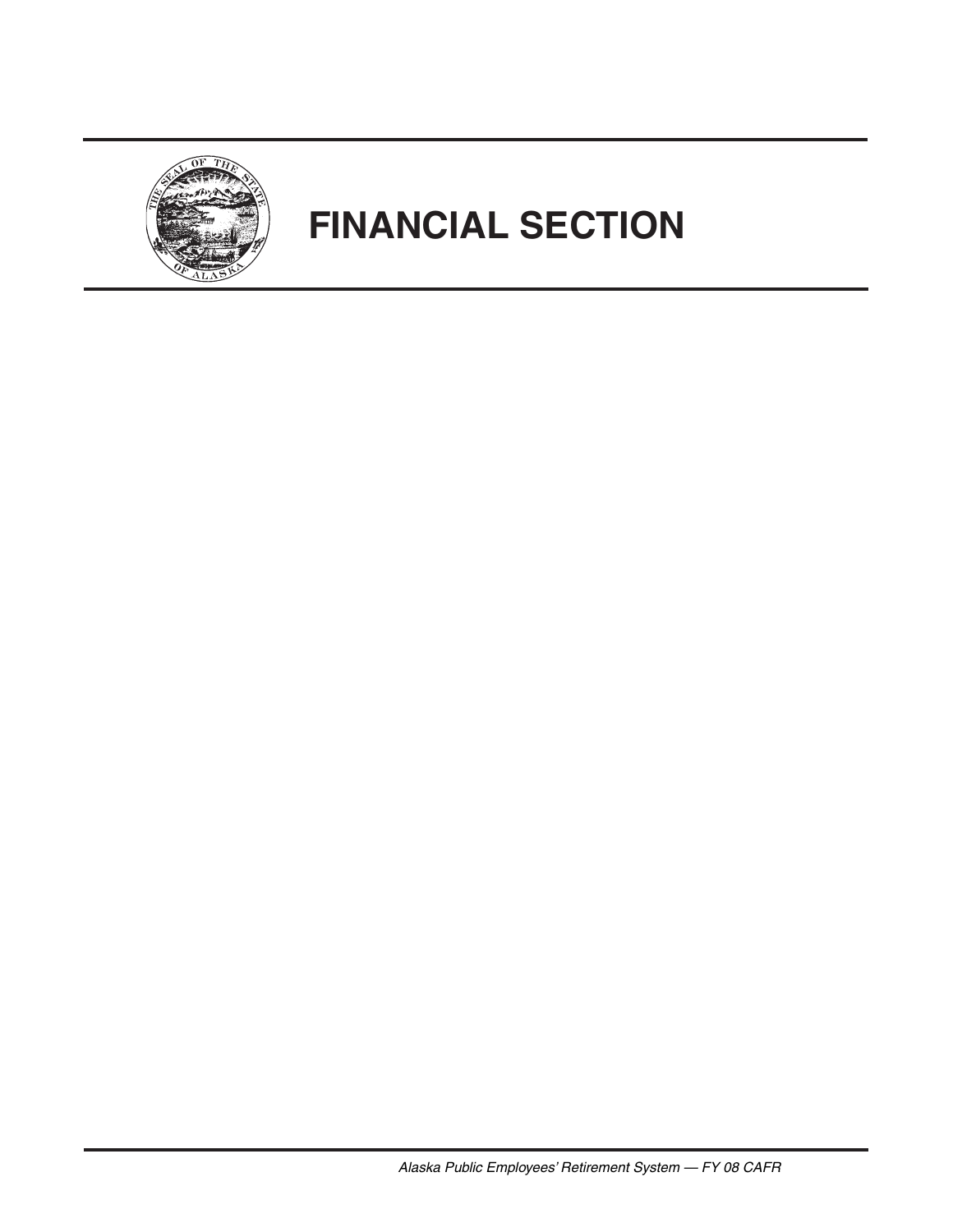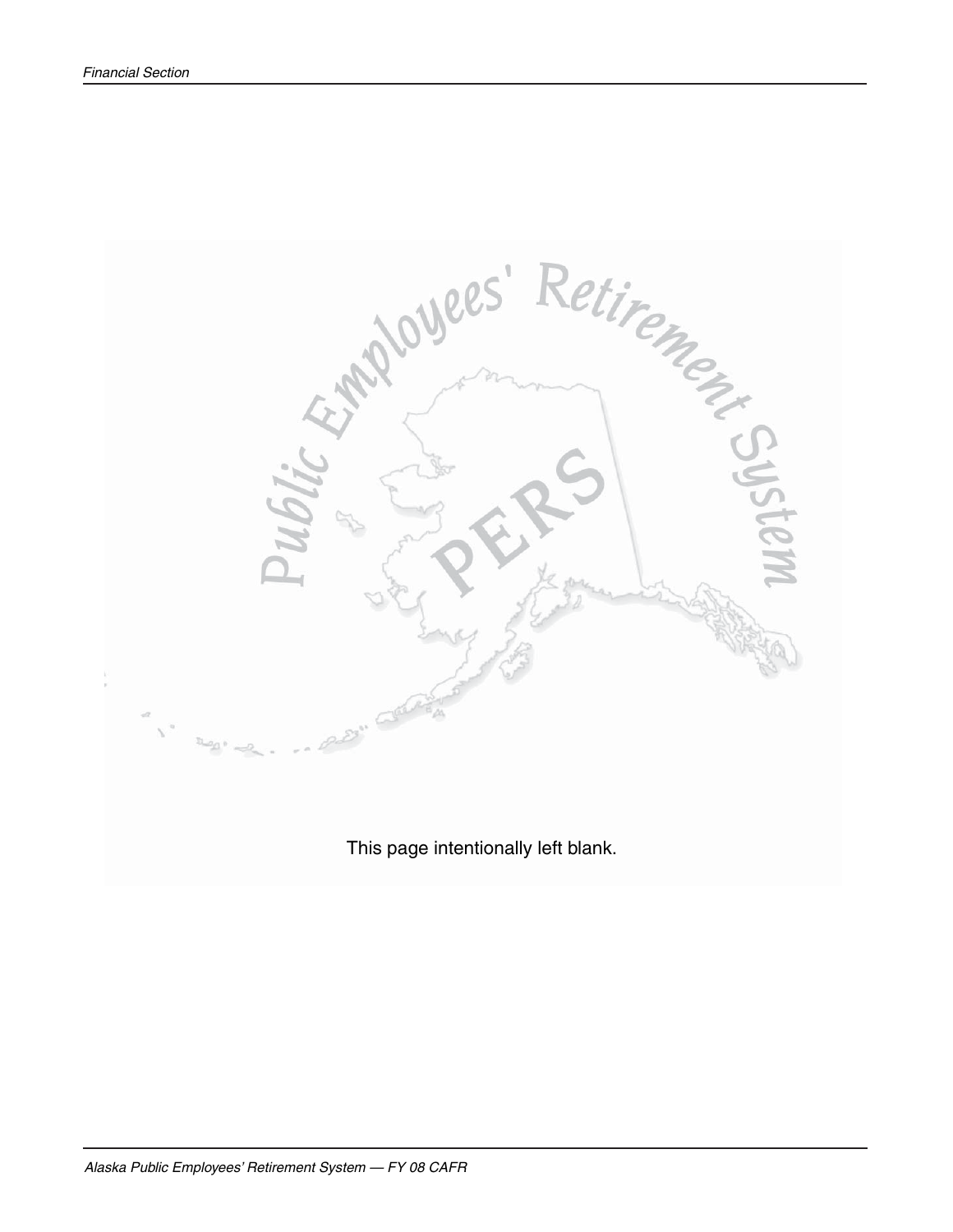

#### **KPMG LLP** Suite 600 701 West Eighth Avenue Anchorage, AK 99501

#### **Independent Auditors' Report**

Alaska Retirement Management Board and Division of Retirement and Benefits State of Alaska Public Employees' Retirement System:

We have audited the accompanying statement of net assets of the State of Alaska Public Employees' Retirement System (System), a Component Unit of the State of Alaska, as of June 30, 2008, and the related statement of changes in net assets for the year then ended. These financial statements are the responsibility of the System's management. Our responsibility is to express an opinion on these financial statements based on our audits.

We conducted our audit in accordance with auditing standards generally accepted in the United States of America. Those standards require that we plan and perform the audit to obtain reasonable assurance about whether the financial statements are free of material misstatement. An audit includes consideration of internal control over financial reporting as a basis for designing audit procedures that are appropriate in the circumstances, but not for the purpose of expressing an opinion on the effectiveness of the internal control over financial reporting. Accordingly, we express no such opinion. An audit also includes examining, on a test basis, evidence supporting the amounts and disclosures in the financial statements, assessing the accounting principles used and significant estimates made by management, as well as evaluating the overall financial statement presentation. We believe that our audit provides a reasonable basis for our opinion.

In our opinion, the financial statements referred to above present fairly, in all material respects, the net assets of the State of Alaska Public Employees' Retirement System, as of June 30, 2008, and the changes in net assets for the years then ended in conformity with U.S. generally accepted accounting principles.

The accompanying required supplementary information of management's discussion and analysis on pages 13 to 21 and schedules of funding progress and employer contributions on pages 67 to 73 are not a required part of the basic financial statements but are supplementary information required by U.S. generally accepted accounting principles. We have applied certain limited procedures, which consisted principally of inquiries of management regarding the methods of measurement and presentation of the required supplementary information. However, we did not audit the information and express no opinion on it.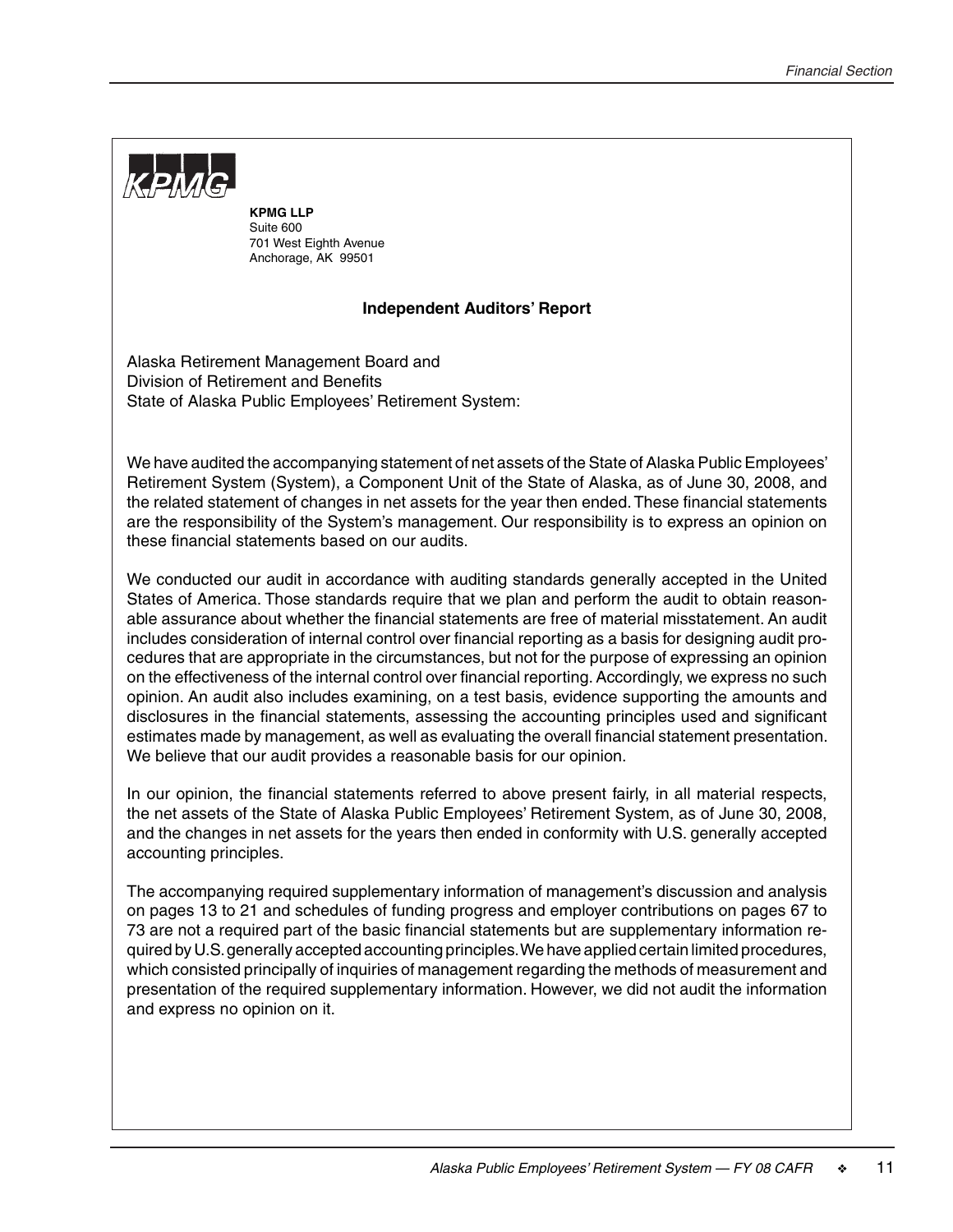#### KEMG

Our audit was conducted for the purpose of forming an opinion on the basic financial statements taken as a whole. Schedules 1 and 2 on pages 74 and 75 are presented for the purpose of additional analysis and are not a required part of the basic financial statements. This information is the responsibility of management, has been subjected to the auditing procedures applied in the audits of the basic financial statements and, in our opinion, is fairly stated in all material respects in relation to the basic financial statements taken as a whole.

The introductory section on pages 1 through 10 and investment, actuarial and statistical data on pages 77-131 are presented for the purpose of additional analysis and are not a required part of the basic financial statements. Such additional information has not been subjeect to the auditing procedures applied in the audit of the basic financial statements and accordingly, we express no opinion on it.

December 15, 2008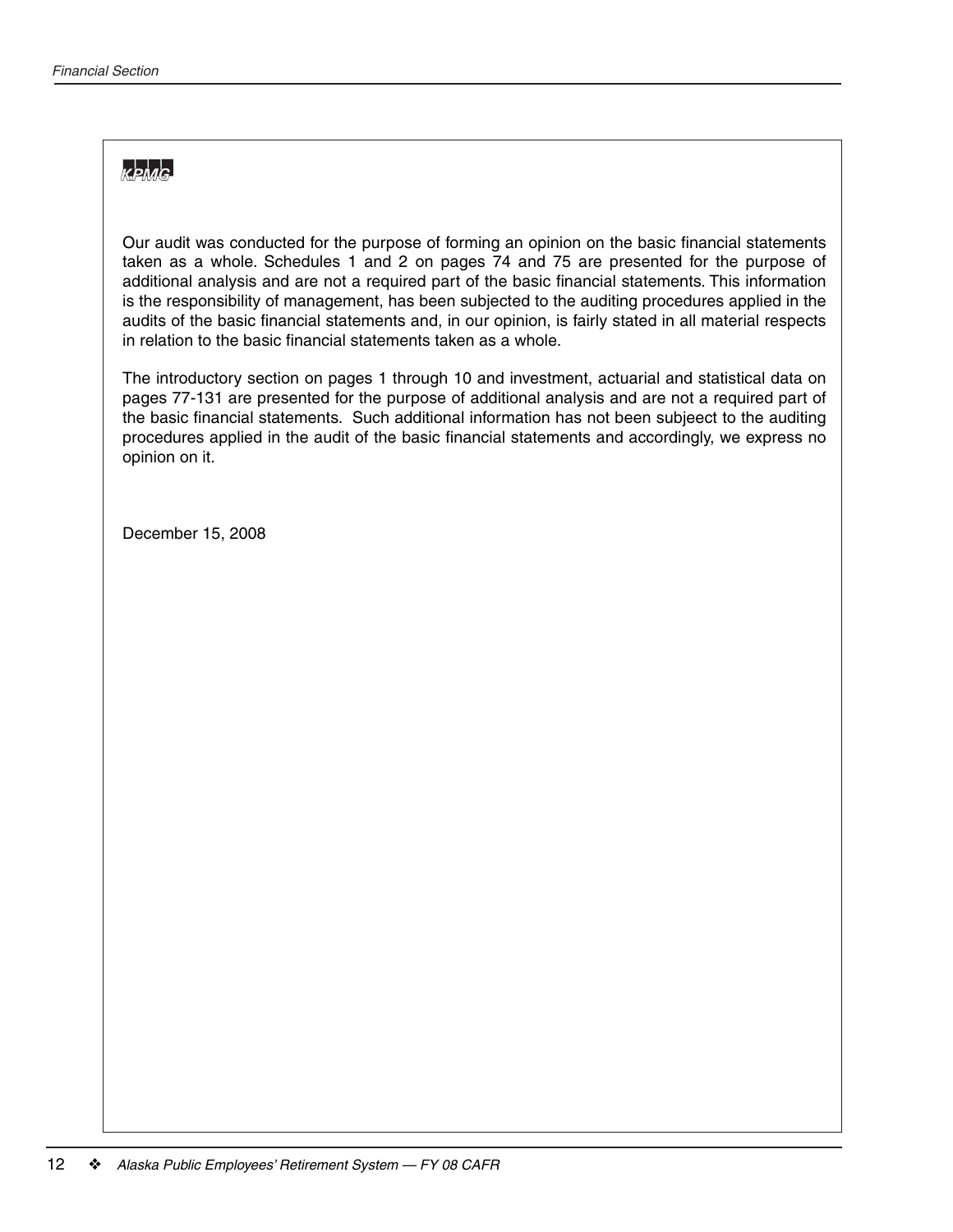# **Management's Discussion and Analysis**

**June 30, 2008 and 2007**

This section presents management's discussion and analysis (MD&A) of the Public Employees' Retirement Systems (System) financial position and performance for the year ended June 30, 2008. This section is presented as a narrative overview and analysis. Please read the MD&A in conjunction with the financial statements, notes to financial statements, required supplementary and additional information to better understand the financial condition and performance of the System during the fiscal year ended June 30, 2008.

#### **Financial Highlights**

The Plan's net assets held in trust for pension and postemployment healthcare benefits as of June 30, 2008, is \$10,765,304,000.

The System's net assets held in trust for pension and postemployment healthcare benefits as of June 30, 2008 decreased by (\$177,020,000) or -1.6% from fiscal year 2007.

The System's contributions totaled \$514,976,000 during fiscal year 2008; an increase of \$46,315,000 or 9.9% from fiscal year 2007.

State of Alaska appropriations totaled \$185,000,000 during fiscal year 2008; an increase of \$166,418,000 or 895.6% from fiscal year 2007.

The System's net investment income was (\$336,985,000) in 2008; reflecting a decrease of (\$2,068,838,000) or  $-119.5\%$  from fiscal year 2007.

The System's pension benefit and postemployment healthcare payments totaled \$516,197,000 during fiscal year 2008, reflecting a decrease of  $(\$195,975,000)$  or -30.9% from fiscal year 2007.

#### **Overview of the Financial Statements**

This discussion and analysis is intended to serve as an introduction to the System's basic financial statements. The System's basic financial statements are comprised of three components: (1) statement of plan net assets, (2) statement of changes in plan net assets, and (3) notes to financial statements. This report also contains required supplementary information and other supplementary schedules.

*Statement of Plan Net Assets* – This statement presents information regarding the System's assets, liabilities, and resulting net assets held in trust for pension and postemployment healthcare benefits. This statement reflects the System's investments at fair market value, along with cash and short-term investments, receivables, and other assets less current liabilities at June 30, 2008.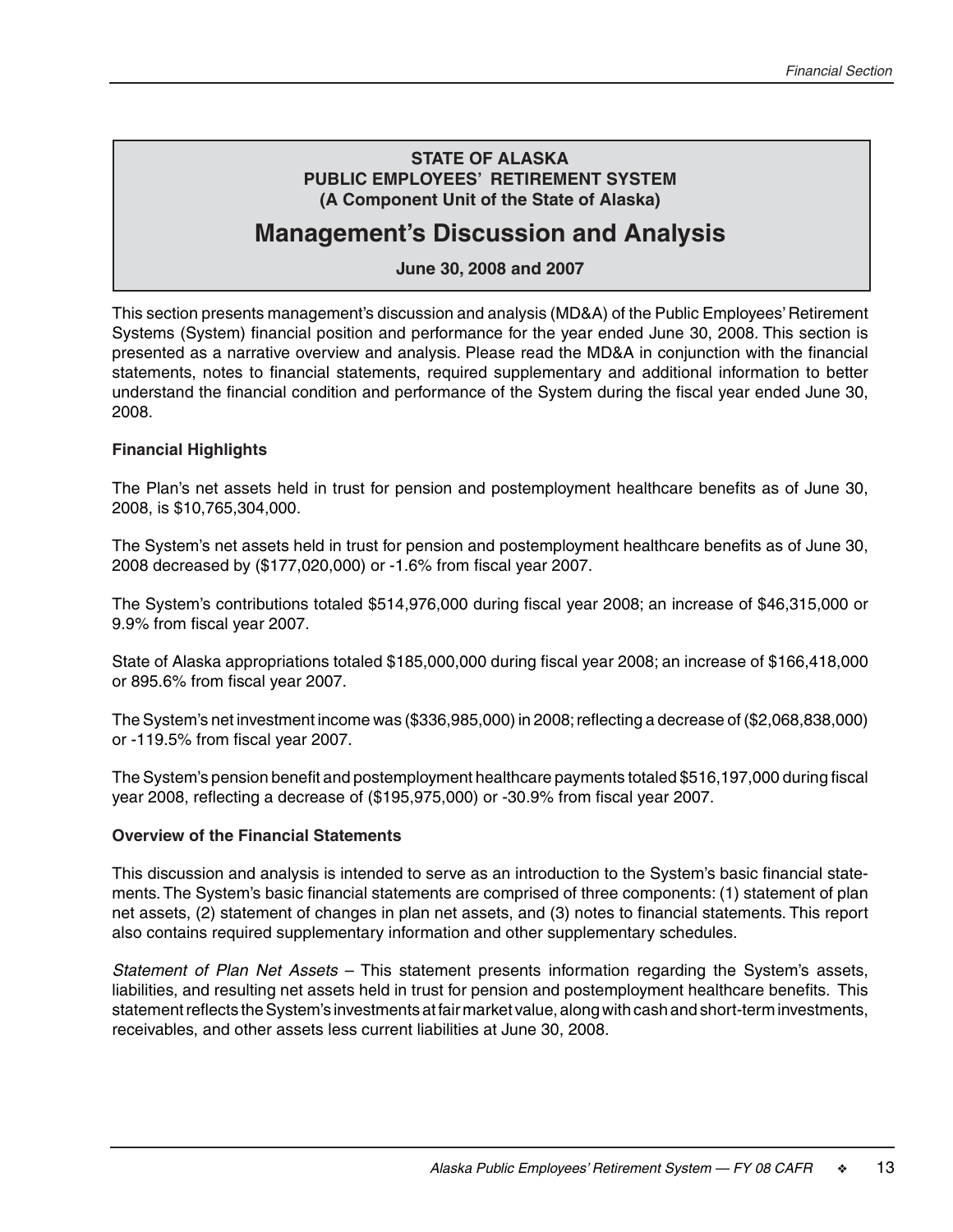# **Management's Discussion and Analysis**

**June 30, 2008**

*Statement of Changes in Plan Net Assets* – This statement presents how the System's net assets held in trust for pension and postemployment healthcare benefits changed during the fiscal year ended June 30, 2008. This statement presents contributions earned and investment income (loss) during the period. Deductions for pension and postemployment healthcare benefits, refunds, and operating deductions are also presented.

The above statements represent resources available for investment and payment of benefits as of June 30, 2008, and the sources and uses of those funds during fiscal year 2008.

*Notes to Financial Statements* – The notes to financial statements are an integral part of the financial statements and provide additional detailed information and schedules that is essential to full understanding of the System's financial statements.

*Required Supplementary Information* – The required supplementary information consists of three schedules and related notes concerning the funded status of the System and actuarial assumptions and methods used in the actuarial valuation.

*Other Supplementary Schedules* – Other schedules include detailed information on administrative and investment deductions incurred by the System and payments to consultants (other than investment advisors) for professional services.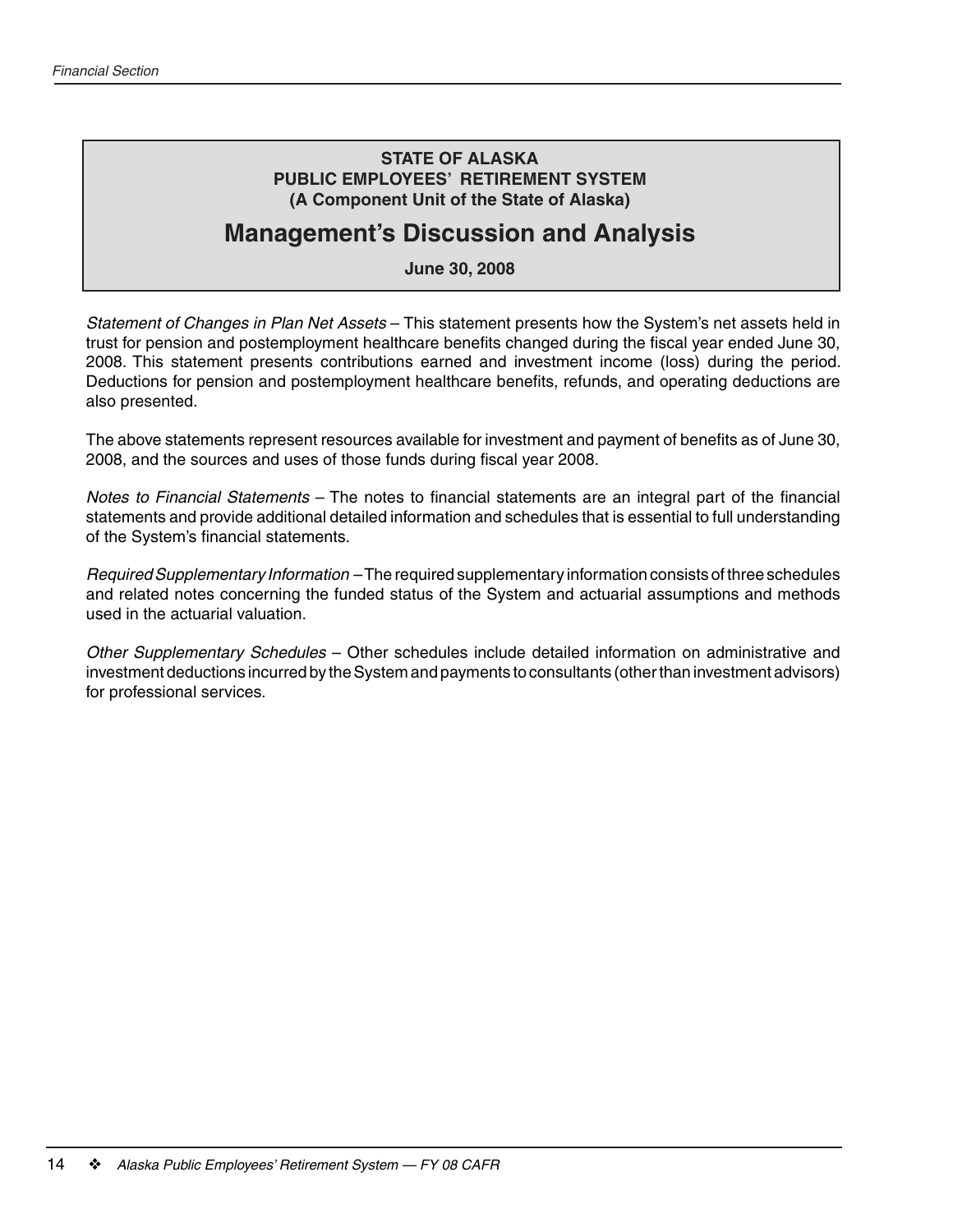# **Management's Discussion and Analysis**

**June 30, 2008**

#### **Condensed Financial Information**

#### **NET ASSETS**

(Dollars in thousands)

|                                              |                              |            |               | Increase/(Decrease) |
|----------------------------------------------|------------------------------|------------|---------------|---------------------|
| <b>Description</b>                           | 2008                         | 2007       | <b>Amount</b> | Percentage          |
| Assets:                                      |                              |            |               |                     |
| Cash, cash equivalents and receivables       | \$3,572,742                  | 47,966     | 3,524,776     | 7,348.5%            |
| Securities lending collateral                |                              | 1,191,168  | (1, 191, 168) | n/a                 |
| Investments, at fair value                   | 10,779,493                   | 10,901,724 | (122, 231)    | (1.1)               |
| Other assets                                 | 8                            | 4          | 4             | 100.0               |
| Total assets                                 | 14,352,243                   | 12,140,862 | 2,211,381     | 18.2                |
| Liabilities:                                 |                              |            |               |                     |
| Accrued expenses                             | 9,022                        | 7,358      | 1,664         | 22.6                |
| Due to State of Alaska general fund          | 16,861                       | 12         | 16,849        | 140,408.3           |
| Due to retiree health medical fund           | 5,485                        |            | 5,485         | n/a                 |
| Due to Alaska retiree healthcare trust - TRS | 64,995                       |            | 64,995        | n/a                 |
| Securities lending collateral payable        |                              | 1,191,168  | (1, 191, 168) | n/a                 |
| Other liabilities                            | 3,490,576                    |            | 3,490,576     | n/a                 |
| <b>Total liabilities</b>                     | 3,586,939                    | 1,198,538  | 2,388,401     | 199.3               |
| Net assets                                   | \$10,765,304                 | 10,942,324 | (177, 020)    | (1.6)%              |
|                                              | <b>CHANGES IN NET ASSETS</b> |            |               |                     |
|                                              | (Dollars in thousands)       |            |               |                     |
| Net assets, beginning of year                | \$10,942,324                 | 9,379,471  | 1,562,853     | 16.7%               |
| Additions:                                   |                              |            |               |                     |
| Contributions                                | 514,976                      | 468,661    | 46,315        | 9.9                 |
| State of Alaska appropriation                | 185,000                      | 18,582     | 166,418       | 895.6               |
| Net investment income (loss)                 | (336, 985)                   | 1,731,853  | (2,068,838)   | (119.5)             |
| Transfer in                                  | 3,490,576                    |            | 3,490,576     | n/a                 |
| Other additions                              | 47                           | 84         | (37)          | (44.0)              |
| <b>Total additions</b>                       | 3.853.614                    | 2.219.180  | 1,634,434     | 73.7                |
| Deductions:                                  |                              |            |               |                     |
| Pension and postemployment                   |                              |            |               |                     |
| healthcare benefits                          | 516,197                      | 635,098    | (118,901)     | (18.7)              |
| Refunds                                      | 15,159                       | 14,953     | 206           | 1.4                 |
| Administrative                               | 8,702                        | 6,276      | 2,426         | 38.7                |
| Transfer out                                 | 3,490,576                    |            | 3,490,576     | n/a                 |
| <b>Total deductions</b>                      | 4,030,634                    | 656,327    | 3,374,307     | 514.1               |
| Increase (decrease) in net assets            | (177,020)                    | 1,562,853  | (1,739,873)   | (111.3)             |
| Net assets, end of year                      | \$10,765,304                 | 10,942,324 | (177, 020)    | (1.6)%              |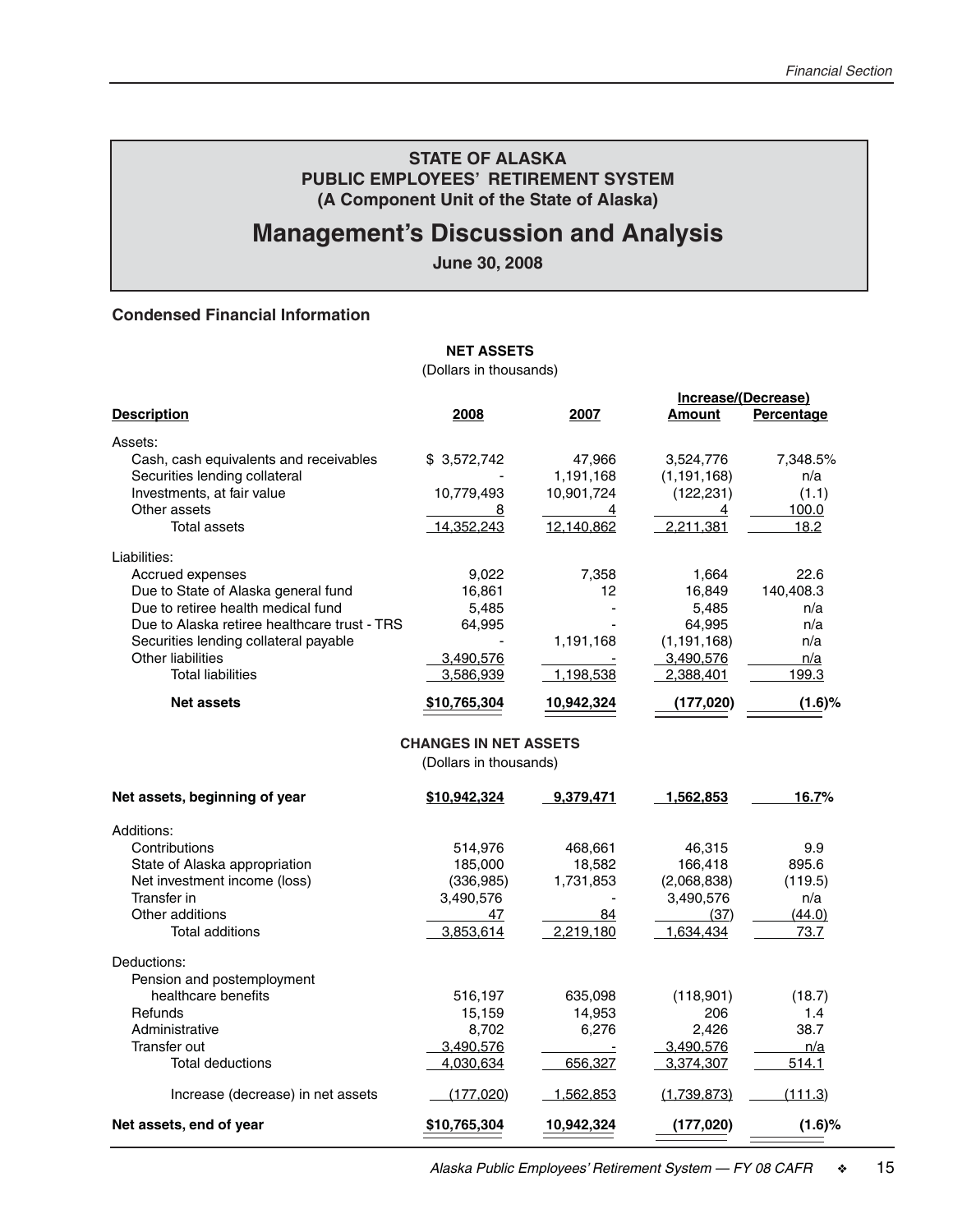## **Management's Discussion and Analysis**

**June 30, 2008**

#### **Financial Analysis of the Plans**

The Statements of Net Assets as of June 30, 2008 and 2007 showed total net assets held in trust for pension and postemployment healthcare benefits of \$10,765,304,000 and \$10,942,324,000. The entire amount is available to cover the System's obligations to pay pension and postemployment healthcare benefits to its members and their beneficiaries.

These amounts also represent a decrease in the System's net assets held in trust for pension and postemployment healthcare benefits of (\$177,020,000) or -1.6% from fiscal year 2008 to 2007. Over the long term, plan member, employer contributions, and State of Alaska appropriations, as well as investment income earned, are expected to sufficiently fund the pension benefit and postemployment healthcare costs of the System. The decrease in net assets is primarily due to the negative investment returns of the System.

The investment of pension funds is a long-term undertaking. On an annual basis, the Alaska Retirement Management Board (ARMB) reviews and adopts an asset allocation strategy to ensure the asset mix will remain at an optimal risk/return level given the Plan's constraints and objectives. During fiscal year 2008, the ARMB adopted an asset allocation that includes 37% in domestic equities, 14% in international equities, 2% in emerging market equity, 7% in private equity, 18% in retirement fixed income, 3% in high yield, 2% in international fixed income, 10% in real estate, 4% in absolute return, and 3% in other investments. The asset allocation is expected to provide a five year median return of 12.52%.

For fiscal years 2008 and 2007, the DB Plan's investments generated a -3.06% and +18.87% rate of return. The DB Plan's annualized rate of return was +8.81% over the last three years and +10.06% over the last five years.

#### **Actuarial Valuations and Funding Progress – DB Plan**

The overall objective of a pension fund is to accumulate sufficient funds to meet all expected future obligations to members. The employer contribution requirements are actuarially determined as a percentage of eligible salaries, and reflect the cost of benefits accruing during a fiscal year and a fixed amortization of the unfunded accrued liability. The amortization period is recommended by the Actuary and adopted by the ARMB. Contribution rates are recommended by the Actuary and adopted by the ARMB annually. Increasing healthcare costs and contribution shortfalls continue to impact the DB Plan's funding ratio. The ratio of assets to liabilities was 68.0%, at June 30, 2007 (the date of the DB Plan's latest actuarial valuation report). The goal for the DB Plan is to make progress toward achieving the funding objectives.

A summary of the actuarial assumptions and methods is presented in the Notes to Required Supplementary Information. The assumptions, when applied in combination, fairly represent past and anticipated future experience of the DB Plan.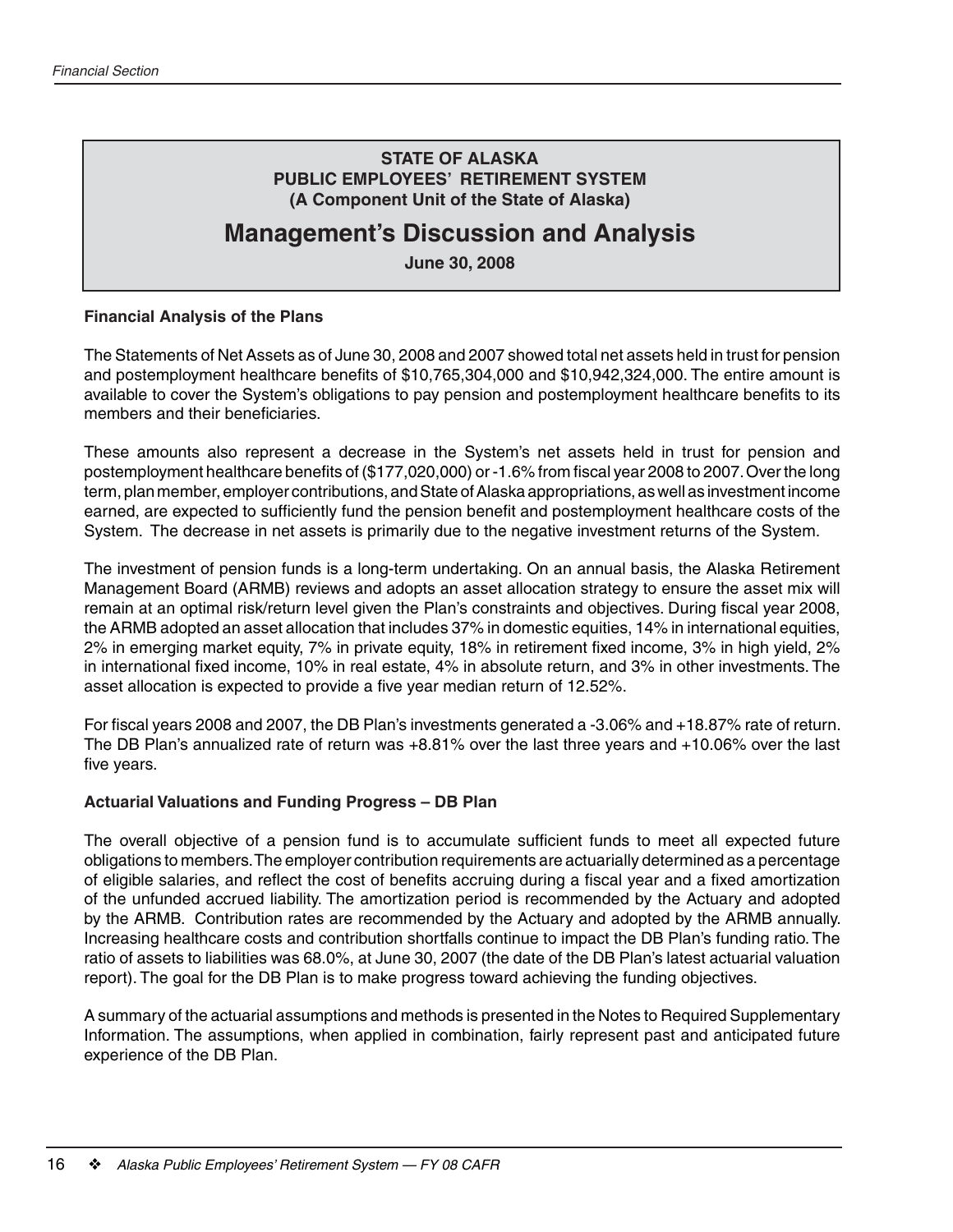## **Management's Discussion and Analysis**

**June 30, 2008**

For fiscal year 2008, the consolidated normal cost rate increased from 13.32% to 14.48%, the average past service rate increased from 14.87% to 18.03%, thus producing a total fiscal year 2008 average annual required contribution rate in the DB Plan of 32.51%. The ARMB adopted a contribution rate of 32.51% for Fiscal Year 2008.

|                                      | <b>Valuation Year</b><br>(Dollars in thousands) |            |  |  |
|--------------------------------------|-------------------------------------------------|------------|--|--|
|                                      | 2007                                            | 2006       |  |  |
| <b>Valuation Assets</b>              | \$9,900,960                                     | 9,040,908  |  |  |
| Accrued Liabilities (total benefits) | 14,963,119                                      | 14,388,413 |  |  |
| Funding ratio                        | 66.2%                                           | 62.8%      |  |  |

#### **Contributions and Investment Income**

The additions required to fund retirement benefits are accumulated through a combination of employer and plan member contributions, State of Alaska appropriation, investment income (loss), other additions, and a transfer.

|                               | <b>Additions</b> (in thousands) |           |             |            |  |  |  |
|-------------------------------|---------------------------------|-----------|-------------|------------|--|--|--|
|                               | Increase/(Decrease)             |           |             |            |  |  |  |
|                               | 2008                            | 2007      | Amount      | Percentage |  |  |  |
| Plan member contributions     | \$134,151                       | 126,278   | 7.873       | 6.2%       |  |  |  |
| <b>Employer contributions</b> | 380,825                         | 342,383   | 38,442      | 11.2       |  |  |  |
| State of Alaska Appropriation | 185,000                         | 18,582    | 166,418     | 895.6      |  |  |  |
| Net investment income (loss)  | (336, 985)                      | 1,731,853 | (2,068,838) | (119.5)    |  |  |  |
| Transfer from postemployment  |                                 |           |             |            |  |  |  |
| health fund                   | 3,490,576                       |           | 3,490,576   | n/a        |  |  |  |
| Other additions               | (47)                            | 84        | (37)        | (44.0)     |  |  |  |
| Total                         | \$3,853,614                     | 2,219,180 | 1,634,434   | 73.6%      |  |  |  |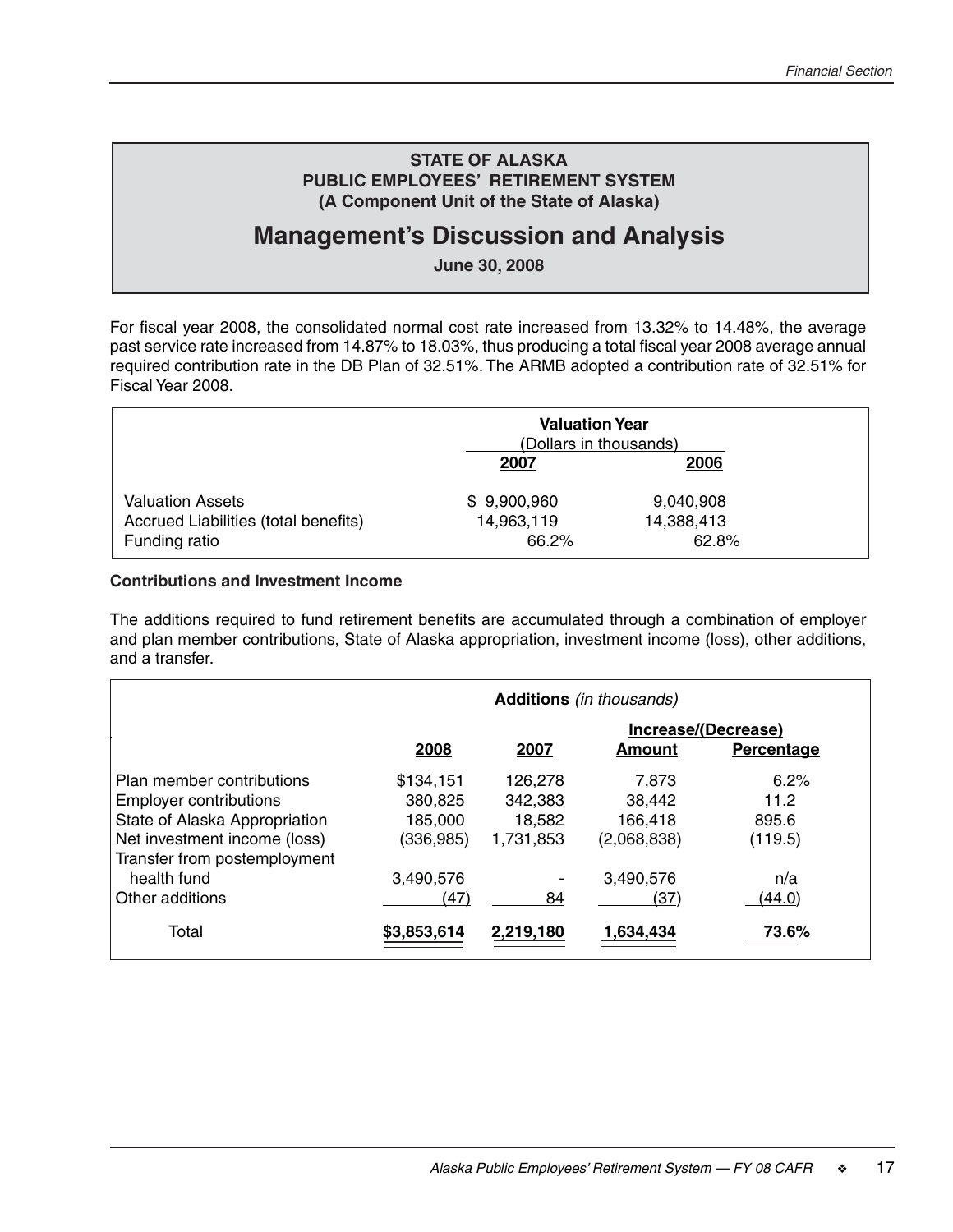# **Management's Discussion and Analysis**

**June 30, 2008 and 2007**

The Plan's employer contributions increased from \$342,383,000 in fiscal year 2007 to \$379,519,000 in fiscal year 2008, an increase of \$37,136,000 or 10.8%. The State of Alaska provided \$185,000,000 in employer on-behalf payments for fiscal year 2008 in Senate Bill 53, Section 55 (e).

The DB Plan's actuarial determined employer contribution rate increased from 28.19% in fiscal year 2007 to 32.51% in fiscal year 2008. The employer effective contribution rate for fiscal year 2008 was established to be 22.00%, but not lower than 14.48%, in Senate Bill 53, Section 55 (f).

Increases in actuarial determined contribution rates in fiscal year 2008 are largely due to the contribution shortfall related to contributions made in fiscal year 2006 and 2007.

The Plan's net investment income in fiscal year 2008 decreased by  $(\$2,068,838,000)$  or -119.5% from amounts recorded in fiscal year 2007. The Plan's total returns were -3.1%, 18.87%, and +11.74% for the years ending 2008, 2007 and 2006. Changes are due to the performance of the equity markets. All investments pools with the exception of the retirement fixed income pool, international fixed income pool, and other investments pool had lower returns in 2008 when compared to 2007. The domestic equity pool realized a return of -13.5% in 2008 compared to 20.1% in 2007. The retirement fixed income pool realized a return of +6.6% in 2008 compared to +6.2% in 2007. The international equity pool realized a return of -9.4% in 2008 compared to +17.0% in 2007. The real estate pool realized a return of +5.7% in 2008 compared to +20.7%. The international fixed income pool realized a return of +19.0% in 2008 compared to 2.0% in 2007. The private equity pool realized a return of +13.2% in 2008 compared to +28.7% in 2007. The emerging markets equity pool realized a return of +4.0% in 2008 compared to +48.0% in 2007. The high yield pool realized a return of -0.09% in 2008 compared to +10.9% in 2007. The Other Investments Pool realized a return of  $+19.1\%$  in 2008 compared to  $+11.3\%$  in 2007. More than ninety-five percent of invested assets were invested in these pools.

Over the long term, investment income has been a major component of additions to plan assets. During fiscal year 2008, the System experienced a significant reduction in rates of return on investments. The rate of return used in the actuarial valuation report to determine liabilities of the DB Plan was 8.25%. The actual rate of return did not exceed the actuarial rate of return for fiscal year 2008 as it had for the three prior consecutive years.

The Defined Contribution Retirement (DCR) Pension Trust employer effective rate for the DCR Pension Trust Fund's for fiscal year 2008 was set at no less than 14.48% and no more than 22%, based on their DB plan rate.

The DCR Pension Trust employer contribution rate for fiscal year 2008 was 5.00%. The DCR Retiree Medical Fund rate for fiscal year 2008 was 0.99%. The DCR Occupational Death and Disability rate for peace officers and firefighters for fiscal year 2008 was 1.33%. The DCR Occupational Death and Disability rate for all other employees for fiscal year 2008 was 0.58%. The Retiree Major Medical Insurance Fund was 0.99% per ARMB Resolution 2006-28, and the rate for the Health Reimbursement Arrangement Fund was set at 3% of the employer's average annual compensation per AS 39.30.370.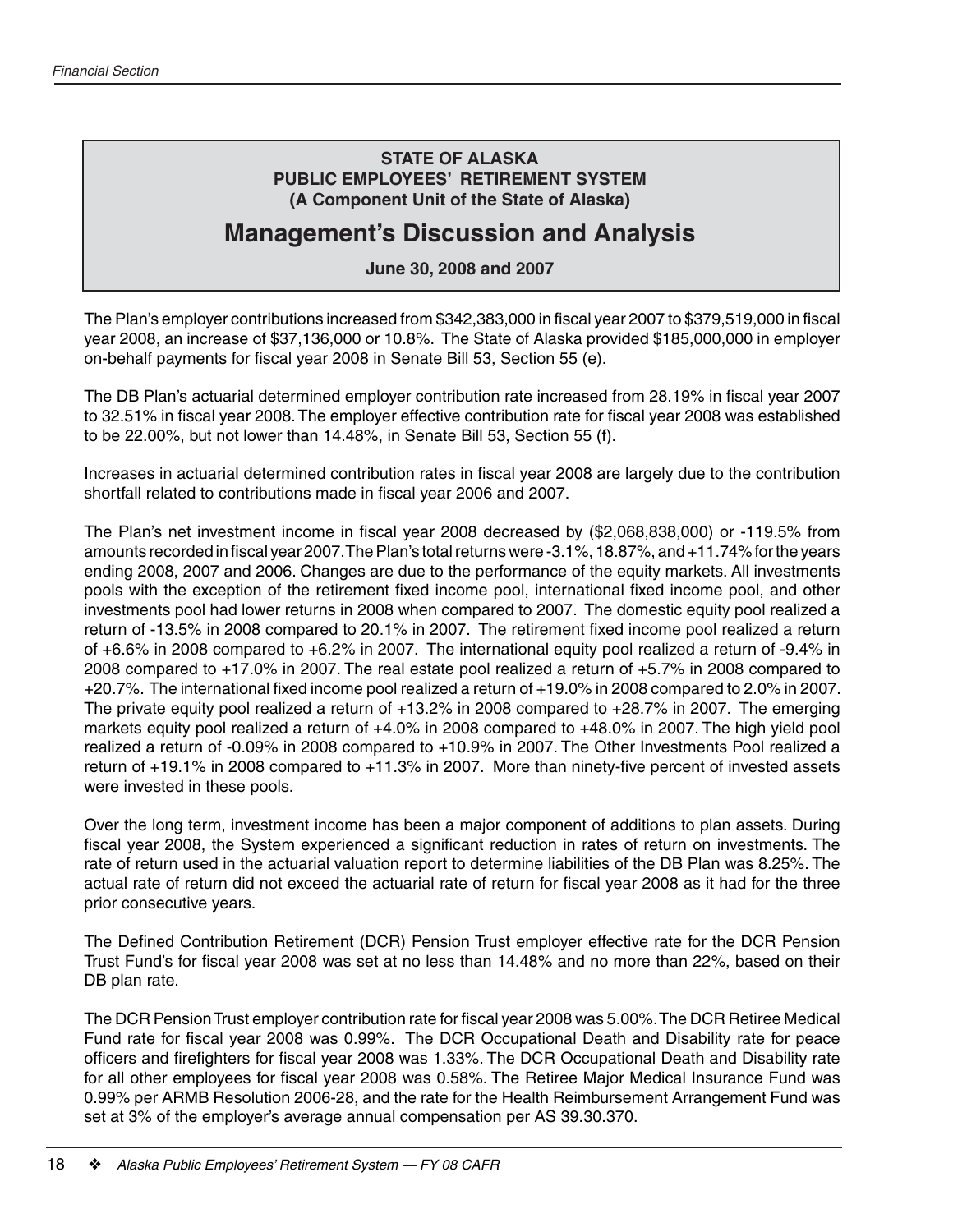# **Management's Discussion and Analysis**

**June 30, 2008 and 2007**

During fiscal year 2008, the Plan transferred the \$3,490,576,000 balance of the Postemployment Healthcare fund to the Alaska Retiree Healthcare Trust (ARHCT) as a result of the creation of the ARHCT fund, which began on July 1, 2007.

#### **Benefits and Other Deductions**

The primary deduction of the DB Plan is the payment of pension benefits. The primary deduction of the DCR Pension Trust Plan is the refund of contributions. These benefit payments, together with postemployment healthcare claims paid, healthcare claims paid, lump sum refunds made to former plan members, and the cost of administering the plans comprise the costs of operations.

|                            | <b>Deductions</b> (in thousands) |         |                             |            |  |  |
|----------------------------|----------------------------------|---------|-----------------------------|------------|--|--|
|                            | Increase/(Decrease)              |         |                             |            |  |  |
|                            | 2008                             | 2007    | <b>Percentage</b><br>Amount |            |  |  |
| Pension and postemployment |                                  |         |                             |            |  |  |
| healthcare benefits        | \$516,197                        | 635,098 | (118,901)                   | $(18.7)\%$ |  |  |
| Refunds of contributions   | 15,159                           | 14,943  | 216                         | 1.4        |  |  |
| Administrative             | 8,702                            | 6,277   | 2,425                       | 38.6       |  |  |
| Total                      | \$540,058                        | 656,318 | (116,260)                   | '17.7)%    |  |  |

The Plan's pension and postemployment healthcare benefit payments in 2008 and 2007 decreased (\$195,975,000) or -30.9% from fiscal year 2007.

The DB Plan Alaska Retiree Healthcare Trust (ARHCT) was established with Senate Bill 123 and become effective July 1, 2007. The ARHCT healthcare claims payments were \$77,074,000 for fiscal year 2008. Prior to fiscal year 2008, the Plan was responsible for healthcare premium paid directly to the Retiree Health Fund (RHF) for each retired member / beneficiary participating in the Plan. Beginning July 1, 2007, the Plan began funding the ARHCT via employer contributions. The RHF continued to pay healthcare claims for the three participating plans until February 29, 2008. Beginning March 1, 2008, the ARHCT is responsible for payment of healthcare claims.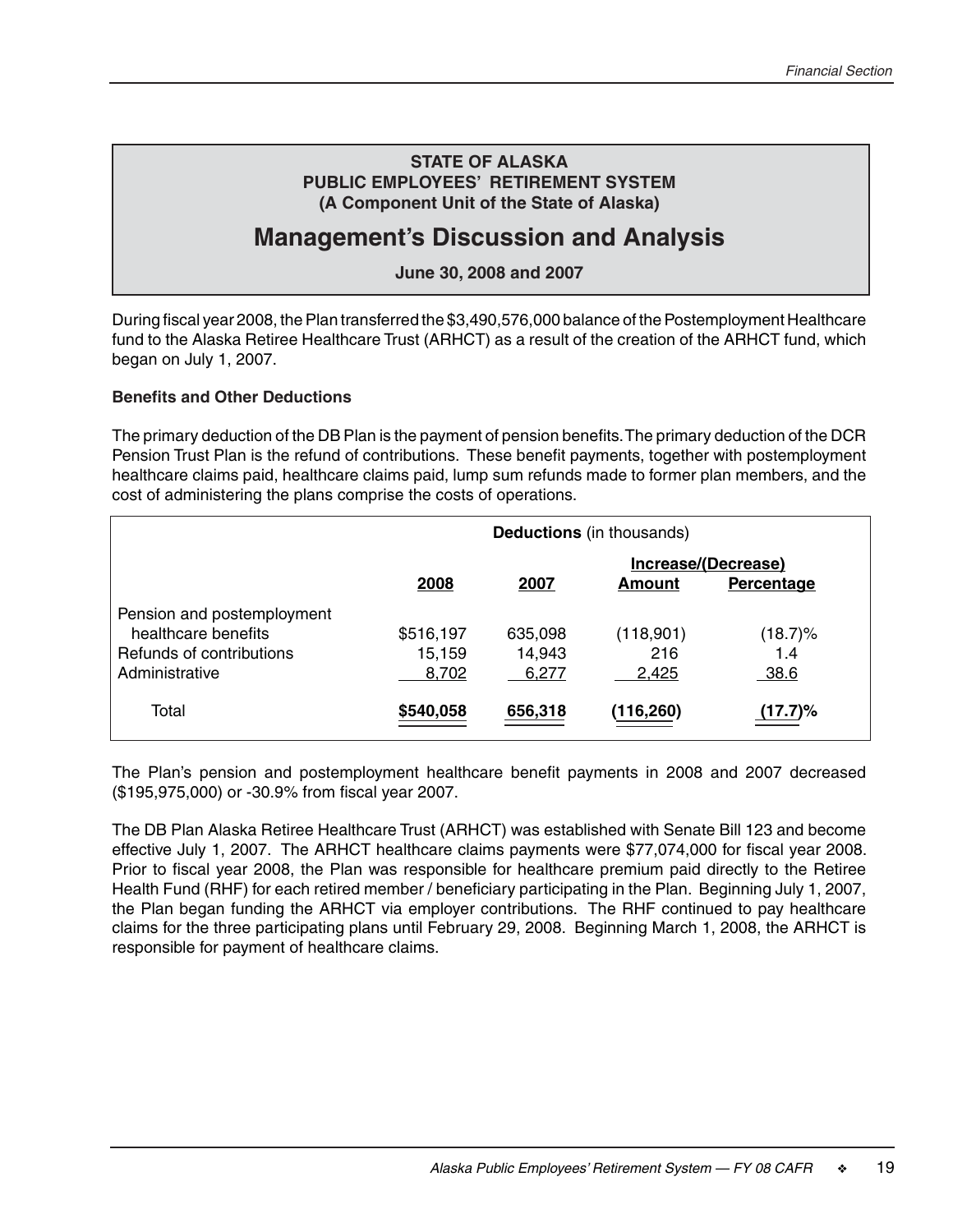# **Management's Discussion and Analysis**

**June 30, 2008**

#### **Funding**

Retirement benefits are financed by accumulations from employers, plan members, State of Alaska appropriations, contributions and income earned on System investments.

- The employer contributions are determined by the DB Plan's consulting actuaries and approved by the ARMB annually. The DCR Plan's employer contribution rates were established by Alaska Statute and adopted by the ARMB, with the exception of the Healthcare Reimbursement Arrangement Plan amounts, which are calculated and approved by the Department.
- Plan member contributions are set by Alaska Statute 39.35.160 for the DB Plan and Alaska Statute 39.35.730 for the DCR Plan.
- Alaska Statute 39.25.280 requires that additional state contributions are required each July 1 or as soon after July 1 for the ensuing fiscal year that when combined with the total employer contributions is sufficient to pay the Plan's past service liability at the contribution rate adopted by the ARMB for that fiscal year.
- The ARMB works with an external consultant to determine the proper asset allocation strategy.

#### **Legislation**

During fiscal year 2008, the Twenty-Sixth Alaska State Legislature enacted three laws that affect the System:

- Senate Bill 125 created a cost-share plan for PERS and established an employer contribution rate of 22 percent for all PERS employers.
- House Bill 310 appropriated \$241.6 million from the general fund to the Department of Administration for deposit in the Plan's defined benefit pension fund and retiree healthcare trust as partial payment of the participating employers' contributions for the fiscal year ending June 30, 2009. This appropriation is to fund the difference between the statutory required contribution established in Senate Bill 125 of 22 percent and the actuarially required contribution of 35.22 percent for fiscal year 2009.
- House Bill 13 authorizes the State of Alaska to issue pension obligation bonds to help reduce the plans unfunded liability.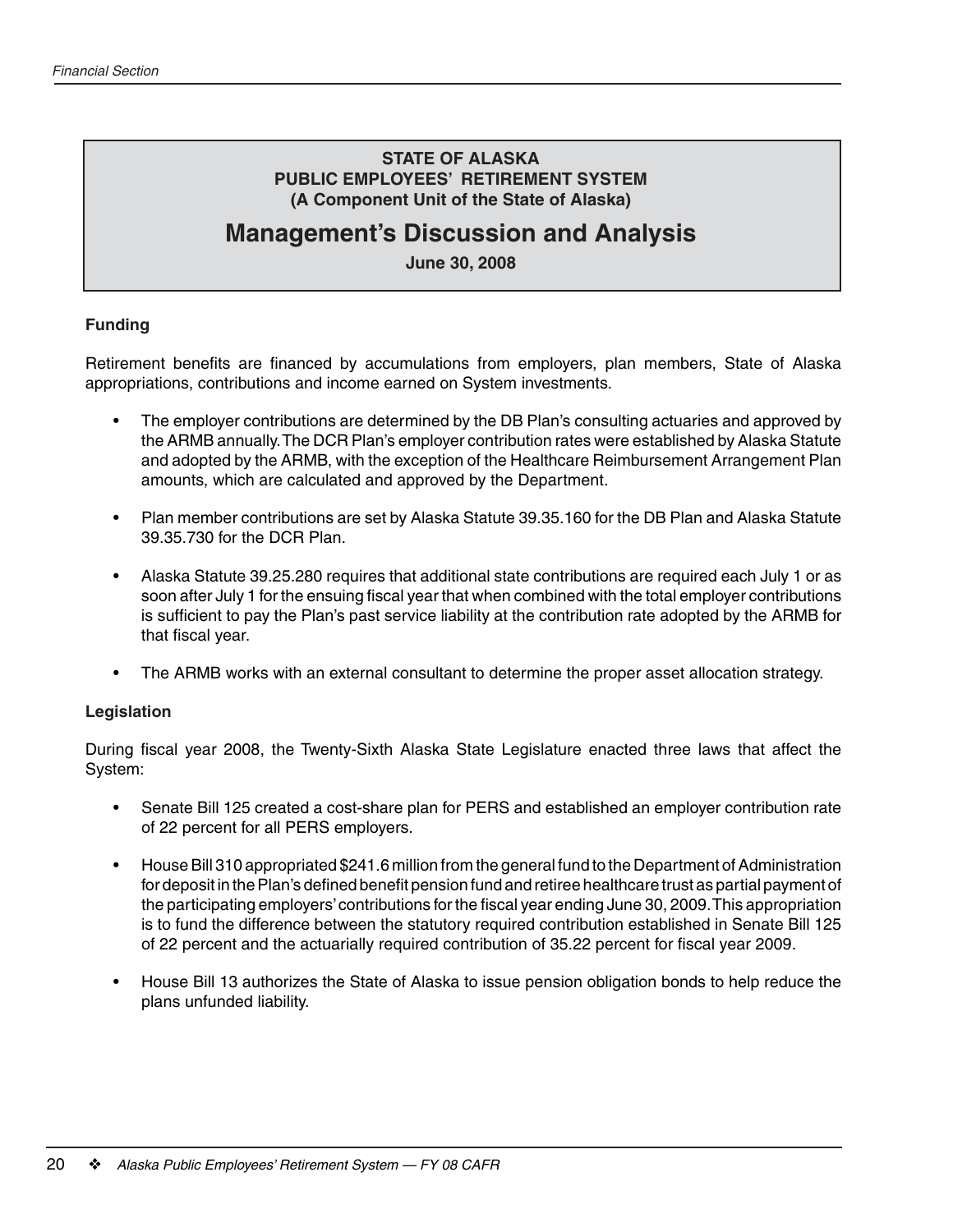# **Management's Discussion and Analysis**

**June 30, 2008**

#### **Economic Conditions, Future Contribution Rates, and Status of Unfunded Liability**

The financial market environment continues to challenge investors. With the threat of inflation, the failures of financial institutions and brokerage firms, and continued turmoil in the Middle East, many forces once again pose changes to Plan investments. The ARMB continues to diversify the portfolio of the Plan to maintain an optimal risk/return ratio.

The return on the DB Plan's investments failed to meet or exceed its' actuarially assumed return of 8.25%. Even with investment returns exceeding the actuarial rate of return, the System will continue to see an increase in actuarial determined contribution rates due to rising medical cost and past contribution shortfalls.

The consulting actuary recommended an increase from the average employer contribution rate of 28.19% in fiscal year 2007 to 32.51% in fiscal year 2008. The ARMB adopted an average employer contribution rate of 32.51% for fiscal year 2008, up 4.32 points from the fiscal year 2007 ARMB adopted employer contribution rate of 21.77%. The employer effective rate for fiscal year 2008 was set at no less than 14.48% and no more than 22%.

Regulation 2 AAC 35.900, which prohibited more than a five point change from year to year in employer contribution rates, was repealed effective July 20, 2006. This regulation had limited the ARMB's capacity to increase the employer contribution rates. This regulation was put in place to reduce the volatility that employer contribution rates could have in market conditions similar to those in 2001 and 2002, as well as conditions that are beyond the control of the Plan, such as rising healthcare costs.

The June 30, 2007, actuarial valuation for the DB Plan reported a funding ratio of 68.0% and an unfunded liability of \$4.7 billion.

For fiscal year 2008 and 2007, the DCR Plan's employer contribution rate was established at 5.00%. The DCR Plan retiree medical plan contribution rate was adopted by the ARMB to be 0.99% and 1.75% for fiscal years 2008 and 2007 respectively. The DCR Plan's occupational death and disability rate for peace officers and firefighters was adopted by the ARMB to be 1.33% and 0.40% for fiscal year 2008 and 2007. The DCR Plan's occupational death and disability rate for all other employees was adopted by the ARMB to be 0.58% and 0.30% for fiscal year 2008 and 2007.

#### **Requests for Information**

This financial report is designed to provide a general overview of the finances for all those with interest in the finances. Questions concerning any of the information provided in this report or requests for additional financial information should be addressed to:

> Public Employees' Retirement System Division of Retirement & Benefits, Accounting Section P.O. Box 110203 Juneau, Alaska 99811-0203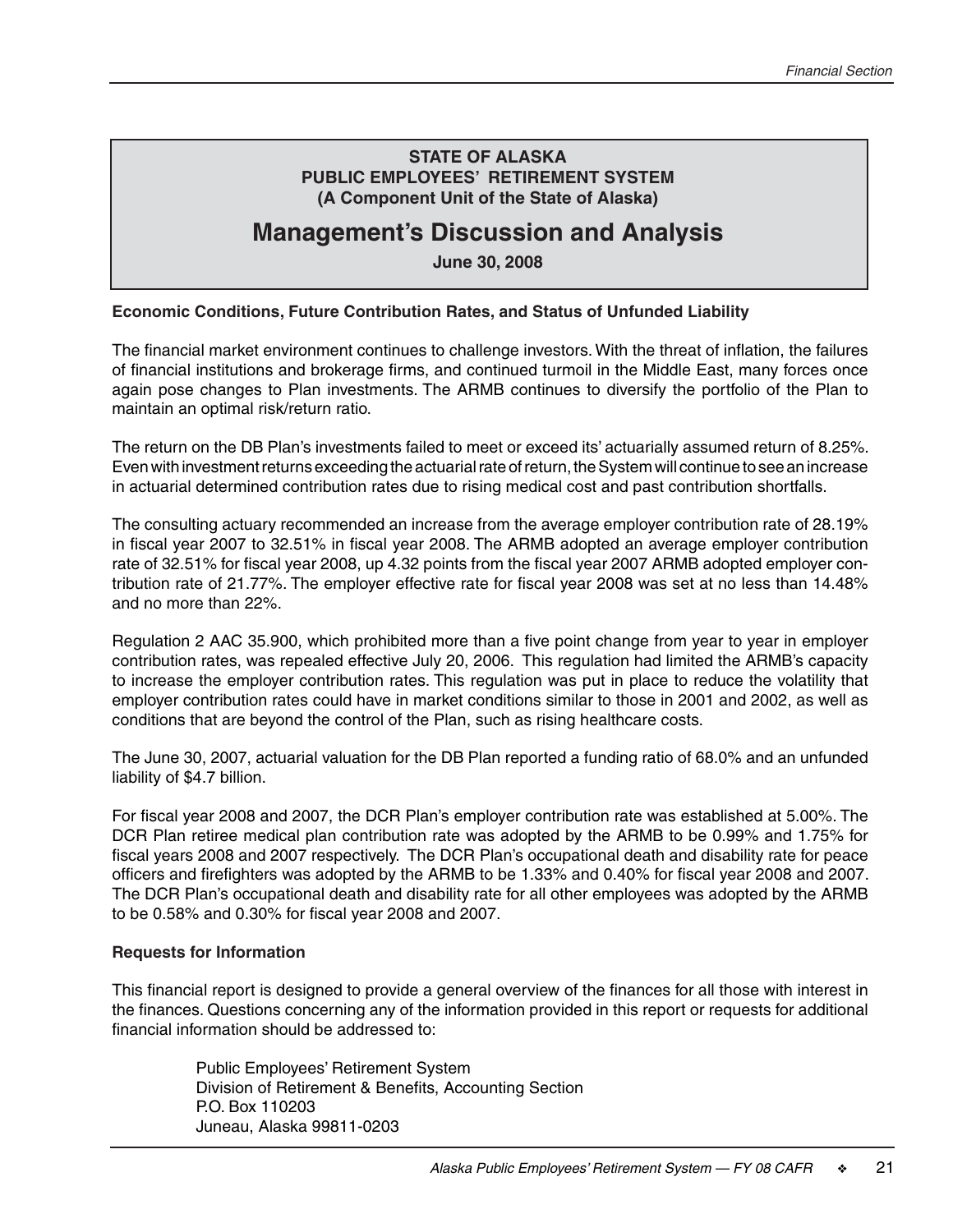# **Statements of Plan Net Assets**

**June 30, 2008 (in thousands)**

|                                                                                                                         | <b>Defined Benefit Plan</b><br>2008 |                              |                                    |                    |
|-------------------------------------------------------------------------------------------------------------------------|-------------------------------------|------------------------------|------------------------------------|--------------------|
|                                                                                                                         | <b>Pension</b>                      | Postemployment<br>healthcare | Alaska retiree<br>healthcare trust | Total              |
| Assets                                                                                                                  |                                     |                              |                                    |                    |
| Cash and cash equivalents (notes 3 and 5):<br>Short-term fixed income pool<br>Great West / participant directed deposit | \$<br>3,273                         | 2,659                        | 26,599                             | 32,531             |
| Total cash and cash equivalents                                                                                         | 3,273                               | 2,659                        | 26,599                             | 32,531             |
| Receivables:                                                                                                            |                                     |                              |                                    |                    |
| Contributions                                                                                                           | 26,267                              |                              | 812                                | 27,079             |
| Due from State of Alaska General Fund<br>Due from postemployment healthcare                                             |                                     |                              | 17,624                             | 17,624             |
| fund (note 6)                                                                                                           |                                     |                              | 3,490,576                          | 3,490,576          |
| Other account receivable                                                                                                |                                     |                              | 138                                | 138                |
| <b>Total receivables</b>                                                                                                | 26,267                              | $\blacksquare$               | 3,509,150                          | 3,535,417          |
| Investments (notes 3, 4, 5, and 8):                                                                                     |                                     |                              |                                    |                    |
| Domestic equity pool                                                                                                    | 3,069,144                           | 351,199                      |                                    | 3,420,343          |
| Retirement fixed income pool                                                                                            | 906,295                             | 736,276                      |                                    | 1,642,571          |
| International equity pool                                                                                               | 857,743                             | 696,833                      | $\overline{a}$                     | 1,554,576          |
| Real estate pool                                                                                                        | 719,837                             | 584,797                      |                                    | 1,304,634          |
| International fixed income pool                                                                                         | 121,180                             | 98,447                       |                                    | 219,627            |
| Private equity pool<br>Emerging markets equity pool                                                                     | 490,444<br>161,994                  | 398,438<br>131,604           |                                    | 888,882<br>293,598 |
| Treasury inflation protection pool                                                                                      | 31,750                              | 25,794                       |                                    | 57,544             |
| Other investments pool                                                                                                  | 188,001                             | 152,732                      |                                    | 340,733            |
| High yield pool                                                                                                         | 143,650                             | 116,701                      | L.                                 | 260,351            |
| Absolute return pool                                                                                                    | 240,147                             | 195,096                      |                                    | 435,243            |
| Collective investment funds, at fair value:                                                                             |                                     |                              |                                    |                    |
| Great West participant directed                                                                                         |                                     |                              |                                    |                    |
| Common trust funds                                                                                                      |                                     |                              | 327,130                            | 327,130            |
| ERISA commingled and mutual funds                                                                                       |                                     |                              |                                    |                    |
| <b>Total investments</b>                                                                                                | 6,930,185                           | 3,487,917                    | 327,130                            | 10,745,232         |
| Other:                                                                                                                  |                                     |                              |                                    |                    |
| Other                                                                                                                   | 8                                   |                              |                                    | 8                  |
| <b>Total other</b>                                                                                                      | 8                                   |                              |                                    | 8                  |
| <b>Total assets</b>                                                                                                     | 6,959,733                           | 3,490,576                    | 3,862,879                          | 14,313,188         |
| Liabilities:                                                                                                            |                                     |                              |                                    |                    |
| Accrued expenses                                                                                                        | 7,064                               |                              | 1,294                              | 8,358              |
| Due to State of Alaska General Fund                                                                                     | 16,861                              |                              |                                    | 16,861             |
| Due to Retiree Health Medical Fund                                                                                      |                                     |                              | 5,485                              | 5,485              |
| Due to Alaska Retiree Healthcare Trust - TRS                                                                            |                                     |                              | 64,995                             | 64,995             |
| Due to Alaska Retiree Healthcare                                                                                        |                                     |                              |                                    |                    |
| Trust - PERS (note 6)                                                                                                   |                                     | 3,490,576                    |                                    | 3,490,576          |
| <b>Total liabilities</b>                                                                                                | 23,925                              | 3,490,576                    | 71,774                             | 3,586,275          |
| Commitment and contingencies (note 8)<br>Net assets held in trust for pension and                                       |                                     |                              |                                    |                    |
| postemployment healthcare benefits                                                                                      | \$6,935,808                         |                              | 3,791,105                          | 10,726,913         |

See accompanying notes to financial statements.

 *(continued)*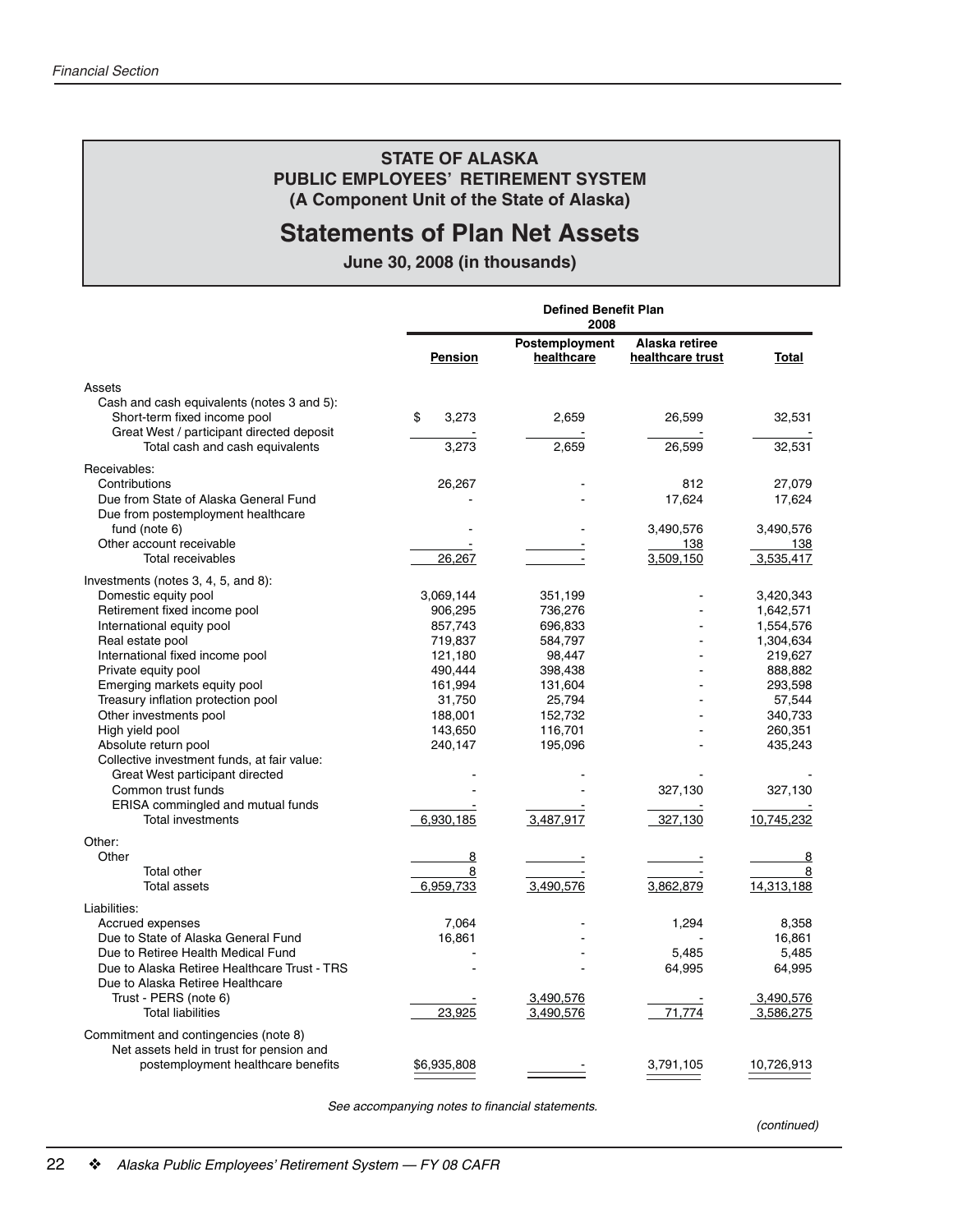# **Statements of Plan Net Assets**

**June 30, 2008 (in thousands)**

|                                                                                   | <b>Defined Contribution Pension Trust Fund</b><br>2008 |                                                        |                                                            |                                |                                                 |                |                               |  |
|-----------------------------------------------------------------------------------|--------------------------------------------------------|--------------------------------------------------------|------------------------------------------------------------|--------------------------------|-------------------------------------------------|----------------|-------------------------------|--|
|                                                                                   | <b>Participant</b><br>directed                         | Occupational<br>death and<br>disability-<br>all others | <b>Occupational Retiree</b><br>death and<br>disability-P/F | medical<br><u>plan</u>         | Healthcare<br>reimburse-<br>ment<br>arrangement | Total          | <b>SYSTEM</b><br><b>TOTAL</b> |  |
| Assets:                                                                           |                                                        |                                                        |                                                            |                                |                                                 |                |                               |  |
| Cash and cash equivalents (notes 3 and 5):<br>Short-term fixed income pool        | 1,099                                                  | 47                                                     | 9                                                          | 62                             | 260                                             | 1,477          | 34,008                        |  |
| Great West / participant directed deposit                                         | 324                                                    | $\blacksquare$                                         | $\blacksquare$                                             | $\overline{\phantom{a}}$<br>62 | 260                                             | 324            | 324                           |  |
| Total cash and cash equivalents                                                   | 1,423                                                  | 47                                                     | 9                                                          |                                |                                                 | 1,801          | 34,332                        |  |
| Receivables:<br>Contributions                                                     | 130                                                    | 5                                                      | 1                                                          | 10                             | 30                                              | 176            | 27,255                        |  |
| Due from State of Alaska General Fund                                             | 2,074                                                  | 84                                                     | 20                                                         | 158                            | 481                                             | 2,817          | 20,441                        |  |
| Due from postemployment healthcare                                                |                                                        |                                                        |                                                            |                                |                                                 |                |                               |  |
| fund (note 6)                                                                     |                                                        |                                                        |                                                            |                                |                                                 |                | 3,490,576                     |  |
| Other account receivable                                                          |                                                        |                                                        |                                                            |                                |                                                 |                | 138                           |  |
| <b>Total receivables</b>                                                          | 2,204                                                  | 89                                                     | 21                                                         | 168                            | 511                                             | 2,993          | 3,538,410                     |  |
| Investments (notes 3, 4, 5, and 8):                                               |                                                        |                                                        |                                                            |                                |                                                 |                |                               |  |
| Domestic equity pool                                                              |                                                        |                                                        |                                                            |                                |                                                 |                | 3,420,343                     |  |
| Retirement fixed income pool                                                      |                                                        |                                                        |                                                            |                                |                                                 | $\overline{a}$ | 1,642,571                     |  |
| International equity pool                                                         |                                                        |                                                        |                                                            |                                |                                                 |                | 1,554,576                     |  |
| Real estate pool                                                                  |                                                        |                                                        |                                                            |                                |                                                 | L.             | 1,304,634                     |  |
| International fixed income pool<br>Private equity pool                            |                                                        |                                                        |                                                            |                                |                                                 |                | 219,627<br>888,882            |  |
| Emerging markets equity pool                                                      |                                                        | ÷.                                                     |                                                            |                                |                                                 | L.             | 293,598                       |  |
| Treasury inflation protection pool                                                |                                                        | 85                                                     | 20                                                         | 233                            | 746                                             | 1,084          | 58,628                        |  |
| Other investments pool                                                            |                                                        |                                                        |                                                            |                                |                                                 |                | 340,733                       |  |
| High yield pool                                                                   |                                                        | $\blacksquare$                                         | $\blacksquare$                                             |                                |                                                 | $\overline{a}$ | 260,351                       |  |
| Absolute return pool                                                              |                                                        |                                                        |                                                            |                                |                                                 |                | 435,243                       |  |
| Collective investment funds, at fair value:                                       |                                                        |                                                        |                                                            |                                |                                                 |                |                               |  |
| Great West participant directed                                                   | 23,724                                                 |                                                        |                                                            |                                | $\overline{a}$                                  | 23,724         | 23,724                        |  |
| Common trust funds                                                                | $\overline{a}$                                         | ÷.                                                     | ÷.                                                         | $\overline{a}$                 |                                                 |                | 327,130                       |  |
| ERISA commingled and mutual funds                                                 |                                                        | 752                                                    | 182                                                        | 2,016                          | 6,503                                           | 9,453          | 9,453                         |  |
| <b>Total investments</b>                                                          | 23,724                                                 | 837                                                    | 202                                                        | 2,249                          | 7,249                                           | 34,261         | 10,779,493                    |  |
| Other:                                                                            |                                                        |                                                        |                                                            |                                |                                                 |                |                               |  |
| Other                                                                             | L.                                                     |                                                        |                                                            |                                |                                                 |                | 8                             |  |
| <b>Total other</b><br>Total assets                                                | 27,351                                                 | $\overline{\phantom{a}}$                               | ÷,<br>232                                                  | 2,479                          | 8,020                                           | 39,055         | 8<br>14,352,243               |  |
|                                                                                   |                                                        | 973                                                    |                                                            |                                |                                                 |                |                               |  |
| Liabilities:                                                                      |                                                        |                                                        |                                                            |                                |                                                 |                |                               |  |
| Accrued expenses                                                                  | 664                                                    |                                                        |                                                            |                                |                                                 | 664<br>÷.      | 9,022                         |  |
| Due to State of Alaska General Fund<br>Due to Retiree Health Medical Fund         |                                                        | ÷.                                                     | ÷.                                                         |                                |                                                 | ÷.             | 16,861<br>5,485               |  |
| Due to Alaska Retiree Healthcare Trust - TRS                                      |                                                        |                                                        |                                                            |                                |                                                 |                | 64,995                        |  |
| Due to Alaska Retiree Healthcare Trust -                                          |                                                        |                                                        |                                                            |                                |                                                 |                |                               |  |
| PERS (note 6)                                                                     |                                                        |                                                        |                                                            |                                |                                                 |                | 3,490,576                     |  |
| <b>Total liabilities</b>                                                          | 664                                                    | $\blacksquare$                                         |                                                            |                                | $\blacksquare$                                  | 664            | 3,586,939                     |  |
| Commitment and contingencies (note 8)<br>Net assets held in trust for pension and |                                                        |                                                        |                                                            |                                |                                                 |                |                               |  |
| postemployment healthcare benefits                                                | 26,687                                                 | 973                                                    | 232                                                        | 2,479                          | 8,020                                           | 38,391         | 10,765,304                    |  |
|                                                                                   |                                                        |                                                        |                                                            |                                |                                                 |                |                               |  |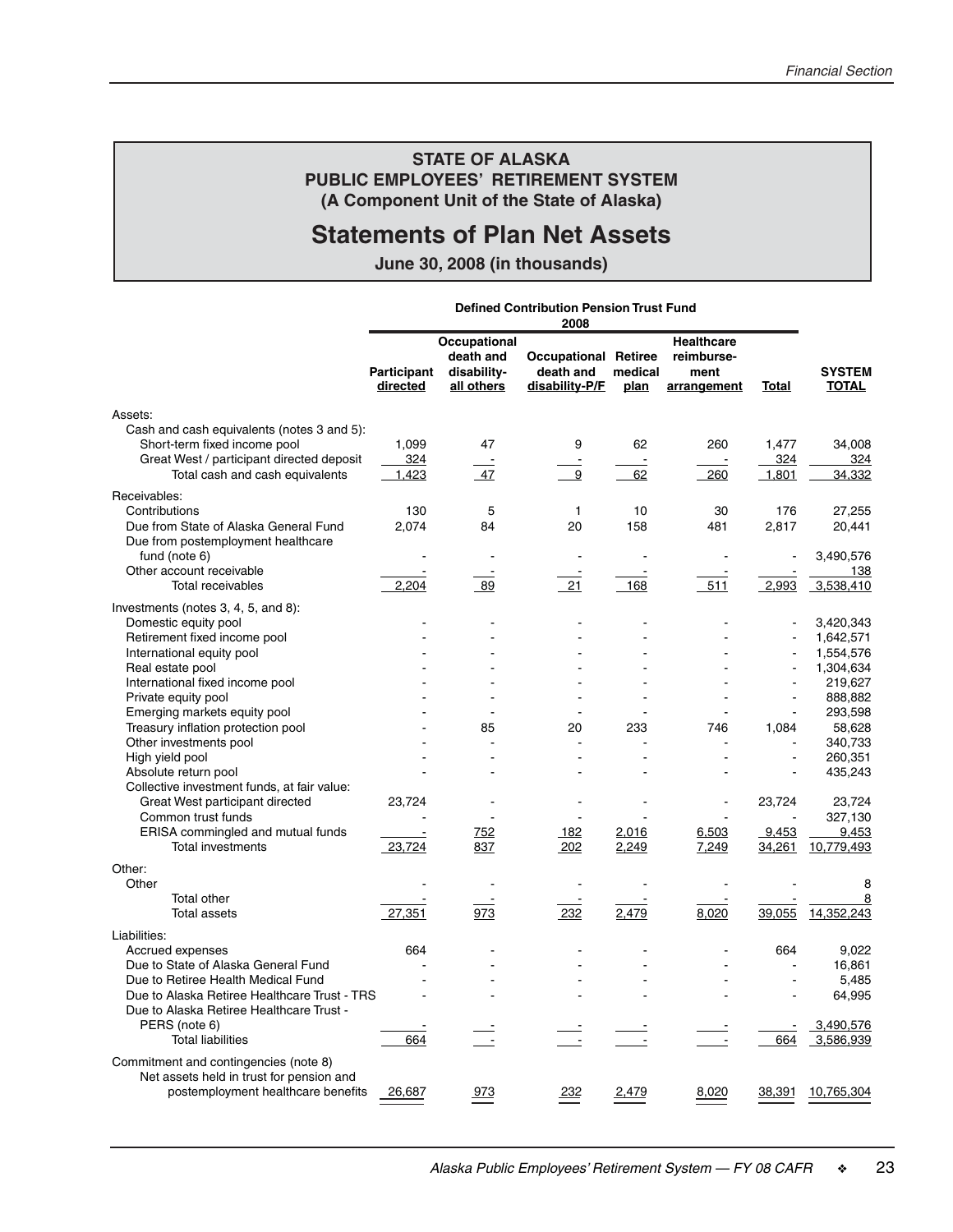# **Statements of Changes in Plan Net Assets**

**June 30, 2008 (in thousands)**

|                                                                 | <b>Defined Benefit Plan</b><br>2008 |                              |                                    |                  |
|-----------------------------------------------------------------|-------------------------------------|------------------------------|------------------------------------|------------------|
|                                                                 |                                     |                              |                                    |                  |
|                                                                 | Pension                             | Postemployment<br>healthcare | Alaska retiree<br>healthcare trust | Total            |
| Additions:                                                      |                                     |                              |                                    |                  |
| Contributions:                                                  |                                     |                              |                                    |                  |
| <b>Employers</b>                                                | \$<br>100,323                       |                              | 263,755                            | 364,078          |
| Plan members                                                    | 120,506                             |                              | 474                                | 120,980          |
| State of Alaska                                                 | 50,875                              |                              | 134,125                            | 185,000          |
| <b>Total contributions</b>                                      | 271,704                             |                              | 398,354                            | 670,058          |
| Investment income:                                              |                                     |                              |                                    |                  |
| Net appreciation (depreciation)                                 |                                     |                              |                                    |                  |
| in fair value (note 3)                                          | (707, 662)                          |                              | (30, 267)                          | (737, 929)       |
| Interest                                                        | 130,125                             |                              | 7,631                              | 137,756          |
| Dividends                                                       | 281,043                             |                              | 3,833                              | 284,876          |
| Total investment income (loss)                                  | (296, 494)                          |                              | (18, 803)                          | (315, 297)       |
| Less investment expense                                         | 23,089                              |                              |                                    | 23,089           |
| Net investment income (loss) before                             |                                     |                              |                                    |                  |
| security lending activities                                     | (319,583)                           |                              | (18, 803)                          | (338, 386)       |
| Securities lending income (note 5)                              | 39,635                              |                              |                                    | 39,635           |
| Less securities lending expenses (note 5)                       | 35,342                              |                              |                                    | 35,342           |
| Net income from securities                                      |                                     |                              |                                    |                  |
| lending activities                                              | 4,293                               |                              |                                    | 4,293            |
| Net investment income (loss)                                    | (315, 290)                          |                              | (18, 803)                          | (334,093)        |
| Transfer from postemployment                                    |                                     |                              |                                    |                  |
| healthcare fund (note 6)                                        | $\overline{\phantom{a}}$            | $\overline{\phantom{a}}$     | 3,490,576                          | 3,490,576        |
| Other:                                                          |                                     |                              |                                    |                  |
| Other                                                           | 47                                  |                              |                                    | 47               |
| <b>Total additions</b>                                          | (43, 539)                           |                              | 3,870,127                          | 3,826,588        |
|                                                                 |                                     |                              |                                    |                  |
| Deductions:                                                     |                                     |                              |                                    |                  |
| Pension and postemployment benefits<br>Refunds of contributions | 439,123                             |                              | 77,074                             | 516,197          |
| Administrative                                                  | 14,333<br>6,585                     |                              | 1.948                              | 14,333           |
| <b>Total deductions</b>                                         | 460.041                             |                              | 79.022                             | 8,533<br>539,063 |
|                                                                 |                                     |                              |                                    |                  |
| Transfer to Alaska retiree healthcare                           |                                     |                              |                                    |                  |
| trust (note 6)                                                  |                                     | 3,490,576                    |                                    | 3,490,576        |
| Net increase (decrease)                                         | (503, 580)                          | (3,490,576)                  | 3,791,105                          | (203, 051)       |
| Net assets held in trust for pension and                        |                                     |                              |                                    |                  |
| postemployment healthcare benefits:                             |                                     |                              |                                    |                  |
| Balance, beginning of year                                      | 7,439,388                           | 3,490,576                    |                                    | 10,929,964       |
| Balance, end of year                                            | \$6,935,808                         |                              | 3,791,105                          | 10,726,913       |

See accompanying notes to financial statements.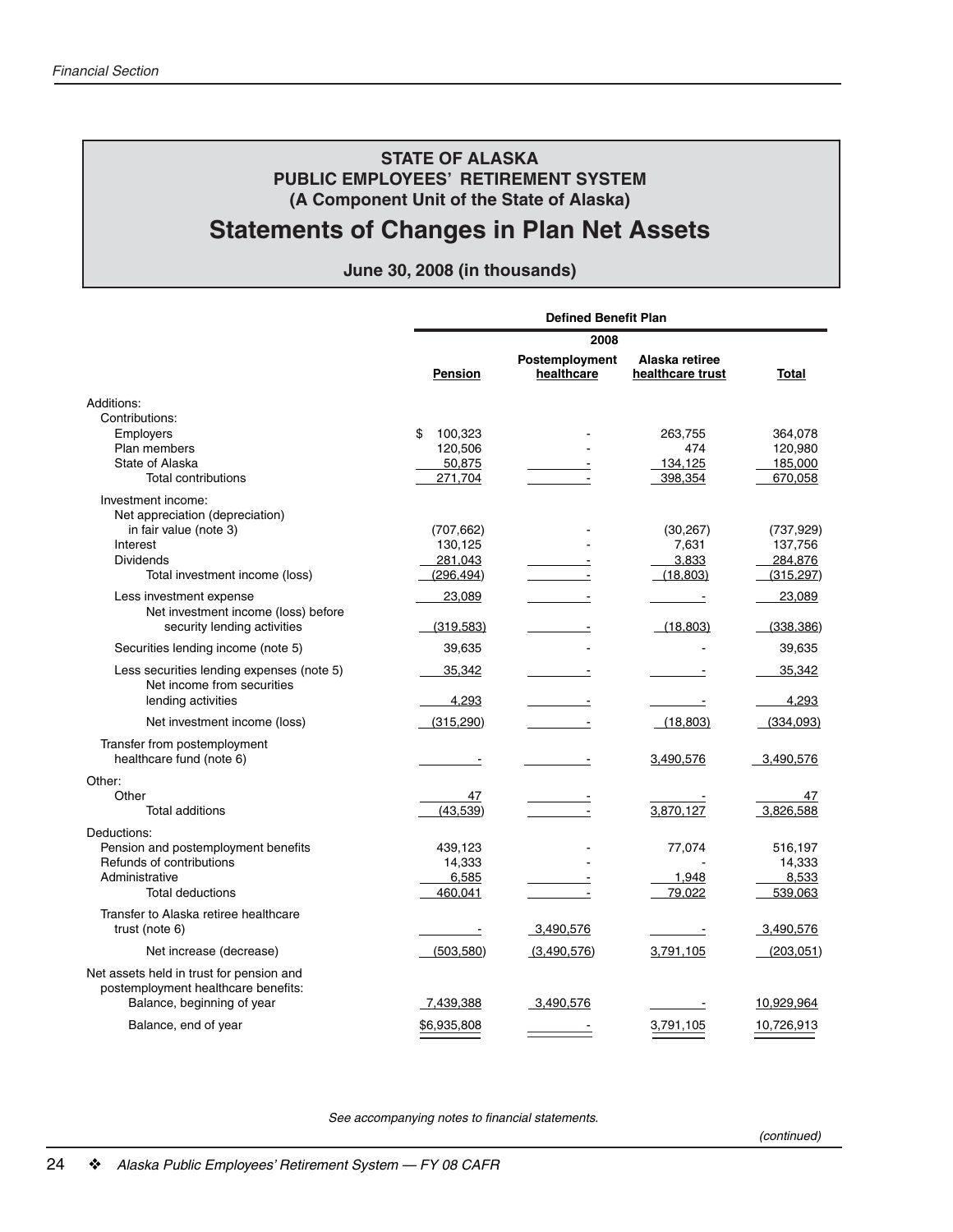# **Statements of Changes in Plan Net Assets**

**June 30, 2008 and 2007 (in thousands)**

|                                                                                               | <b>Defined Contribution Pension Trust Fund</b><br>2008 |                                                        |                                                            |                          |                                                        |                     |                               |
|-----------------------------------------------------------------------------------------------|--------------------------------------------------------|--------------------------------------------------------|------------------------------------------------------------|--------------------------|--------------------------------------------------------|---------------------|-------------------------------|
|                                                                                               | Participant<br>directed                                | Occupational<br>death and<br>disability-<br>all others | <b>Occupational Retiree</b><br>death and<br>disability-P/F | medical<br>plan          | <b>Healthcare</b><br>reimburse-<br>ment<br>arrangement | <b>Total</b>        | <b>SYSTEM</b><br><b>TOTAL</b> |
| Additions:                                                                                    |                                                        |                                                        |                                                            |                          |                                                        |                     |                               |
| Contributions:                                                                                |                                                        | 847                                                    |                                                            |                          |                                                        |                     |                               |
| Employers<br>Plan members                                                                     | 8,221<br>13,171                                        |                                                        | 216                                                        | 1,561                    | 5,902                                                  | 16,747<br>13,171    | 380,825<br>134,151            |
| State of Alaska                                                                               |                                                        |                                                        |                                                            |                          |                                                        |                     | 185,000                       |
| <b>Total contributions</b>                                                                    | 21,392                                                 | 847                                                    | 216                                                        | 1,561                    | 5,902                                                  | 29,918              | 699,976                       |
| Investment income:<br>Net appreciation (depreciation)                                         |                                                        |                                                        |                                                            |                          |                                                        |                     |                               |
| in fair value (note 3)                                                                        |                                                        | (47)                                                   | (5)                                                        | (154)                    | (469)                                                  | (675)               | (738, 604)                    |
| Interest<br><b>Dividends</b>                                                                  | (2, 294)                                               | 4<br>$\overline{c}$                                    | $\overline{2}$<br>$\blacksquare$                           | 11<br>5                  | 35<br>16                                               | (2, 242)<br>23      | 135,514<br>284,899            |
| Total investment income (loss)                                                                | (2, 294)                                               | (41)                                                   | (3)                                                        | (138)                    | (418)                                                  | (2,894)             | (318, 191)                    |
| Less investment expense                                                                       |                                                        |                                                        |                                                            | $\overline{\phantom{a}}$ | $\sim$ 100 $\pm$                                       |                     | 23,089                        |
| Net investment income (loss) before<br>security lending activities                            | (2,294)                                                | (41)                                                   | (3)                                                        | (138)                    | (418)                                                  | (2,894)             | (341,280)                     |
| Securities lending income (note 5)                                                            | ÷                                                      | $\mathbf{1}$                                           | $\blacksquare$                                             | 2                        | 4                                                      | $\overline{7}$      | 39,642                        |
| Less securities lending expenses (note 5)<br>Net income from securities<br>lending activities | $\overline{\phantom{a}}$                               | 1                                                      | $\overline{\phantom{a}}$                                   | $\mathbf{1}$<br>1        | 4<br>1                                                 | 5<br>$\overline{2}$ | 35,347<br>4,295               |
| Net investment income (loss)                                                                  | (2,294)                                                | (40)                                                   | (3)                                                        | (137)                    | (418)                                                  | (2,892)             | (336,985)                     |
| Transfer from postemployment<br>healthcare fund (note 6)                                      | $\equiv$                                               | Ŀ.                                                     |                                                            | ÷.                       |                                                        |                     | 3,490,576                     |
| Other:                                                                                        |                                                        |                                                        |                                                            |                          |                                                        |                     |                               |
| Other<br>Total additions                                                                      | 19,098                                                 | 807                                                    | 213                                                        | 1,424                    | 5,484                                                  | 27,026              | 47<br>3,853,614               |
| Deductions:                                                                                   |                                                        |                                                        |                                                            |                          |                                                        |                     |                               |
| Pension and postemployment benefits                                                           |                                                        |                                                        |                                                            | L,                       |                                                        | $\overline{a}$      | 516,197                       |
| Refunds of contributions                                                                      | 826                                                    |                                                        |                                                            |                          |                                                        | 826                 | 15,159                        |
| Administrative<br><b>Total deductions</b>                                                     | 169<br>995                                             | $\blacksquare$                                         | $\overline{\phantom{a}}$                                   | $\overline{\phantom{a}}$ | $\blacksquare$<br>$\blacksquare$                       | 169<br>995          | 8,702<br>540,058              |
| Transfer to Alaska retiree healthcare<br>trust (note 6)                                       | $\overline{a}$                                         |                                                        | ÷.                                                         | $\overline{a}$           |                                                        |                     | 3,490,576                     |
| Net increase (decrease)                                                                       | 18,103                                                 | 807                                                    | 213                                                        | 1,424                    | 5,484                                                  | 26,031              | (177,020)                     |
| Net assets held in trust for pension<br>and postemployment healthcare benefits:               |                                                        |                                                        |                                                            |                          |                                                        |                     |                               |
| Balance, beginning of year                                                                    | 8,584                                                  | 166                                                    | 19                                                         | 1,055                    | 2,536                                                  | 12,360              | 10,942,324                    |
| Balance, end of year                                                                          | 26,687                                                 | 973                                                    | 232                                                        | 2,479                    | 8,020                                                  | 38,391              | 10,765,304                    |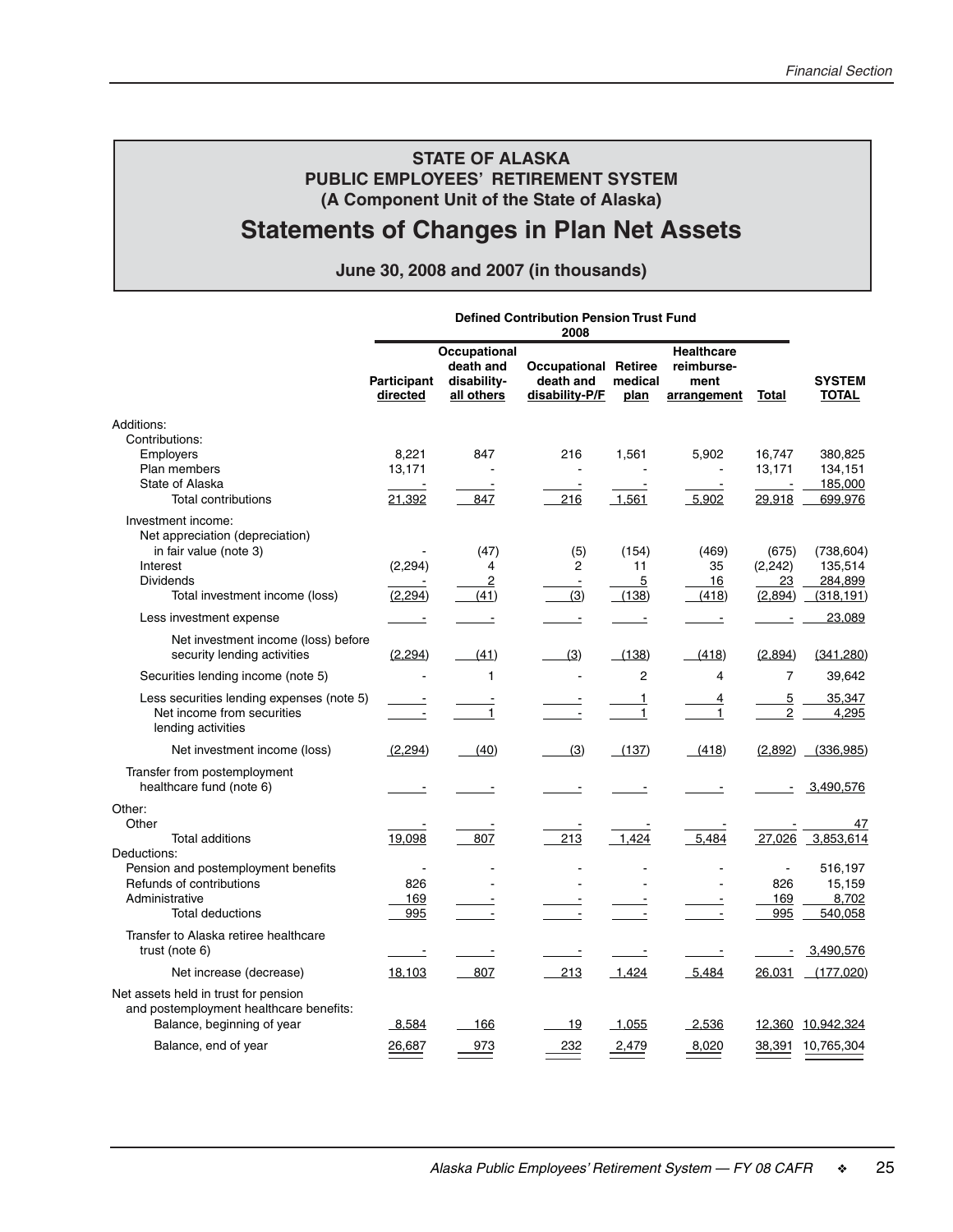# **Notes to Financial Statements**

**June 30, 2008**

#### **(1) Description**

The following brief description of the State of Alaska Public Employees' Retirement System (System), a Component Unit of the State of Alaska, is provided for general information purposes only. Participants should refer to the Plan agreement for more complete information.

At June 30, the number of participating local government employers and public organizations including the State was:

|                  | 2008            | 2007       |  |
|------------------|-----------------|------------|--|
| State of Alaska  |                 |            |  |
| Municipalities   | 76              | 77         |  |
| School districts | 53              | 53         |  |
| Other            | 29              | 29         |  |
|                  | $\frac{159}{2}$ | <u>160</u> |  |

Inclusion in the Defined Benefit (DB) Plan and Defined Contribution Retirement (DCR) Plan is a condition of employment for eligible State employees, except as otherwise provided, for judges, elected officers and certain employees of the Alaska Marine Highway System. Any local government in the State may elect to have its permanent general and peace officer and firefighter employees covered by the Plans.

#### **Defined Benefit Retirement Plan**

#### **(a) General**

The DB Plan is a defined benefit, agent, multiple employer plan within the System established and administered by the State of Alaska (State) to provide pension and postemployment healthcare benefits for eligible State and local government employees. Benefit and contribution provisions are established by State law and may be amended only by the State Legislature. The DB Plan is a plan within PERS. PERS is a component unit of the State financial reporting entity and is included in the State's Comprehensive Annual Financial Report pension trust fund. The State employees who administer the DB Plan and DCR Plan participate in both. With the passing of SB141, the PERS DB Plan is closed to all new members effective July 1, 2006.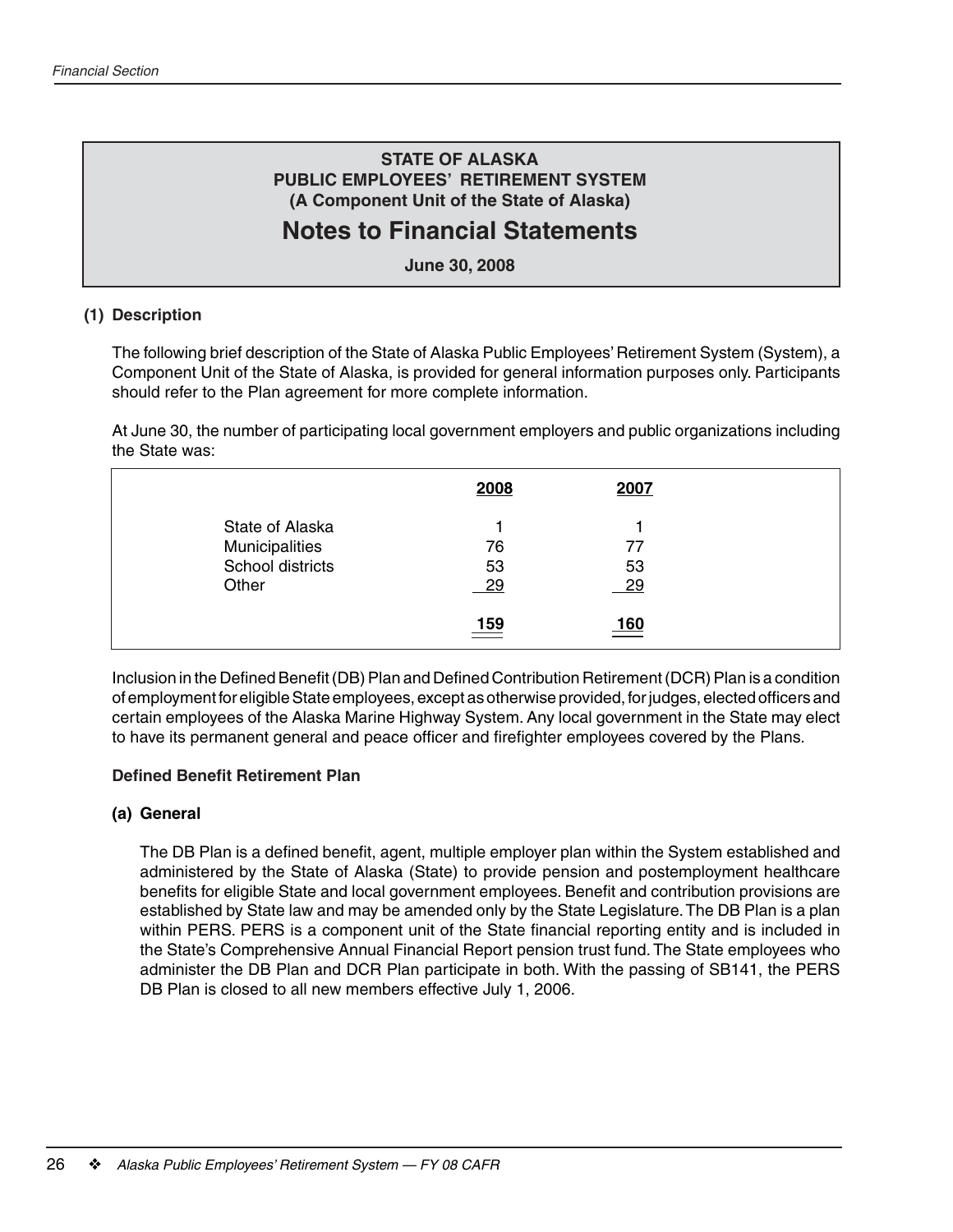# **Notes to Financial Statements**

**June 30, 2008**

At June 30, DB Plan's membership consisted of:

|                                                         | 2008   | 2007          |
|---------------------------------------------------------|--------|---------------|
| Retirees and beneficiaries currently receiving benefits | 24,063 | 22,992        |
| Terminated plan members entitled to future benefits     | 6,358  | 6,277         |
| Total current and future benefits                       | 30,421 | <u>29,269</u> |
| Active plan members:                                    |        |               |
| General                                                 | 26,868 | 29,300        |
| Peace officer and firefighter                           | 2,563  | 2,709         |
| Total active plan membership                            | 29,431 | 32,009        |
| Total                                                   | 59,852 | 61,278        |
| Active plan members:                                    |        |               |
| Vested:                                                 |        |               |
| General                                                 | 18,271 | 17,860        |
| Peace officer and firefighter                           | 1,937  | 1,898         |
| Nonvested:                                              |        |               |
| General                                                 | 8,597  | 11,440        |
| Peace officer and firefighter                           | 626    | 811           |
| Total active plan membership                            | 29,431 | 32,009        |

#### **(b) Pension Benefits**

Members hired prior to July 1, 1986, with five or more paid-up years of credited service are entitled to monthly pension benefits beginning at normal retirement age, fifty five, or early retirement age, fifty. For members first hired after June 30, 1986, the normal and early retirement ages are sixty and fifty-five, respectively. Members with thirty or more years of credited service (twenty years for peace officers and firefighters) may retire at any age and receive a normal benefit.

The normal monthly pension benefit is based on years of service and average monthly compensation. For members hired prior to July 1, 1996, and all peace officer and firefighter, the average monthly compensation is based upon the members' three highest, consecutive years' salaries. For all other members hired after June 30, 1996, average monthly compensation is based upon the members' five highest, consecutive years' salaries.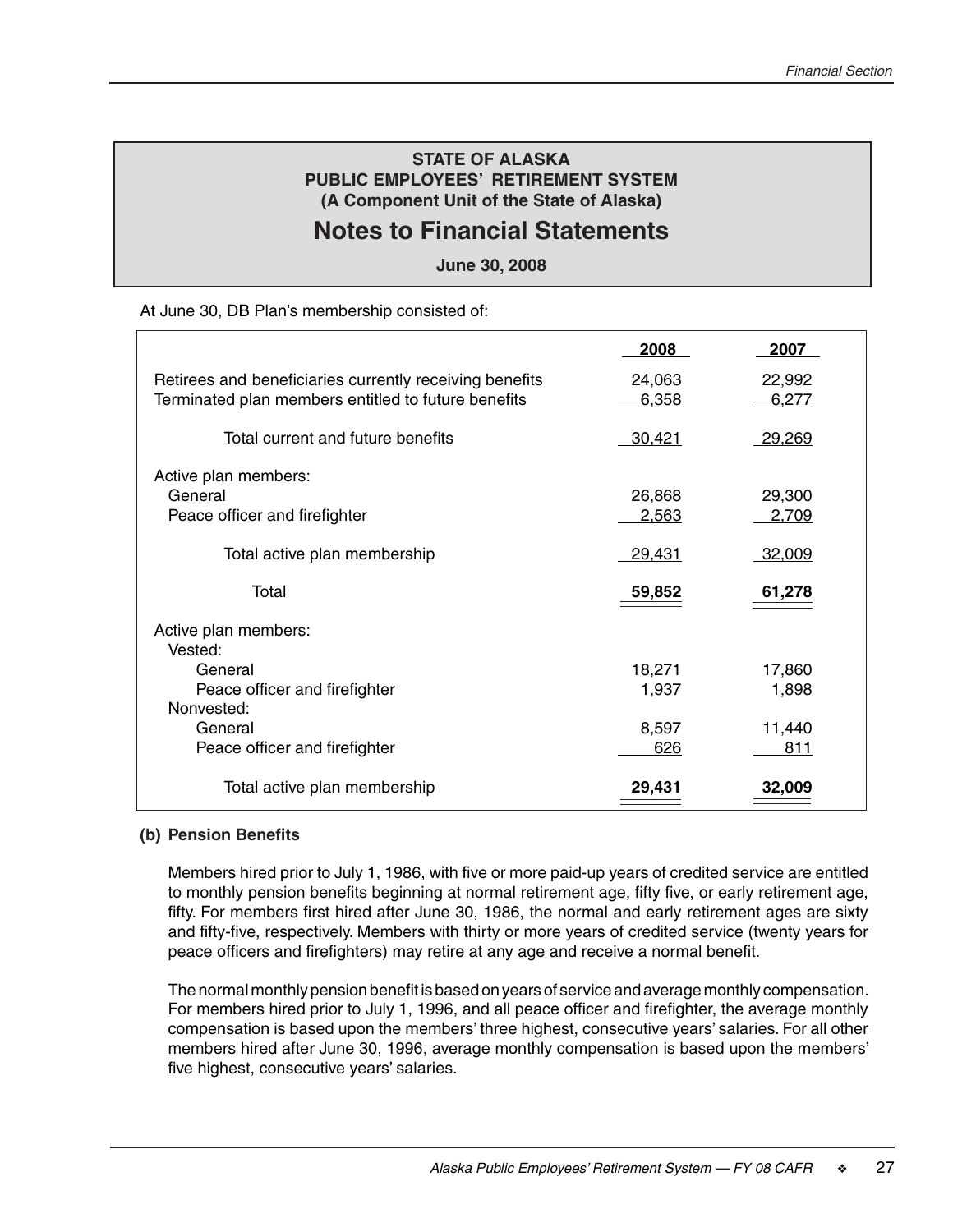### **Notes to Financial Statements**

**June 30, 20088**

The benefit related to all years of service prior to July 1, 1986, and for years of service through a total of ten years for general members is equal to 2% of the member's average monthly compensation for each year of service. The benefit for each year over ten years of service subsequent to June 30, 1986, is equal to 2 1/4% of the member's average monthly compensation for the second ten years and 2 1/2% for all remaining years of service. For peace officer and firefighters, the benefit for years of service through a total of ten years is equal to 2% of the member's average monthly compensation and 2 1/2% for all remaining years of service.

Minimum benefits for members eligible for retirement are \$25 per month for each year of credited service.

Married members must receive their benefits in the form of a joint and survivor annuity unless their spouse consents to another form of benefit or another person is eligible for benefits under a qualified domestic relations order.

The DB Plan has two types of postretirement pension adjustments (PRPA). The automatic PRPA is issued annually to all eligible benefit recipients, when the cost of living increases in the previous calendar year. The automatic PRPA increase is paid beginning July 1 of each year. The discretionary PRPA may be granted to eligible recipients by the DB Plan's Administrator if the funding ratio of the DB Plan meets or exceeds one hundred and five percent. If both an automatic and discretionary PRPA are granted, and a retiree is eligible for both adjustments, the one that provides the retiree the greater increase will be paid.

#### **(c) Postemployment Healthcare Benefi ts**

Major medical benefits are provided to retirees without cost for all members hired before July 1, 1986. Members hired after July 1, 1986 with five years of credited service (or ten years of credited service for those first hired after July 1, 1996) must pay the full monthly premium if they are under age sixty, and receive benefits at no premium cost if they are over age sixty or are receiving disability benefits. Peace officers and firefighters with 25 years of membership service also receive benefits at no premium cost.

Prior to July 1, 1997, postemployment healthcare benefits were provided by the payment of premiums to an insurance company. Beginning July 1, 1997, the Retiree Health Fund (RHF), a pension trust fund of the State, was established. The RHF is self-funded and provides major medical coverage to retirees of the DB Plan. Retirees of three other State administered retirement plans also participate in the RHF. The DB Plan, along with the other participating plans, retains the risk of loss of allowable claims. The RHF issues a publicly available financial report, which may be obtained by writing to the State of Alaska, Department of Administration, Division of Retirement and Benefits, P.O. Box 110203, Juneau, Alaska, 99811-0203 or by calling (907) 465 4460.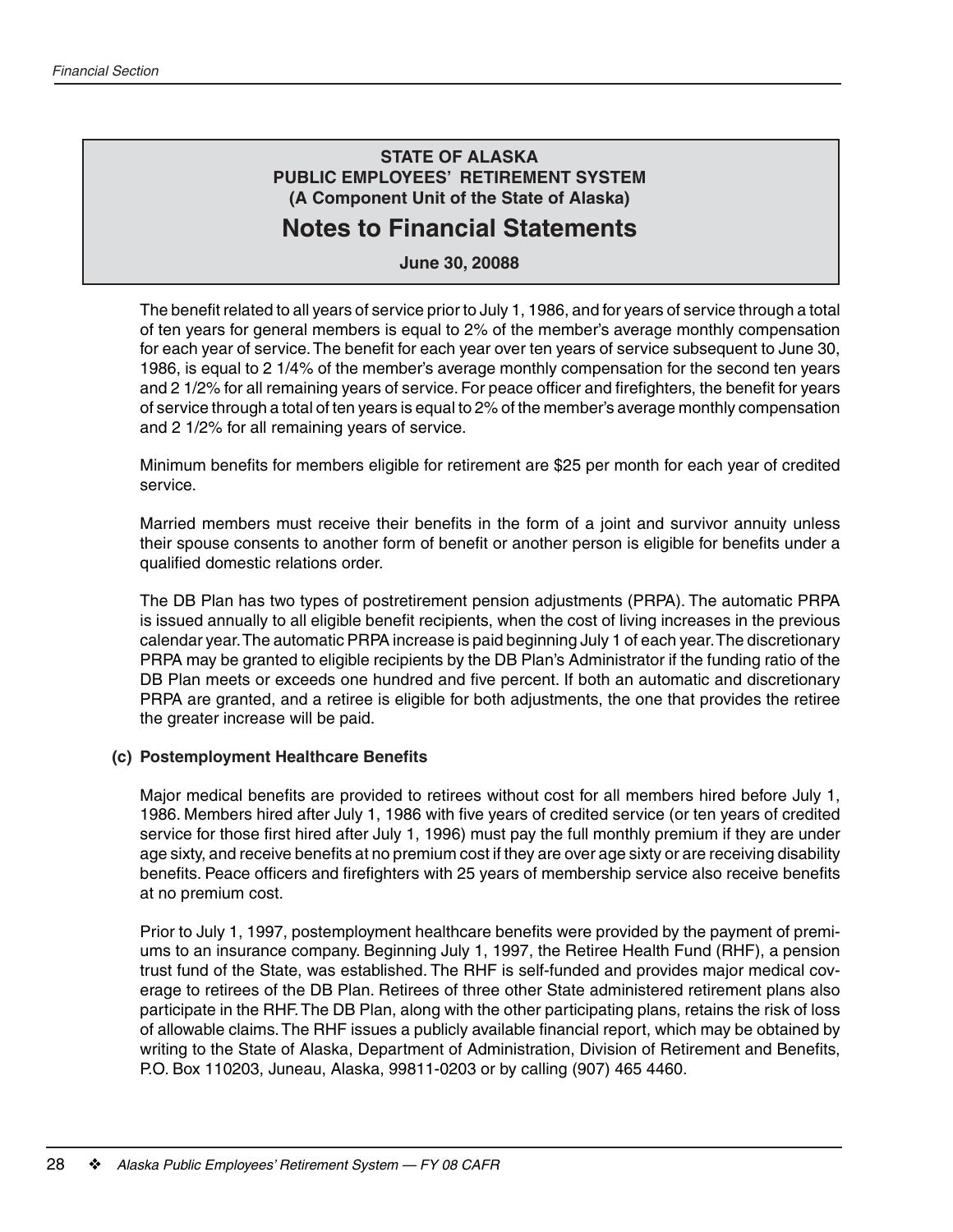## **Notes to Financial Statements**

**June 30, 2008**

Beginning July 1, 2007, the Alaska Retiree Healthcare Trust (ARHCT), a healthcare trust fund of the State, was established. The ARHCT is self-funded and provides major medical coverage to retirees of the Plan. The Plan retains the risk of loss of allowable claims for eligible members. The ARHCT began paying member healthcare claims on March 1, 2008. Prior to that, healthcare claims were paid for by the RHF.

#### **(d) Death Benefits**

If an active general DB Plan member dies from occupational causes, the spouse may receive a monthly pension equal to 40% of the DB Plan's member's salary. If an active peace officer or firefighter DB Plan member dies from occupational causes, the spouse may receive a monthly pension equal to 50% of the DB Plan's member's salary or 75% of the member's retirement benefit calculated as if the member had survived until normal retirement age, whichever is greater. When death is due to occupational causes and there is no surviving spouse, the DB Plan's member's dependent children may receive the monthly pension until they are no longer dependents. If the member does not have a spouse or dependent children at the time of death, a lump sum death benefit is payable to the named beneficiary(ies). The amount of the occupational death pension changes on the date the DB Plan member's normal retirement would have occurred if the DB Plan member had lived. The new benefit is based on the Plan member's average monthly compensation at the time of death and the credited service, including service that would have accrued if the DB Plan member had lived and continued to work until normal retirement. If the death was from nonoccupational causes, and the DB Plan member was vested, the spouse may receive a monthly 50% joint and survivor option benefit based on the member's credited service and average monthly compensation at the time of death. If the DB Plan member is not married or vested, a lump sum death benefit is payable to the named beneficiary(ies).

#### **(e) Disability Benefits**

Active DB Plan members who become permanently disabled due to occupational or nonoccupational causes receive disability benefits until normal retirement age, or when the service requirement for normal retirement is met. Although there are no minimum service requirements for Plan members to be eligible for occupational disability, DB Plan members must be vested to receive nonoccupational disability benefits. The monthly occupational disability benefit is equal to 40% of the DB Plan's member's salary at the time of the disability. The nonoccupational disability benefit is based on the DB Plan member's service and salary at the time of disability. At normal retirement age, a disabled general DB Plan member receives normal retirement benefits. A peace officer or firefighter Plan member may elect to receive normal retirement benefits calculated under the occupational disability benefit rules.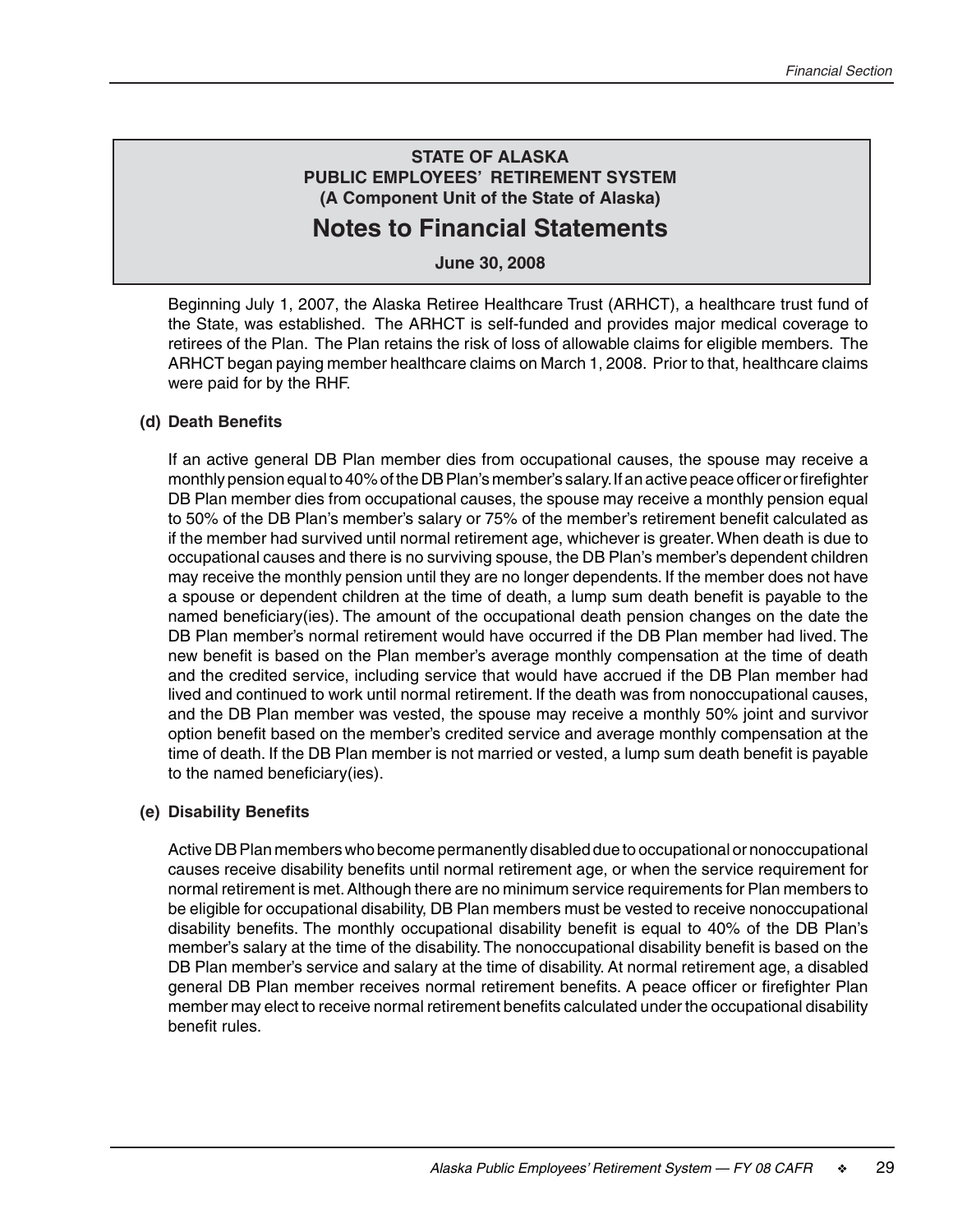# **Notes to Financial Statements**

**June 30, 2008**

#### **(f) Defi ned Benefi t Plan Member Contributions**

The DB Plan's member contribution rates are 7.5% for peace officers and firefighters, 9.6% for some school district employees, and 6.75% for general DB Plan members, as required by statute. The DB Plan's member contributions are deducted before federal income tax is withheld. Contributions are collected by employers and remitted to the DB Plan. The DB Plan's member contributions earn interest at the rate of 4.5% per annum, compounded semiannually.

#### **(g) Employer Contributions**

The DB Plan's funding policy provides for periodic employer contributions at actuarially determined rates that, expressed as a percent of annual covered payroll, are sufficient to accumulate assets to pay both pension and postemployment healthcare benefits when due. Employer contribution rates are determined using the entry age normal actuarial funding method. The DB Plan uses the level percentage of pay method to amortize the unfunded liability over a twenty-five year fixed period. Employer contributions are accumulated in both the pension and the healthcare funds based on the approved contribution rate for the fiscal year.

#### **(h) Contributions from the State of Alaska**

Senate Bill 53, passed by the twenty-fifth Alaska State Legislature, appropriated \$185 million from the general fund to the Department of Administration for deposit in the DB Plan's accounts in the public employee's retirement plan as partial payment of the participating public employee's retirement plan employers' contributions for the fiscal year ending June 30, 2008. This appropriation is intended to be the amount required to set the effective employer contribution rate of all public employee's retirement plan employers for the fiscal year ending June 30, 2008, at the lower of the level percentage of pay rate approved by the ARMB or 22.00% but not lower than 14.48%.

Senate Bill 53, passed by the first special session of the twenty-fifth Alaska State Legislature, appropriated \$185 million from the general fund to the Department of Administration to reduce the contributions required from participating political subdivisions as a result of contribution rate increases for the year ended June 30, 2008.

Senate Bill 231, passed by the first special session of the twenty-fourth Alaska State Legislature, appropriated \$18.6 million from the general fund to the Department of Administration to reduce the contributions required from participating political subdivisions as a result of contribution rate increases for the year ended June 30, 2007.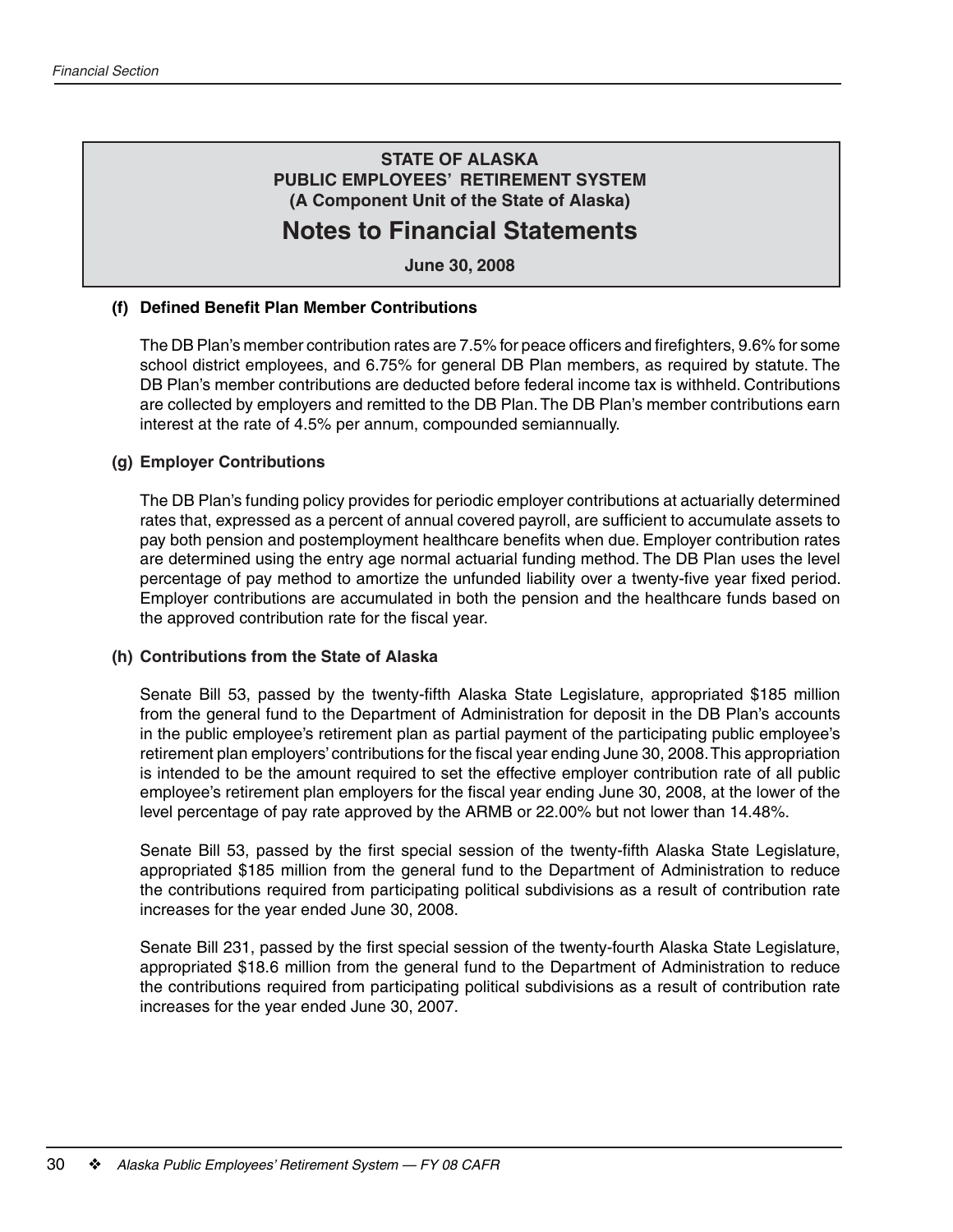## **Notes to Financial Statements**

**June 30, 2008**

## **(i) Refunds**

DB Plan member contributions may be voluntarily or, under certain circumstances, involuntarily refunded to the member or a garnishing agency sixty days after termination of employment. Voluntary refund rights are forfeited on July 1 following the member's 75th birthday or within fifty years of the member's last termination date. Members who have had contributions refunded forfeit all retirement benefits, including postemployment healthcare benefits. Members are allowed to reinstate refunded service due to involuntary refunds by repaying the total involuntary refunded balance and accrued interest. Members are allowed to reinstate voluntarily refunded service by repaying the voluntarily refunded balance and accrued interest, as long as they re-establish an employee relationship with a participating DB Plan employer before July 1, 2010. Members who have not re established an employee relationship with a participating DB Plan employer by June 30, 2010, will not be eligible to reinstate voluntarily refunded service and will forfeit any claim to DB Plan' membership rights. Balances refunded to members accrue interest at the rate of 7.0% per annum, compounded semiannually.

#### **(j) Administrative Costs**

Administrative costs are financed through investment earnings.

## **(k) Due from (to) State of Alaska General Fund**

Amounts due from (to) the State of Alaska General Fund represent the net difference between amounts paid by the DB Plan on behalf of others and amounts paid by others on behalf of the DB Plan.

## **Defined Contribution Retirement Pension Trust Fund**

#### **(l) General**

The DCR Plan is a defined contribution, agent, multiple employer public employee retirement plan established and administered by the State of Alaska (State) to provide pension and postemployment healthcare benefits for eligible State and local government employees. Benefit and contribution provisions are established by State law and may be amended only by the State Legislature. The DCR Plan was created by State of Alaska Statutes effective July 1, 2006. A defined contribution plan is a plan in which savings are accumulated in an individual retirement account for the exclusive benefit of the member or beneficiaries.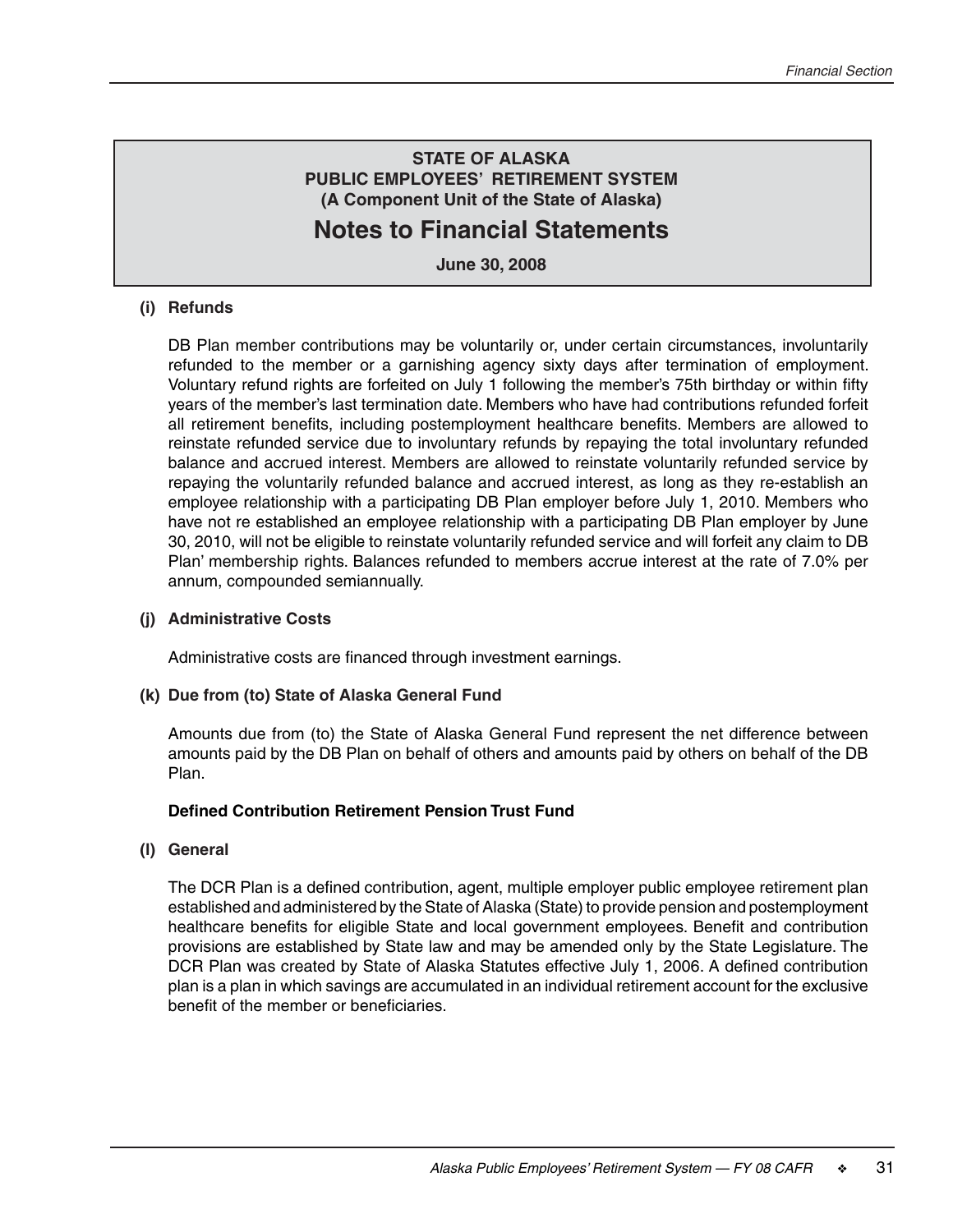# **Notes to Financial Statements**

**June 30, 2008**

At June 30, Plan membership consisted of:

|                                                                                                                                             | 2008                          |
|---------------------------------------------------------------------------------------------------------------------------------------------|-------------------------------|
| Retirees and beneficiaries currently receiving benefits                                                                                     |                               |
| Terminated plan members entitled to future benefits:<br>25% Vested<br>50% Vested<br>75% Vested<br>100% Vested                               | 1<br>$\overline{c}$<br>4<br>5 |
| Total terminated plan members entitled to future benefits                                                                                   | 12                            |
| Total current and future benefits                                                                                                           | 12                            |
| Active plan members:<br>General<br>Peace officer and firefighter<br>Total active members                                                    | 4,735<br>390<br>5,125         |
| <b>Total Members</b>                                                                                                                        | 5,137                         |
| Active plan members:<br><b>Vested General:</b><br>25% Vested<br>50% Vested<br>75% Vested<br>100% Vested<br>Total vested general             | 13<br>2<br>4<br>6<br>25       |
| Vested peace officer and firefighter<br>25% Vested<br>50% Vested<br>75% Vested<br>100% Vested<br>Total vested peace officer and firefighter |                               |
| Nonvested:<br>General<br>Peace officer and firefighter<br>Total nonvested general and peace officer and firefighter                         | 4,710<br>390<br>5,100         |
| <b>Total Members</b>                                                                                                                        | 5,137                         |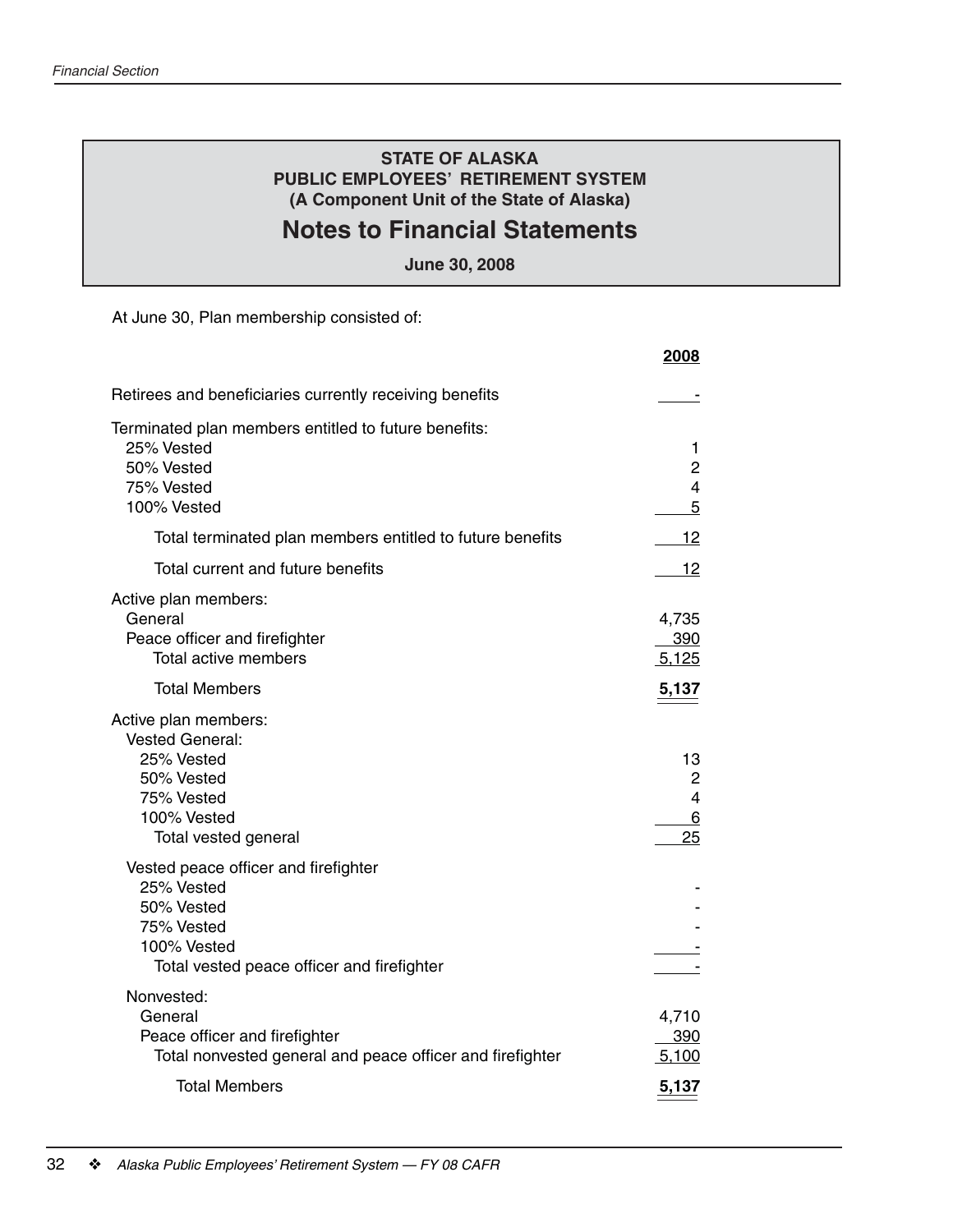# **Notes to Financial Statements**

**June 30, 2008**

## **(m) Pension Benefits**

A participating member is immediately and fully vested in that member's contributions and related earnings. A member shall be fully vested in the employer contributions made on that member's behalf, and related earnings, after five years of service. A member is partially vested in the employer contributions made on that member's behalf, and the related earnings, in the ratio of a) 25% with two years of service, b) 50% with three years of service; c) 75% with four years of service; and d) 100% with five years of service.

## **(n) Postemployment Healthcare Benefits**

Major medical benefits available to eligible persons are access to the retiree major medical insurance plan and to the health reimbursement arrangement plan. Access to the retiree major medical insurance plan means that an eligible person may not be denied insurance coverage except for failure to pay the required premium.

#### **(o) Death Benefits**

If (1) the death of an employee occurs before the employee's retirement and before the employee's normal retirement date, (2) the proximate cause of death is a bodily injury sustained or a hazard undergone while in the performance and within the scope of the employee's duties, and (3) the injury or hazard is not the proximate result of willful negligence of the employee, a monthly survivor's pension shall be paid to the surviving spouse. If there is no surviving spouse or if the spouse later dies, the monthly survivor's pension shall be paid in equal parts to the dependent children of the employee.

The monthly survivor's pension section for survivors of employees who were not peace officers or fire fighters is 40% of the employee's monthly compensation in the month in which the employee dies. The monthly survivor's pension for survivors of employees who were peace officers or fire fighters is 50% of the monthly compensation in the month in which the employee dies. While the monthly survivor's pension is being paid, the employer shall make contributions on behalf of the employee's beneficiaries based on the deceased employee's gross monthly compensation at the time of occupational death.

## **(p) Disability Benefits**

An employee is eligible for an occupational disability benefit if employment is terminated because of a total and apparently permanent occupational disability before the employee's normal retirement date. The occupational disability benefits accrue beginning the first day of the month following termination of employment as a result of the disability and are payable the last day of the month. If a final determination granting the benefit is not made in time to pay the benefit when due, a retroactive payment shall be made to cover the period of deferment.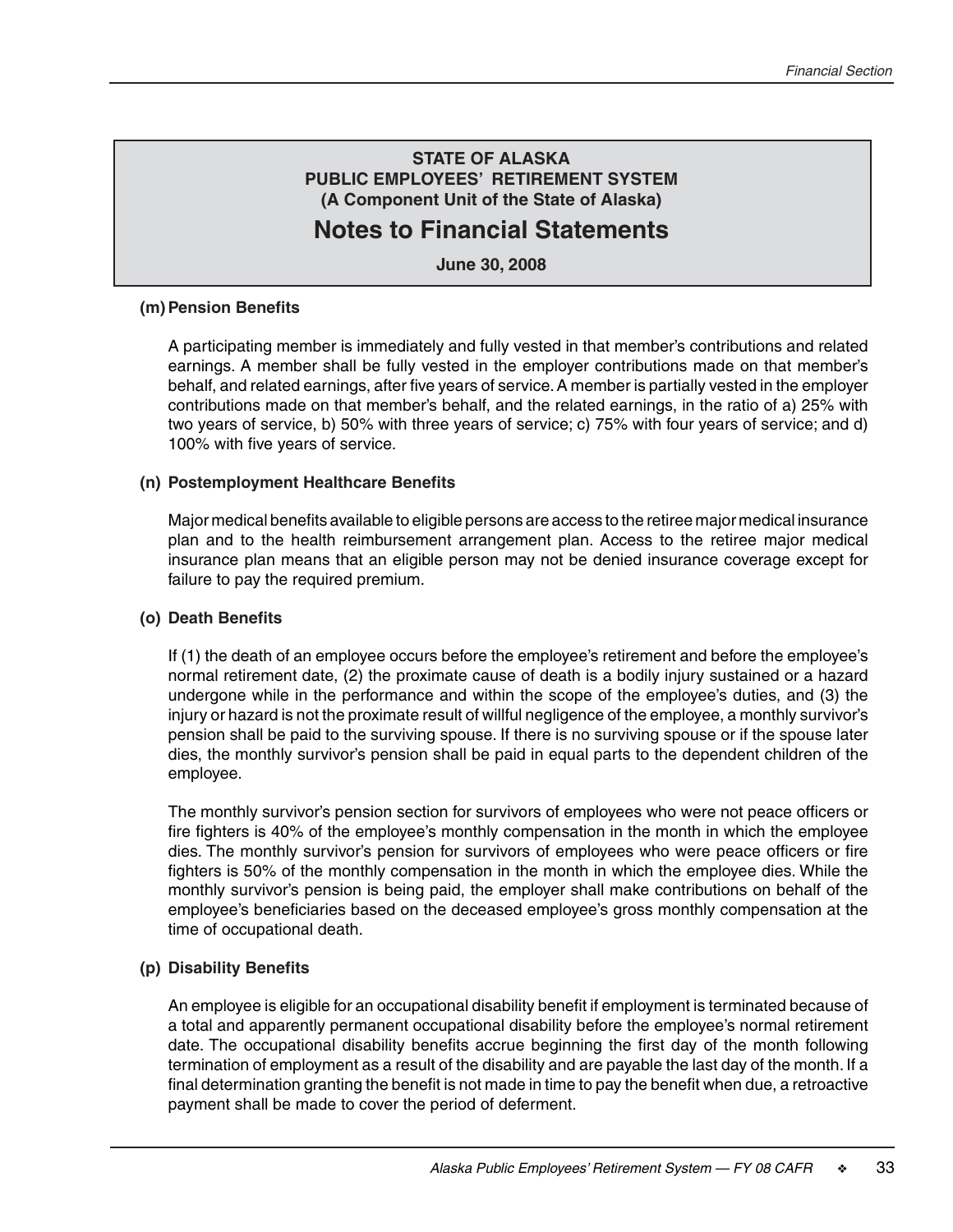## **Notes to Financial Statements**

**June 30, 2008**

#### **(q) Plan Member Contributions**

Contribution rates are 8.0% for DCR Plan members, as required by statute. The employer shall deduct the contribution from the member's compensation at the end of each payroll period, and the contribution shall be credited by the plan to the member's individual account. The contributions shall be deducted from the member's compensation before the computation of applicable federal taxes.

#### **(r) Employer Contributions**

An employer shall contribute to each member's individual account an amount equal to 5.0% of the member's compensation.

Each participant designates how contributions are to be allocated among the investment options. Each participant's account is credited with the participant's contributions and the appreciation or depreciation in unit value for the investment funds. Investment options are disclosed in note 3.

Recordkeeping/administrative fees consisting of a fixed amount, applied in a lump-sum each calendar year, and a variable amount, applied monthly, are deducted from each participant's account, applied pro rata to all the funds in which the employee participates. This fee is for all costs incurred by the record keeper and by the State. The investment management fees are netted out of the funds' performance.

#### **(s) Refunds**

A member is eligible to elect distribution of the member's account in accordance with this section 60 days after termination of employment. Distributions that are being paid to a member may not be affected by the member's subsequent reemployment with the employer. Upon reemployment, a new individual account shall be established for the member to whom any future contributions shall be allocated.

#### **(2) Summary of Significant Accounting Policies**

#### **(a) Basis of Accounting**

The financial statements are prepared using the economic resources measurement focus and the accrual basis of accounting. Contributions are recognized in the period in which they are due. Benefits and refunds are recognized when due and payable.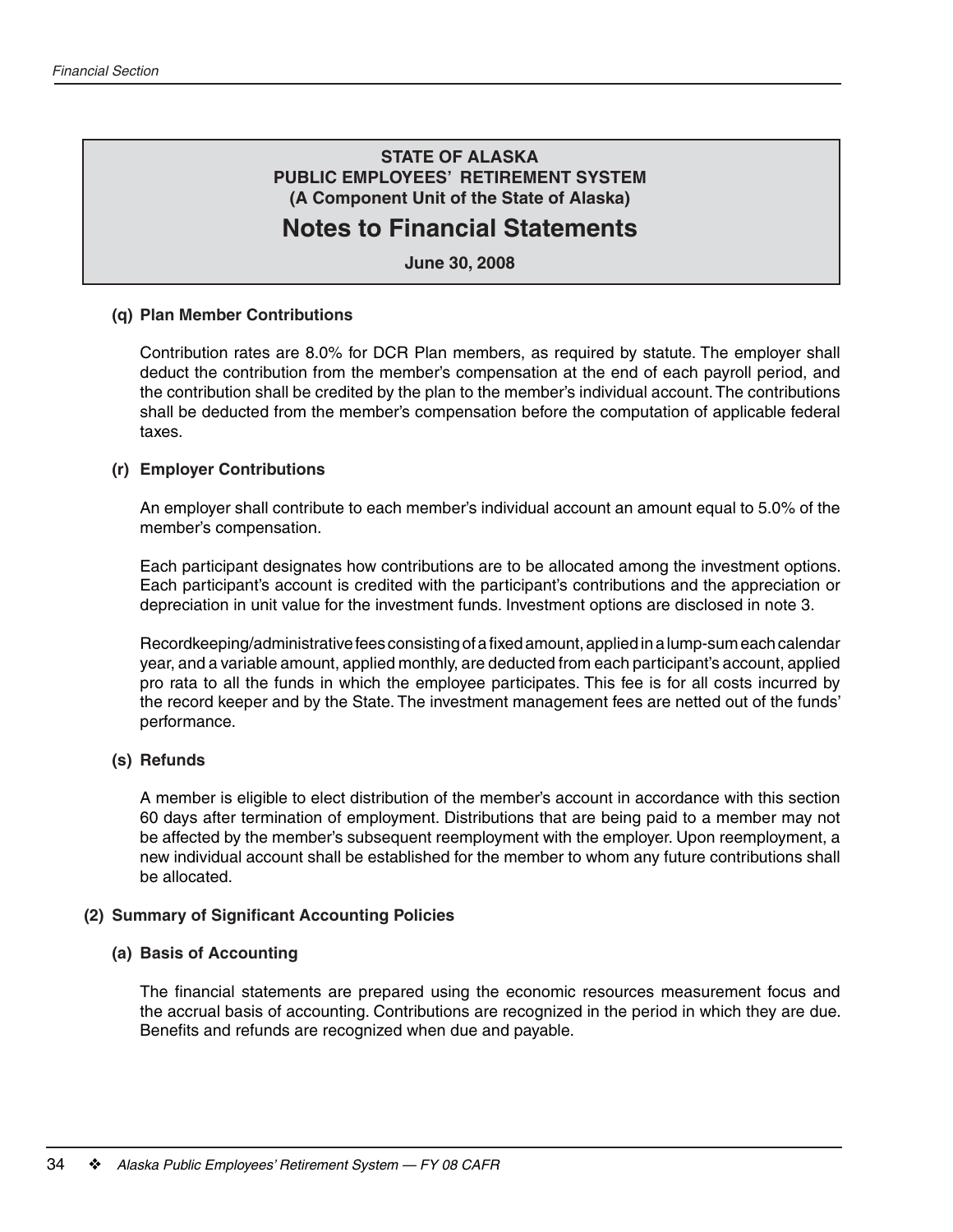# **Notes to Financial Statements**

**June 30, 2008**

#### **(b) Use of Estimates**

The preparation of financial statements in conformity with generally accepted accounting principles requires management to make estimates and assumptions that affect the reported amounts of assets and liabilities and disclosure of contingent assets and liabilities at the date of the financial statements and the reported amounts of additions and deductions during the reporting period. Actual results could differ from those estimates.

#### **(c) GASB Statements No. 25 and No. 43**

The DB Plan and DCR Plan follow the provisions of Government Accounting Standards Board (GASB) Statement No. 25, *Financial Reporting for Defined Benefit Pension Plans and Note Disclosures* for Defined Contribution Plans (GASB 25). GASB 25 establishes a financial reporting framework for defined benefit plans that distinguishes between two separate categories of information: (a) current financial information about plan assets and financial activities and (b) actuarially determined information, from a long-term perspective, about the funded status of the plan and the progress being made in accumulating sufficient assets to pay benefits when due.

During the fiscal year, the DB Plan adopted GASB Statement No. 43, *Financial Reporting for Postemployment Benefi t Plans Other Than Pension Plans* (GASB 43). GASB 43 establishes uniform financial reporting standards for Other Postemployment Benefit Plans (OPEB) and supersedes the interim guidance included in GASB Statement No. 26, *Financial Reporting or Postemployment*  Healthcare Plans Administered by Defined Benefit Pension Plans. The approach followed by GASB 43 is generally consistent with the approach adopted in GASB 25, with modifications to reflect differences between pension and OPEB plans.

#### **(d) Investments**

Investments are carried at fair value. Fair value is "the amount that a plan can reasonably expect to receive for an investment in a current sale between a willing buyer and a willing seller – that is, other than in a forced or liquidation sale." Security transactions are accounted for on a trade date (ownership) basis at the current fair value. Dividend income on equity securities is accrued on the ex-dividend date. Net appreciation (depreciation) is determined by calculating the change in the fair value of investments between the end of the year and the beginning of the year, less purchases of investments at cost, plus sales of investments at fair value. Investment deductions consist of those administrative deductions directly related to the Plan's investment operations.

#### **Basis of Accounting**

The financial statements are prepared using the accrual basis of accounting for investment income. Assets are reported at fair value. Investment purchases and sales are recorded on a trade-date basis. Contributions, benefits paid and all expenses are recorded on a cash basis.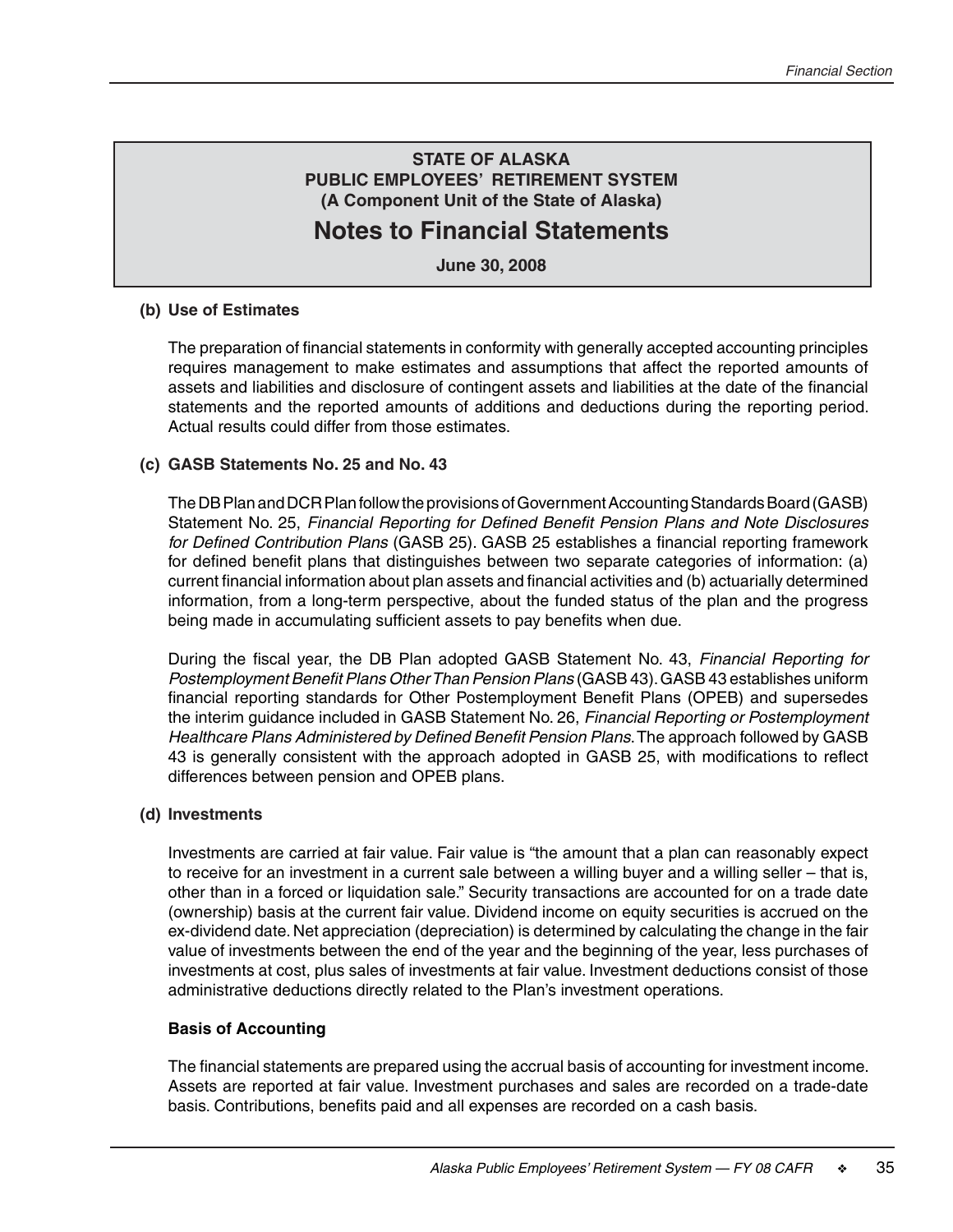## **Notes to Financial Statements**

**June 30, 2008**

 **Valuation**

#### **Defined Benefit Pension and Postemployment Healthcare Investments**

Fixed income securities are valued each business day using prices obtained from a pricing service when such prices are available; otherwise, such securities are valued at the most current sale price or based on a valuation provided by investment managers.

Domestic and international equity securities are valued each business day using prices obtained from a pricing service or prices quoted by one or more independent brokers.

Emerging markets securities are valued on the last business day of each month by the investment managers.

Private equity investments are valued quarterly by the general partners and investment sponsors. Private equity oversight managers and ARMB staff employ a standard of reasonable care in verifying that the valuations reasonably reflect the underlying fair value of the investments.

Absolute return investments are valued monthly by the general partners. The fund administrators are held to a standard of reasonable care in verifying that the valuations reasonably reflect the underlying fair value of the investments.

The energy related investments in the other investments pool are valued quarterly by the general partners. The agricultural investments are valued quarterly by the investment managers based on market conditions. Agricultural holdings are appraised once every three years, in conjunction with the purchase anniversary date, by independent appraisers.

With the exception of real estate investment trust holdings, real estate investments are valued quarterly by investment managers based on market conditions. Separate account real estate investments are appraised annually by independent appraisers. Real estate investment trust holdings are valued each business day using prices obtained from a pricing service.

Securities expressed in terms of foreign currencies are translated into U.S. dollars at the prevailing exchange rates. Forward currency contracts are valued at the mid-point of representative quoted bid and asked prices.

#### **Defined Benefit Alaska Retiree Healthcare Trust Investments**

With the exception of the SSgA emerging markets strategy which is valued bi-monthly following the third Wednesday and last business day of each month, common trust funds are valued daily. Equity investments for which market quotations are readily available are valued at the last reported sale price or close for certain markets on their principal exchange on the valuation date. If no sales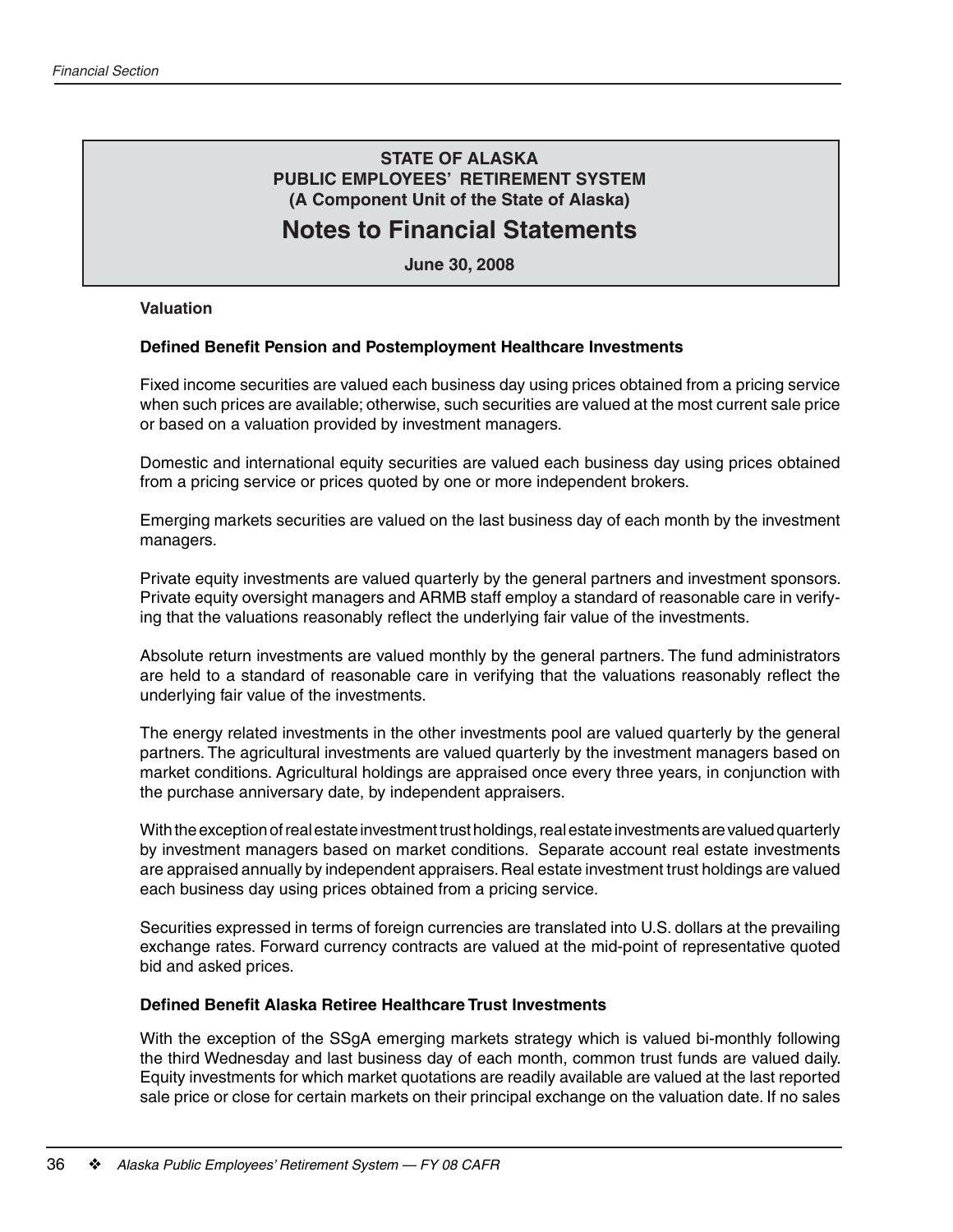# **Notes to Financial Statements**

**June 30, 2008**

are reported for that day, investments are valued at the more recent of the last published sale price or the mean between the last reported bid and asked prices, or at the fair value as determined in good faith by the Trustee.

## **Defined Contribution Pension Participant Direct Investments**

Pooled investment funds, held in trust, are stated at fair value based on the unit value as reported by the Trustees multiplied by the number of units held by the System. The unit value is determined by the Trustees based on fair value of the underlying assets. Purchases and sales of securities are recorded on a trade-date basis.

Collective Investment Funds, held in trust, are stated at fair value based on the unit value as reported by the Trustees multiplied by the number of units held by the System. The unit value is determined by the Trustees based on fair value of the underlying assets. Purchases and sales of securities are recorded on a trade-date basis.

#### **Occupational Death and Disability, Retiree Medical and Health Reimbursement Arrangement Investments**

ERISA commingled and mutual funds are valued daily. Equity investments for which market quotations are readily available are valued at the last reported sale price or official close for certain markets on their principal exchange on valuation date. If no sales are reported for that day, investments are valued at the more recent of the last published sale price or the mean between the last reported bid and asked prices, or at fair value as determined in good faith by the Trustee.

#### **Income Allocation**

Income in the fixed income and domestic and international equity pools is credited to the net asset value of the pool daily and allocated to pool participants daily on a pro rata basis.

Income in the emerging markets, private equity, absolute return, other investments, and real estate pools is credited the net asset value of the pool daily and allocated to pool participants monthly on a pro rata basis.

Income for the common trust funds is credited and allocated in accordance with the participants pro rata share of the fund when received.

Income for the pooled investment and collective investment funds is credited to the fund's net asset value on a daily basis and allocated to pool participants on a pro rata basis.

Income for the ERISA commingled and mutual funds is credited to the fund's net asset value on a daily basis and allocated to pool participants daily on a pro rata basis.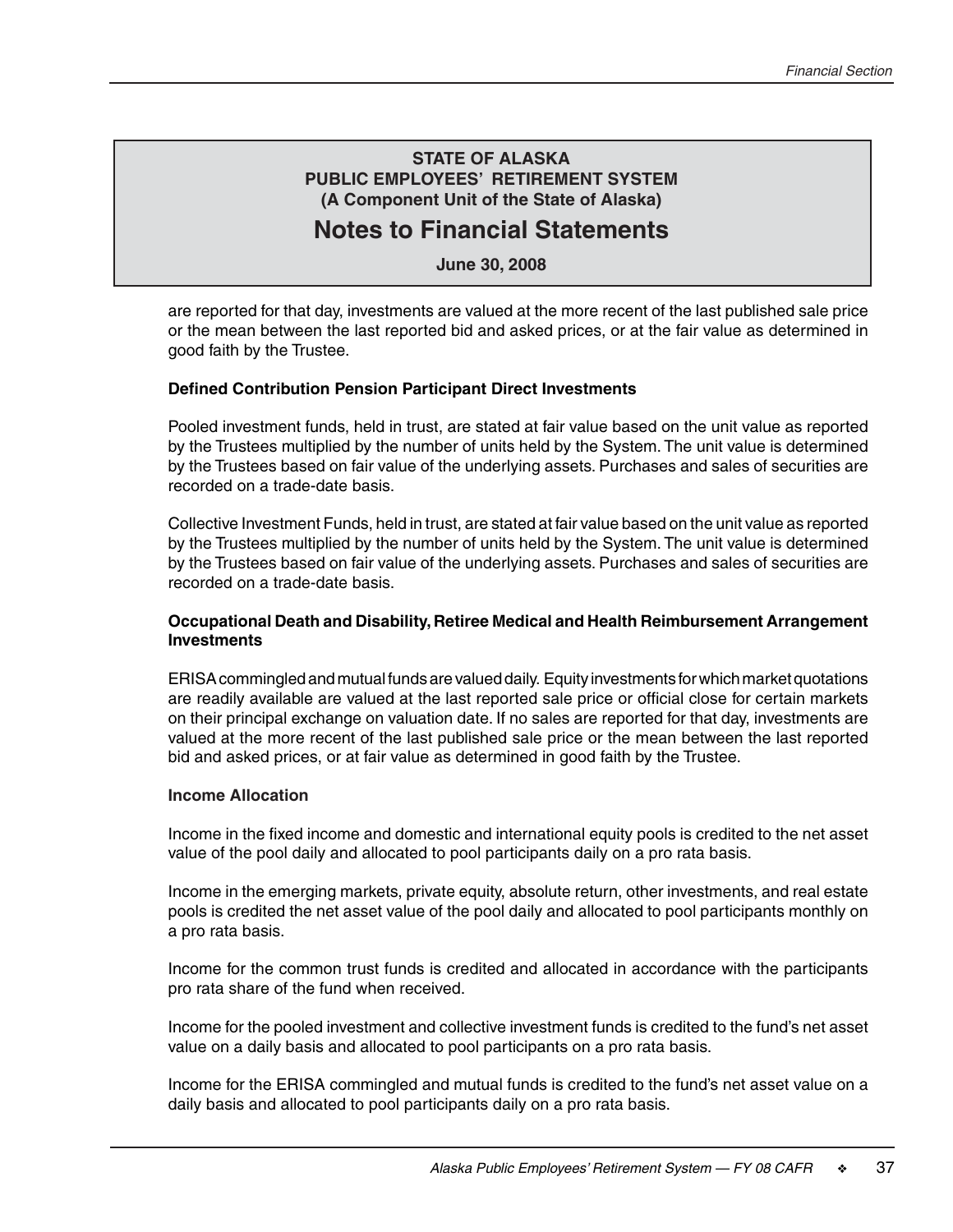## **Notes to Financial Statements**

**June 30, 2008**

#### **(e) Contributions Receivable**

Contributions from the DB Plan and DCR Plan members and employers for service through June 30 are accrued. These contributions are considered fully collectible and, accordingly, no allowance for uncollectible receivables is reflected in the financial statements.

#### **(f) Federal Income Tax Status**

The DB Plan and DCR Plan are qualified plans under Section  $401(a)$  and  $414(d)$  of the Internal Revenue Code and are exempt from federal income taxes under Section 501(a).

#### **(3) Investments**

The Alaska Retirement Management Board (ARMB) has statutory oversight of the DB Plan and DCR Plan investments. As the fiduciary, the ARMB has the statutory authority to invest the assets under the Prudent Investor Rule. Alaska Statute provides that investments shall be made with the judgment and care under circumstances then prevailing that an institutional investor of ordinary professional prudence, discretion and intelligence exercises in managing large investment portfolios.

The Department of Revenue, Treasury Division (Treasury) provides staff for the ARMB. Treasury has created a pooled environment by which it manages the investments the ARMB has fiduciary responsibility for. Additionally, Treasury manages a mix of common trust funds, pooled investment funds, collective investment funds, ERISA commingled funds, and mutual funds for the Alaska Retiree Healthcare Trust, and the following Defined Contribution Plans: Participant Direct Pension Plan, Occupational Death and Disability Plan, Retiree Medical Plan, and Health Reimbursement Arrangement Plan.

Actual investing is performed by investment officers in the State's Department of Revenue, Treasury Division, or by contracted external investment managers. The ARMB has developed investment guidelines, policies and procedures for Treasury staff and external investment managers to adhere to when managing investments. Specifically, international fixed income pool, high yield pool, domestic equity pool, international equity pool, emerging markets equity pool, private equity pool, absolute return pool, other investments pool, real estate pool investments (with the exception of real estate investment trust holdings), common trust funds, pooled investment funds, collective investment funds, ERISA commingled funds, and mutual funds are managed by external management companies. Treasury manages the retirement fixed income pool, enhanced cash pool, treasury inflation protected securities pool, and real estate investment trust holdings and cash holdings of certain external managers in addition to acting as oversight manager for all externally managed investments.

The short-term fixed income pool is a State pool managed by the State's Department of Revenue, Treasury Division that holds investments on behalf of the Plan as well as other pension and state funds.

Both Defined Benefit and Defined Contribution Pension Trust Plan invested assets participate in two internally managed fixed income pools.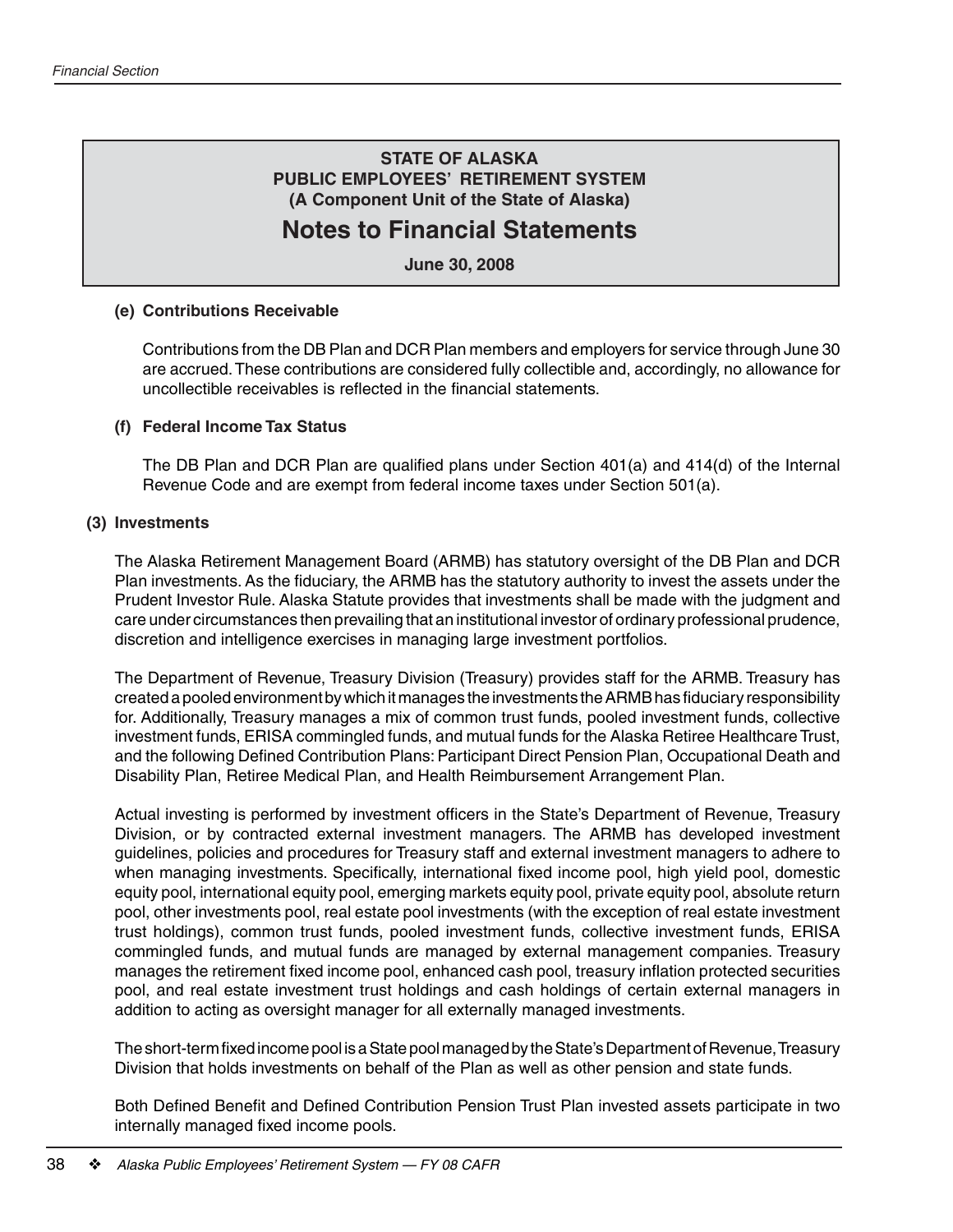# **Notes to Financial Statements**

**June 30, 2008**

## **(a) Short-Term Fixed Income Pool**

The Plan participates in the State's internally managed short-term fixed income pool which was established March 15, 1993, with a startup and maintained share price of \$1. Treasury staff determines the allocation between permissible securities. Each member owns shares in the pool, the number of which fl uctuates daily with contributions and withdrawals. Member shares also change at the beginning of each month when income is paid. At June 30, 2008, the Plan had a 0.79% direct ownership in the short-term fixed income pool which included interest receivable of \$84,664. The Plan had a 2.98% indirect ownership through ownership by other investment pools which invest in the short-term fixed income pool at June 30, 2008.

## **(b) Treasury Inflation Protected Securities (TIPS) Pool**

The Plan participates in the ARMB's internally managed TIPS pool which was established on May 24, 2006 with a startup price of \$1,000. The share price at June 30, 2008 was \$1,177. Treasury staff determines the allocation between permissible securities. Ownership in the pool is based on the number of shares held by each member. The net asset value per share is determined by dividing the total fair value of the net assets of the pool by the number of shares of the pool outstanding on the valuation date. Contributions to and withdrawals from the pool are based on the beginning of the day net asset value per share on the day of the transaction. At June 30, 2008 the Plan's invested assets included a 65.58% ownership in the TIPS Pool.

## **Defined Benefit Investment – Pension Plan Investments**

## **(c) Retirement Fixed Income Pool**

The Plan participates in the ARMB's internally managed retirement fixed income pool which was established March 1, 1996, with a startup share price of \$1,000. The share price at June 30, 2008, was \$2,083. Treasury staff determines the allocation between permissible securities. Ownership in the pool is based on the number of shares held by each member. The net asset value per share is determined by dividing the total fair value of the net assets of the pool by the number of shares of the pool outstanding on the valuation date. Contributions to and withdrawals from the pool are based on the beginning of the day net asset value per share on the day of the transaction. At June 30, 2008 the Plan's invested assets included a 69.15% ownership in the retirement fixed income pool.

## **Enhanced Cash Fixed Income Pool**

The Plan participates in the ARMB's internally managed enhanced cash fixed income pool which had only one investor, the retirement fixed income pool. The enhanced cash fixed income pool was established on June 27, 2007 with a startup price of \$1,000. The share price at June 30, 2008 was \$1,009. Treasury staff determines the allocation between permissible securities. Ownership in the pool is based on the number of shares held by each member. The net assets value per share is determined by dividing the total fair value of net assets of the pool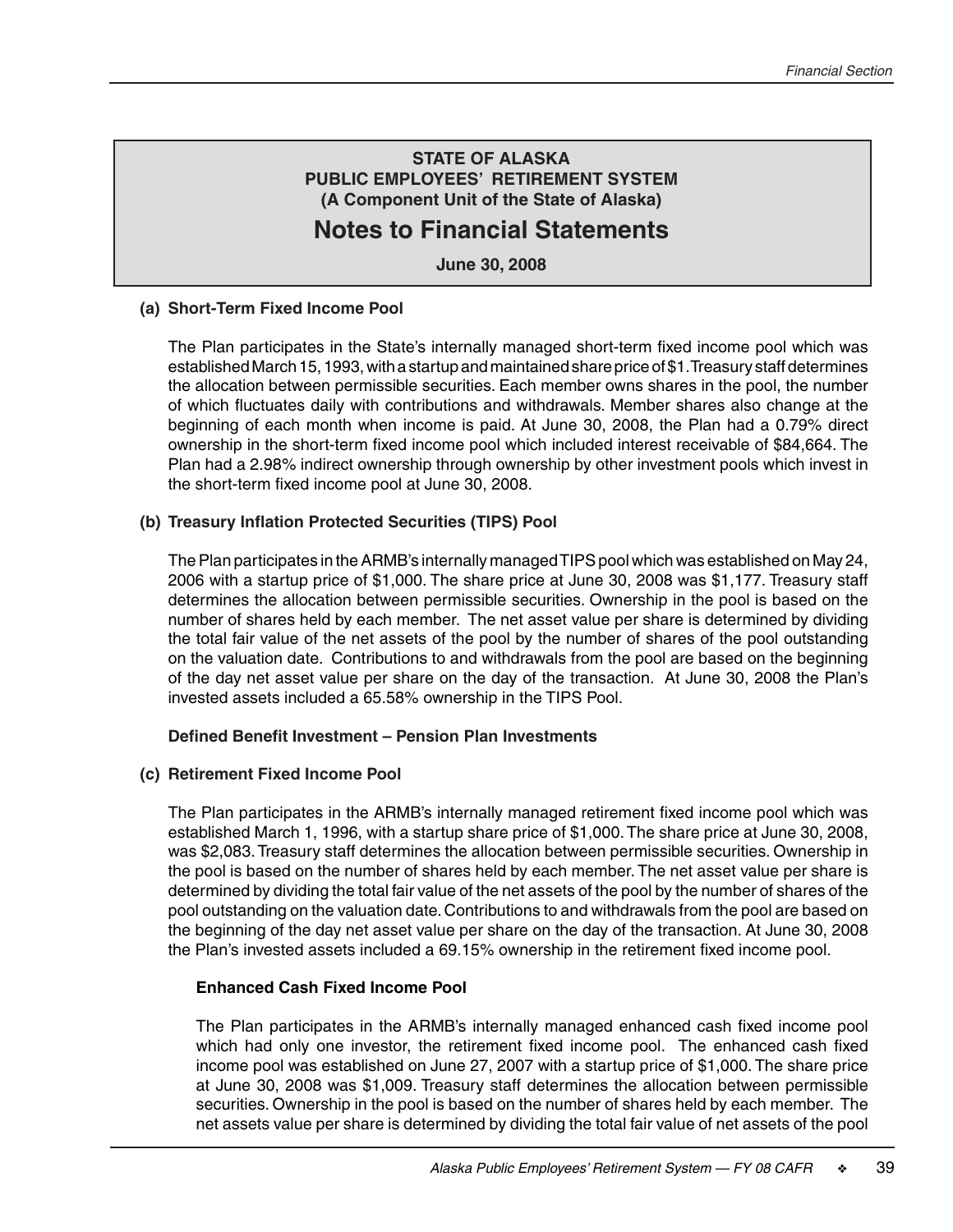## **Notes to Financial Statements**

**June 30, 2008**

by the number of shares of the pool outstanding on the valuation date. Contributions to and withdrawals from the pool are based on the beginning of the day net asset value per share on the day of the transactions. At June 30, 2008 the Plan's invested assets included a 69.15% indirect ownership in the enhanced cash fixed income pool.

#### **(d) International Fixed Income Pool**

The Plan participates in the ARMB's externally managed international fixed income pool which was established March 3, 1997, with a startup share price of \$1,000. The share price at June 30, 2008, was \$2,172. Each manager independently determines the allocation between permissible securities. Ownership in the pool is based on the number of shares held by each member. The net asset value per share is determined by dividing the total fair value of the net assets of the pool by the number of shares of the pool outstanding on the valuation date. Contributions to and withdrawals from the pool are based on the beginning of the day net asset value per share on the day of the transaction. At June 30, 2008 the Plan had a 68.58% ownership in the international fixed income pool.

#### **(e) High Yield Pool**

The Plan participates in the ARMB's externally managed high yield fixed income pool which was established April 15, 2005, with a startup share price of \$1,000. The share price at June 30, 2008, was \$1,179. Each manager independently determines the allocation between permissible securities. Ownership in the pool is based on the number of shares held by each member. The net asset value per share is determined by dividing the total fair value of the net assets of the pool by the number of shares of the pool outstanding on the valuation date. Contributions to and withdrawals from the pool are based on the beginning of the day net asset value per share on the day of the transaction. At June 30, 2008 the Plan had a 68.45% ownership in the high yield pool.

#### **(f) Domestic Equity Pool**

The domestic equity pool is comprised of an external large cap domestic equity pool and external small cap domestic equity pool.

## **Large Cap Domestic Equity Pool**

The Plan participates in the ARMB's externally managed large cap domestic equity pool which was established July 1, 2004, with a startup share price of \$1,000. The share price at June 30, 2008, was \$1,182. Each manager independently determines the allocation between permissible securities. Ownership in the pool is based on the number of shares held by each member. The net asset value per share is determined by dividing the total fair value of the net assets of the pool by the number of shares of the pool outstanding on the valuation date. Contributions to and withdrawals from the pool are based on the beginning of the day net asset value per share on the day of the transaction. At June 30, 2008 the Plan had a 68.40% ownership in the large cap domestic equity pool.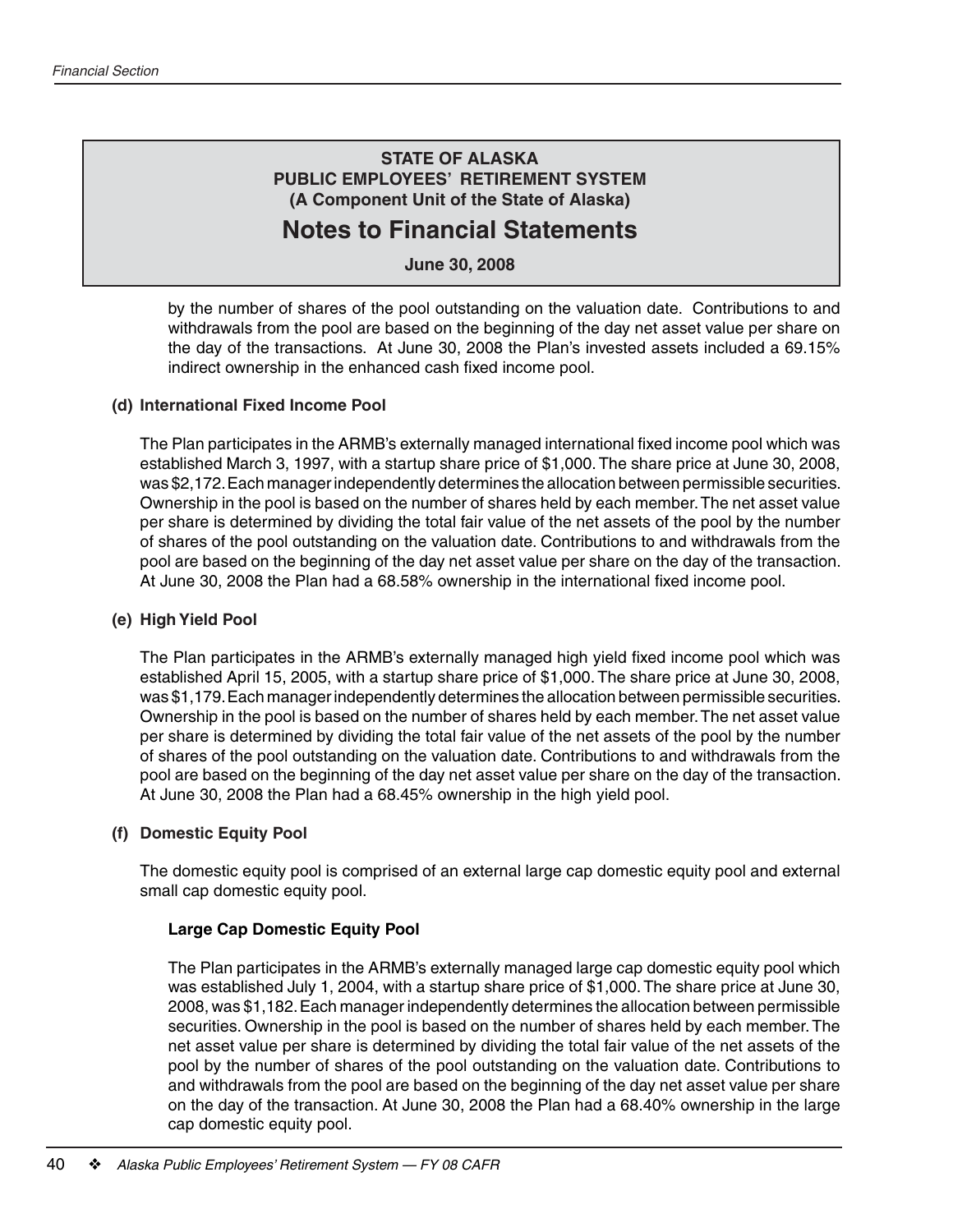# **Notes to Financial Statements**

**June 30, 2008**

## **Small Cap Domestic Equity Pool**

The Plan participates in the ARMB's externally managed small cap domestic equity pool which was established July 1, 2004, with a startup share price of \$1,000. The share price at June 30, 2008, was \$1,194. Each manager independently determines the allocation between permissible securities. Ownership in the pool is based on the number of shares held by each member. The net asset value per share is determined by dividing the total fair value of the net assets of the pool by the number of shares of the pool outstanding on the valuation date. Contributions to and withdrawals from the pool are based on the beginning of the day net asset value per share on the day of the transaction. At June 30, 2008 the Plan had a 68.13% ownership in the small cap domestic equity pool.

#### **(g) International Equity Pool**

The Plan participates in the ARMB's externally managed international equity pool which was established January 1, 1992, with a startup share price of \$1,000. The share price at June 30, 2008, was \$3,899. Each manager independently determines the allocation between permissible securities. Ownership in the pool is based on the number of shares held by each member. The net asset value per share is determined by dividing the total fair value of the net assets of the pool by the number of shares of the pool outstanding on the valuation date. Contributions to and withdrawals from the pool are based on the beginning of the day net asset value per share on the day of the transaction. At June 30, 2008 the Plan had a 68.52% ownership in the international equity pool.

## **(h) Emerging Markets Equity Pool**

The Plan participates in the ARMB's externally managed emerging markets equity pool which was established May 2, 1994, with a startup share price of \$1,000. The share price at June 30, 2008, was \$4,023. The pool participates in three externally managed commingled investment funds alongside other institutional investors through ownership of equity shares. The commingled funds invest in the securities markets of developing countries. Ownership in the pool is based on the number of shares held by each member. The net asset value per share is determined by dividing the total fair value of the net assets of the pool by the number of shares of the pool outstanding on the valuation date. Contributions to and withdrawals from the pool are based on the beginning of the day net asset value per share on the day of the transaction. At June 30, 2008 the Plan had a 68.75% ownership in the emerging markets equity pool.

#### **(i) Private Equity Pool**

The Plan participates in the ARMB's externally managed private equity pool which was established April 24, 1998, with a startup share price of \$1,000. The share price at June 30, 2008, was \$2,507. Underlying assets in the pool are comprised of venture capital, buyouts, restructuring, and special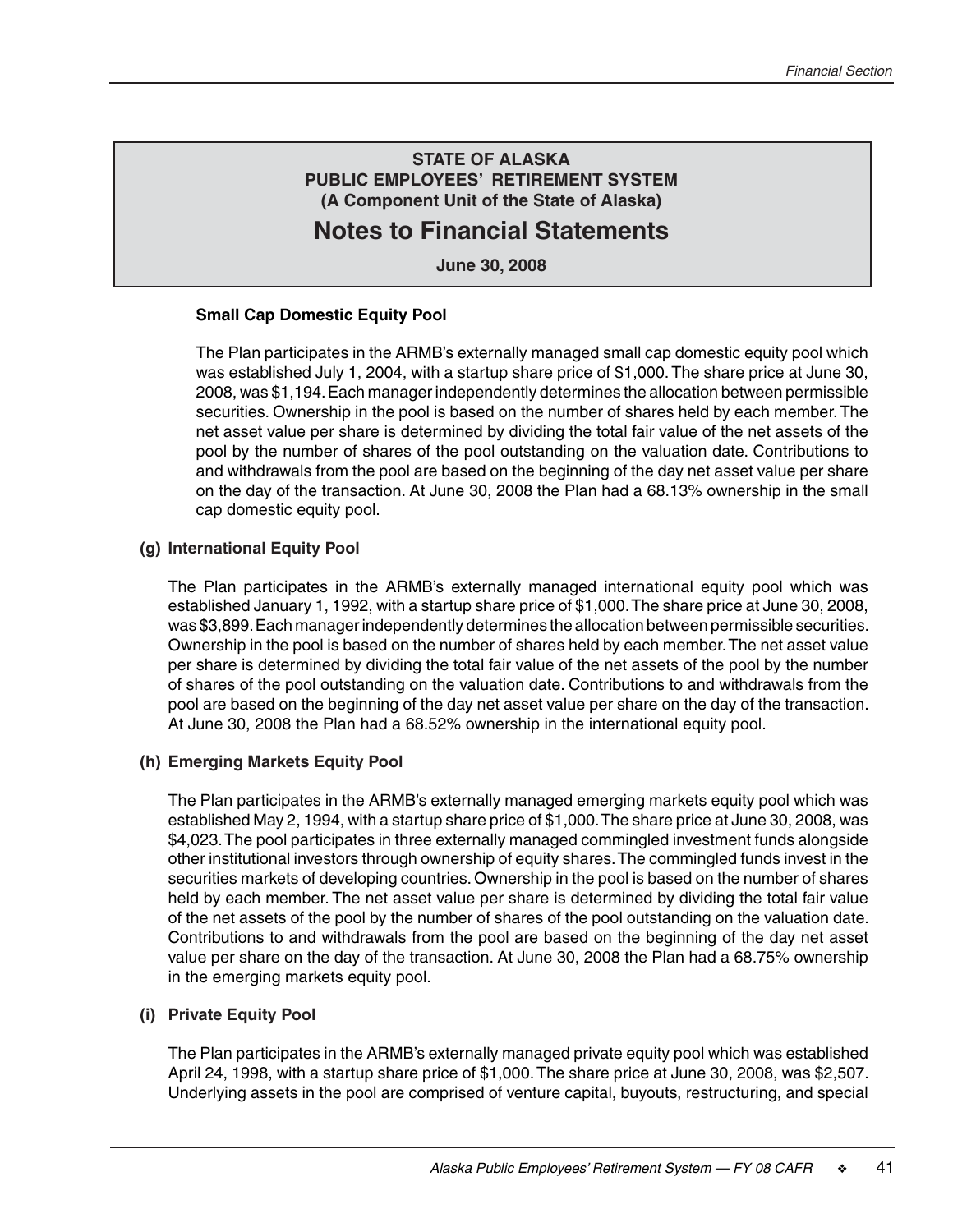## **Notes to Financial Statements**

**June 30, 2008**

situation investments through limited partnership agreements. Each manager independently determines the limited partnerships to invest in. Ownership in the pool is based on the number of shares held by each member. The net asset value per share is determined by dividing the total fair value of the net assets of the pool by the number of shares of the pool outstanding on the valuation date. Contributions to and withdrawals from the pool are based on the beginning of the day net asset value per share on the day of the transaction. At June 30, 2008 the Plan had a 69.11% ownership in the private equity pool.

#### **(j) Absolute Return Pool**

The Plan participates in the ARMB's externally managed absolute return pool which was established October 31, 2004, with a startup share price of \$1,000. The share price at June 30, 2008, was \$1,267. Underlying assets in the pool are comprised of hedge fund investments through limited partnership agreements. Each fund administrator independently determines the limited partnerships to invest in. Ownership in the pool is based on the number of shares held by each member. The net asset value per share is determined by dividing the total fair value of the net assets of the pool by the number of shares of the pool outstanding on the valuation date. Contributions to and withdrawals from the pool are based on the beginning of the day net asset value per share on the day of the transaction. At June 30, 2008 the Plan had a 68.57% ownership in the absolute return pool.

#### **(k) Other Investments Pool**

The Plan participates in the ARMB's externally managed other investments pool which was established March 18, 2004, with a startup share price of \$1,000. The share price at June 30, 2008, was \$1,532. Underlying assets in the pool are comprised of limited partnership interests in an energy related venture capital operating company and two agricultural entities. Each manager independently determines which permissible investments are made. Ownership in the pool is based on the number of shares held by each member. The net asset value per share is determined by dividing the total fair value of the net assets of the pool by the number of shares of the pool outstanding on the valuation date. Contributions to and withdrawals from the pool are based on the beginning of the day net asset value per share on the day of the transaction. At June 30, 2008 the Plan had a 69.12% ownership in the other investments pool.

## **(l) Real Estate Pool**

The Plan participates in the ARMB's real estate pool which was established June 27, 1997, with a startup share price of \$1,000. The share price at June 30, 2008, was \$3,273. Underlying assets in the pool are comprised of separate accounts, commingled accounts, limited partnerships, and real estate investment trust holdings. With the exception of investments in real estate investment trusts, managers independently determine permissible investments. Treasury staff determines the permissible real estate investment trusts to invest in. Ownership in the pool is based on the number of shares held by each member. The net asset value per share is determined by dividing the total fair value of the net assets of the pool by the number of shares of the pool outstanding on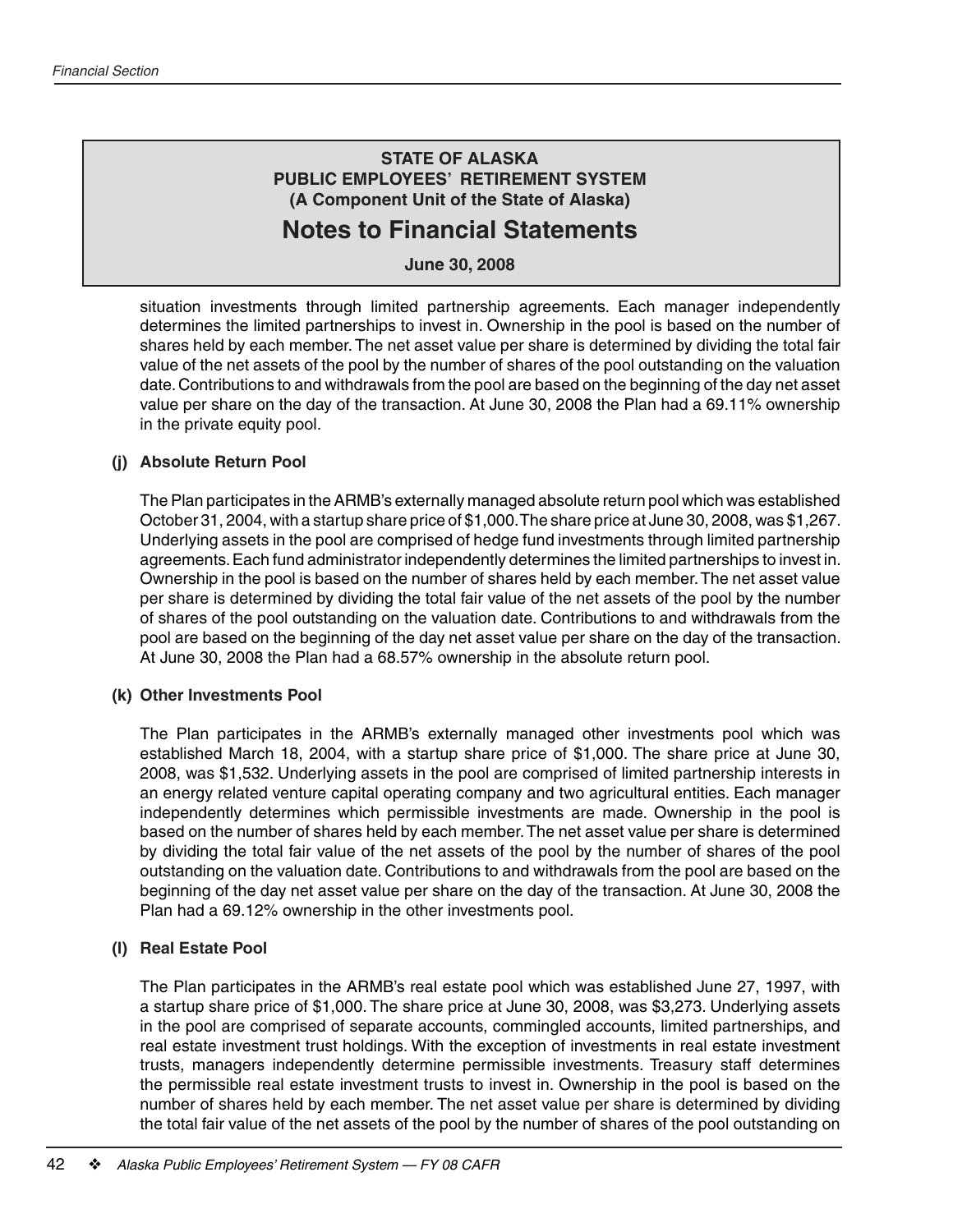# **Notes to Financial Statements**

**June 30, 2008**

the valuation date. Contributions to and withdrawals from the pool are based on the beginning of the day net asset value per share on the day of the transaction. At June 30, 2008 the Plan had a 68.72% ownership in the real estate pool.

## **Alaska Retiree Health Care Trust Investments**

The Board Contracts with an external manager who manages a mix of Common Trust Funds.

#### **(m) Domestic Equity**

The Health Care Trust Investments in Domestic Equity are comprised of two externally managed Common Trust Funds.

## **SSgA Domestic Large Cap**

The purpose of this fund is to replicate the returns and characteristics of the Russell 1000® Index through buying, holding and trading securities only when there is a change to the composition of the Index or when cash flow activity occurs in the Strategy.

## **SSgA Domestic Small Cap**

The purpose of this fund is to replicate the returns and characteristics of the Russell 2000® Index through buying, holding and trading securities only when there is a change to the composition of the Index or when cash flow activity occurs in the Strategy.

#### **(n) SSgA International Equity**

The purpose of this fund is to replicate the returns and characteristics of the MSCI EAFE Index through investing in 21 individual MSCI country funds which, in turn, own Index securities in marketweighted proportion.

## **(o) SSgA Emerging Markets**

The purpose of this fund is to closely match the returns of the capitalization-weighted MSCI Emerging Markets Index.

#### **(p) SSgA Domestic Fixed Income**

The purpose of this fund is to create a well diversified portfolio that is representative of the domestic investment grade bond market. The strategy seeks to replicate the returns and characteristics of the Lehman Brothers Aggregate Bond Index through individual security selection based on criteria generated by SSgA's credit and research group, security availability, and the analysis of its impact on the portfolio's weightings.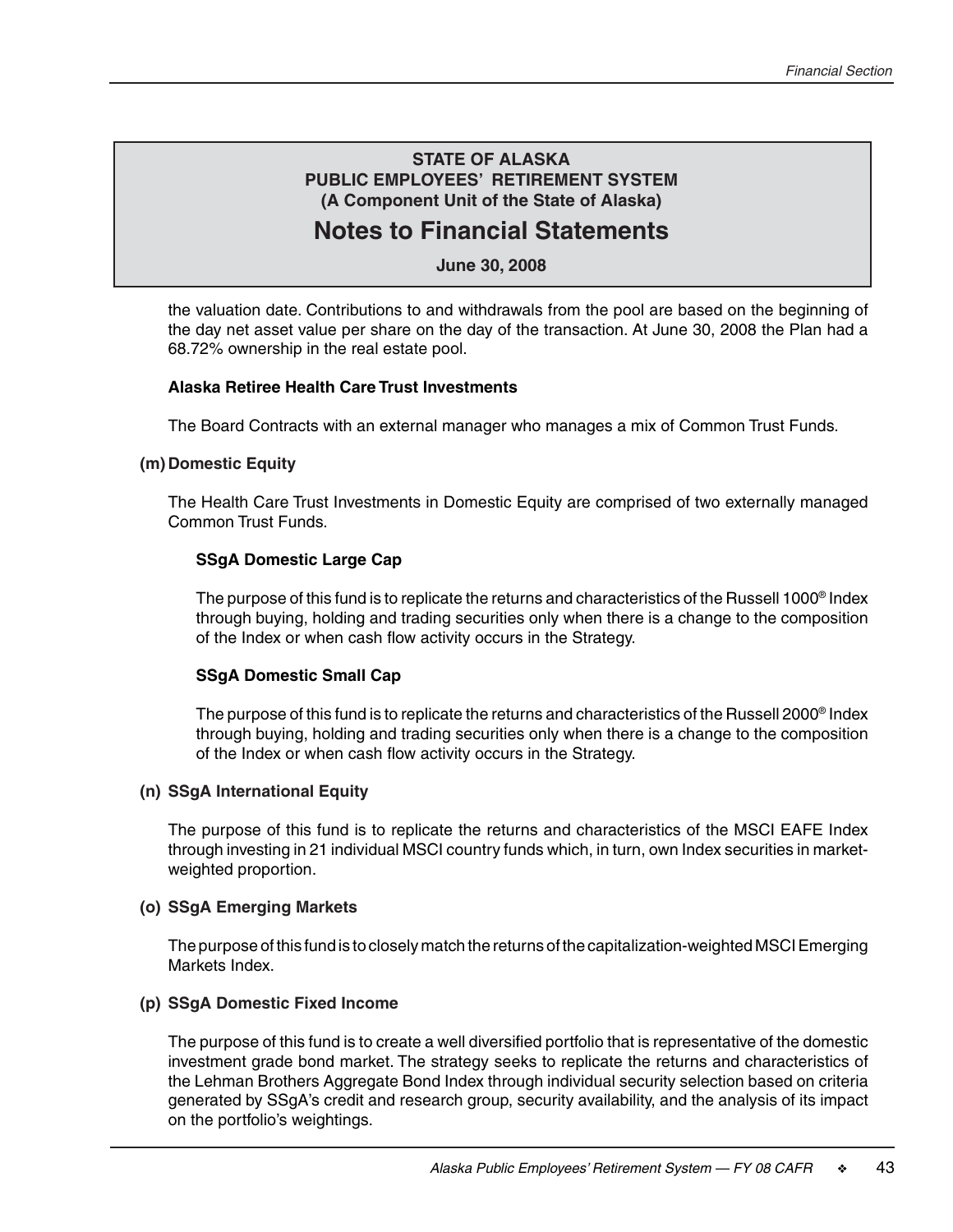# **Notes to Financial Statements**

**June 30, 2008**

#### **(q) SSgA International Fixed Income**

The purpose of this fund is to create a well diversified portfolio that is representative of the international government bond market. The strategy seeks to replicate the returns and characteristics of the Citigroup World Government Bond Ex-US Index by matching duration, quality and sector of the Index.

#### **(r) SSgA High Yield Bond Index**

The purpose of this fund is to deliver a risk-controlled, higher quality, liquid exposure to the broad U.S. high yield market with low tracking error. The strategy uses stratified sampling to create a portfolio of liquid issuers that target the Lehman High Yield \$200 Million Very Liquid Index (HYVLI) in such characteristics as duration, issuer market weight, credit quality and industry.

#### **(s) SSgA TIPS**

The purpose of the U.S. Treasury Inflation Protected Securities Index Strategy is to replicate the returns and characteristics of the Lehman Brothers Inflation Notes Index.

#### **Defi ned Contribution Pension Trust Fund Participant Directed Investments**

#### **Pooled Investment Funds**

The ARMB contracts with an external investment manager who is given the authority to invest in a wholly owned pooled environment to accommodate four participant-directed funds.

#### **(t) T. Rowe Alaska Target 2025 Trust**

On July 1, 2006 the DCR Plan began participation in the Target 2025 Trust. The purpose of this fund is to provide a diverse mix of stocks, bonds, and cash for long-term investors with a high tolerance for risk. Underlying investments are comprised of domestic and international stocks, investment grade bonds, federally guaranteed mortgages, and money market instruments. At June 30, 2008 the DCR Plan invested assets included a 0.19% ownership in the Alaska Target 2025 Trust.

#### **(u) T. Rowe Alaska Balanced Trust**

On July 1, 2006 the DCR Plan began participation in the Alaska Balanced Trust. The purpose of this fund is to provide a balanced and diversified mix of U.S. and international stocks, investment-grade bonds, federally guaranteed mortgages and money market instruments for investors with a low to average risk tolerance. At June 30, 2008 the DCR Plan invested assets included a 0.01% ownership in the Alaska Balanced Trust.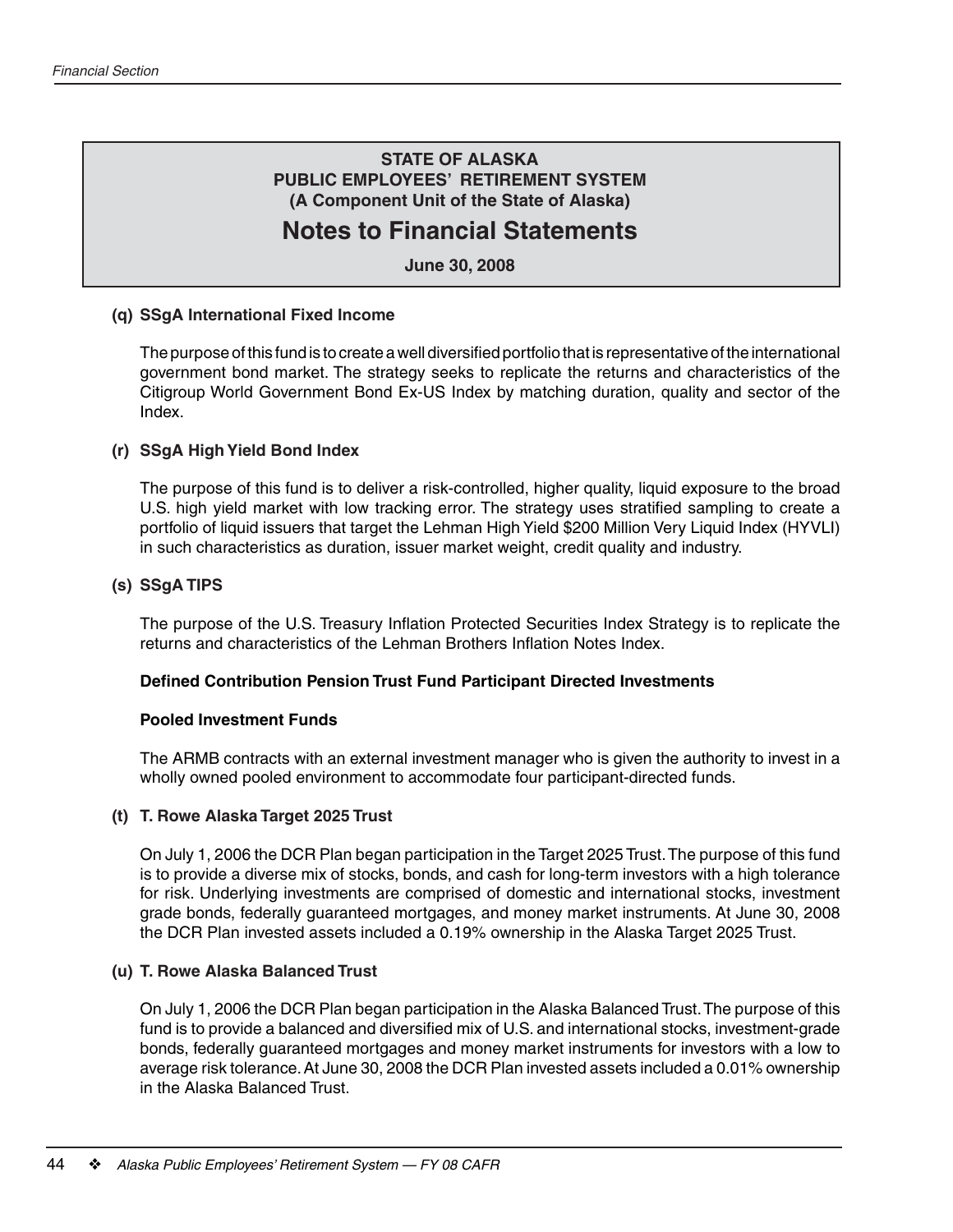# **Notes to Financial Statements**

**June 30, 2008**

## **(v) T. Rowe Long-Term Balanced Trust**

On July 1, 2006 the DCR Plan began participation in the Long-Term Balanced Trust. The purpose of this fund is to provide a balanced and diversified mix of stocks, bonds, federally guaranteed mortgages and money market instruments for investors with an average risk tolerance. At June 30, 2008 the DCR Plan invested assets included a 0.20% ownership in the Long-Term Balanced Trust.

## **(w) T. Rowe Alaska Money Market Trust**

On July 1, 2006 the DCR Plan began participation in the Alaska Money Market Trust. Underlying assets are comprised of cash equivalent instruments with maturities of less than one year which include commercial paper, banker acceptances, certificates of deposit with ratings of A1/P1 or better; as well as, obligations of the US Government and its agencies, and repurchase agreements collateralized by US Treasury Instruments. The goal is to maintain a \$1.00 unit price for investors of trust with a low risk tolerance. At June 30, 2008 the DCR Plan invested assets included an 86.30% ownership in the Alaska Money Market Trust.

## **Collective Investment Funds**

The ARMB contracts with external investment managers who maintain collective investment funds. Managers selected are subject to the provision of the collective investment funds the ARMB has selected.

## **(x) SSgA S&P 500 Stock Index Fund**

The purpose of this fund is to provide income and capital appreciation that matches total return of the Standards & Poor's Composite Stock Price Index.

## **(y) SSgA Government/Corporate Bond Fund**

The purpose of this fund was to match or exceed the return of the Lehman Brothers Government/ Credit Bond Index. This fund was liquidated in September 2007 and replaced by the Barclays government/corporate bond fund.

## **(z) Barclays Government/Corporate Bond Fund**

The purpose of this fund is to match or exceed the return of the Lehman Brothers Government/ Credit Bond Index.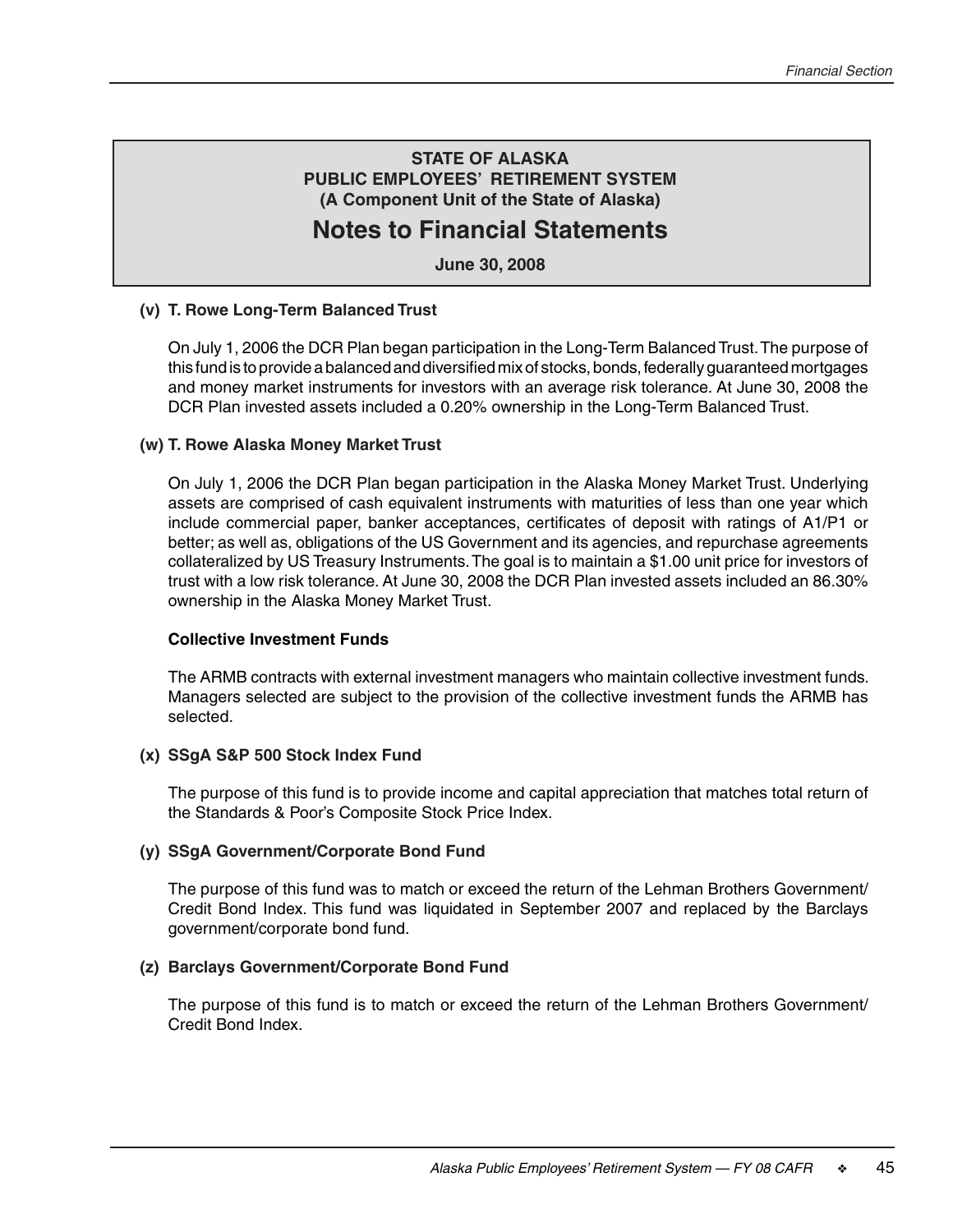## **Notes to Financial Statements**

**June 30, 2008**

#### **(aa) Capital Guardian Global Balanced Fund**

The purpose of this fund is to invest in stocks and bonds of U.S. and international companies and government bonds issued by the U.S. and other governments.

#### **(bb) Brandes Institutional International Equity Fund**

The purpose of this fund is to provide long-term capital appreciation. This fund invests principally in common and preferred stocks of foreign companies and securities that are convertible into such stocks.

#### **(cc) Citizens Core Growth Fund**

The purpose of this fund is to invest primarily in U.S. large cap growth stocks, with an emphasis on those that are managed in a socially responsible manner. This fund was liquidated in April 2008 and replaced by the sentinel sustainable opportunities fund.

#### **(dd) Sentinel Sustainable Opportunities Fund**

The purpose of this fund is to invest primarily in U.S. large cap growth stocks, with an emphasis on those that are managed in a socially responsible manner.

#### **(ee) T. Rowe Small Cap Stock Fund**

The purpose of this fund is to provide long-term capital growth by investing primarily in stocks of small companies. This fund invests at least 65% of its total assets in the stocks and equity-related securities of small companies.

#### **Defined Contribution Health and Occupational Death and Disability Investments**

#### **ERISA Commingled and Mutual Funds**

The ARMB Contracts with external managers who manage a mix of ERISA and Mutual Funds.

#### **(ff) Domestic Equity**

The Health Care Trust Investments in domestic equity are comprised of two externally managed ERISA Funds.

#### **SSgA Domestic Large Cap**

The purpose of this fund is to replicate the returns and characteristics of the Russell 1000® Index through buying, holding and trading securities only when there is a change to the composition of the Index or when cash flow activity occurs in the Strategy.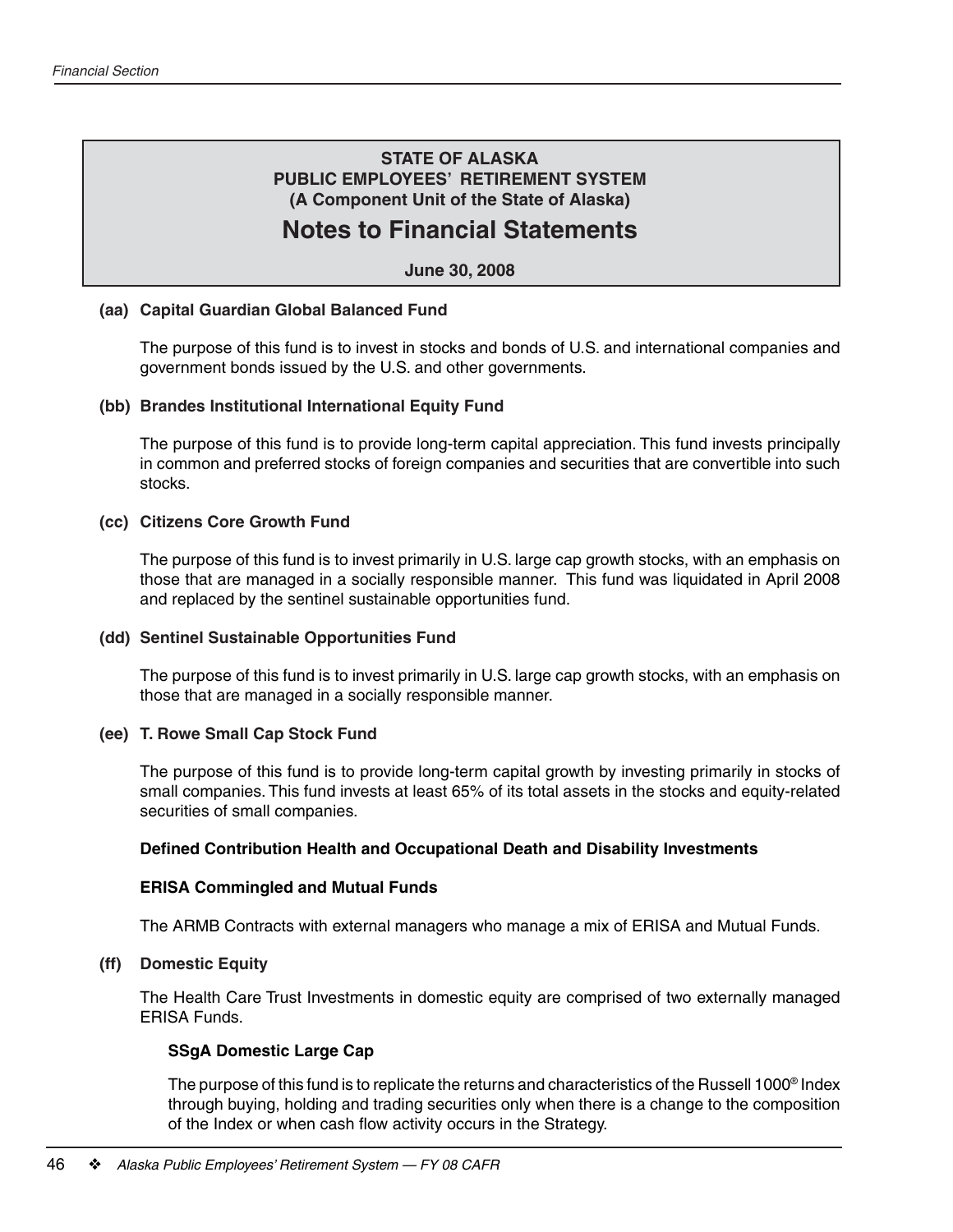# **Notes to Financial Statements**

**June 30, 2008**

## **SSgA Domestic Small Cap**

The purpose of this fund is to replicate the returns and characteristics of the Russell 2000<sup>®</sup> Index through buying, holding and trading securities only when there is a change to the composition of the Index or when cash flow activity occurs in the Strategy.

## **(gg) SSgA International Equity**

The purpose of this fund is to replicate the returns and characteristics of the MSCI EAFE Index through investing in 21 individual MSCI country funds which, in turn, own Index securities in marketweighted proportion.

## **(hh) SSgA Domestic Fixed Income**

The purpose of this fund is to create a well diversified portfolio that is representative of the domestic investment grade bond market. The strategy seeks to replicate the returns and characteristics of the Lehman Brothers Aggregate Bond Index through individual security selection based on criteria generated by SSgA's credit and research group, security availability, and the analysis of its impact on the portfolio's weightings.

## **(ii) SSgA International Fixed Income**

The purpose of this fund is to create a well diversified portfolio that is representative of the international government bond market. The strategy seeks to replicate the returns and characteristics of the Citigroup World Government Bond Ex-US Index by matching duration, quality and sector of the Index.

## **(jj) SSgA Real Estate**

The purpose of this strategy is to replicate the returns and characteristics of the Dow Jones Wilshire REIT Index. To accomplish this, SSgA's strategy is to buy and hold securities, trading only when there is a change in the composition of the Index or when cash flow activity occurs in the Strategy.

## **(kk) Lazard Emerging Markets Mutual Fund**

The purpose of this fund is to meet or exceed the MSCI Emerging Markets Index by 3% per annum over a rolling five-year period. Underlying investments are comprised of domestic and global equities as well as alternative assets.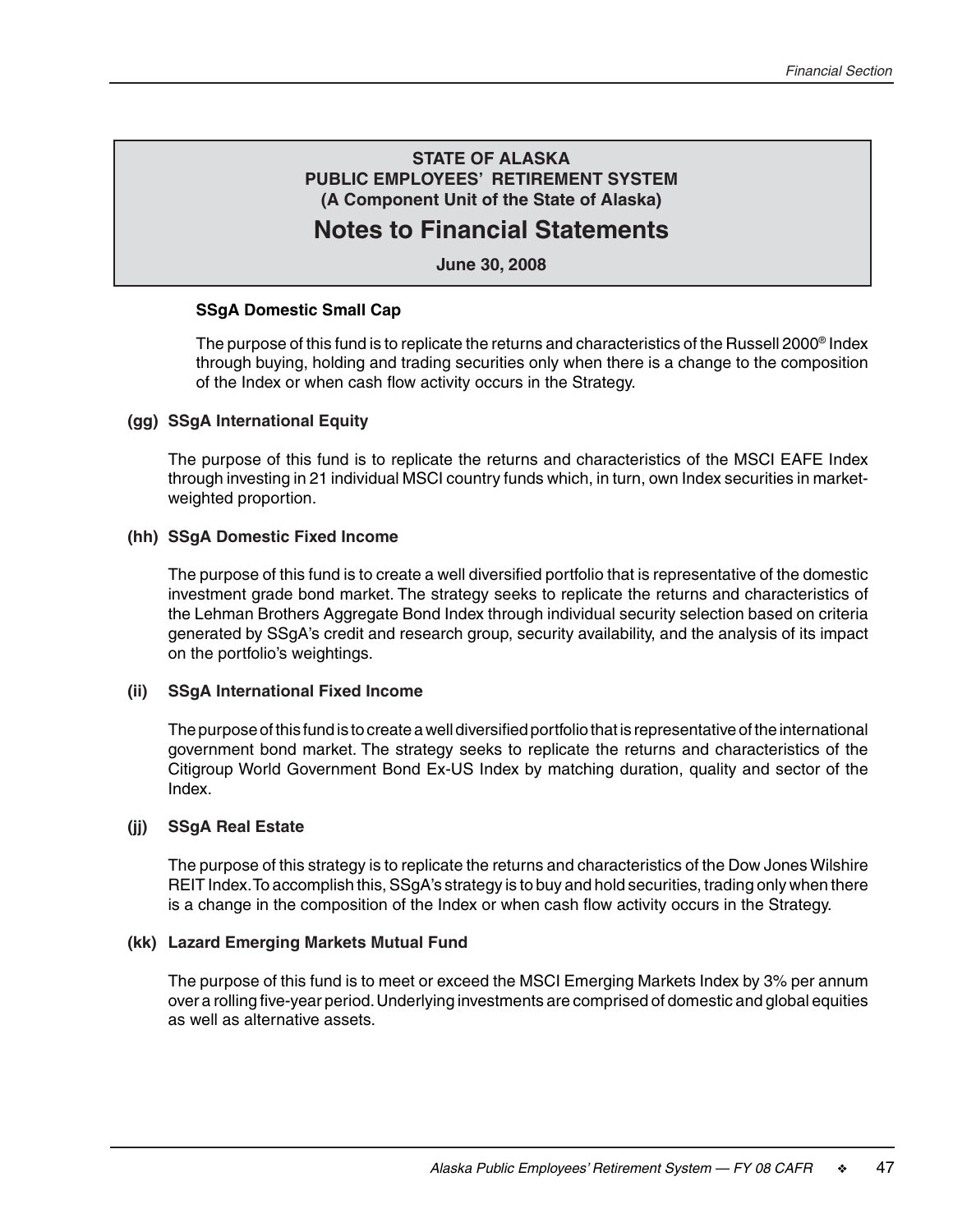## **STATE OF ALASKA PUBLIC EMPLOYEES' RETIREMENT SYSTEM (A Component Unit of the State of Alaska) Notes to Financial Statements**

**June 30, 2008**

At June 30, 2008, the DB Plan and DCR Plan's investments included the following:

|                                          |                |            |                          |                    | Fair value (In thousands) |                          |                                |           |            |
|------------------------------------------|----------------|------------|--------------------------|--------------------|---------------------------|--------------------------|--------------------------------|-----------|------------|
|                                          | Short-<br>term | Retirement | <b>Enhanced</b><br>cash  | Interna-<br>tional | High<br>yield             | <b>TIPS</b>              | Pooled<br>investments<br>funds | Other     | Total      |
| Deposits                                 | \$             |            |                          | 806                |                           |                          | 1                              | 5,154     | 5,961      |
| Overnight sweep account (Imcs)           |                |            |                          |                    | 10,244                    |                          | L,                             |           | 10,244     |
| Short-term investment fund               |                |            |                          | 1,377              |                           |                          | 15                             | 30,126    | 31,518     |
| Commercial paper                         | 11,061         |            |                          |                    |                           |                          | 201                            |           | 11,262     |
| Domestic equity                          |                |            |                          |                    | 53                        |                          | 291                            |           | 344        |
| International equity                     |                |            |                          |                    |                           | $\overline{\phantom{a}}$ | 18                             |           | 18         |
| Bridge loans                             |                |            |                          |                    | 3,862                     |                          | ÷,                             |           | 3,862      |
| U.S. treasury notes                      | ÷,             | 162,532    |                          |                    | $\overline{a}$            | 42,575                   | ÷,                             |           | 205,107    |
| U.S. treasury bonds                      |                | 65,679     |                          |                    | $\overline{a}$            | 15,481                   | 20                             |           | 81,180     |
| U.S. treasury - TIPS                     |                |            |                          |                    |                           |                          | 40                             |           | 40         |
| U.S. government agency<br>Discount notes |                |            |                          |                    |                           |                          | $\overline{2}$                 |           | 2          |
| U.S. government agency                   | 71,585         | 29,436     |                          |                    |                           |                          | 31                             |           | 101,052    |
| Municipal bonds                          |                | 599        |                          |                    |                           |                          | 22                             |           | 621        |
| Foreign government bonds                 | L,             |            |                          | 121,986            |                           |                          | ÷,                             |           | 121,986    |
| Mortgage-backed                          | 5,751          | 871,097    | 10,258                   |                    |                           |                          | 70                             |           | 887,176    |
| Other asset-backed                       | 33,347         | 87,678     | 12,662                   |                    | 502                       |                          | L.                             |           | 134,189    |
| Corporate bonds                          | 31,565         | 327,159    | 5,088                    | 93,182             | 158,771                   |                          | 73                             |           | 615,838    |
| Convertible bonds                        |                |            |                          |                    | 654                       |                          | $\overline{4}$                 |           | 658        |
| Yankees:                                 |                |            |                          |                    |                           |                          |                                |           |            |
| Government                               |                | 7,652      |                          |                    |                           |                          | 5                              |           | 7,657      |
| Corporate                                | 9,464          | 42,236     | 2,873                    |                    | 15,952                    |                          | 9                              |           | 70,534     |
| Domestic equity pool:                    |                |            |                          |                    |                           |                          |                                |           |            |
| Limited partnership                      |                |            |                          |                    |                           |                          |                                | 154,961   | 154,961    |
| Convertible bonds                        |                |            |                          |                    |                           |                          |                                | 489       | 489        |
| <b>Treasury bills</b>                    |                |            |                          |                    |                           |                          |                                | 1,136     | 1,136      |
| Equity                                   |                |            |                          |                    |                           |                          | ä,                             | 3,218,807 | 3,218,807  |
| International equity pool:               |                |            |                          |                    |                           |                          |                                |           |            |
| Convertible bonds                        |                |            |                          |                    |                           |                          |                                | 787       | 787        |
| Equity                                   |                |            |                          |                    |                           |                          | Ĭ.                             | 1,511,285 | 1,511,285  |
| Emerging markets equity pool             |                |            |                          |                    |                           |                          |                                | 293,598   | 293,598    |
| Private equity pool:                     |                |            |                          |                    |                           |                          |                                |           |            |
| Limited partnership                      |                |            |                          |                    |                           |                          | ÷,                             | 888,882   | 888,882    |
| Absolute return pool:                    |                |            |                          |                    |                           |                          |                                |           |            |
| Limited partnership                      |                |            |                          |                    |                           |                          |                                | 435,243   | 435,243    |
| Other investments pool:                  |                |            |                          |                    |                           |                          |                                |           |            |
| Limited partnership                      |                |            |                          |                    |                           |                          |                                | 53.327    | 53,327     |
| Agricultural holdings                    |                |            |                          |                    |                           |                          | ä,                             | 287,405   | 287,405    |
| Real estate pool:                        |                |            |                          |                    |                           |                          |                                |           |            |
| Real estate                              |                |            |                          |                    |                           |                          |                                | 633,386   | 633,386    |
| Commingled funds                         |                |            |                          |                    |                           |                          |                                | 239,888   | 239,888    |
| Limited partnership                      |                |            |                          |                    |                           |                          |                                | 377,851   | 377,851    |
| Real estate investment trusts            |                |            |                          |                    |                           |                          |                                | 52,708    | 52,708     |
| Mutual funds                             |                |            |                          |                    | 70,081                    |                          |                                | 359,443   | 429,524    |
| Net other assets (liabilities)           | (4)            | (51, 162)  | (2,572)                  | 2,276              | 232                       | 501                      | (3)                            | (4,358)   | (55,090)   |
| Other pool ownership                     | (128, 761)     | 99,665     | (28, 309)                |                    |                           | 71                       |                                | 57,334    |            |
| Unallocated deposit in transit           |                |            |                          |                    |                           |                          |                                | 65        | 65         |
| Total invested assets                    | \$34,008       | 1,642,571  | $\overline{\phantom{a}}$ | 219,627            | 260,351                   | 58,628                   | 799                            | 8,597,517 | 10,813,501 |
|                                          |                |            |                          |                    |                           |                          |                                |           |            |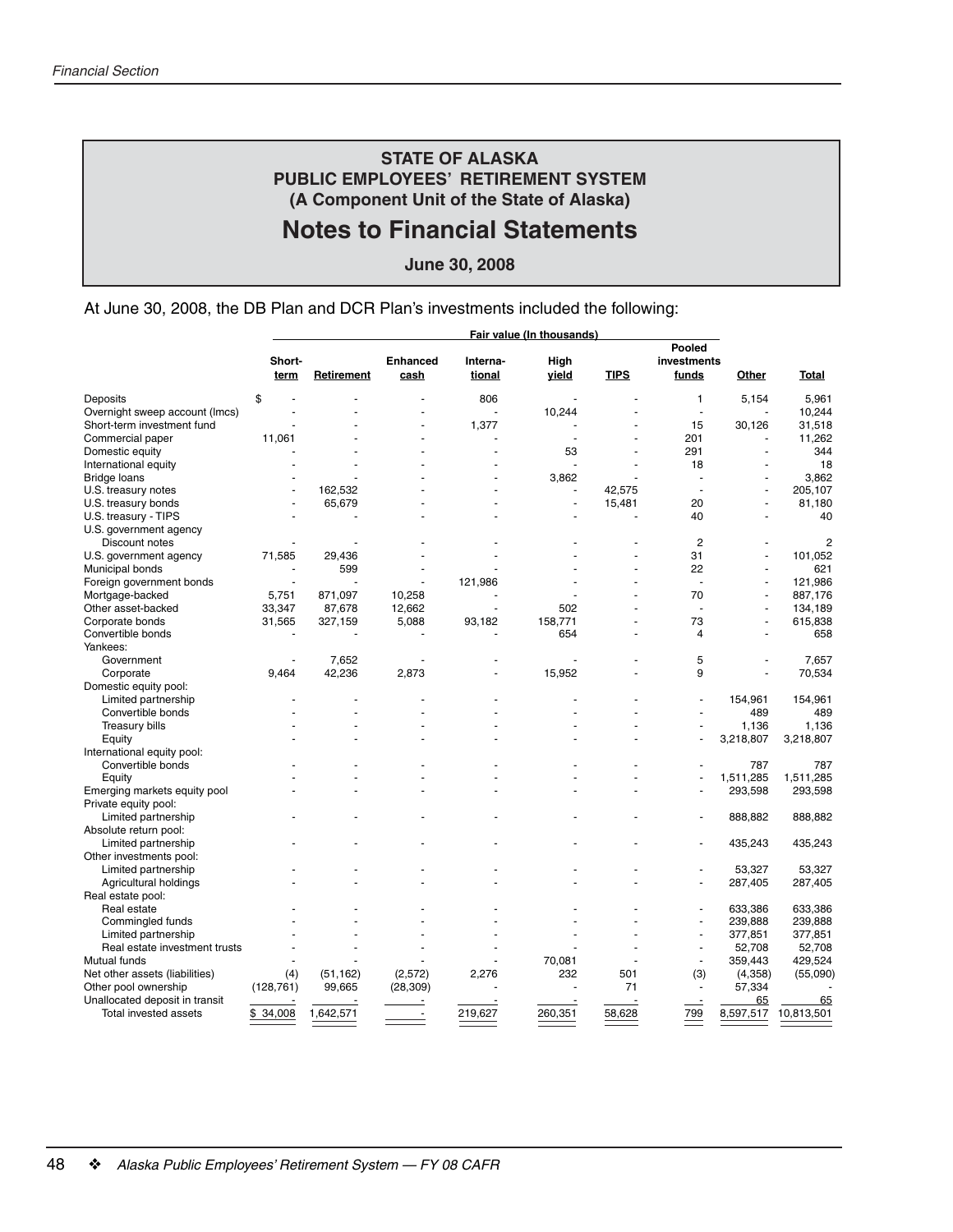## **Notes to Financial Statements**

**June 30, 2008**

#### **(ll) Interest Rate Risk**

Interest rate risk is the risk that changes in interest rates will adversely affect the fair value of an investment.

#### **(mm) Short-Term Fixed Income Pool**

As a means of limiting its exposure to fair value losses arising from increasing interest rates, Treasury's investment policy limits individual fixed rate securities to fourteen months in maturity or fourteen months expected average life. Floating rate securities are limited to three years in maturity or three years expected average life. Treasury utilizes the actual maturity date for commercial paper and twelve–month prepay speeds for other securities. At June 30, 2008, the expected average life of individual fixed income securities ranged from eight days to less than three months.

Duration is a measure of interest rate risk. It measures a security's sensitivity to a 100-basis point change in interest rates. The duration of a pool is the average fair value weighted duration of each security in the pool taking into account all related cash flows. Treasury uses industry standard analytical software developed by The Yield Book Inc. to calculate effective duration. The software takes into account various possible future interest rates, historical and estimated prepayment rates, options and other variable cash flows to calculate effective duration.

#### (nn) Other Defined Benefit Fixed Income Pools

Through the ARMB's investment policy, Treasury manages the exposure to fair value losses arising from increasing interest rates by limiting the effective duration of the retirement fixed income portfolio to  $\pm$  20% of the Lehman Brothers Aggregate Bond Index. The effective duration for the Lehman Brothers Aggregate Bond Index at June 30, 2008, was 4.68 years.

Through the ARMB's investment policy, Treasury manages the exposure to fair value losses arising from increasing interest rates by limiting the effective duration of the enhanced cash fixed income portfolio to one year.

Through the ARMB's investment policy, Treasury manages the exposure to fair value losses arising from increasing interest rates by limiting the effective duration of the international fixed income portfolio to  $\pm$  25% of the Salomon Non-U.S. World Government Bond Index. The effective duration for the Salomon Non-U.S. World Government Bond Index at June 30, 2008, was 6.24 years.

Through the ARMB's investment policy, Treasury manages the exposure to fair value losses arising from increasing interest rates by limiting the effective duration of the high yield portfolio to  $\pm 20\%$ of the Merrill Lynch U.S. High Yield Master II Index. The effective duration for the Merrill Lynch U.S. High Yield Master II Index at June 30, 2008, was 4.49 years.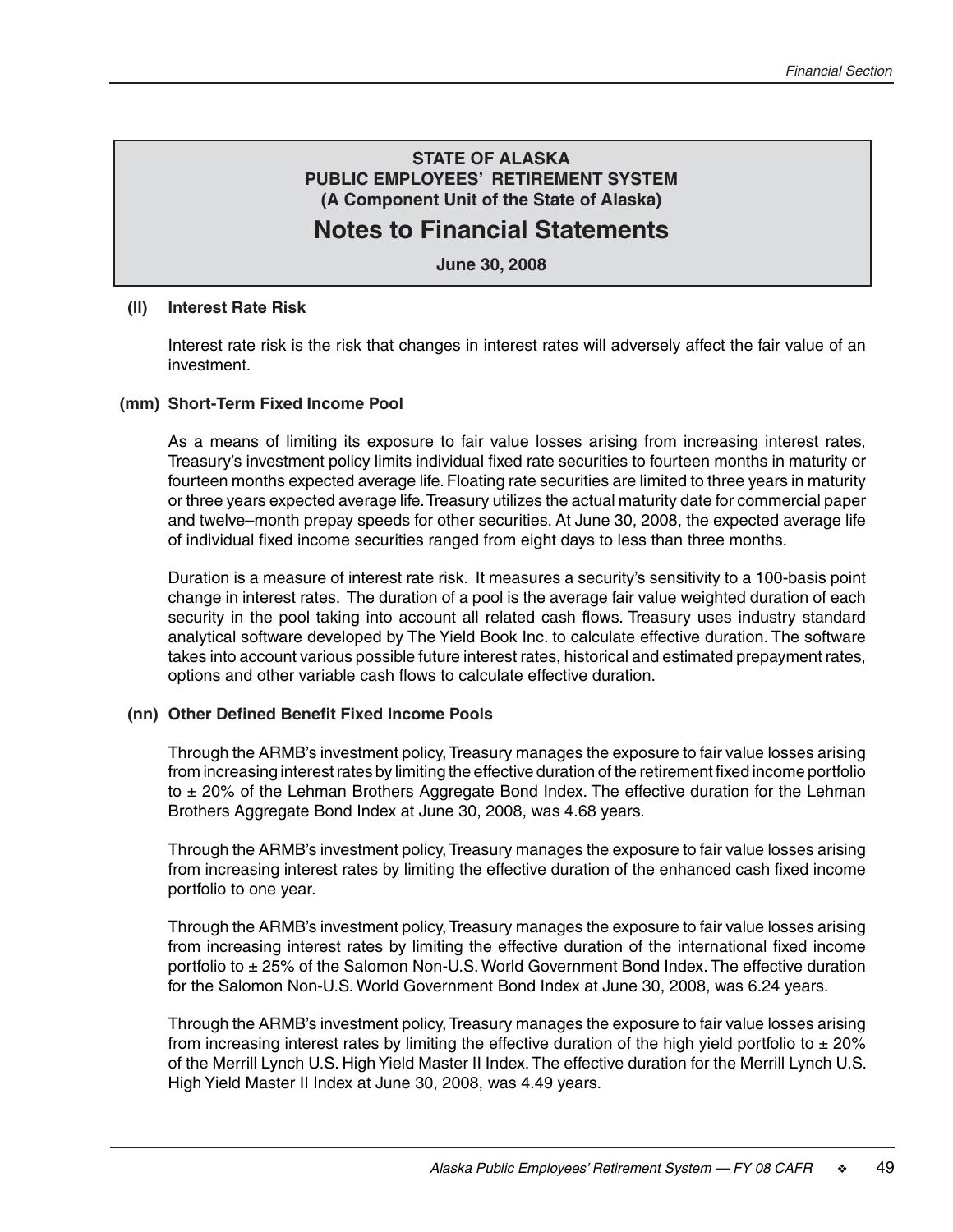# **Notes to Financial Statements**

**June 30, 2008**

Through the ARMB's investment policy, Treasury manages the exposure to fair value losses arising from increasing interest rates by limiting the effective duration of the TIPS portfolio to a band which may not exceed  $\pm$  20% around the duration of the Lehman Brothers Global Inflation-Linked U.S. TIPS Index, or a reasonable proxy thereof. The duration of the proxy index at June 30, 2008, was 6.19 years.

At June 30, 2008, the effective duration of the DB Plan's fixed income pools, by investment type, was as follows:

|                              | <b>Effective duration (In years)</b> |                                    |      |                   |             |
|------------------------------|--------------------------------------|------------------------------------|------|-------------------|-------------|
|                              | <b>Retirement</b>                    | <b>Enhanced cash International</b> |      | <b>High yield</b> | <b>TIPS</b> |
| U.S. treasury notes          | 7.24                                 |                                    |      |                   | 3.52        |
| U.S. treasury bonds          | 13.48                                |                                    |      |                   | 12.66       |
| U.S. government agency       | 4.85                                 |                                    |      | ۰                 |             |
| Municipal bonds              | 10.96                                |                                    |      |                   |             |
| Mortgage-backed              | 4.37                                 | 0.73                               |      |                   |             |
| Other asset-backed           | 2.58                                 | 0.18                               |      | 3.25              |             |
| Corporate bonds              | 4.91                                 | (0.02)                             |      | 4.46              |             |
| Convertible bonds            |                                      |                                    |      | 5.91              |             |
| Yankees                      |                                      |                                    |      |                   |             |
| Government                   | 11.93                                |                                    | 6.65 |                   |             |
| Corporate                    | 5.48                                 | (0.76)                             | 4.09 | 4.04              |             |
| Portfolio effective duration | 4.57                                 | 0.20                               | 5.49 | 2.99              | 5.95        |

#### **Defined Benefit Common Trust Funds**

The ARMB does not have a policy to limit interest rate risk for these investments. The weighted average maturity of the common trust investment funds that consists solely of debt securities, domestic fixed income, high yield, international fixed income, and TIPS were 4.69, 4.45, 6.31, and 7.83 years at June 30, 2008, respectively.

#### **Defined Contribution Pension Trust Pooled Investment Funds**

The ARMB contracts with an external investment manager who is given the authority to invest funds in a wholly owned pooled environment to accommodate four participant directed funds. Through the ARMB's investment policy, exposure to fair value losses arising from increasing interest rates is managed by limiting the duration as follows:

For government and corporate debt securities, duration is limited to  $\pm$  0.25 years of the Lehman Brothers Government/Credit Index. At June 30, 2008, the duration of the government and corporate debt securities was 5.32 years and the duration of the Lehman Brothers Government Credit Index was 5.30 years.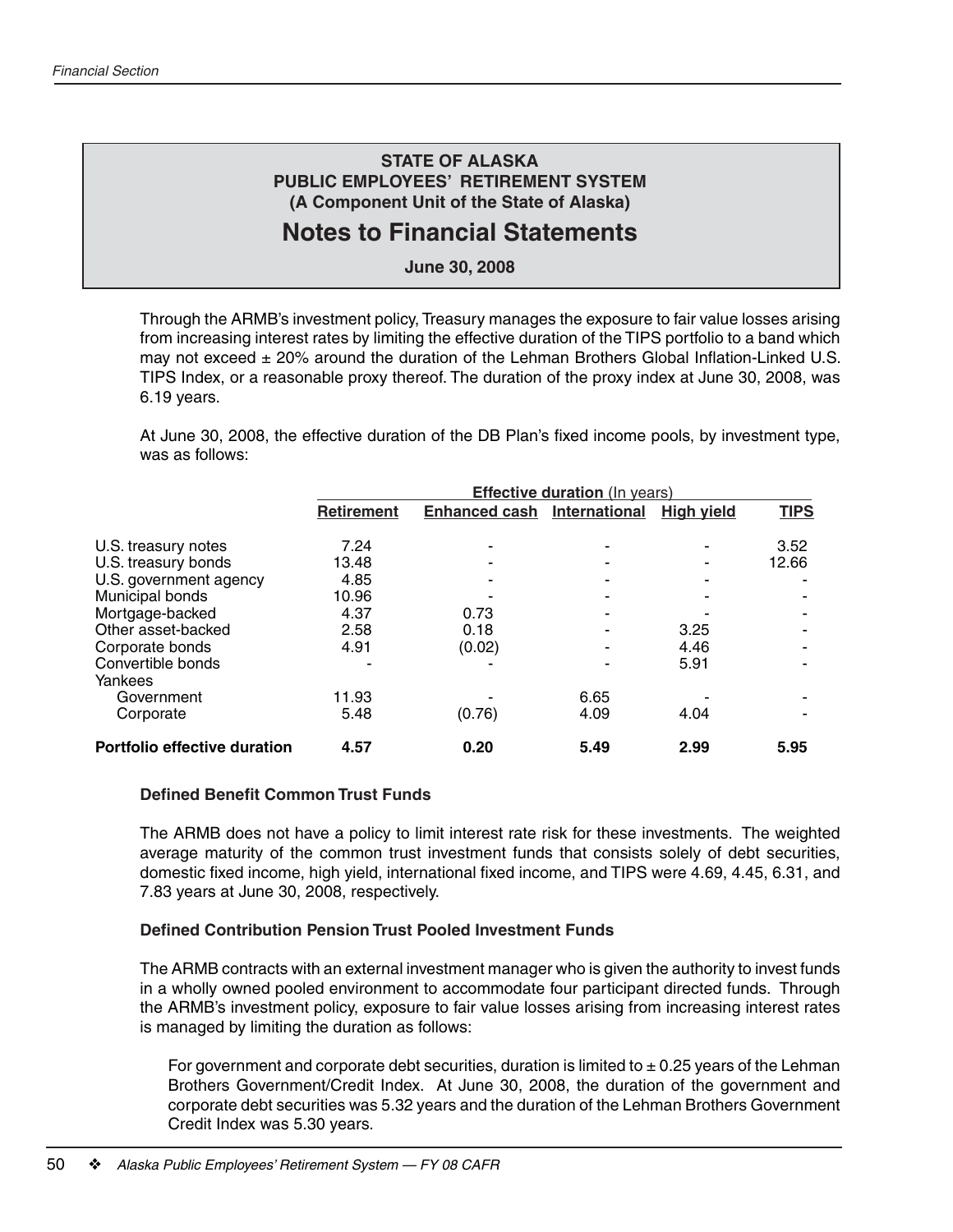# **Notes to Financial Statements**

**June 30, 2008**

For mortgage-backed securities, duration is limited to  $\pm$  0.25 years of the Lehman GNMA Index. At June 30, 2008, the duration of the mortgage-backed securities was 4.14 years and the duration of the Lehman GNMA Index was 4.25 years.

The weighted average maturity of the money market portfolio was forty-five days at June 30, 2008.

The ARMB does not have a policy with respect to these funds to limit interest rate risk for funds held in foreign currency, the custodian's short-term investment fund or commercial paper.

#### **Defined Contribution Pension Trust Collective Investment Funds**

The ARMB does not have a policy to limit interest rate risk for these investments. The weighted average maturity of the collective investment fund that consisted solely of debt securities, the government/corporate bond fund, was 5.18 years at June 30, 2008.

#### **Defined Contribution Pension Trust Occupational Death and Disability, Retiree Medical, and Health Reimbursement ERISA Commingled and Mutual Funds**

The ARMB does not have a policy to limit interest rate risk for these investments. The weighted average maturity of the ERISA commingled investment funds that consists solely of debt securities, domestic fixed income and international fixed income, were 4.69 and 6.31 years at June 30, 2008, respectively.

## **(oo) Credit Risk**

Credit risk is the risk that an issuer or other counter party to an investment will not fulfill its obligations.

Treasury's investment policy has the following limitations with regard to credit risk:

Short-term fixed income pool investments are limited to instruments with a long-term credit rating of at least A3 or equivalent and instruments with a short-term credit rating of at least P1 or equivalent. Asset-backed and non-agency mortgage securities that are not rated by both Standard & Poor's and Moody's may be purchased if they have an AAA rating by two of the following: Standard & Poor's, Moody's or Fitch. Unexpected daily cash surpluses that arise in this pool are invested overnight in the custodian's repurchase agreement sweep account. Treasury does not have a policy to limit credit risk associated with the sweep account.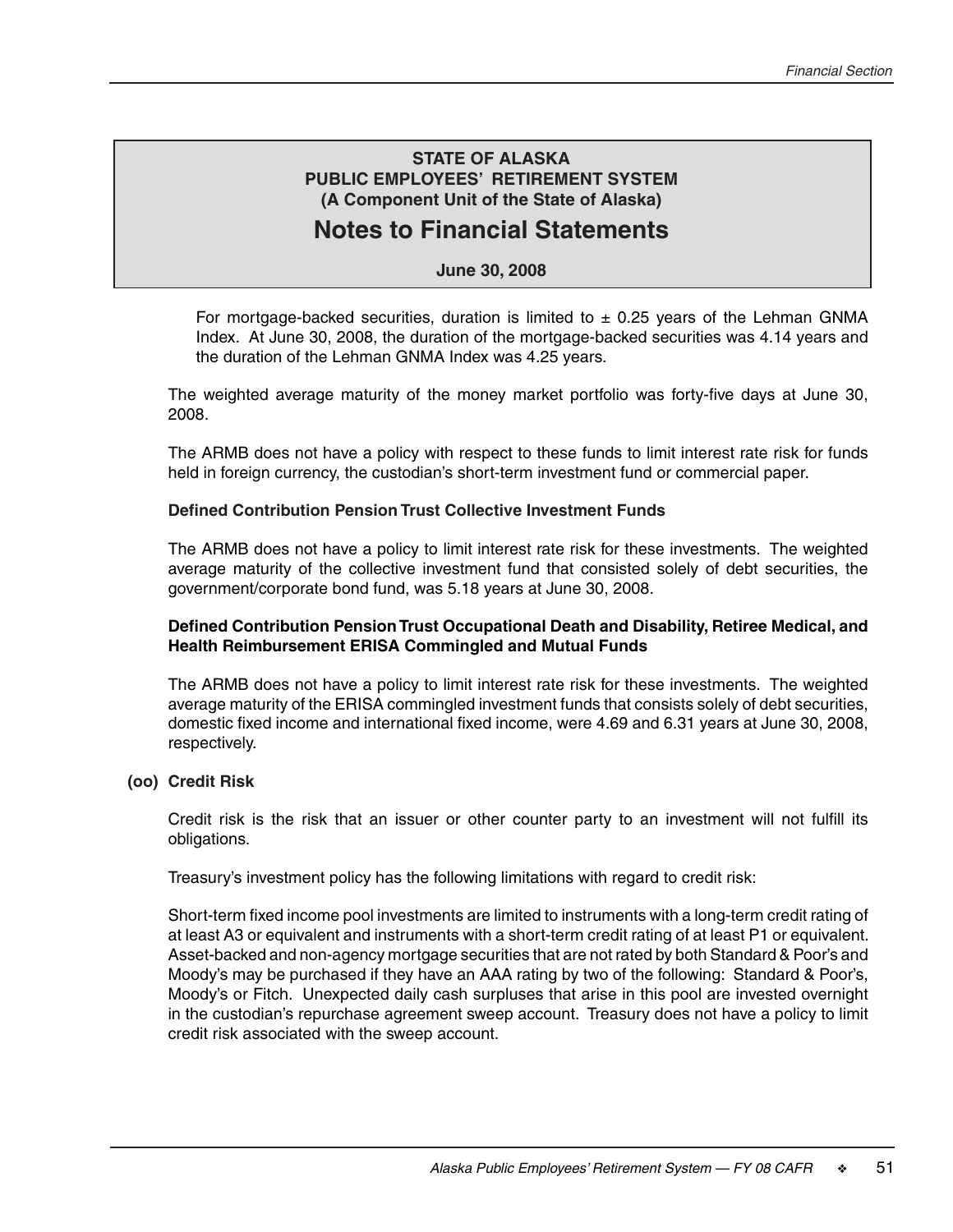# **Notes to Financial Statements**

**June 30, 2008**

The ARMB's investment policy has the following limitations with regard to credit risk:

#### **Retirement Fixed Income:**

- Commercial paper must carry a rating of at least P-1 by Moody's and A-1 by Standard and Poor's.
- Corporate debt securities must be investment grade.
- Corporate, asset-backed and non-agency mortgage securities must be investment grade. Investment grade is defined as the median rating of Standard & Poor's, Moody's and Fitch. Asset-backed and non-agency mortgage securities may be purchased if only rated by one of these agencies if they are rated AAA. Corporate bonds may be purchased if rated by two of these agencies.
- No more than 40% of the portfolio's assets may be invested in investment grade corporate debt.
- No more than 15% of the portfolio's assets may be invested in BBB+ to BBB- rated debt by Standard and Poor's Corporation or the equivalent by Moody's or Fitch.

#### **Enhanced Cash Fixed Income:**

- Commercial paper must carry a rating of at least P-1 by Moody's and A-1 by Standard and Poor's.
- The average portfolio credit quality shall be A3 or higher.
- No more than 10% percent of the portfolio's assets may be invested in securities rated below investment grade as determined by the Lehman Brothers rating methodology.
- No more than 2% percent of the portfolio's assets may be invested in the bonds of any non-U.S. government agency or instrumentality rated below investment grade.

#### **International Fixed Income:**

- Corporate and asset-backed obligations must be rated investment grade or better by a recognized credit rating agency.
- Commercial paper and euro commercial paper must be rated A-1 by Standard & Poor's or P-1 by Moody's or the equivalent of a comparable rating agency.

#### **High Yield:**

- No more than 10% percent of the portfolio's assets may be invested in securities rated A3 or higher.
- No more than 25% of the portfolio's assets may be invested in securities rated below B3.
- No more than 5% percent of the portfolio's assets may be invested in unrated securities.
- No more than 10% percent of the portfolio's assets may be invested in countries not rated investment grade, including emerging markets.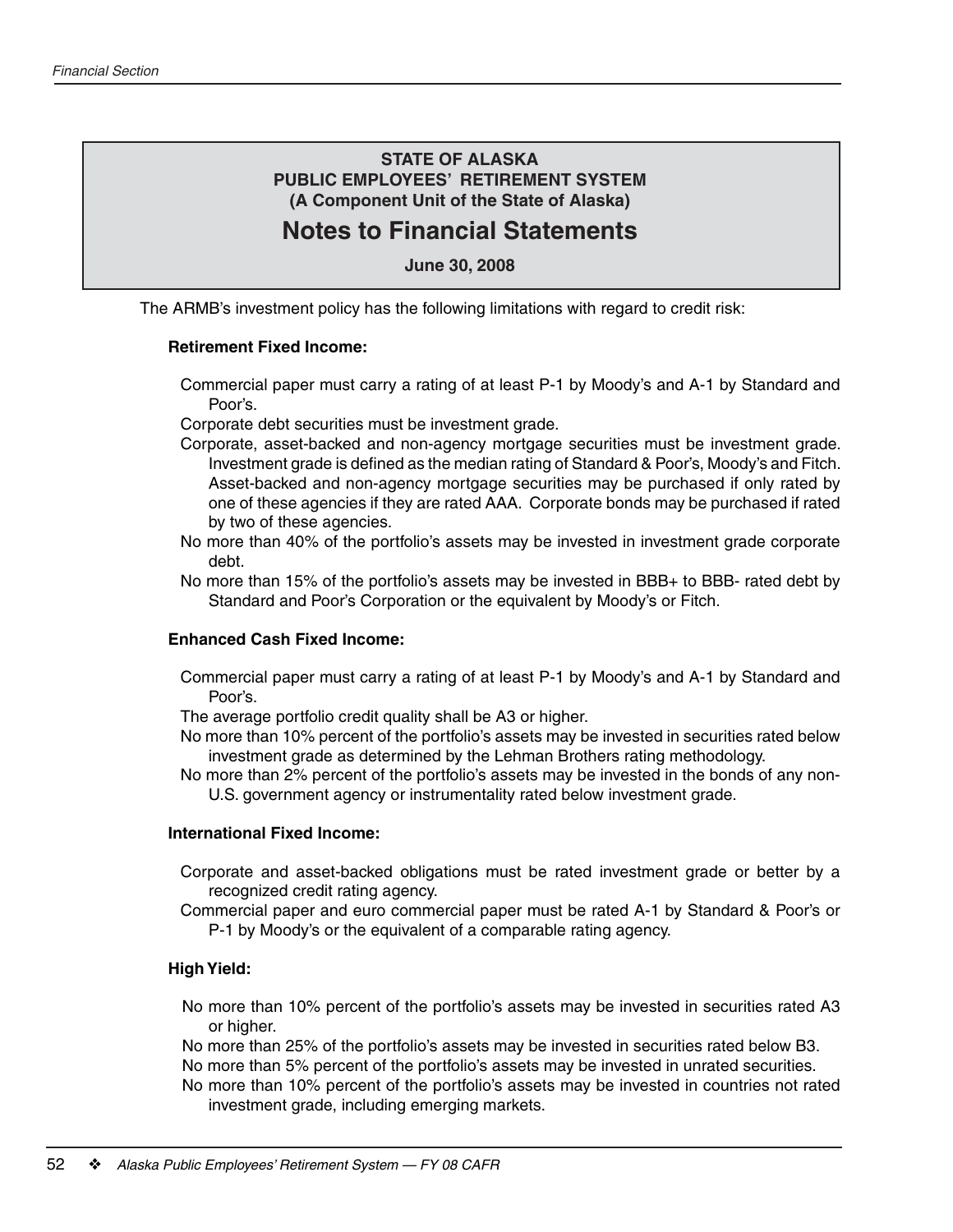# **Notes to Financial Statements**

**June 30, 2008**

The lower of any Standard & Poor's, Moody's or Fitch rating will be used for limits on securities rated below B3 and the higher rating will be used for limits on securities rated A3 or higher.

Daily cash surpluses that arise in this pool are invested in the custodian's repurchase agreement sweep account. This account is secured by U.S. Government or Agency securities. As such, the ARMB does not consider this investment subject to the credit risk limitations above.

## **TIPS:**

Commercial paper must be rated at least P-1 by Moody's and A-1 by Standard and Poor's. Corporate debt securities must be investment grade.

- No more than 5% percent of the portfolio's assets may be invested in investment grade corporate debt.
- No more than 5% percent of the portfolio's assets may be invested in BBB+ to BBB- rated debt by Standard & Poor's or the equivalents by Moody's or Fitch.
- Corporate, asset-backed and non-agency mortgage securities must be rated investment grade. The investment grade rating is defined as the median rating of the following three rating agencies: Standard & Poor's, Moody's, and Fitch. Asset-backed and non-agency mortgage securities may be purchased if only rated by one of these agencies if they are rated AAA. Corporate bonds may be purchased if rated by two of these agencies.

## **Domestic equity, international equity and emerging markets:**

- Corporate debt obligations must carry a rating of at least A or better by Moody's, Standard & Poor's or Fitch rating services.
- Commercial paper must bear the highest rating assigned by Moody's, Standard & Poor's, or Fitch rating services.

The ARMB does not have a policy to limit the concentration of credit risk for the common trust funds, defined contribution pooled investment funds, collective investment funds, ERISA commingled funds or mutual funds.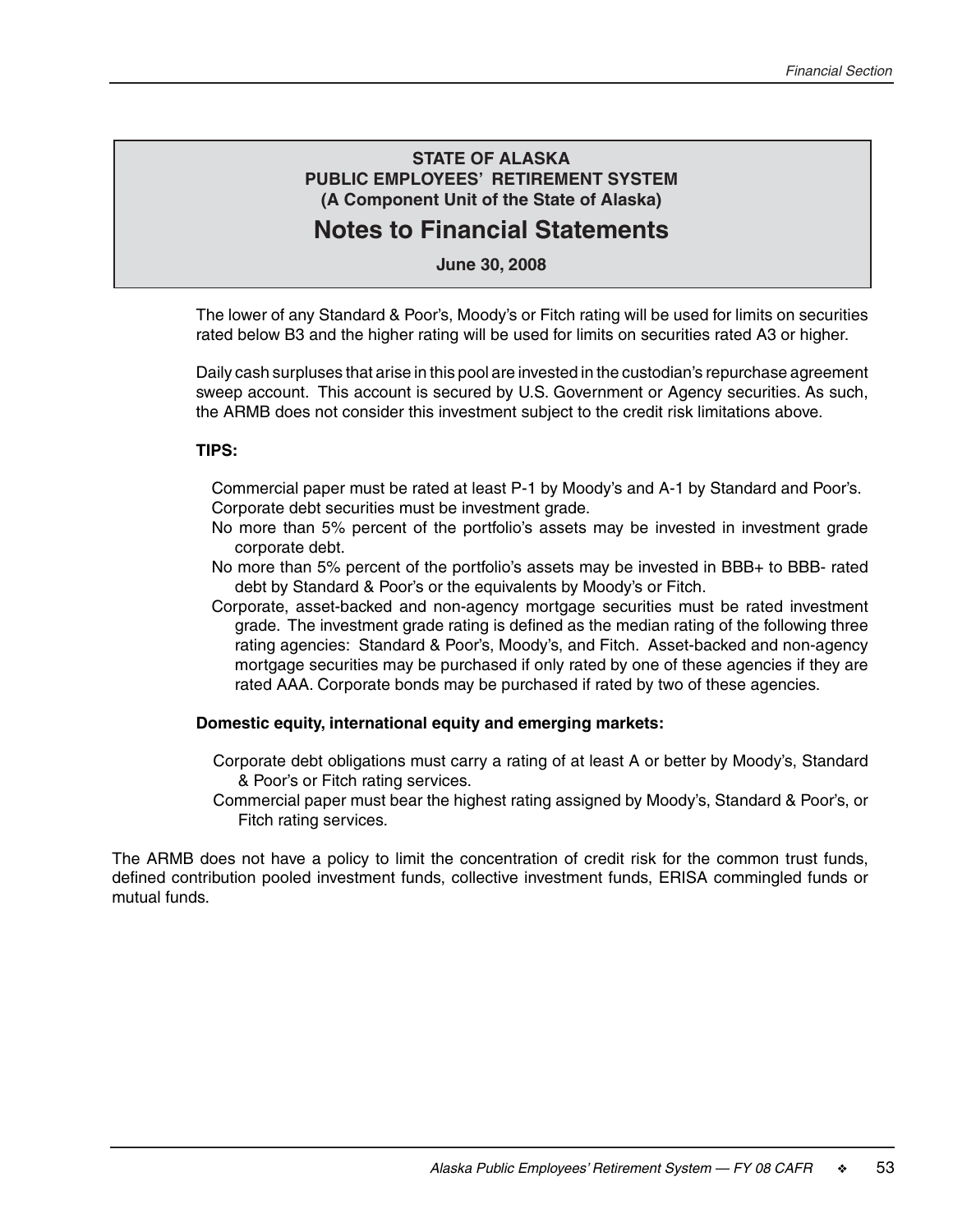# **Notes to Financial Statements**

**June 30, 2008**

At June 30, 2008, the System's investments consisted of securities with credit quality ratings issued by nationally recognized statistical rating organizations as follows (using Standard & Poor's Corporation rating scale):

|                            |            |                      |                      |                          | Fixed income pool    |                      |                      |                               |
|----------------------------|------------|----------------------|----------------------|--------------------------|----------------------|----------------------|----------------------|-------------------------------|
|                            | Rating     | Short-<br>term       | Retirement           | <b>Enhanced</b><br>cash  | Intern'l             | High<br>vield        | <b>TIPS</b>          | Pooled<br>investment<br>funds |
| Commercial paper           | Not rated  | 6.80%                | $-$ %                | $-$ %                    | $-$ %                | $-$ %                | $-$ %                | 3.86%                         |
| <b>Bridge loans</b>        | Not rated  |                      | $\blacksquare$       | $\ddot{\phantom{1}}$     | $\ddot{\phantom{1}}$ | 1.48                 | $\blacksquare$       | $\ddot{\phantom{1}}$          |
| Short term investment fund | Not rated  |                      |                      | $\ddot{\phantom{1}}$     |                      |                      |                      | 2.45                          |
| U.S. treasury notes        | AAA        | Ē.                   | 9.89                 | $\sim$                   | $\ddot{\phantom{1}}$ | $\ddot{\phantom{1}}$ | 72.62                | 9.29                          |
| U.S. treasury bonds        | AAA        | $\ddot{\phantom{1}}$ | 4.00                 |                          | ÷                    | $\overline{a}$       | 26.41                | 4.74                          |
| U.S. government agency     |            |                      |                      |                          |                      |                      |                      |                               |
| Discount notes             | AAA        |                      |                      |                          |                      |                      |                      | 0.04                          |
| U.S. government agency     | AAA        | 44.00                | 1.34                 |                          |                      |                      |                      | 7.19                          |
| U.S. government agency     | Not rated  |                      | 0.46                 |                          |                      |                      |                      | $\blacksquare$                |
| Municipal bonds            | AA         | $\ddot{\phantom{1}}$ | 0.04                 | $\overline{a}$           |                      | L                    |                      | ÷.                            |
| Municipal bonds            | A          |                      |                      |                          |                      |                      |                      | 0.28                          |
| Municipal bonds            | Not rated  |                      |                      |                          |                      |                      |                      | 0.14                          |
| Mortgage-backed            | AAA        | 2.99                 | 45.33                | 19.37                    |                      |                      |                      | 13.97                         |
| Mortgage-backed            | AA         | 0.20                 |                      |                          |                      |                      |                      |                               |
| Mortgage-backed            | A          | 0.12                 |                      |                          |                      |                      |                      | ÷,                            |
| Mortgage-backed            | <b>BBB</b> |                      | $\ddot{\phantom{1}}$ | 2.36                     |                      |                      |                      |                               |
| Mortgage-backed            | Not rated  | 0.24                 | 7.68                 | 7.70                     |                      |                      |                      | 1.43                          |
| Other asset-backed         | AAA        | 16.17                | 3.88                 | 23.11                    |                      | L,                   |                      |                               |
| Other asset-backed         | AA         | 0.63                 | 0.22                 | 0.43                     |                      |                      |                      |                               |
| Other asset-backed         | A          | 2.53                 | 0.24                 | 0.13                     |                      |                      |                      |                               |
| Other asset-backed         | <b>BBB</b> | 0.24                 | 0.47                 | 11.75                    |                      |                      |                      |                               |
|                            | <b>BB</b>  |                      |                      |                          | $\ddot{\phantom{1}}$ |                      |                      |                               |
| Other asset-backed         | Not rated  | 0.92                 | 0.53                 | 0.92<br>$\overline{a}$   | ÷.                   | 0.16                 |                      |                               |
| Other asset-backed         |            |                      | 1.23                 |                          |                      | 0.03                 |                      |                               |
| Corporate bonds            | AAA        | 2.01                 |                      | 1.50                     |                      |                      |                      | 0.81                          |
| Corporate bonds            | AA         | 12.20                | 4.42                 | 3.42                     |                      | Ĭ.                   |                      | 2.19                          |
| Corporate bonds            | A          | 4.10                 | 9.07                 | 6.41                     |                      |                      |                      | 6.67                          |
| Corporate bonds            | <b>BBB</b> |                      | 4.69                 | 2.46                     |                      | 3.38                 |                      | 4.14                          |
| Corporate bonds            | <b>BB</b>  |                      |                      |                          | ä,                   | 20.92                |                      | 0.05                          |
| Corporate bonds            | В          |                      |                      | $\overline{a}$           | $\ddot{\phantom{1}}$ | 29.01                |                      |                               |
| Corporate bonds            | CCC        | L.                   |                      | $\overline{\phantom{a}}$ | $\overline{a}$       | 4.42                 |                      | ÷                             |
| Corporate bonds            | D          |                      |                      |                          | ÷                    | 0.07                 |                      |                               |
| Corporate bonds            | Not rated  | 1.09                 | 0.51                 | 0.80                     |                      | 3.19                 |                      | 0.06                          |
| Convertible bonds          | AA         |                      |                      |                          |                      |                      |                      | 0.07                          |
| Convertible bonds          | <b>BBB</b> |                      |                      | ÷.                       |                      | 0.10                 |                      |                               |
| Convertible bonds          | B          |                      |                      |                          | $\ddot{\phantom{1}}$ | 0.15                 | ÷                    | $\ddot{\phantom{1}}$          |
| Yankees:                   |            |                      |                      |                          |                      |                      |                      |                               |
| Government                 | AAA        |                      |                      |                          | 19.32                |                      |                      | 0.13                          |
| Government                 | AA         |                      |                      |                          | 6.52                 |                      |                      | 0.35                          |
| Government                 | A          |                      |                      | ÷,                       | 21.96                |                      |                      | 0.37                          |
| Government                 | <b>BBB</b> |                      | 0.25                 | ÷.                       |                      |                      |                      | 0.28                          |
| Government                 | Not rated  | L,                   | 0.22                 | ÷.                       | 7.74                 |                      |                      |                               |
| Corporate                  | AAA        |                      |                      | $\sim$                   | 28.78                |                      |                      | 0.61                          |
| Corporate                  | AA         | 3.81                 | 0.62                 | 2.92                     | 13.00                | L.                   |                      | 0.27                          |
| Corporate                  | А          | 1.26                 | 1.16                 | 0.92                     | ÷.                   | L.                   |                      | 0.57                          |
| Corporate                  | <b>BBB</b> | $\overline{a}$       | 0.58                 | 0.93                     | ä,                   | 0.15                 |                      | 0.72                          |
| Corporate                  | <b>BB</b>  |                      |                      |                          |                      | 2.50                 |                      |                               |
| Corporate                  | B          |                      |                      |                          | $\blacksquare$       | 2.50                 |                      |                               |
| Corporate                  | CCC        | L.                   |                      | $\overline{\phantom{a}}$ | $\blacksquare$       | 0.29                 | ÷                    |                               |
| Corporate                  | D          |                      |                      |                          | $\overline{a}$       | 0.12                 | $\ddot{\phantom{1}}$ |                               |
| Corporate                  | Not rated  | 0.74                 | 0.22                 | 3.47                     | 0.65                 | 0.57                 |                      |                               |
| No credit exposure         |            | (0.05)               | 2.95                 | 11.40                    | 2.03                 | 30.96                | 0.97                 | 39.32                         |
|                            |            | 100.00%              | 100.00%              | 100.00%                  | 100.00%              | 100.00%              | 100.00%              | 100.00%                       |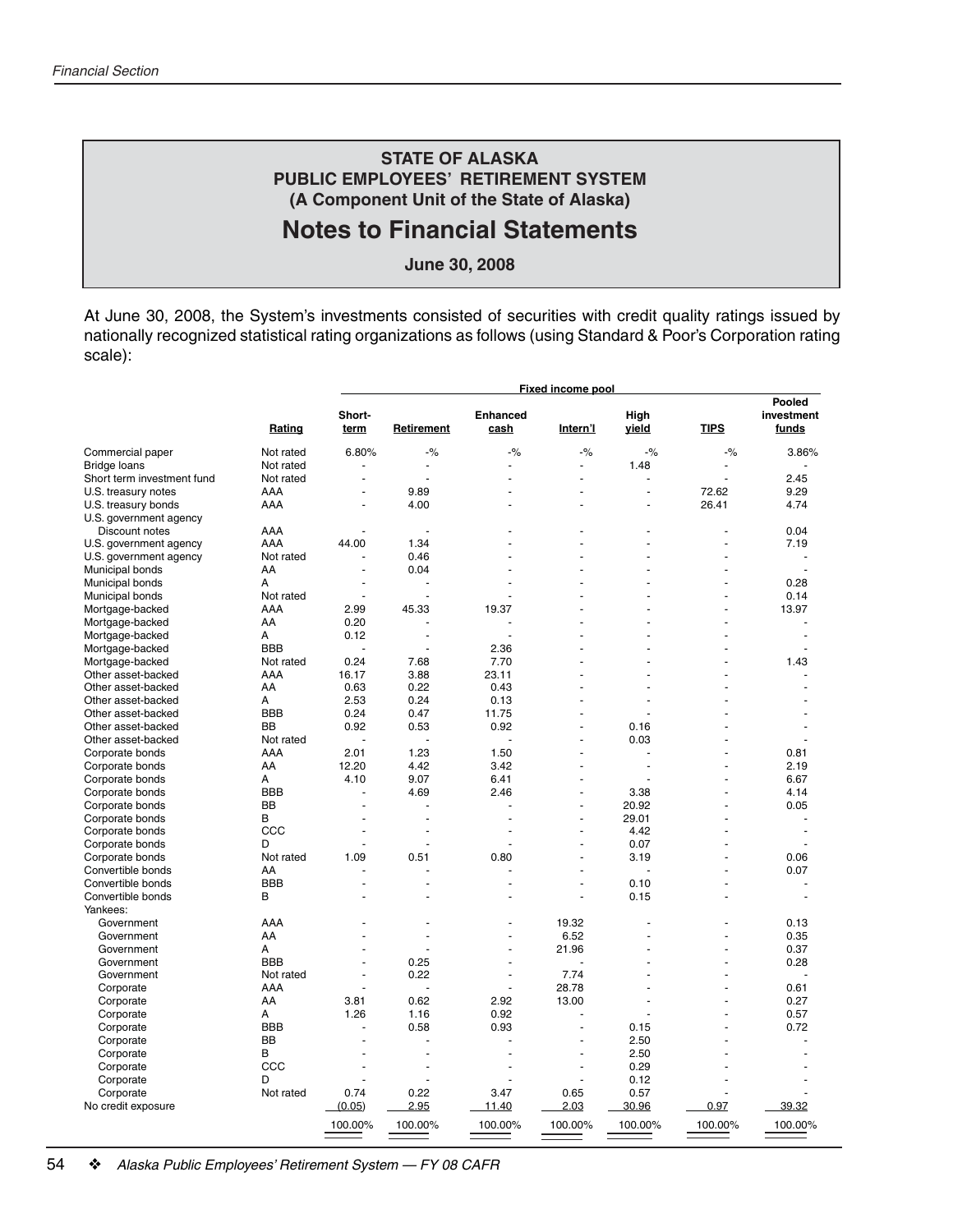# **Notes to Financial Statements**

**June 30, 2008**

## **(pp) Custodial Credit Risk – Deposits**

Custodial credit risk is the risk that deposits may not be returned in the event of a bank failure. The ARMB does not have a policy in relation to custodial credit risk for deposits. At June 30, 2008, the System had the following uncollateralized and uninsured deposits:

|                                                              | Amount<br>(In thousands) |
|--------------------------------------------------------------|--------------------------|
| International fixed income pool<br>International equity pool | 806<br>5.164             |

## **(qq) Foreign Currency Risk**

Foreign currency risk is the risk that changes in exchange rates will adversely impact the fair value of an investment.

The ARMB's policy with regard to foreign currency risk in the international fixed income pool is to restrict obligations to those issued in the currencies of countries represented in the Citibank Non- U.S. World Government Bond Index. In addition, the ARMB's asset allocation policy permits the Plan to hold up to four percent of total investments in international fixed income.

The ARMB's policy with regard to foreign currency risk in the international equity pool and the emerging markets pool is to permit the Plan to hold up to twenty-one percent of total investments in these two pools combined.

The ARMB's policy with regard to foreign currency risk in the private equity pool is to permit the Plan to hold up to twelve percent of total investments in private equity.

The ARMB has no policy regarding foreign currency risk in the common trust funds, defined contribution pooled investment funds, collective investment funds, ERISA commingled and mutual funds.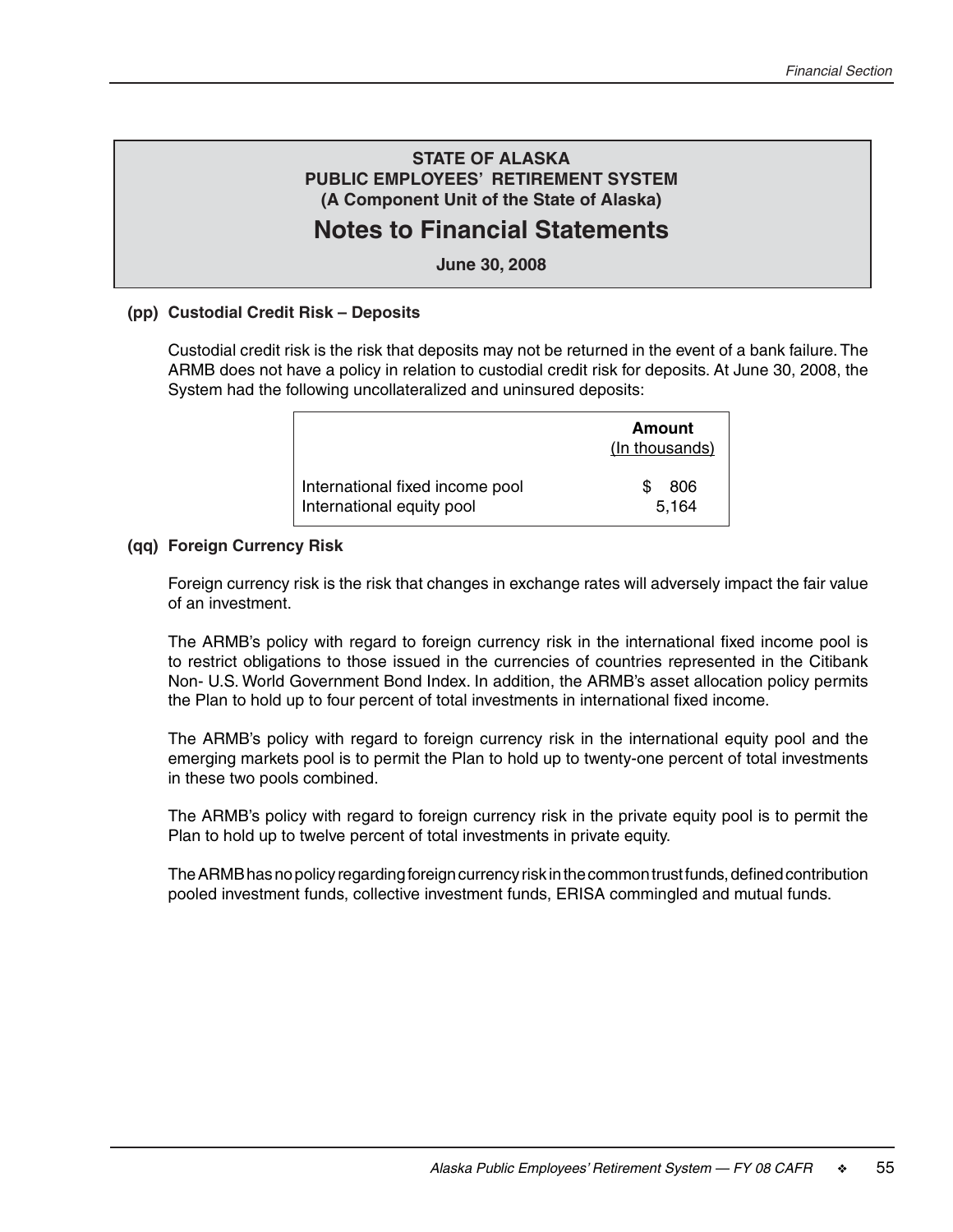# **Notes to Financial Statements**

**June 30, 2008**

At June 30, 2008, the Plan had exposure to foreign currency risk with the following investment pools:

|                       | <b>Amount (In thousands)</b>                        |                                     |  |  |  |
|-----------------------|-----------------------------------------------------|-------------------------------------|--|--|--|
| <b>Currency</b>       | <b>International</b><br>fixed income<br><u>pool</u> | <b>International</b><br>equity pool |  |  |  |
| Australian Dollar     | \$                                                  | (19)                                |  |  |  |
| Brazilian Real        |                                                     | 23                                  |  |  |  |
| Canadian Dollar       |                                                     | 33                                  |  |  |  |
| Danish Krone          |                                                     | 353                                 |  |  |  |
| <b>Euro Currency</b>  | 2                                                   | 897                                 |  |  |  |
| Hong Kong Dollar      |                                                     | 333                                 |  |  |  |
| Japanese Yen          | 427                                                 | 3,111                               |  |  |  |
| Mexican Peso          | 377                                                 |                                     |  |  |  |
| New Zealand Dollar    |                                                     | 42                                  |  |  |  |
| Norwegian Krone       |                                                     | 163                                 |  |  |  |
| <b>Pound Sterling</b> |                                                     | 130                                 |  |  |  |
| Swedish Krona         |                                                     | 79                                  |  |  |  |
| Swiss Franc           |                                                     | (2)                                 |  |  |  |
|                       | S<br>806                                            | 5,143                               |  |  |  |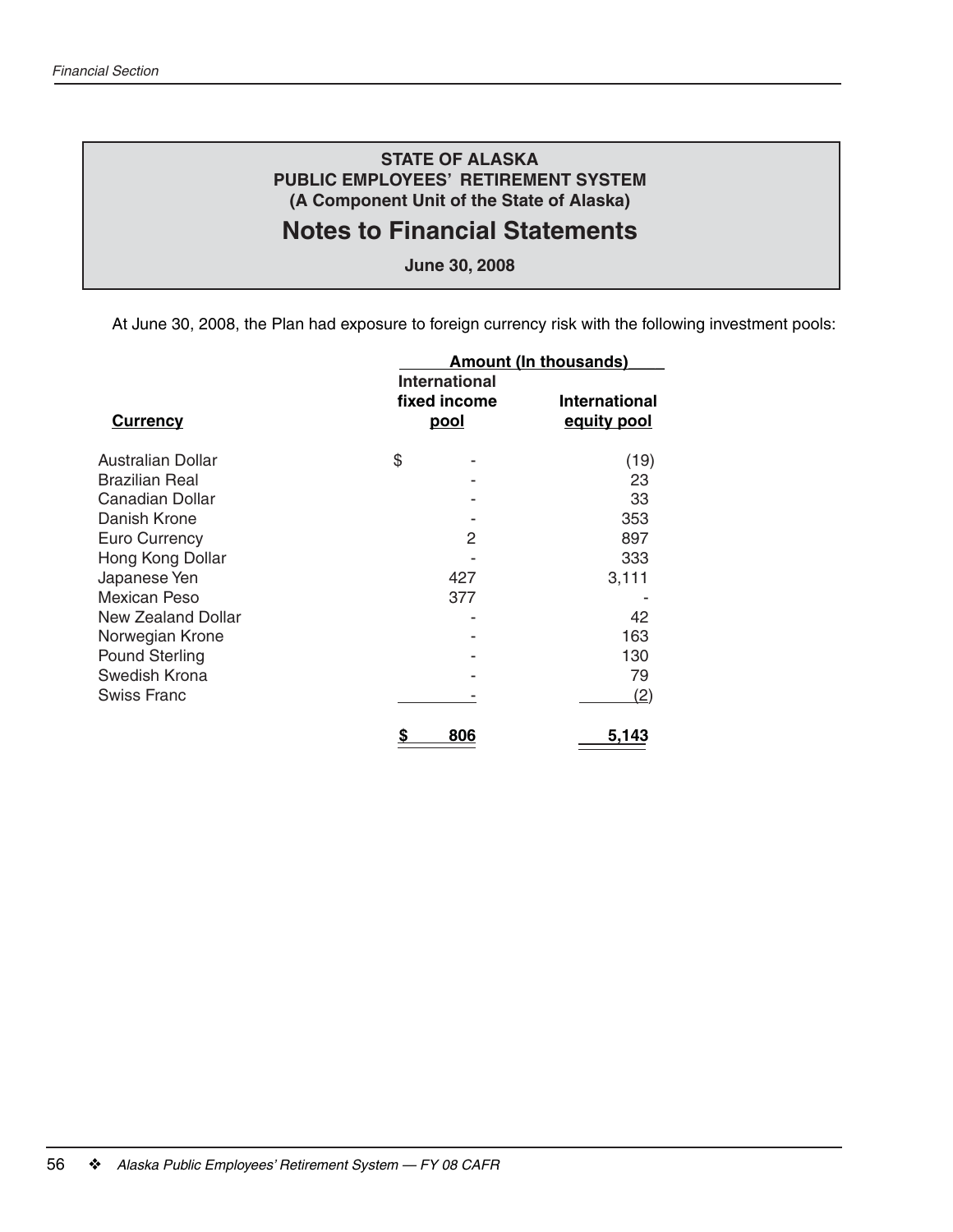# **Notes to Financial Statements**

**June 30, 2008**

At June 30, 2008, the Plan had exposure to foreign currency risk with the following investments:

|                           | <b>Amount (In thousands)</b>                             |           |                                               |                                                          |                                                       |
|---------------------------|----------------------------------------------------------|-----------|-----------------------------------------------|----------------------------------------------------------|-------------------------------------------------------|
| <b>Currency</b>           | International fixed income pool<br>Foreign<br>government | Corporate | International<br>equity pool<br><b>Equity</b> | <b>Private equity</b><br>bool<br>Limited<br>partnerships | <b>Pooled</b><br>Investment<br>funds<br><b>Equity</b> |
| Australian Dollar         | \$                                                       |           | 34,272                                        |                                                          |                                                       |
| <b>Brazilian Real</b>     |                                                          |           | 6,673                                         |                                                          |                                                       |
| <b>Canadian Dollar</b>    |                                                          |           | 45,230                                        |                                                          |                                                       |
| Danish Krone              |                                                          |           | 12,119                                        |                                                          |                                                       |
| Euro Currency             | 77,187                                                   | 3,391     | 447,694                                       | 151,394                                                  |                                                       |
| Hong Kong Dollar          |                                                          |           | 35,497                                        |                                                          |                                                       |
| Indonesian Rupah          |                                                          |           | 4,404                                         |                                                          |                                                       |
| Japanese Yen              | 20,765                                                   | 89,791    | 329,394                                       |                                                          | 3                                                     |
| Mexican Peso              | 24,033                                                   |           | 652                                           |                                                          |                                                       |
| New Taiwan Dollar         |                                                          |           | 1,619                                         |                                                          |                                                       |
| <b>New Zealand Dollar</b> |                                                          |           | 2,196                                         |                                                          |                                                       |
| Norwegian Krone           |                                                          |           | 11,548                                        |                                                          |                                                       |
| Polish Zloty              |                                                          |           | 255                                           |                                                          |                                                       |
| <b>Pound Sterling</b>     |                                                          |           | 283,922                                       | 9,794                                                    | 2                                                     |
| Singapore Dollar          |                                                          |           | 11,314                                        |                                                          |                                                       |
| South African Rand        |                                                          |           | 6,459                                         |                                                          |                                                       |
| South Korean Won          |                                                          |           | 9,442                                         |                                                          |                                                       |
| Swedish Krona             |                                                          |           | 20,837                                        |                                                          |                                                       |
| <b>Swiss Franc</b>        |                                                          |           | 125,253                                       |                                                          |                                                       |
|                           | 121,985                                                  | 93,182    | 1,388,780                                     | 161,188                                                  | 18                                                    |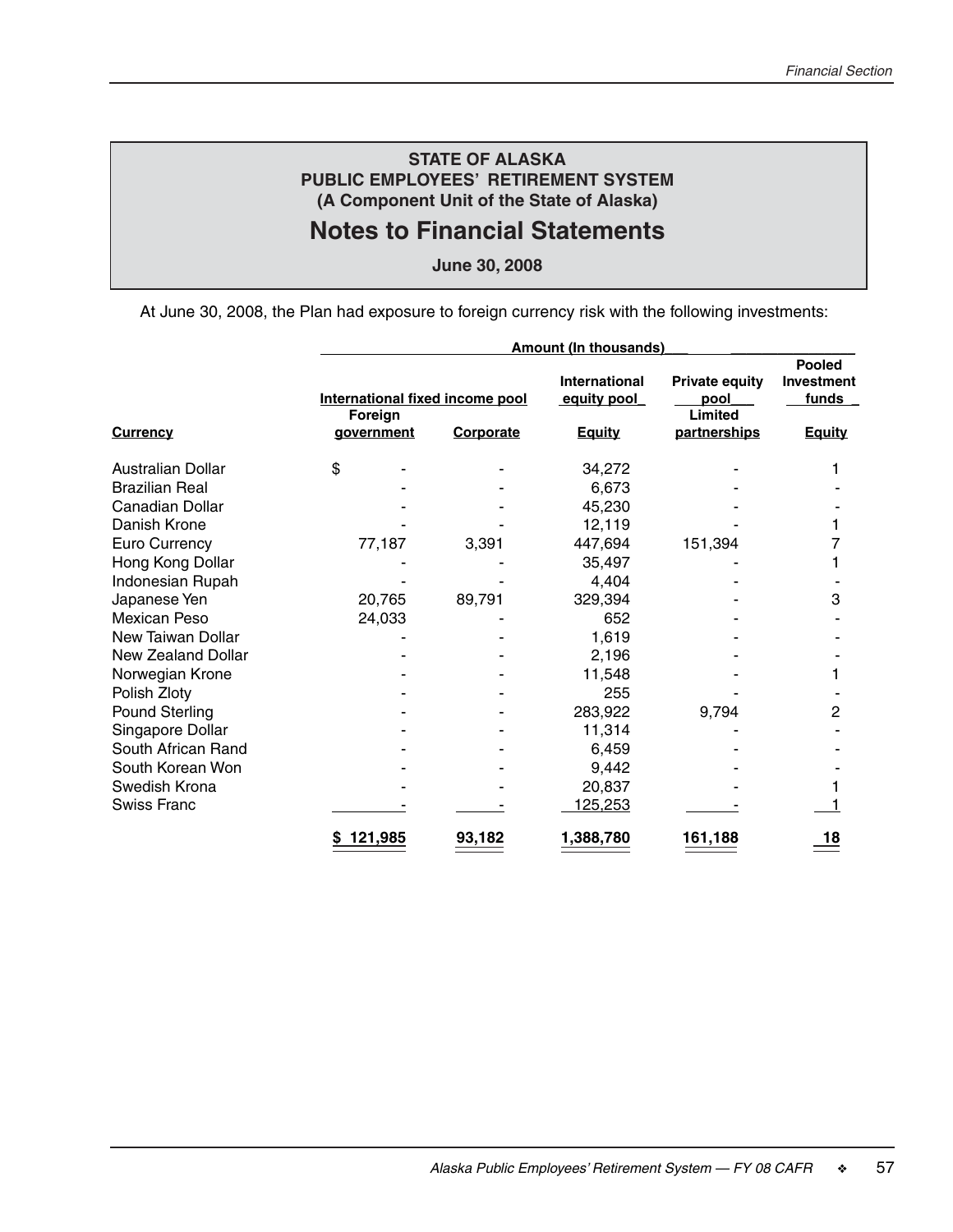# **Notes to Financial Statements**

**June 30, 2008**

At June 30, 2008, the Plan also had exposure to foreign currency risk in the emerging markets equity pool. This pool consists of investments in commingled funds; therefore no disclosure of specific currencies is made.

#### **(rr) Concentration of Credit Risk**

Treasury's policy with regard to concentration of credit risk for the short-term fixed income pool is to prohibit the purchase of more than five percent of the portfolio's assets in corporate bonds of any one company or affiliated group.

The ARMB's policy with regard to concentration of credit risk for the retirement fixed income, international fixed income and high yield pools is to prohibit the purchase of more than five percent of the portfolio's assets in corporate bonds of any one company or affiliated group. The ARMB does not have a policy with regard to concentration of credit for the enhanced cash and TIPS pools.

At June 30, 2008 the Plan's invested assets did not have exposure to any one issue grater than 5% of total invested assets.

#### **(ss) Collective Investment Funds**

The DCR Plan's investments include the following collective investment funds at June 30, 2008:

|                                         | <b>Units</b><br>owned | Unit<br>value | <b>Balance</b><br>(In thousands) |
|-----------------------------------------|-----------------------|---------------|----------------------------------|
| Global balanced fund                    | 71,993<br>\$          | 31.270        | 2,251                            |
| Government/credit bond fund             | 3,053                 | 25.359        | 77                               |
| Alaska long-term balanced trust         | 30,402                | 13.537        | 411                              |
| Alaska balanced trust                   | 3,959                 | 33.794        | 134                              |
| Alaska target 2025 trust                | 1,667                 | 11.229        | 19                               |
| Brandes INST international equity fund  | 343,542               | 19.770        | 6,792                            |
| T. Rowe Price small cap stock trust     | 92,007                | 38.110        | 3,506                            |
| S&P 500 stock index fund                | 186,289               | 24.597        | 4,582                            |
| Sentinel sustainable core opportunities | 439,811               | 12.850        | 5,652                            |
| Money market fund                       | 234,605               |               | 235                              |
| Unallocated deposit in transit          |                       |               | 65                               |
| Total collective investment funds       |                       |               | 23,724<br>S                      |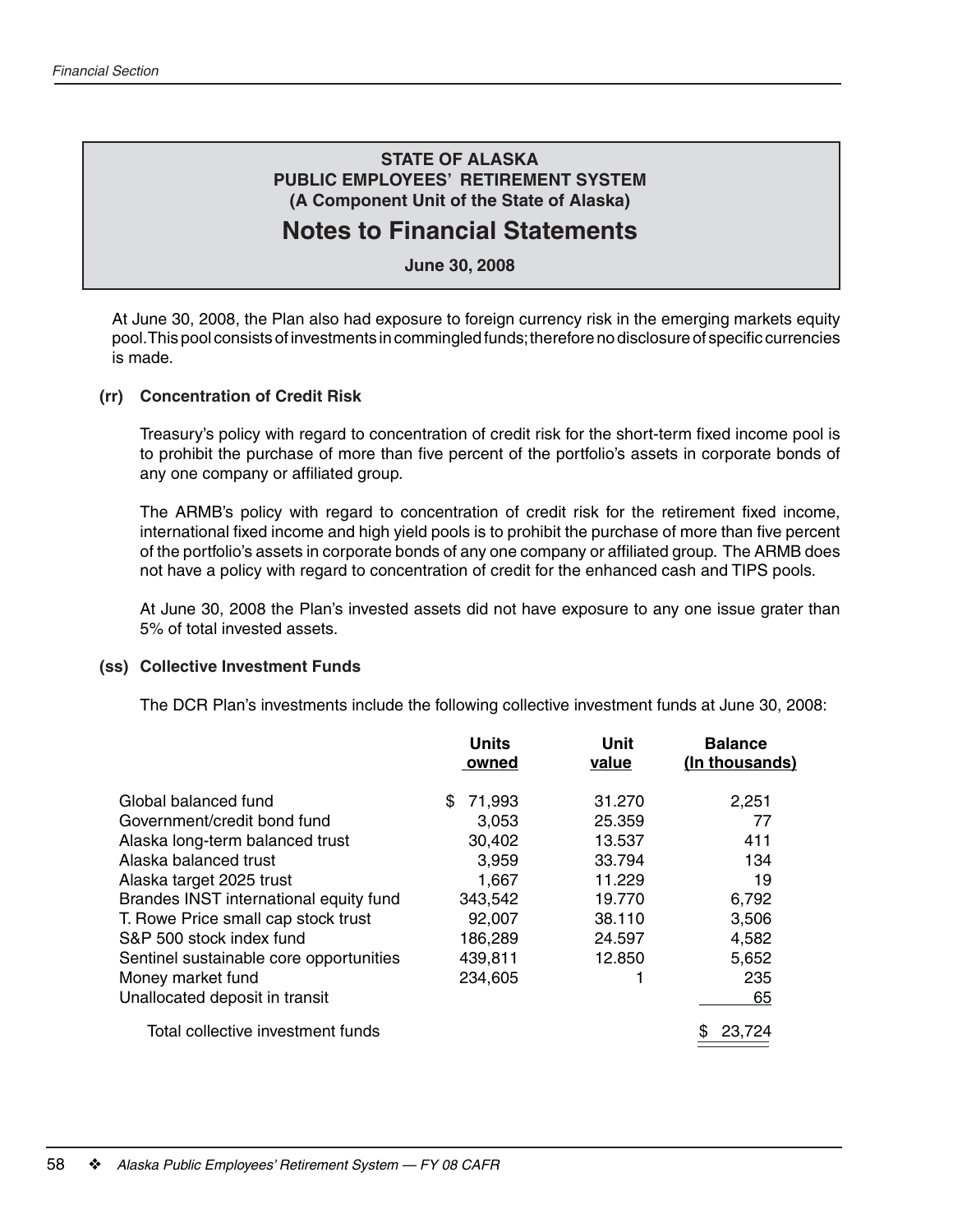# **Notes to Financial Statements**

**June 30, 2008**

## **(4) Foreign Exchange, Foreign Exchange Contracts and Off-Balance Sheet Risk**

The international fixed income and international equity pool's investment income includes the following at June 30:

|                                                        | 2008           |
|--------------------------------------------------------|----------------|
|                                                        | (In thousands) |
| Net realized gain on foreign currency                  | \$97,772       |
| Net unrealized gain (loss) on foreign currency         | 25             |
| Net realized gain (loss) on foreign exchange contracts | (87)           |

The international fixed income and international equity pool includes foreign currency forward contracts to buy and sell specified amounts of foreign currencies at specified rates on specified future dates for the purpose of hedging existing security positions. The maturity periods for these contracts range from two to one hundred and fifty-five days. The System had net unrealized gains (losses) with respect to such contracts, calculated using forward rates at June 30, as follows:

|                                           | 2008           |
|-------------------------------------------|----------------|
|                                           | (In thousands) |
| Contract sales                            | \$42,308       |
| Less fair value                           | 42,281         |
| Net unrealized gain (losses) on contracts | 27             |

The counterparties to the foreign currency forward contracts consist of a diversified group of financial institutions. Credit risk exposure exists to the extent of nonperformance by these counterparties; however, the risk of default is considered to be remote. The market risk is limited to the difference between contractual rates and forward rates at the balance sheet date.

## **(5) Securities Lending**

Alaska Statute 37.10.071 authorizes the ARMB to lend assets, under an agreement and for a fee, against deposited collateral of equivalent fair value. In February of 2008, the ARMB voted to suspend securities lending agreement with State Street Corporation (the Bank) which lent equity and domestic fixed income securities. Prior to suspension, the Bank, acting as the ARMB's agent under the agreement, transferred securities to broker agents or other entities for collateral in the form of cash or securities and simultaneously agreed to return the collateral for the same securities in the future. There were no outstanding securities on loan at June 30, 2008.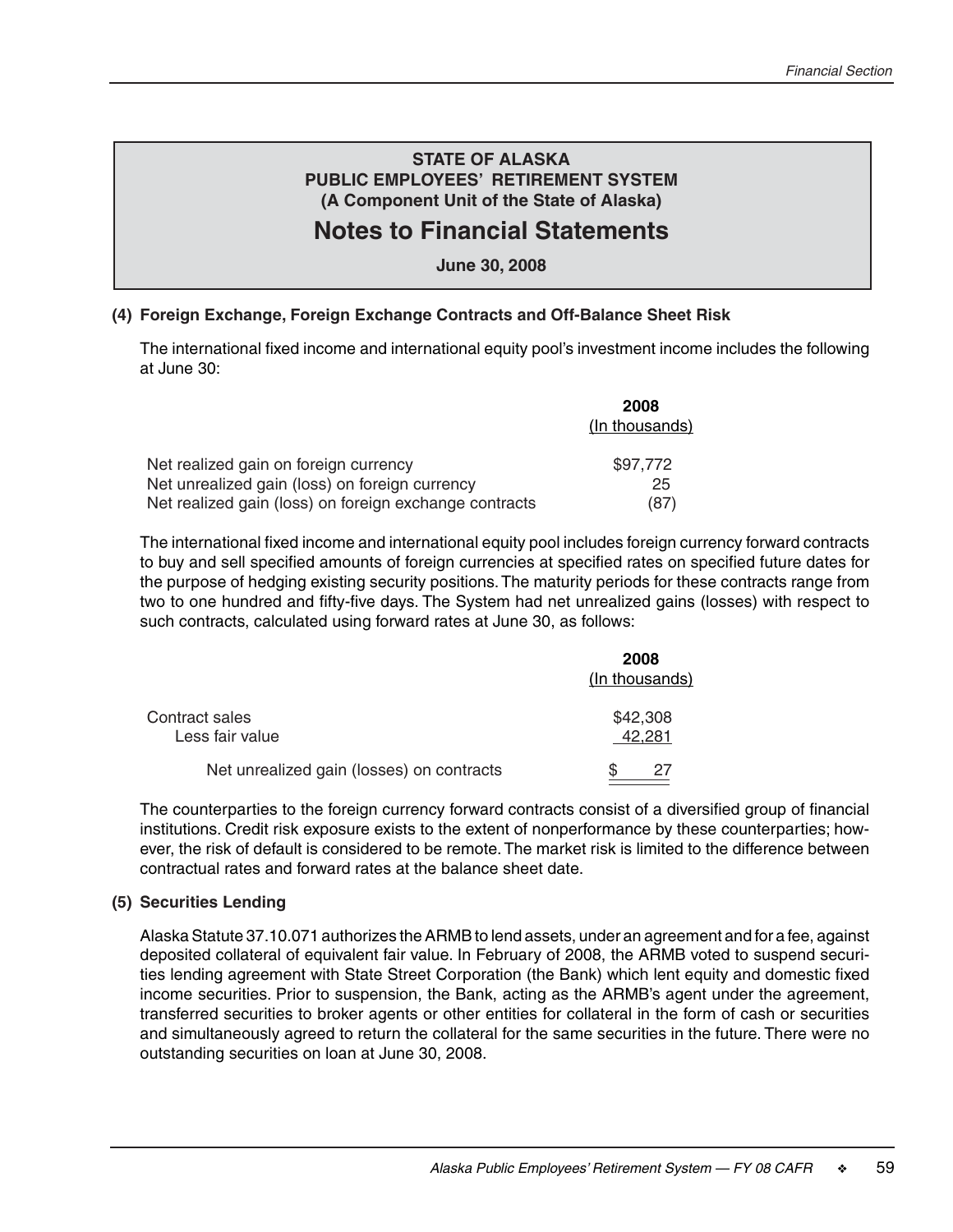## **Notes to Financial Statements**

**June 30, 2008**

While the securities lending agreement was active, there was no limit to the amount that could be loaned and the ARMB was able to sell securities on loan. International equity security loans were collateralized at not less than 105% of their fair value. All other security loans were collateralized at not less than 102% of their fair value. Loaned securities and collateral were marked to market daily and collateral was received or delivered the following day to maintain collateral levels.

There is no cash collateral at June 30, 2008. Cash collateral in the amount of \$1,191,167,776 at June 30, 2007 was invested in a registered 2(a)-7 money market fund. Maturities of investments in the money market fund generally did not match the maturities of the loaned securities because the lending agreements were terminable at will. Collateral securities could have been pledged or sold upon borrower default. Securities under loan, cash collateral and cash collateral payable were recorded on the financial statements at fair value in prior years. The Bank, the DB Plan received a fee from earnings on invested collateral. The Bank and the DB Plan shared a fee paid by the borrower for loans not collateralized with cash.

There was limited credit risk associated with the lending transactions since the ARMB was indemnified by the Bank against any loss resulting from counterparty failure or default on a loaned security or its related income distributions. The Bank further indemnified the ARMB against loss due to borrower rebates in excess of earnings on cash collateral. Indemnifications were subject to limitation relating to war, civil unrest or revolution, or beyond the reasonable control of the Bank.

#### **(6) Transfers**

During fiscal year 2008, the Plan transferred the \$3,490,576,000 balance of the Postemployment Healthcare fund to the Alaska Retiree Healthcare Trust as a result of the creation of the Alaska Retiree Healthcare Trust fund, which began on July 1, 2007.

Under SB 123, enacted in 2007, the State of Alaska sought to enhance compliance of the states' pension systems with the Internal Revenue Code by creating a new defined benefit retiree healthcare trust into which OPEB contributions would be deposited, and from which OPEB benefits would be paid. Historically, all such contributions had been deposited and benefits paid from the pension trust fund account. With the creation of the new healthcare trust fund account, the systems then sought approval from the Internal Revenue Service (IRS) through the Voluntary Compliance Program to post the amount allocated to healthcare in the 2007 CAFR to the new healthcare trust fund. On October 10, 2008, the IRS orally advised tax counsel for the states' pension systems that the request to transfer the 2007 CAFR amount in the new healthcare trust had been approved. The systems are awaiting the formal VCP decision of the IRS.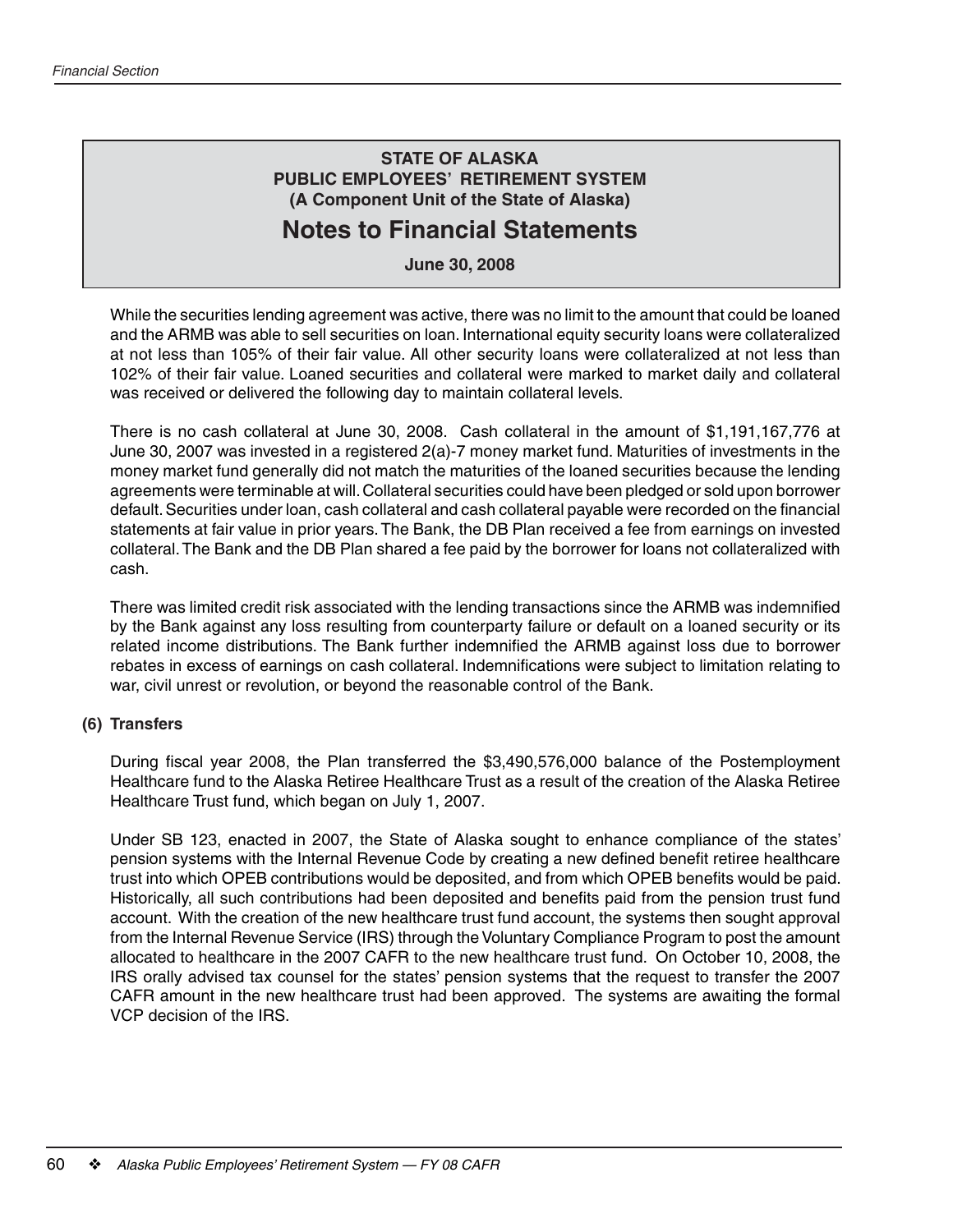## **Notes to Financial Statements**

**June 30, 2008**

#### **(7) Funded Status and Funding Progress - DB Pension and Postemployment Healthcare Benefi t Plan**

The funded status of the defined benefit retirement postemployment healthcare benefit plan is as follows:

| <b>Actuarial</b><br>valuation<br>date | <b>Actuarial</b><br>value of<br>assets | <b>Actuarial</b><br>accrued<br>liability<br>(AAL) -<br>entry age | <b>Unfunded</b><br>actuarial<br>accrued<br>liability<br>(UAAL) | <b>Funded</b><br>ratio | Covered<br>payroll | <b>FE/UAAL as a</b><br>percentage<br>of covered<br>payroll |
|---------------------------------------|----------------------------------------|------------------------------------------------------------------|----------------------------------------------------------------|------------------------|--------------------|------------------------------------------------------------|
| <b>Pension</b>                        |                                        |                                                                  |                                                                |                        |                    |                                                            |
| June 30, 2007                         | \$6,739,004                            | 8,662,324                                                        | 1,923,320                                                      | 77.8%                  | 1,605,819          | 119.8%                                                     |
| <b>Postemployment healthcare</b>      |                                        |                                                                  |                                                                |                        |                    |                                                            |
| June 30, 2007                         | \$3,161,956                            | 6,300,795                                                        | 3,138,839                                                      | 50.2%                  | 1,605,819          | 195.5%                                                     |

Actuarial valuations of an ongoing plan involve estimates of the value of reported amounts and assumptions about the probability of occurrence of events far into the future. Examples include assumptions about future employment, mortality, and healthcare cost trend. Actuarially determined amounts are subject to continual revisions as actual results are compared with past expectations and new estimates are made about the future. The schedule of funding progress, presented as required supplementary information following the notes to the financial statements, present multi-year trend information about whether the actuarial values of plan assets are increasing or decreasing over time relative to the actuarial accrued liabilities for benefits.

The accompanying schedule of employer contributions presents trend information about the amounts contributed to the plan by employers in comparison to the actuarially required contribution (ARC), an amount that is actuarially determined in accordance with the parameters of GASB 43. The ARC represents a level of funding that, if paid on an on going basis, is projected to cover normal cost for each year and amortize any unfunded actuarial liabilities (or funding excess) over a period not to exceed thirty years.

Projections of benefits for financial report purposes are based on the substantive plan (the plan as understood by the employer and plan members) and include the types of benefits provided at the time of each valuation and the historical pattern of sharing benefit costs between the employer and plan members to that point. The actuarial method and assumptions used include techniques that are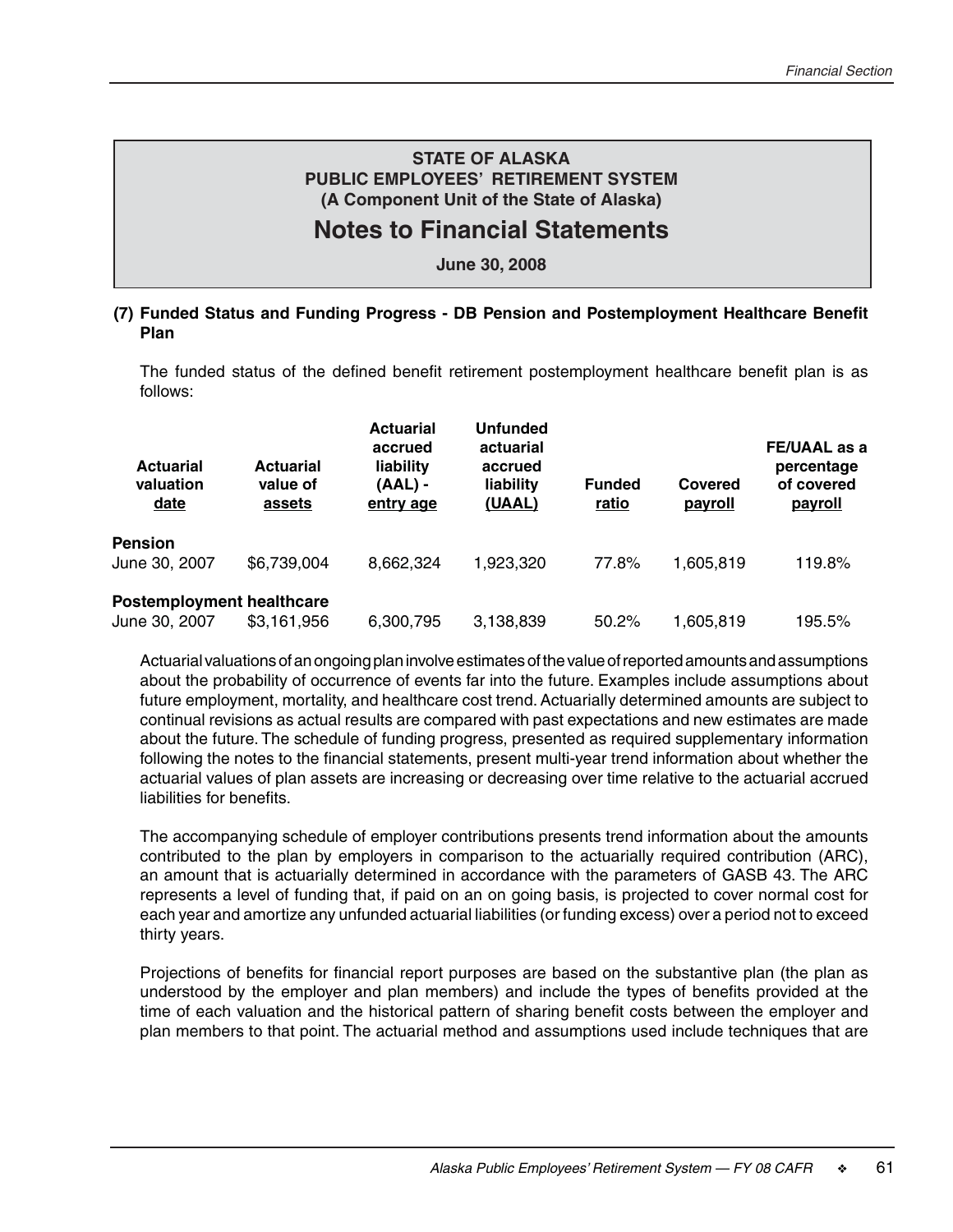# **Notes to Financial Statements**

**June 30, 2008**

designed to reduce the effects of short-term volatility in actuarial accrued liabilities and the actuarial value of assets, consistent with the long term perspective of the calculations. Additional information as of the latest actuarial valuation follows:

| Valuation date                        | June 30, 2007                                                                        |
|---------------------------------------|--------------------------------------------------------------------------------------|
| Actuarial cost method                 | Entry age normal level percentage of pay<br>for pension; level dollar for healthcare |
| Amortization method                   | Level dollar, closed                                                                 |
| Equivalent single amortization period | 21 years                                                                             |
| Asset valuation method                | 5 year smoothing market                                                              |
| <b>Actuarial Assumptions:</b>         |                                                                                      |
| Investment rate of return             | 8.25% for pension, 4.50% for healthcare                                              |
| Projected salary increases            | Peace Officer/Firefighter: merit - 2.5% per                                          |
|                                       | year for the first 6 years of employment, 0.5%<br>thereafter.                        |
|                                       | Productivity - .05% per year.                                                        |
|                                       | Others: merit $-5.5\%$ per year grading down                                         |
|                                       | to 1.5% after 5 years; for more than 6 years                                         |
|                                       | of service, 1.0% grading down to 0.0%.                                               |
|                                       | Productivity $-0.5%$ per year.                                                       |
|                                       | (Includes inflation at 3.5%)                                                         |
| Cost-of-living adjustment             | Postretirement pension adjustment                                                    |

Health cost trend –

|                | <b>Prescription</b> |
|----------------|---------------------|
| <b>Medical</b> | <b>Drugs</b>        |
|                | 12.0%               |
| 8.0%           | 11.0%               |
| 7.5%           | 10.0%               |
| 7.0%           | 9.0%                |
| 6.5%           | 8.0%                |
| 6.0%           | $7.0\%$             |
| 5.5%           | 6.0%                |
| 5.0%           | 5.0%                |
| 5.0%           | 5.0%                |
|                | 8.5%                |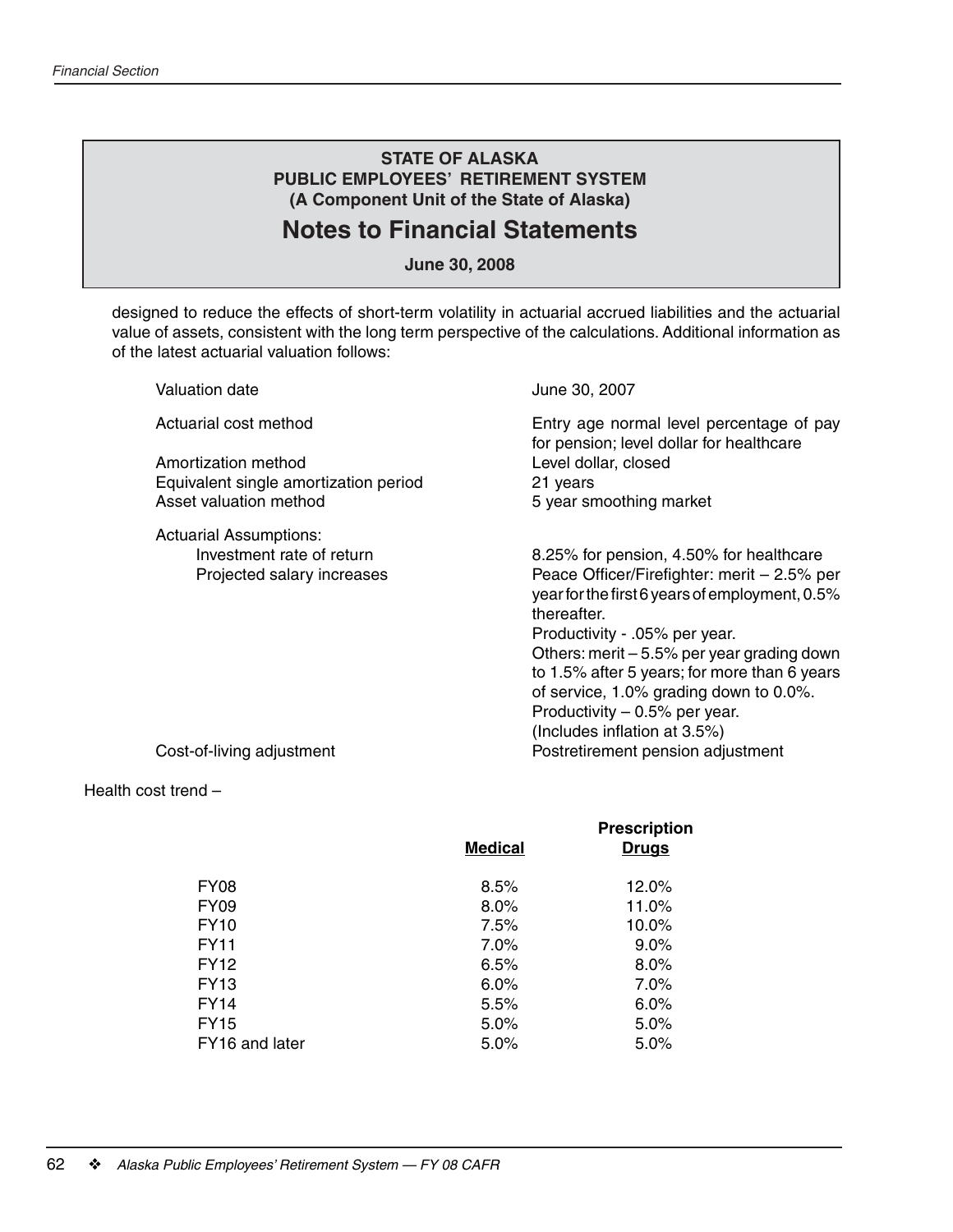# **Notes to Financial Statements**

**June 30, 2008**

GASB 43 requires that the discount rate used in the valuation be the estimated long-term yield on investments that are expected to finance postemployment benefits. Depending on the method by which a plan is financed, the relevant investments could be plan assets, employer assets or a combination of plan and employer assets. The investment return should reflect the nature and the mix of both current and expected investments and the basis used to determine the actuarial value of assets.

PERS' retiree healthcare benefits are partially funded. GASB 43 outlines two reasonable methods of developing a blended discount rate when a plan is partially funded. These methods base the proportion of assumed plan and employer asset returns on 1) the funded ratio and 2) the percentage of annual required contribution actually being contributed to the plan. The State of Alaska has utilized the second methodology to develop a discount rate of 4.50% as of June 30, 2007 to be used for Fiscal Year 2008 disclosure.

## **(8) Commitments and Contingencies**

#### **(a) Commitments**

The ARMB entered into an agreement through an external investment manager to provide capital funding for a domestic equity limited partnership. At June 30, 2008, the DB Plan's share of the unfunded commitment totaled \$58,589,397. This commitment can be withdrawn annually in December with ninety days notice.

The ARMB entered into agreements through external investment managers to provide capital funding for limited partnerships as it continues to build the private equity portfolio. At June 30, 2008, the DB Plan's share of these unfunded commitments totaled \$493,056,100. These commitments are estimated to be paid through 2019.

The ARMB entered into an agreement through an external investment manager to provide capital funding for a limited partnership as it continues to build the other investment portfolio. At June 30, 2008, the DB Plan's share of this unfunded commitment totaled \$58,080,852 to be paid through the year 2018.

The ARMB entered into agreements through external investment managers to provide capital funding for real estate investments as it continues to build the real estate portfolio. At June 30, 2008, the DB Plan's share of these unfunded commitments totaled \$200,592,634 to be paid through the year 2018.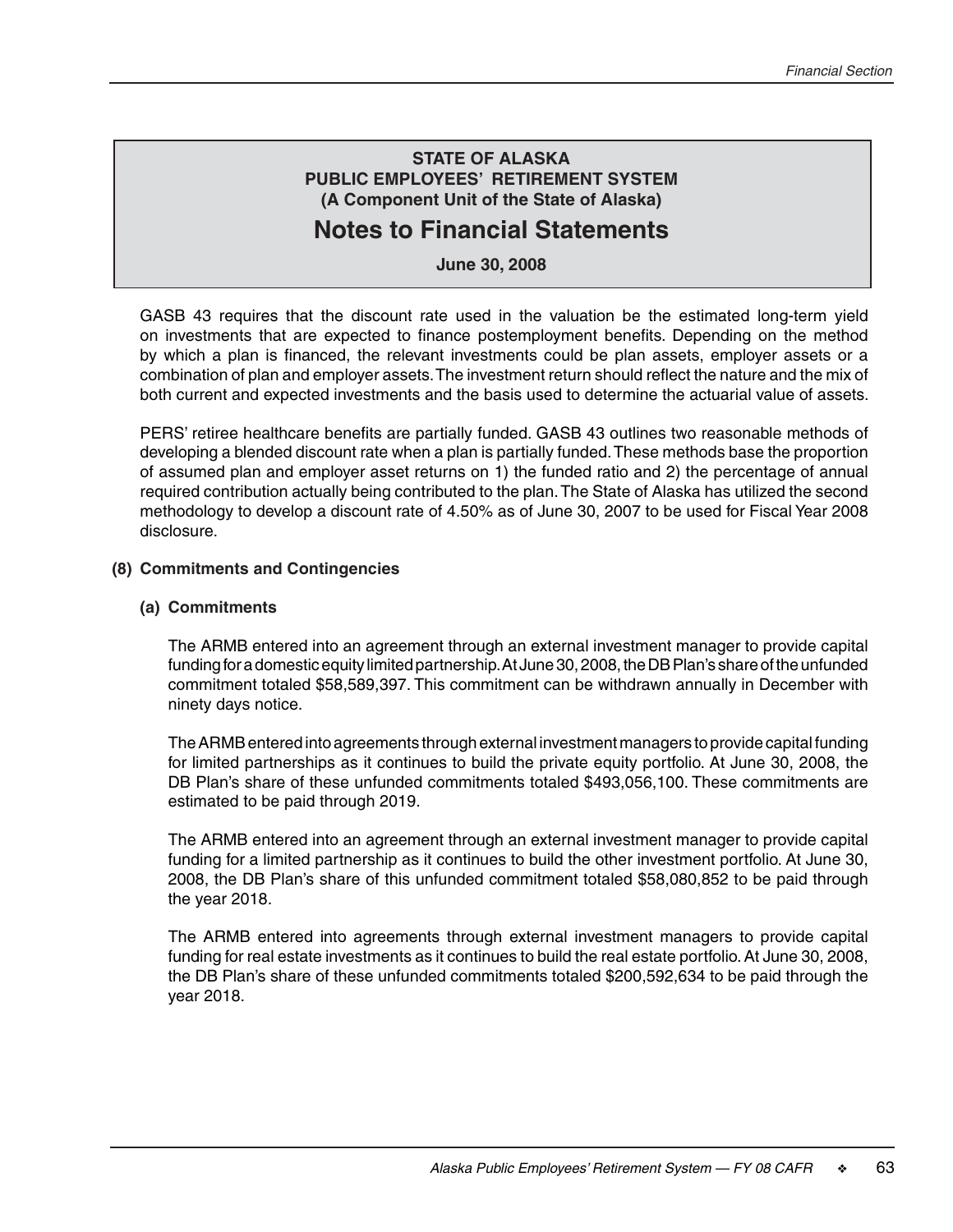# **Notes to Financial Statements**

**June 30, 2008**

#### **(b) Contingencies**

The Department of Administration determined that statutory changes were needed to ensure that the Defined Benefit Retiree Health Program is funded in compliance with the Internal Revenue Code. Consequently, during the Fiscal Year 2007 legislative session, a law was enacted that created the Alaska Retiree Health Care Trusts (ARHCT), two separate irrevocable trusts. Senate Bill 123 (SB 123), effective June 7, 2007, directs all separately calculated employer contributions for the retiree health benefits, and appropriations, earning and reserves for payment of retiree medical obligations, to be credited to the ARHCT. Pursuant to SB 123, Treasury and the Department of Administration established and implemented the ARHCT effective as of July 1, 2007. The ARHCT is funded through contributions from employers, premiums paid by retirees, and net investment income.

The Department of Administration has received a favorable tax determination letter from the Internal Revenue Service during the filing cycle beginning on February 1, 2008, and ending on January 31, 2009, concerning the status of the pension plans it administers as qualified governmental plans under Internal Revenue Code Sections 401(a) and 414(d). In addition, the Department of Administration engages counsel to submit a voluntary compliance program filing with respect to the retiree health plan administered by the System. The voluntary compliance program filing provided, among other things, that the Department of Administration would transfer sufficient funds from pension assets to properly fund assets available to pay postemployment healthcare benefits. Verbal approval from the Internal Revenue Service has been received, and the Department of Administration believes that it is unlikely that the Internal Revenue Service will reverse its verbal approval. Pursuant to the filing, the accompanying financial statements reflect a transfer in the amount of \$3,490,576 which will be made subsequent to year end.

Approximately 50 Plan members had filed administrative challenges to the DB Plan administrator's refusal to include leave cash-in payments in the compensation used to calculate the members' retirement benefits. The members were all first hired by DB Plan employers before July 1, 1977, and claim that they have a constitutional right, based on the DB Plan statutes in effect before that date, to have leave cash in payments included. The DB Plan's prior board, which heard appeals from decisions of the Plan administrator, had ruled on two of the appeals, and those rulings had in turn been appealed to the Alaska Superior Court. The remaining appeals have been stayed by the DB Plan's board. In addition, a class action lawsuit, raising the same issues, had been filed in the superior court, but has been put on hold until final resolution of the members' claim. On January 27, 2006, the Alaska Supreme Court decided one such member's case in the State's favor. Subsequently, retirees who had worked under pre-1977 collective bargaining agreements filed appeals with the Office of Administrative Hearings (OAH). Some members litigated before the OAH and the Division prevailed in these cases. Since then, other retirees eventually dismissed their cases and pending claims.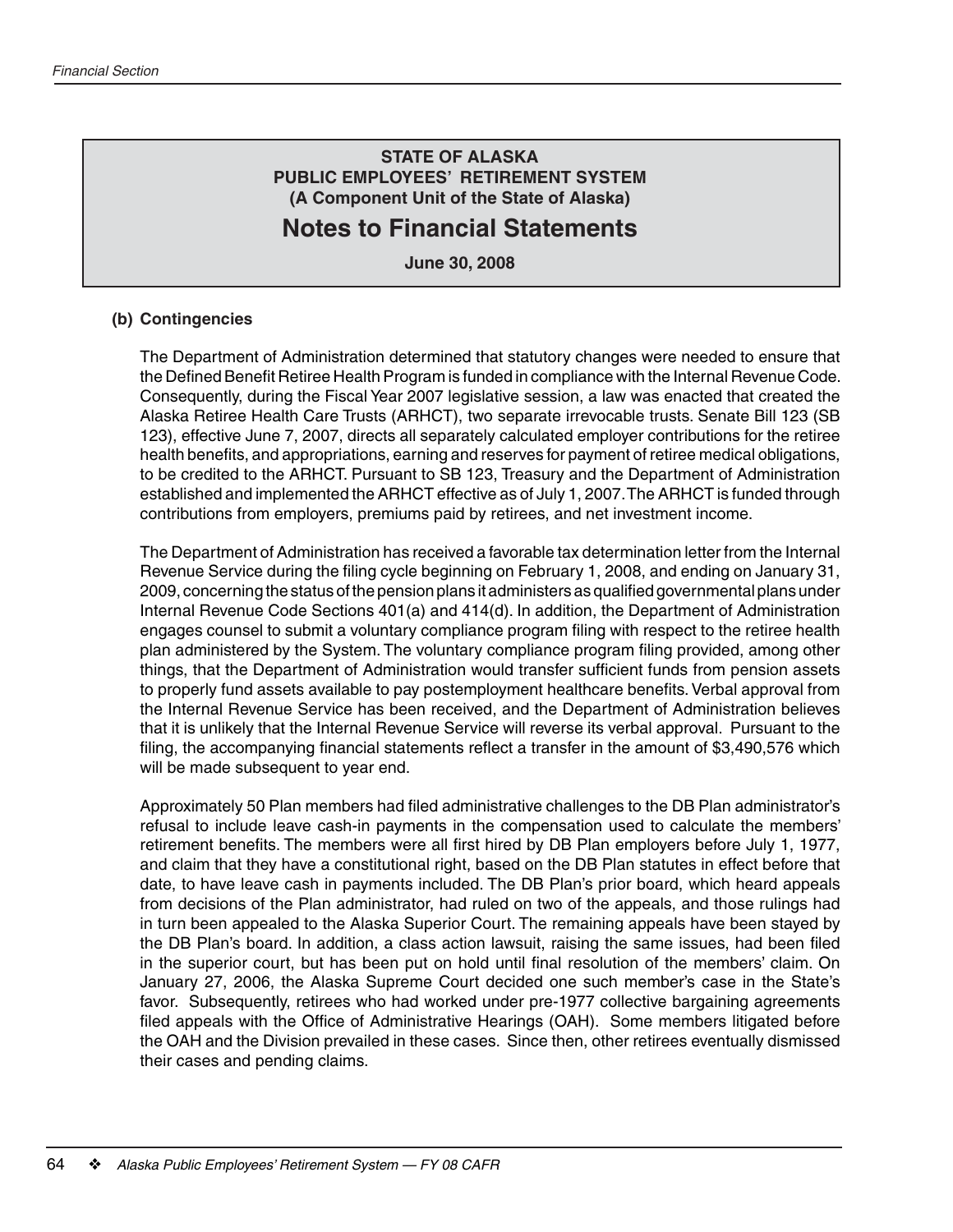# **Notes to Financial Statements**

**June 30, 2008**

An IRS assessment may eventually result from the statutory provision and the Plan's practice under which retiree medical benefits were paid to some survivors' spouses and dependents who were not eligible dependents under the IRC, or from the manner in which retiree health benefits were funded before June 6, 2007. However, management believes that any such assessment would be paid from the State's general fund, not from the Plan's assets. Furthermore, the Plan's statutes under which payment of medical benefits was made for ineligible dependents was corrected by SB 141, effective January 1, 2006, and the funding of retiree medical benefits was clarified and corrected by SB 123, which was effective June 6, 2007. Finally, although there were press reports of possible legal action regarding amendments to the PERS and TRS statutes by HB 161 (rehired retiree legislation), no litigation has been served on the Plan challenging provisions of that legislation. Management is not aware of any other specific unasserted claims or assessments against the Plan.

### **(9) Subsequent Event**

Recent market conditions have resulted in an unusually high degree of volatility and increased the risks and short-term liquidity associated with certain investments held by the System, which could impact the value of investments after the date of these financial statements. Estimated losses through November 30, 2008 are \$2.3 billion, which could ultimately affect the funded status of the System. The ultimate impact on the funded status will be determined based upon market conditions in effect when the annual actuarial valuation report for the year ended June 30, 2010 is performed.

The Alaska Legislature passed and signed into law Chapter 13, SLA 2008 (SB 125) which converted the Public Employees' Retirement System to a cost-sharing plan and provided for an integrated system of accounting for all employers. Under the integrated system, the Public Employees' Retirement System defined benefit plan's unfunded liability will be shared among all employers. This bill became effective July 1, 2008.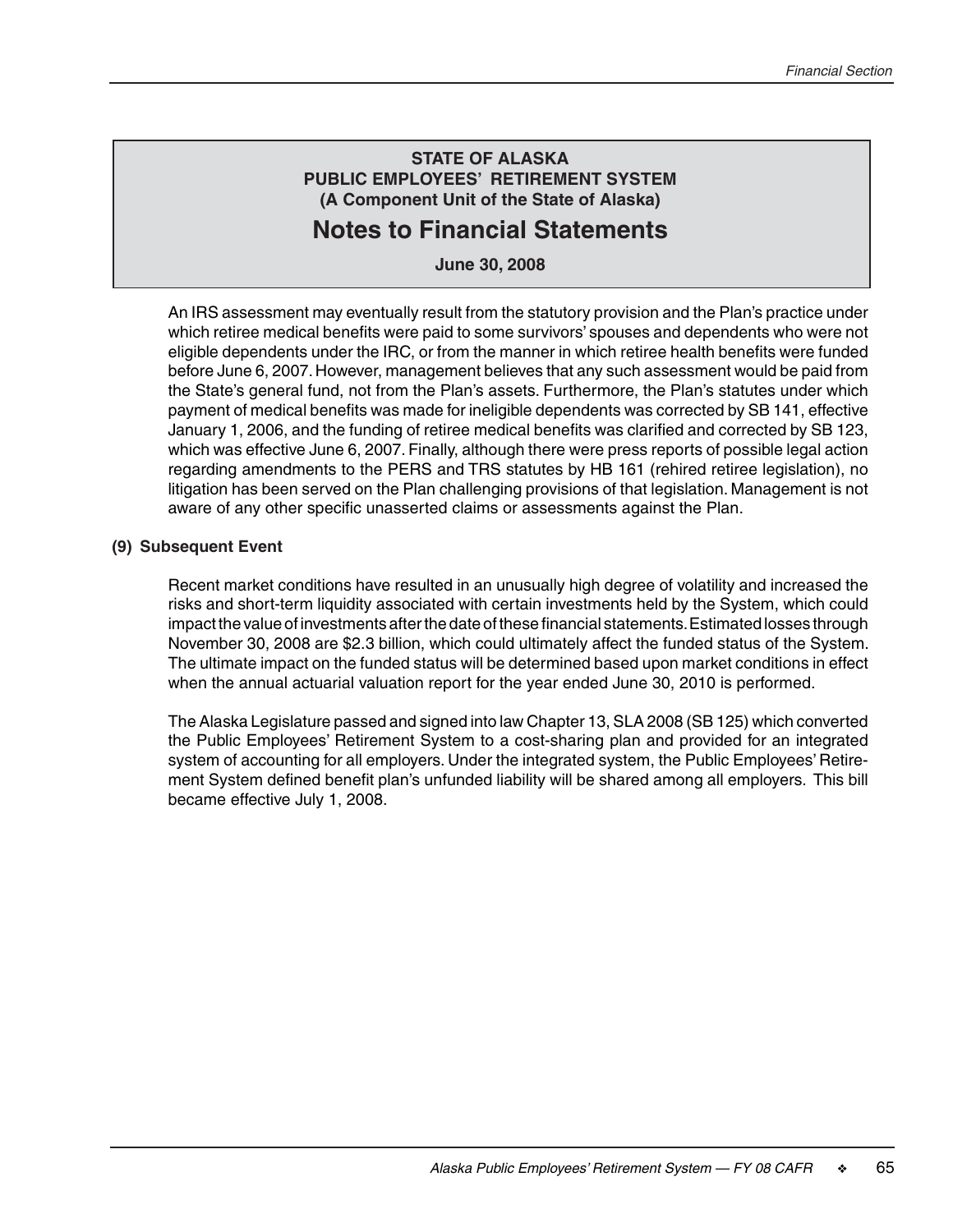**Required Supplementary Information (Unaudited)**

# **Schedule of Funding Progress Pension Benefits**

**June 30, 2008 (Dollars in thousands)**

| <b>Actuarial</b><br><b>Valuation</b><br>Date as of<br>June 30 | <b>Actuarial</b><br>Value<br>of Plan<br><b>Assets</b> | <b>Actuarial</b><br><b>Accrued</b><br><b>Liabilities</b><br>(AAL) | <b>Funded</b><br>Excess (FE)/<br>(Unfunded<br><b>Actuarial</b><br><b>Accrued</b><br><b>Liabilities)</b><br>(UAAL) | <b>Funded</b><br>Ratio | Covered<br><b>Payroll</b> | <b>FE/(UAAL)</b><br>as a<br>Percentage<br>of Covered<br><b>Payroll</b> |
|---------------------------------------------------------------|-------------------------------------------------------|-------------------------------------------------------------------|-------------------------------------------------------------------------------------------------------------------|------------------------|---------------------------|------------------------------------------------------------------------|
| 2002                                                          | \$4,611,170                                           | 6.133.182                                                         | (1,522,012)                                                                                                       | 75.2%                  | 1,245,054                 | (122.2)%                                                               |
| 2003                                                          | 4.607.673                                             | 6.330.541                                                         | (1,722,868)                                                                                                       | 72.8                   | 1.300.041                 | (132.5)                                                                |
| 2004                                                          | 4,709,592                                             | 6,711,507                                                         | (2,001,915)                                                                                                       | 70.2                   | 1,305,670                 | (153.3)                                                                |
| 2005                                                          | 4,658,413                                             | 7,087,191                                                         | (2,428,778)                                                                                                       | 65.7                   | 1,404,043                 | (173.0)                                                                |
| 2006                                                          | 6.331.065                                             | 8.094.043                                                         | (1,762,978)                                                                                                       | 78.2                   | 1,590,693                 | (110.8)                                                                |
| 2007                                                          | 6,739,004                                             | 8,662,324                                                         | (1,923,320)                                                                                                       | 77.8                   | 1,605,819                 | (119.8)                                                                |

*See accompanying notes to required supplementary information and independent auditors' report.*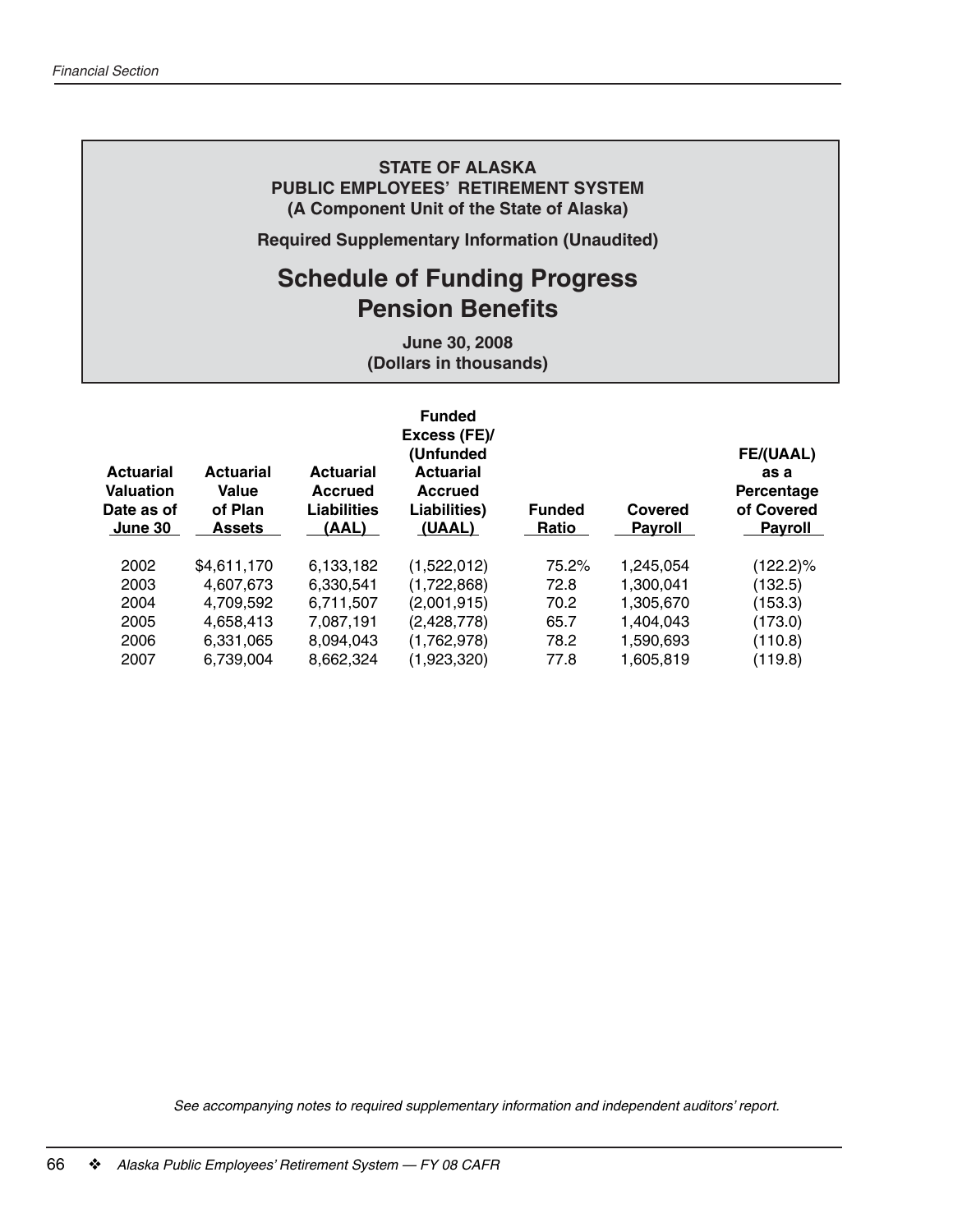**Required Supplementary Information (Unaudited)**

# **Schedule of Funding Progress Postemployment Healthcare Benefits**

**June 30, 2008 (Dollars in thousands)**

| <b>Actuarial</b><br><b>Valuation</b><br>Date as of<br>June 30 | <b>Actuarial</b><br>Value<br>of Plan<br><b>Assets</b> | <b>Actuarial</b><br>Accrued<br><b>Liabilities</b><br>(AAL) | <b>Funding</b><br>Excess (FE)/<br>(Unfunded<br><b>Actuarial</b><br><b>Accrued</b><br><b>Liabilities)</b><br>(UAAL) | <b>Funded</b><br><b>Ratio</b> | Covered<br><b>Payroll</b> | <b>FE/(UAAL)</b><br>as a<br>Percentage<br>of Covered<br><b>Payroll</b> |
|---------------------------------------------------------------|-------------------------------------------------------|------------------------------------------------------------|--------------------------------------------------------------------------------------------------------------------|-------------------------------|---------------------------|------------------------------------------------------------------------|
| 2002                                                          | \$2,801,663                                           | 3.726.409                                                  | (924, 746)                                                                                                         | 75.2%                         | 1,245,054                 | $(74.3)\%$                                                             |
| 2003                                                          | 3.079.608                                             | 4.231.112                                                  | (1, 151, 504)                                                                                                      | 72.8                          | 1,300,041                 | (88.6)                                                                 |
| 2004                                                          | 3.320.822                                             | 4.732.409                                                  | (1, 411, 587)                                                                                                      | 70.2                          | 1,305,670                 | (108.1)                                                                |
| 2005                                                          | 3.784.506                                             | 5.757.650                                                  | (1,973,144)                                                                                                        | 65.7                          | 1.404.043                 | (140.5)                                                                |
| 2006                                                          | 2,709,843                                             | 6,294,370                                                  | (3,584,527)                                                                                                        | 43.1                          | 1,590,693                 | (549.8)                                                                |
| 2007                                                          | 3,161,956                                             | 6,300,795                                                  | (3,138,839)                                                                                                        | 50.2                          | 1,605,819                 | (195.5)                                                                |

*See accompanying notes to required supplementary information and independent auditors' report.*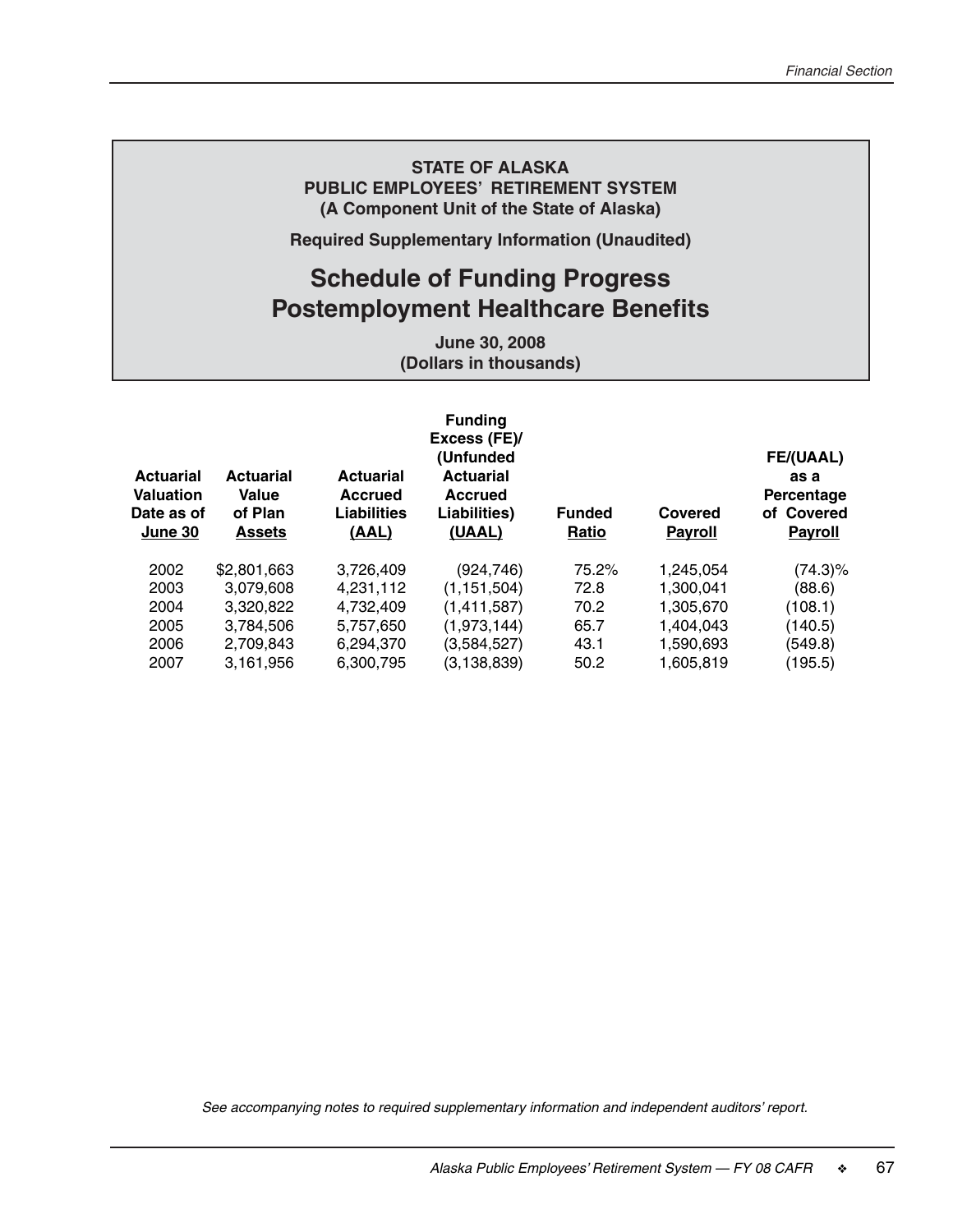**Required Supplementary Information (Unaudited)**

# **Schedule of Contributions from Employers and the State of Alaska Pension and Postemployment Healthcare Benefits**

**June 30, 2008 (Dollars in thousands)**

|                      | <b>Actuarial</b>               |                | <b>Annual Required Contribution</b> |         | <b>Pension Percentage</b><br><b>Contributed</b> |                          | <b>Percentage Contributed</b> | Post-employment<br><b>Healthcare</b> | <b>Total</b>              |
|----------------------|--------------------------------|----------------|-------------------------------------|---------|-------------------------------------------------|--------------------------|-------------------------------|--------------------------------------|---------------------------|
| Year<br><b>Ended</b> | <b>Valuation</b><br>Date as of |                | Post-<br>employment                 |         | by<br><b>Employer</b>                           | by State<br>of Alaska    | bv<br><b>Employer</b>         | <b>By State</b><br>of Alaska         | Percentage<br>Contributed |
| June 30              | June $30^{(1)}$                | <b>Pension</b> | <b>Healthcare</b>                   | Total   | (note 3)                                        | (note 3)                 | (note 3)                      | (note 3)                             | (note 3)                  |
| 2003                 | 2000                           | 63.283<br>\$   | 26.651                              | 89.934  | 110.3%                                          | $-$ %                    | 110.3%                        | $-$ %                                | 110.3%                    |
| 2004                 | 2001                           | 74.178         | 31.407                              | 105.585 | 100.0                                           | ٠                        | 100.0                         | $\overline{\phantom{0}}$             | 100.0                     |
| 2005                 | 2002                           | 234,361        | 142.393                             | 376.754 | 47.3                                            | $\overline{\phantom{0}}$ | 47.3                          | -                                    | 47.3                      |
| 2006                 | 2003                           | 249.488        | 166.749                             | 416.237 | 61.0                                            | 4.4                      | 61.0                          | 4.4                                  | 65.4                      |
| 2007                 | 2005                           | 268.742        | 189.495                             | 458.237 | 73.2                                            | 4.1                      | 73.2                          | 4.1                                  | 77.3                      |
| 2008                 | 2005                           | 140,729        | 370.456                             | 511.185 | 71.2                                            | 36.2                     | 71.2                          | 36.2                                 | 107.4                     |

 $(1)$  Actuarial valuation related to annual required contribution for fiscal year.

*See accompanying notes to required supplementary information and independent auditors' report.*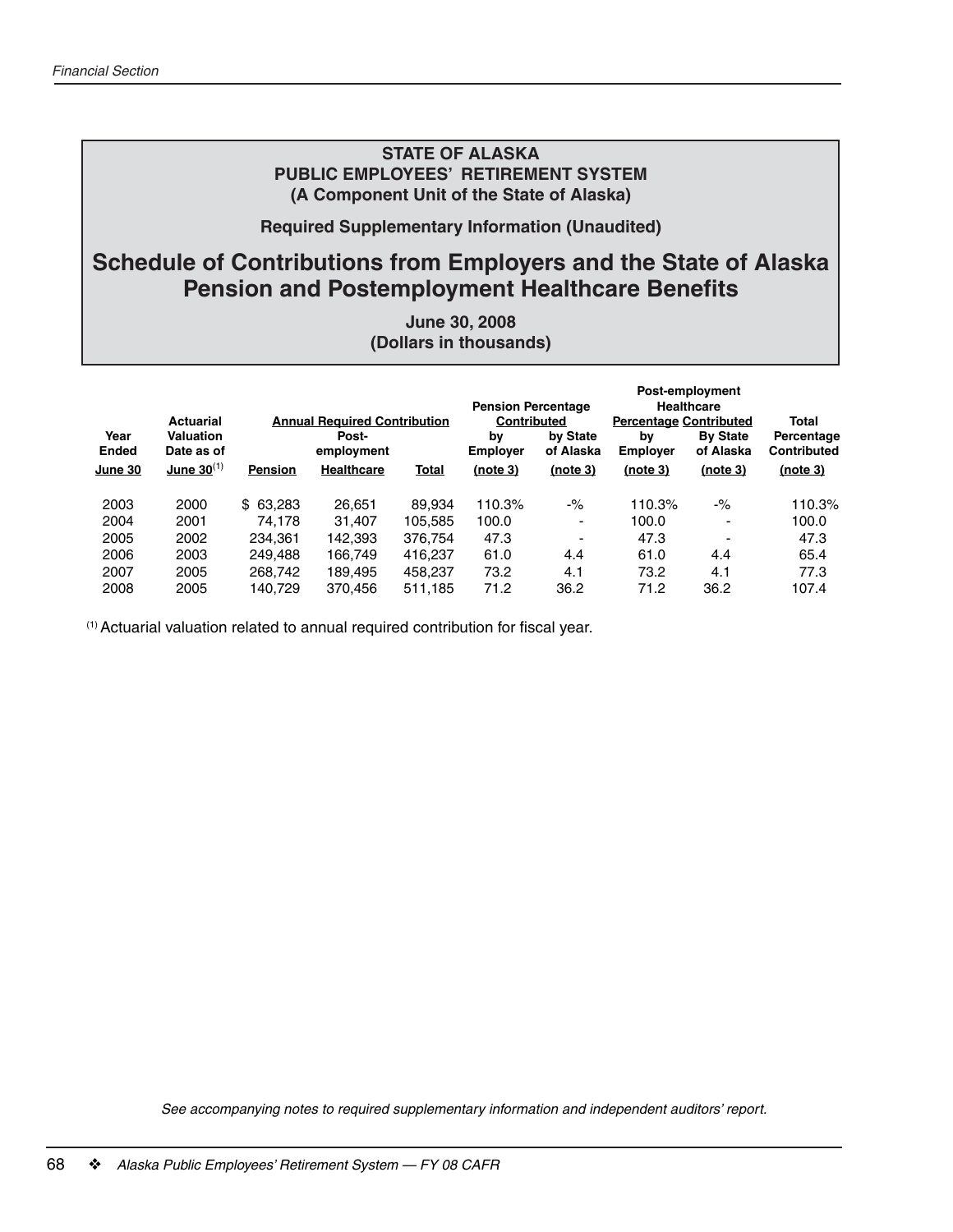# **Notes to Required Supplementary Information**

**June 30, 2008**

# **(1) Description of Schedule of Funding Progress**

Each time a new benefit is added which applies to service already rendered, an "unfunded actuarial accrued liability" is created. Laws governing the Plan require that these additional liabilities be financed systematically over a period of future years. Also, if actual financial experiences are less favorable than assumed financial experiences, the difference is added to the unfunded actuarial accrued liability.

In an inflationary economy, the value of the dollar is decreasing. This environment results in employee pay increasing in dollar amounts resulting in unfunded actuarial accrued liabilities increasing in dollar amounts, all at a time when the actual value of these items, in real terms, may be decreasing.

### **(2) Actuarial Assumptions and Methods**

The actuarial valuation was prepared by Buck Consultants. The significant actuarial assumptions used in the valuation as of June 30, 2007 are as follows:

- (a) Actuarial cost method entry age, unfunded actuarial accrued liability or funding excess amortized over a fixed 25 year period as a level percentage of expected payroll.
- (b) Valuation of assets recognizes 20% of the investment gain or loss in each of the current and preceding four years and phased in over the next five years. All assets are valued at market value. Valuation assets are constrained to a range of 80% to 120% of the market value of assets.
- (c) Valuation of medical and prescription drug benefits base claims cost rates are incurred healthcare cost expressed as a rate per member per year. Separate analysis is limited by the availability and credibility of cost and enrollment data for each component of cost. This valuation reflects nonprescription claims separated by Medicare status, including eligibility of free Part A coverage. Prescription costs are analyzed separately as in prior valuations. Administrative costs are assumed in the final per capita claims cost rates used for valuation purposes. Analysis to date on Medicare Part A coverage is limited since Part A coverage is not available by individual, nor is this status incorporated into historical claim data. Valuation assumes 5.0% of the current retiree population does not receive Part A coverage.
- (d) Investment return/Discount Rate 8.25% per year, compounded annually, net of expenses.
- (e) Salary scale inflation 3.5% per year. Peace Officer/Firefighter Merit 2.5% per year for the first 6 years of employment, 0.5% thereafter. Productivity 0.5% per year. Others: Merit – 5.5% per year grading down to 1.5% after 5 years; for more than 6 years of service, 1.0% grading down to 0%. Productivity – 0.5% per year.
- (f) Payroll Growth  $-4.0\%$  per year.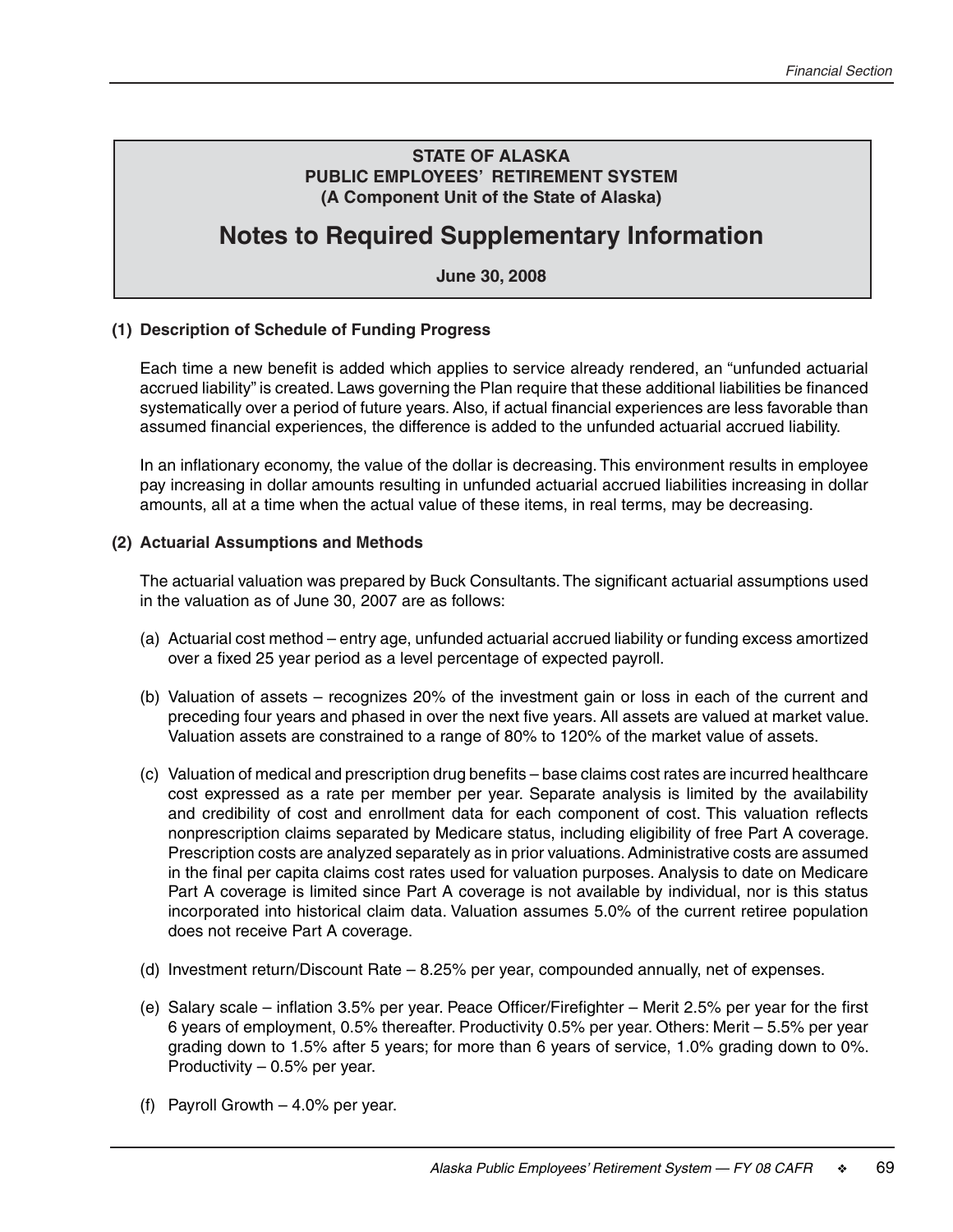# **Notes to Required Supplementary Information**

**June 30, 2008**

- (g) Total inflation  $-$  total inflation as measured by the Consumer Price Index for urban and clerical workers for Anchorage is assumed to increase 3.5% annually.
- (h) Mortality (Pre retirement) Peace Officer/Firefighters: 1994 Group Annuity Mortality Basic Table for males and females, 1994 base year. Others: based upon the 2001 2005 actual experience. 42% of 1994 Group Annuity Table 1994 Base Year for males and females. Deaths are assumed to be occupation 75% of the time for Peace Officer/Firefighters, 50% of the time for Others.
- (i) Mortality (Post-retirement) 1994 Group Annuity Mortality Basic Table for males and females, 1994 Base Year.
- (j) Turnover based upon the 2001–2005 actual withdrawal experience.
- (k) Disability incidence rates based upon the 2001–2005 actual experience. Post–disability mortality in accordance with the 1979 Pension Benefit Guaranty Corporation Disability Mortality Table to reflect mortality of those receiving disability benefits under Social Security. Disabilities are assumed to be occupational 75% of the time for Peace Officers/Firefighters, 50% of the time for Others.
- (l) Retirement retirement rates based on the 2001–2005 actual experience. Deferred vested members are assumed to retire at their earliest retirement date.
- (m) Marriage and age difference wives are assumed to be three years younger than husbands. 80% of male members and 70% of female members are assumed to be married.
- (n) Dependent children benefits to dependent children have been valued assuming members who are married and between the ages of 25 and 45 have two dependent children.
- (o) Contribution refunds 15% of those terminating are assumed to have their contributions refunded.
- (p) Cost of Living Allowance (COLA) of those benefit recipients who are eligible for the COLA,  $60\%$ are assumed to remain in Alaska and receive the COLA.
- (g) Post-Retirement Pension Adjustment (PRPA) 50% and 75% of assumed inflation, of 1.75% and 2.625% respectively, is valued for the annual automatic PRPA as specified in the statute. Disability benefits are loaded by 9% to account for the immediate COLA of 75% of assumed inflection or 2.625%.
- (r) Expenses all expenses are net of the investment return assumption.
- (s) Part–time status part–time members are assumed to earn 1.00 years of credited service per year for Peach Officer/Firefighters and 0.65 years for credited service per year for Other members.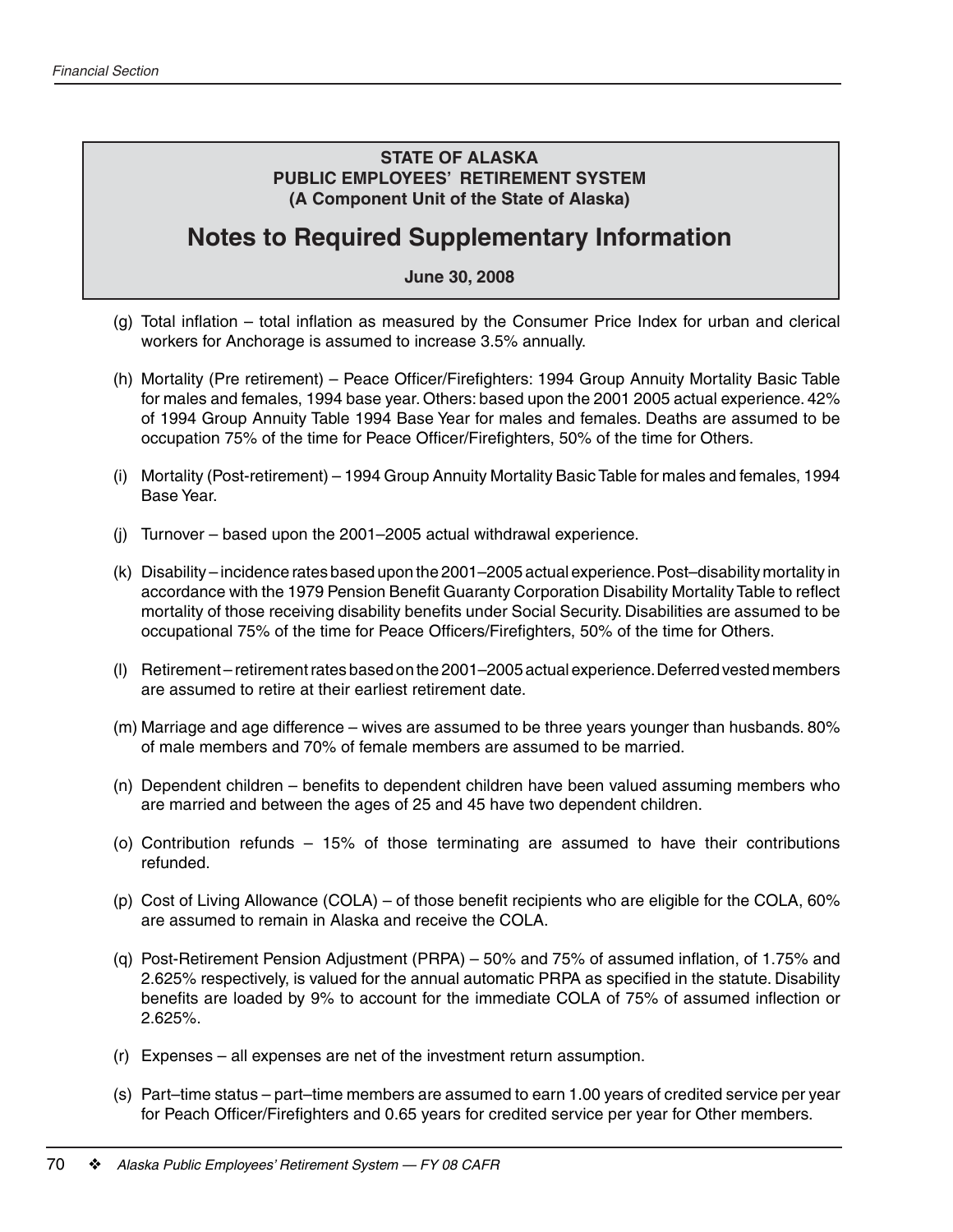# **Notes to Required Supplementary Information**

**June 30, 2008**

(t) Per capita claims cost – sample claims cost rates for FY08 medical benefits are shown below:

| drugs   |
|---------|
| \$2,173 |
| n/a     |
| n/a     |
| 465     |
|         |

(u) Third party administrator fees – \$146.18 per person per year; assumed trend rate of 5% per year.

(v) Health cost trend –

|                | <b>Medical</b> | <b>Prescription</b> |
|----------------|----------------|---------------------|
| <b>FY08</b>    | 8.5%           | 12.0%               |
| <b>FY09</b>    | 8.0            | 11.0                |
| <b>FY10</b>    | 7.5            | 10.0                |
| <b>FY11</b>    | 7.0            | 9.0                 |
| <b>FY12</b>    | 6.5            | 8.0                 |
| <b>FY13</b>    | 6.0            | 7.0                 |
| <b>FY14</b>    | 5.5            | 6.0                 |
| <b>FY15</b>    | 5.0            | 5.0                 |
| FY16 and later | 5.0            | 5.0                 |

For the June 30, 2005 valuation, graded Healthcare Cost Trend Rates (HCCTR) were reinitialized. A survey of healthcare trends in the past year has revealed a general lowering of HCCTR. No reinitialization is required this year, so the trend rates will follow the same pattern as of the 2005 valuation.

(z) Aging Factors –

| <b>Age</b> | <b>Medical</b> | <b>Prescription</b><br>drugs |
|------------|----------------|------------------------------|
| $0 - 44$   | 2.0%           | 4.5%                         |
| 45-54      | 2.5            | 3.5                          |
| 55-64      | 3.5            | 3.0                          |
| 65-74      | 4.0            | 1.5                          |
| 75-84      | 1.5            | 0.5                          |
| $85+$      | 0.5            | 0.0                          |
|            |                |                              |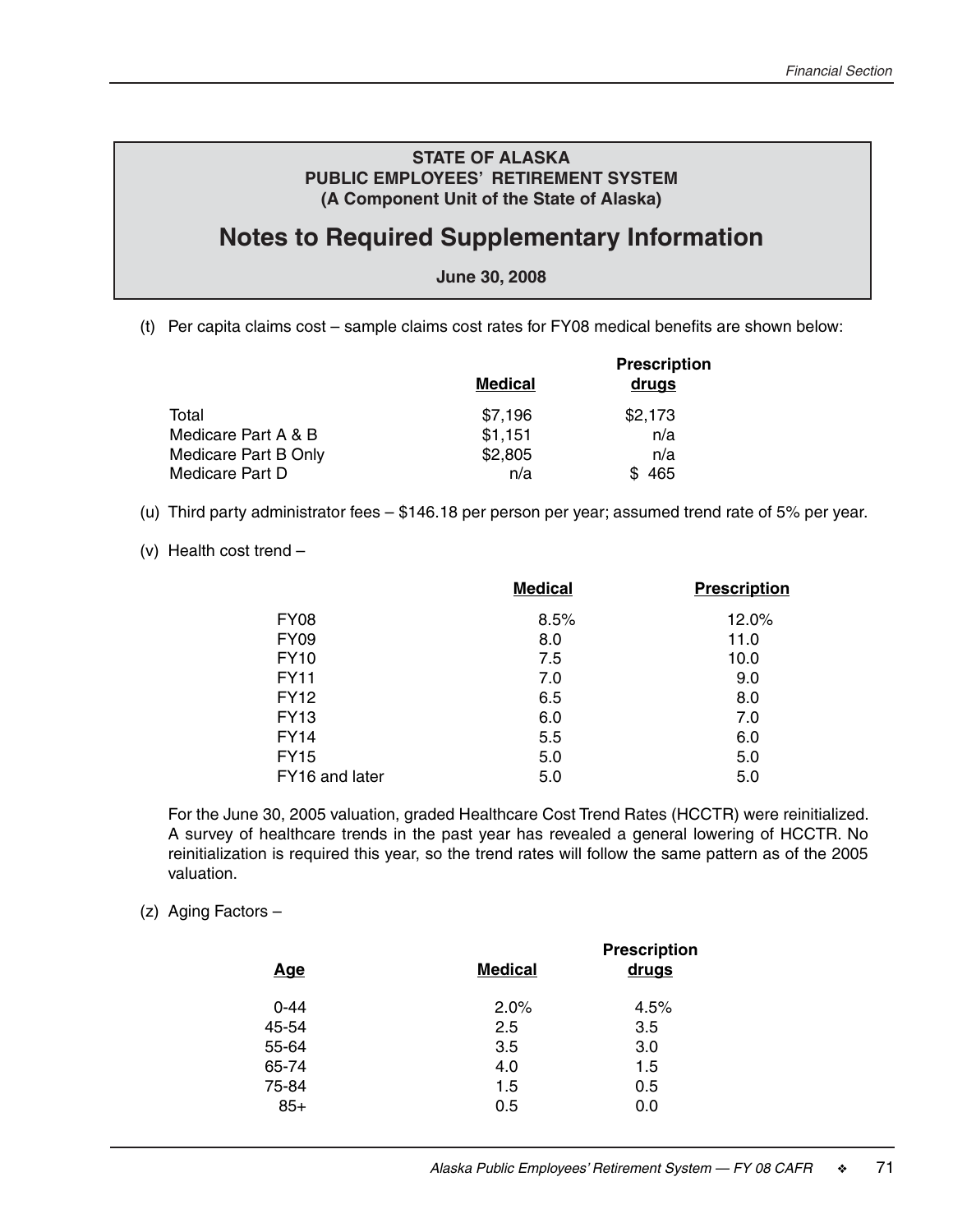# **Notes to Required Supplementary Information**

**June 30, 2008**

 $(x)$  Retired member contributions for medical Benefits – currently contributions are required for PERS members who are under age 60 and have less than 30 years of service (25 for Peace Officer/ Firefighter). Eligible Tier 1 members are exempt from contribution requirements. Annual FY08 contributions based on monthly rates shown below for calendar 2007 and 2008 are assumed based on the coverage category for current retirees. The composite rate shown is used for current active and inactive members assumed to retire prior to age 60 with less than 30 years of service:

| <b>Coverage Category</b> | <b>FY08 annual</b><br>contribution | Calendar 2008<br>monthly<br>contribution | <b>Calendar</b><br>2007 monthly<br>contribution |
|--------------------------|------------------------------------|------------------------------------------|-------------------------------------------------|
| Retiree only             | \$7,080                            | 590<br>\$.                               | 590<br>S                                        |
| Retiree and spouse       | \$14,148                           | \$1,179                                  | \$1,179                                         |
| Retiree and child(ren)   | \$9,996                            | 883<br>\$                                | 883<br>S                                        |
| Retiree and family       | \$17,076                           | \$1,423                                  | \$1,423                                         |
| Composite                | \$10,512                           | \$ 876                                   | 876<br>S.                                       |

(y) Trend Rate for Retired Member Contributions:

| FY08           | 7.7% |
|----------------|------|
| <b>FY09</b>    | 7.3  |
| <b>FY10</b>    | 7.0  |
| FY11           | 6.7  |
| <b>FY12</b>    | 6.3  |
| <b>FY13</b>    | 6.0  |
| <b>FY14</b>    | 5.7  |
| <b>FY15</b>    | 5.3  |
| <b>FY16</b>    | 5.0  |
| FY17 and later | 5.0  |
|                |      |

Graded trend rates for retired member medical contributions were reinitialized for the June 30, 2005 valuation. A study of the required contribution history along with assumptions related to the impact of recent accounting regulations leads us to recommend the new rates above for the contribution trends. Note that actual FY07 retired member medical contributions are reflected in the valuation so trend on such contribution during FY07 is not applicable.

 $(z)$  Healthcare participation  $-100\%$  of members are assumed to elect healthcare benefits as soon as they are eligible.

The assumptions and methods, when applied in combination, fairly represent past and anticipated future experience of the Plan. The foregoing actuarial assumptions are based on the presumption that the Plan will continue. Were the Plan to terminate, different actuarial assumptions and other factors might be applicable in determining the actuarial present value of accumulated benefits.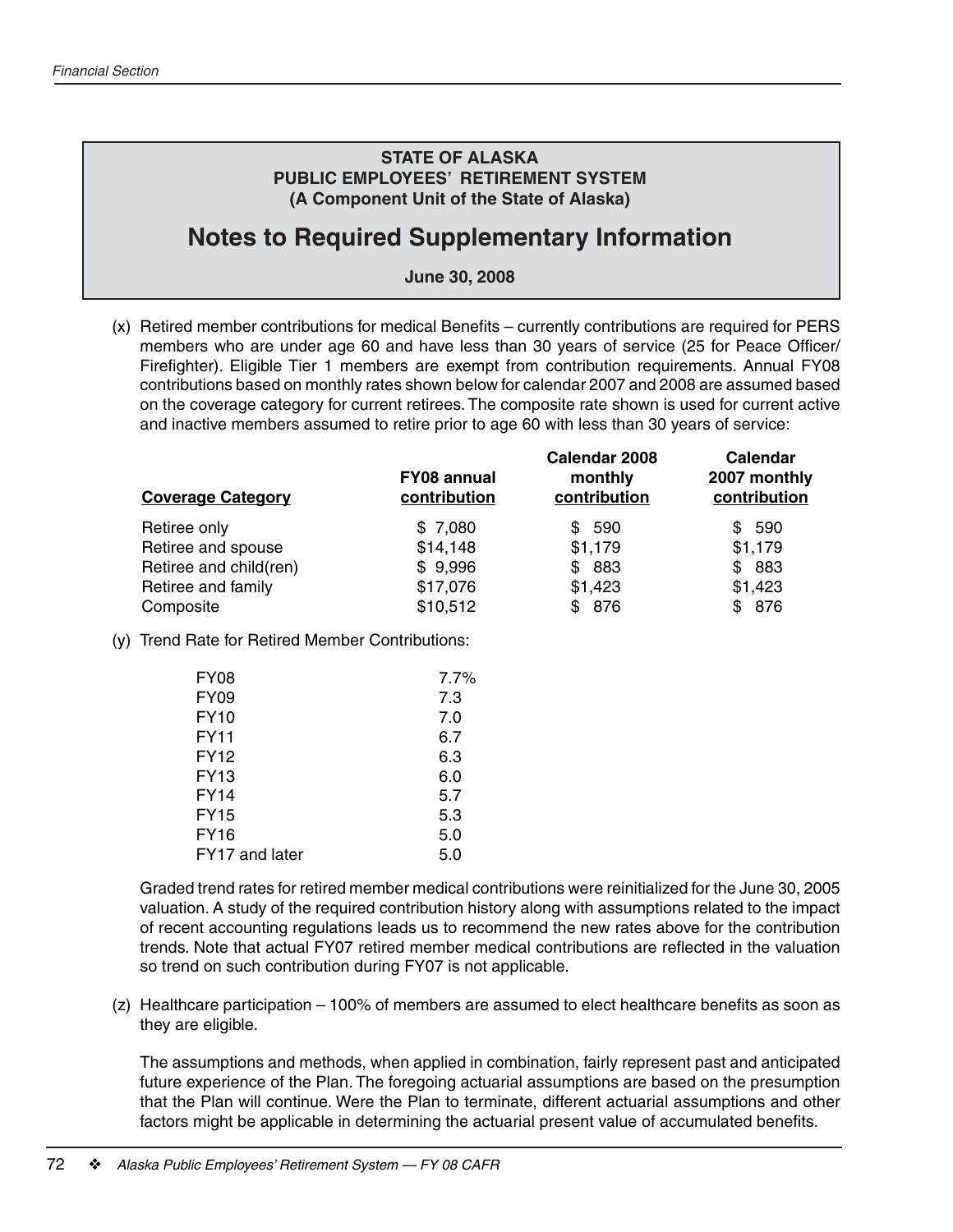# **Notes to Required Supplementary Information**

**June 30, 2008**

Effective June 30, 2007, there was a change in the actuarial cost methods. The cost method was changed from Projected Unit Credit to Entry Age Normal. The ARMB adopted the changes to the demographic and economic assumptions recommended by the actuary based on the results of an experience analysis performed of the population experience from June 30, 2001 through June 30, 2005. The changes in assumptions were adopted by the ARMB during the October 2006 ARMB meeting.

## **Changes in Assumptions since the Last Valuation**

(a) Healthcare – 5.0% of current retirees are assumed to be covered by Part B only. Change assumed lag between medical claim incurred and paid dates from 2 months for medical and prescription combined to 2.3 months for medical and 0.6 months for prescription. Added explicit TPA fees based on current admin contract and assumed to increase at 5%. Partially reflected Alaska-specific trend rates to bring forward experience period claims to the base year.

### **(3) Contributions - State of Alaska**

Alaska Statute 39.35.280 states that the State of Alaska shall contribute to the System each July 1 or, if funds are not available on July 1, as soon after July 1 as funds become available, an amount for the ensuing fiscal year that, when combined with the total employer contributions of 22 percent, is sufficient to pay the DB Plan's past service liability at the consolidated actuarially required contribution (ARC) adopted by the Alaska Retirement Management Board (Board) for the fiscal year. During fiscal year 2008, the actuarially required contribution adopted by the Board was 32.51 percent. The additional state contribution is sufficient to contribute the 13.51 percent difference between the ARC and the employer contribution rate of 22 percent.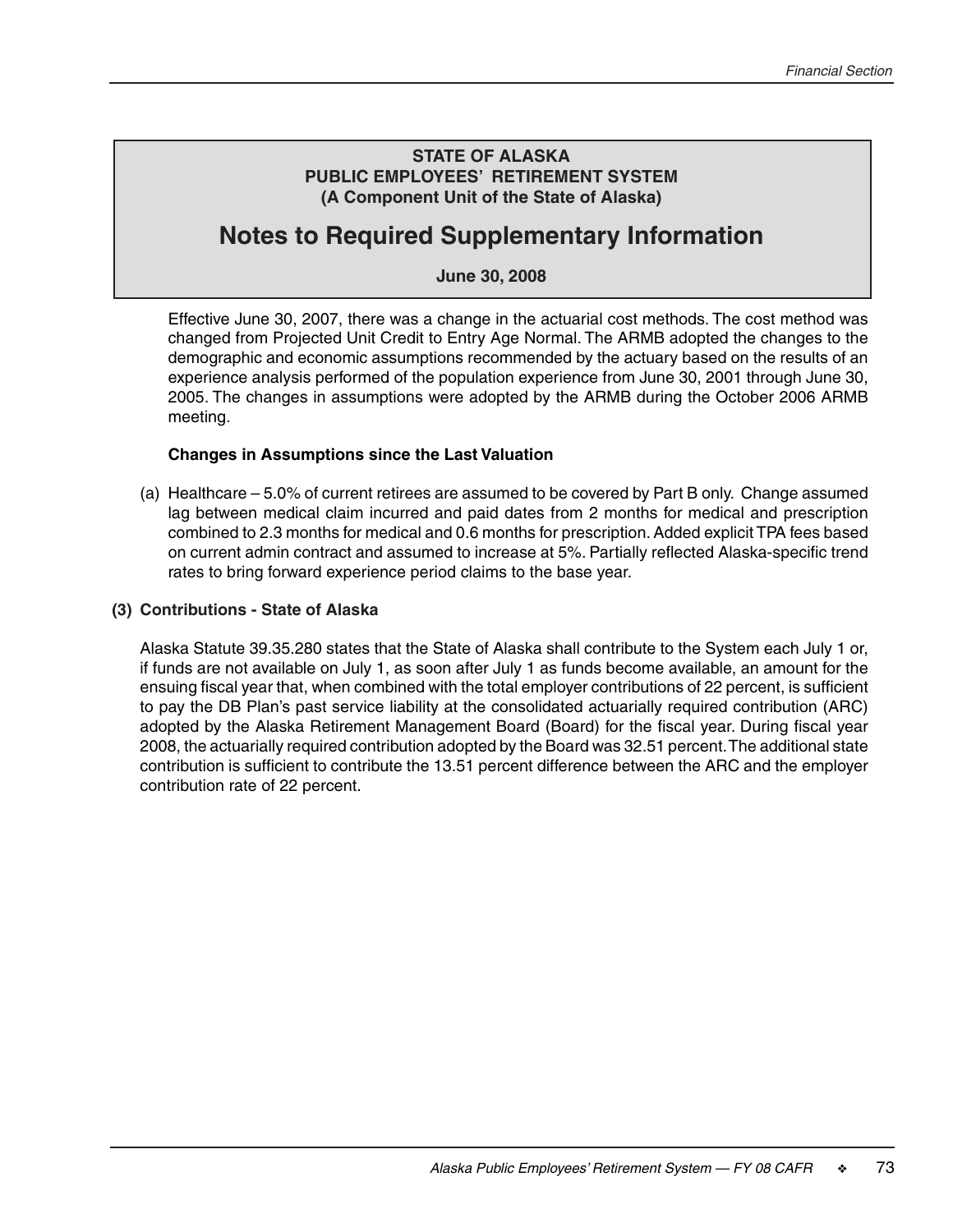Schedule 1

# **STATE OF ALASKA PUBLIC EMPLOYEES' RETIREMENT SYSTEM (A Component Unit of the State of Alaska)**

# **Schedule of Administrative and Investment Deductions**

**Years ended June 30, 2008 (In thousands)**

|                                   | <b>Administrative</b> | <b>Investment</b> | <b>Totals</b><br>2008 |
|-----------------------------------|-----------------------|-------------------|-----------------------|
| <b>Personal Services:</b>         |                       |                   |                       |
| Wages                             | \$<br>2,472           | 1,305             | 3,777                 |
| <b>Benefits</b>                   | 1,707                 | 573               | 2,280                 |
| <b>Total Personal Services</b>    | 4,179                 | 1,878             | 6,057                 |
| Travel:                           |                       |                   |                       |
| Transportation                    | 39                    | 129               | 168                   |
| Per Diem                          | 10                    | 19                | 29                    |
| Honorarium                        |                       |                   |                       |
| <b>Total Travel</b>               | 49                    | 148               | 197                   |
| <b>Contractual Services:</b>      |                       |                   |                       |
| <b>Management and Consulting</b>  | 2,591                 | 19,336            | 21,927                |
| <b>Accounting and Auditing</b>    | 38                    | 934               | 972                   |
| Data Processing                   | 429                   | 397               | 826                   |
| Communications                    | 186                   | 47                | 233                   |
| <b>Advertising and Printing</b>   | 79                    | 13                | 92                    |
| Rental/leases                     | 168                   | 52                | 220                   |
| Legal                             | 84                    | 125               | 209                   |
| <b>Medical Specialists</b>        | 22                    |                   | 22                    |
| <b>Repairs and Maintenance</b>    | 29                    | 14                | 43                    |
| Transportation                    | 6                     | 5                 | 11                    |
| <b>Securities Lending</b>         |                       | 35,347            | 35,347                |
| <b>Other Services</b>             | 360                   | 42                | 402                   |
| <b>Total Contractual Services</b> | 3,992                 | 56,312            | 60,304                |
| Other:                            |                       |                   |                       |
| Equipment                         | 390                   | 15                | 405                   |
| Supplies                          | 92                    | 83                | 175                   |
| <b>Total Other</b>                | 482                   | 98                | 580                   |
| <b>Total Administrative and</b>   |                       |                   |                       |
| <b>Investment Deductions</b>      | 8,702<br>\$           | 58,436            | 67,138                |

See accompanying independent auditors' report.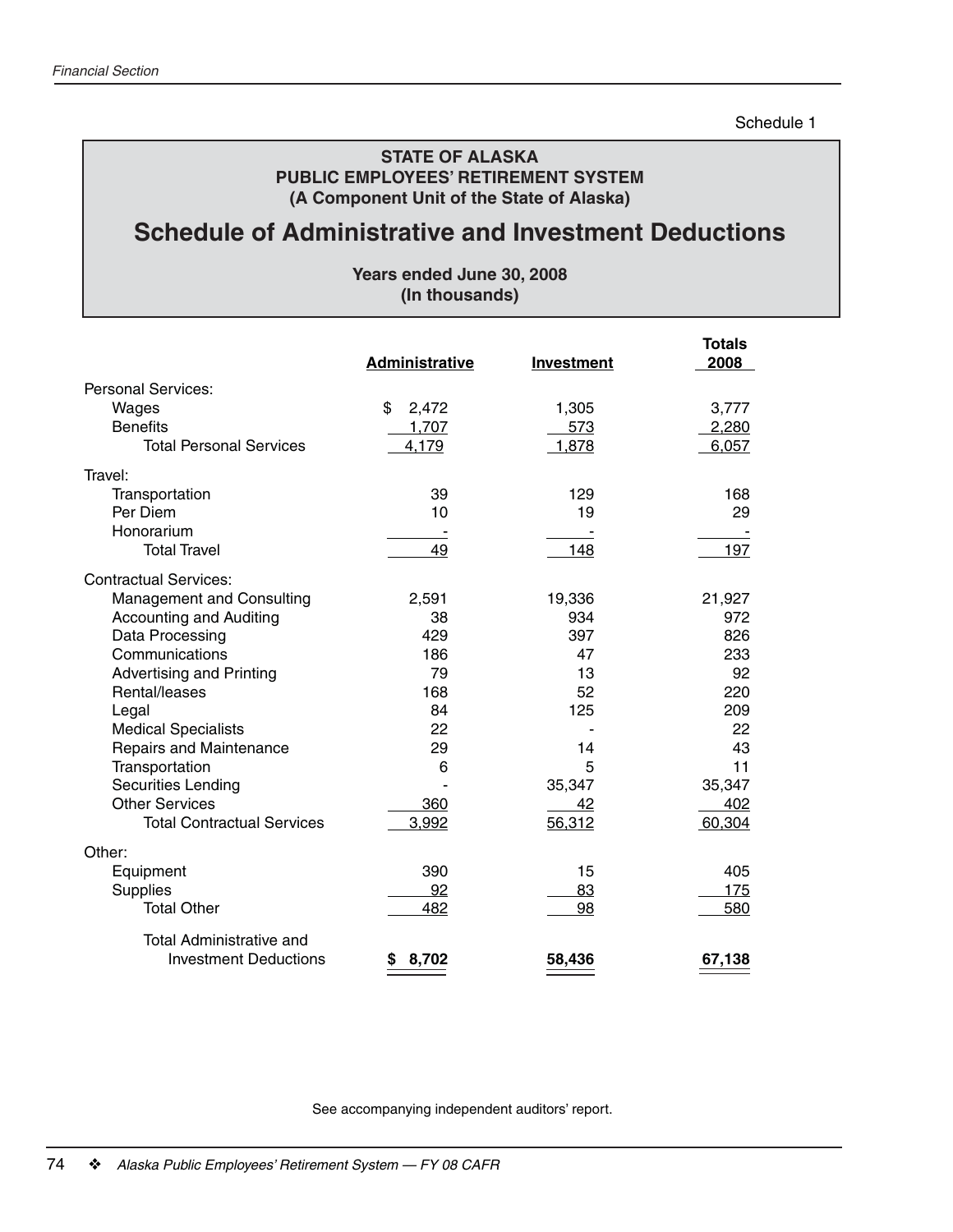Schedule 2

# **STATE OF ALASKA PUBLIC EMPLOYEES' RETIREMENT SYSTEM (A Component Unit of the State of Alaska)**

# **Schedule of Payments to Consultants Other than Investment Advisors**

**Years ended June 30, 2008 (In thousands)**

| <b>Firm</b>                        | <b>Services</b>             |   | 2008    |
|------------------------------------|-----------------------------|---|---------|
| <b>State Street Corporation</b>    | Custodian banking services  | S | 929     |
| <b>Buck Consultant LLP</b>         | <b>Actuarial services</b>   |   | 258     |
| Computer Task Group Inc.           | Data processing consultants |   | 130     |
| <b>Wostmann &amp; Associates</b>   | Data processing consultants |   | 103     |
| State of Alaska, Department of Law | Legal services              |   | 355     |
| <b>First National Bank Alaska</b>  | <b>Banking services</b>     |   | 22      |
| <b>KPMG LLP</b>                    | Auditing services           |   | 33      |
|                                    |                             |   | \$1.830 |

See accompanying independent auditors' report.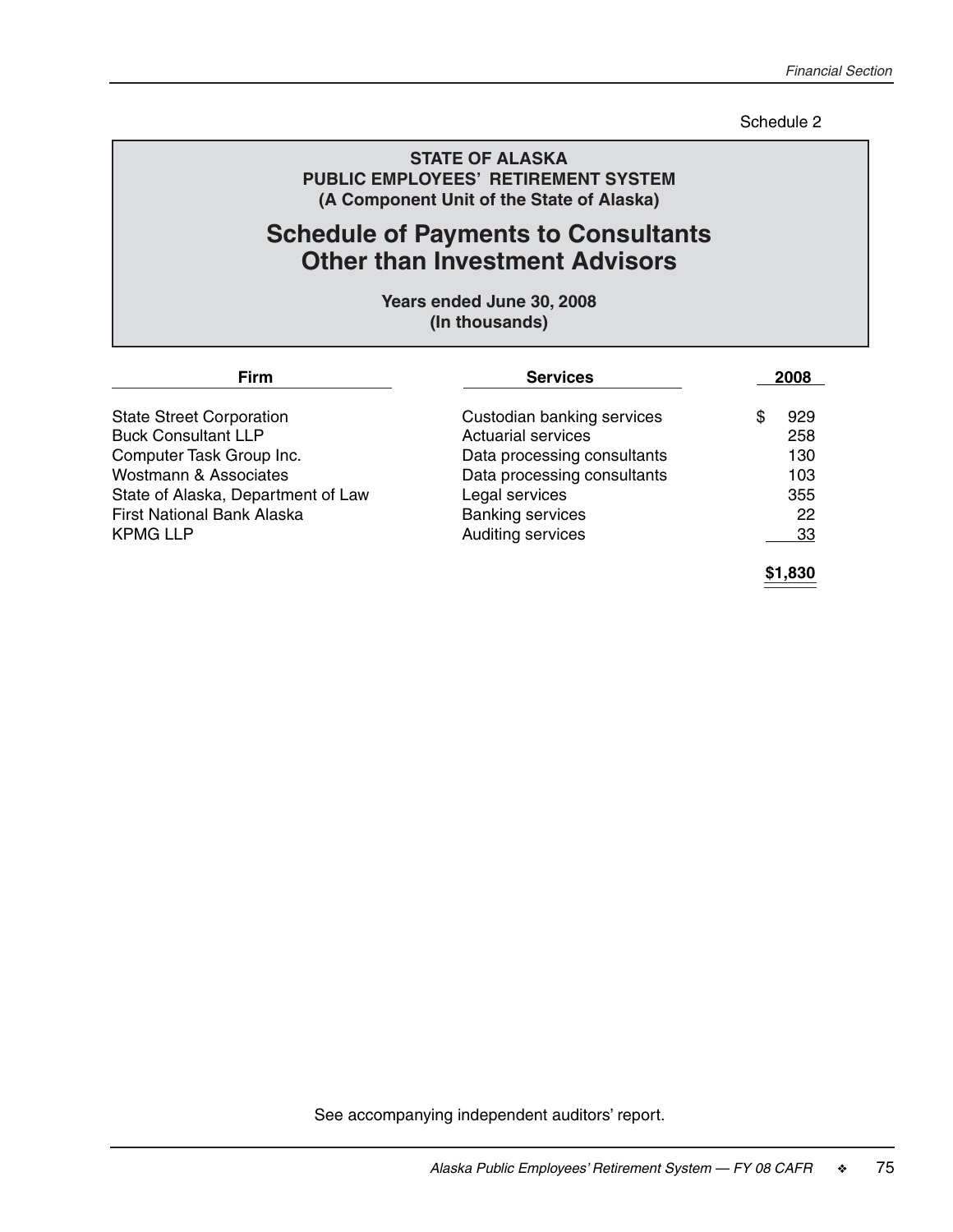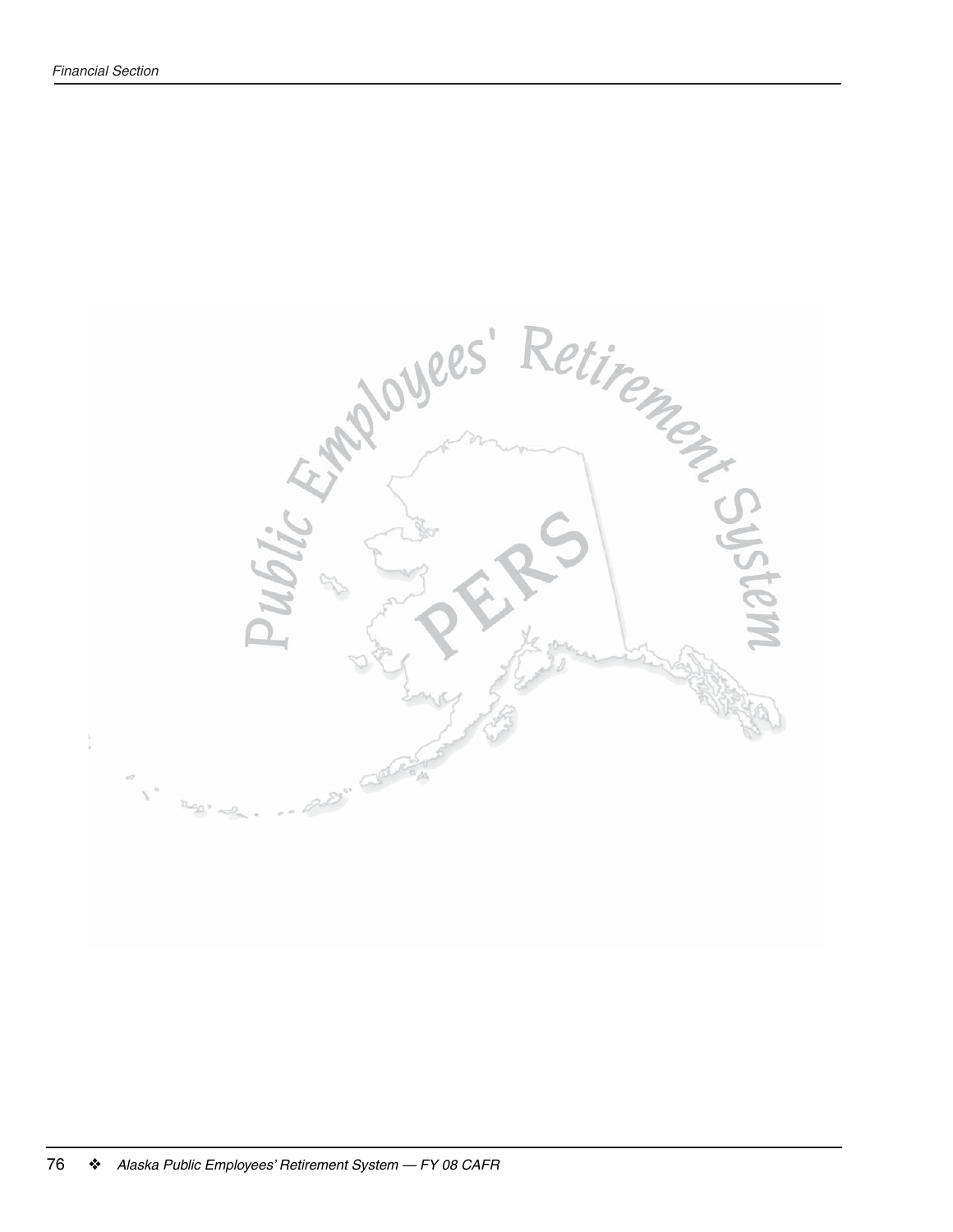

# **INVESTMENT SECTION**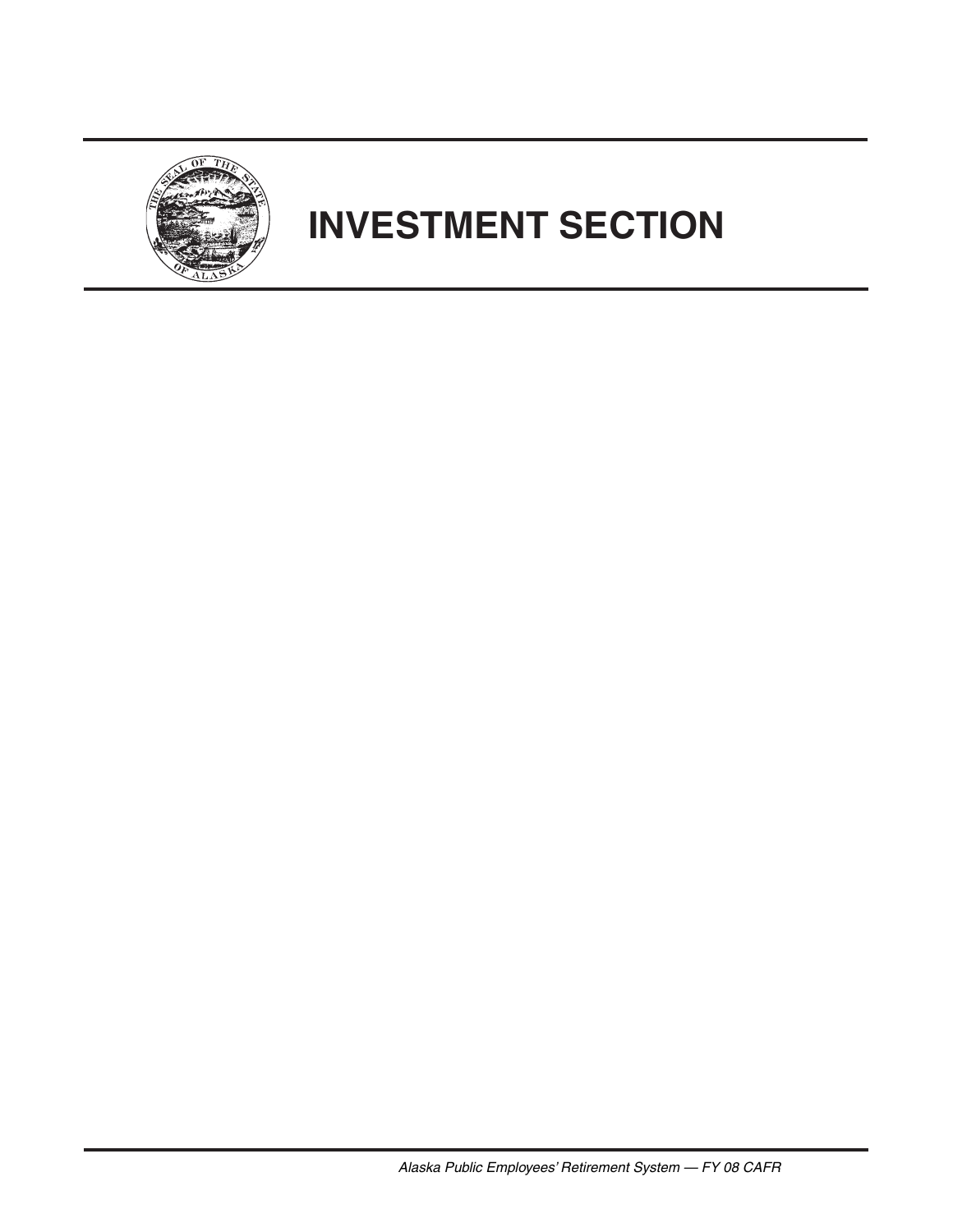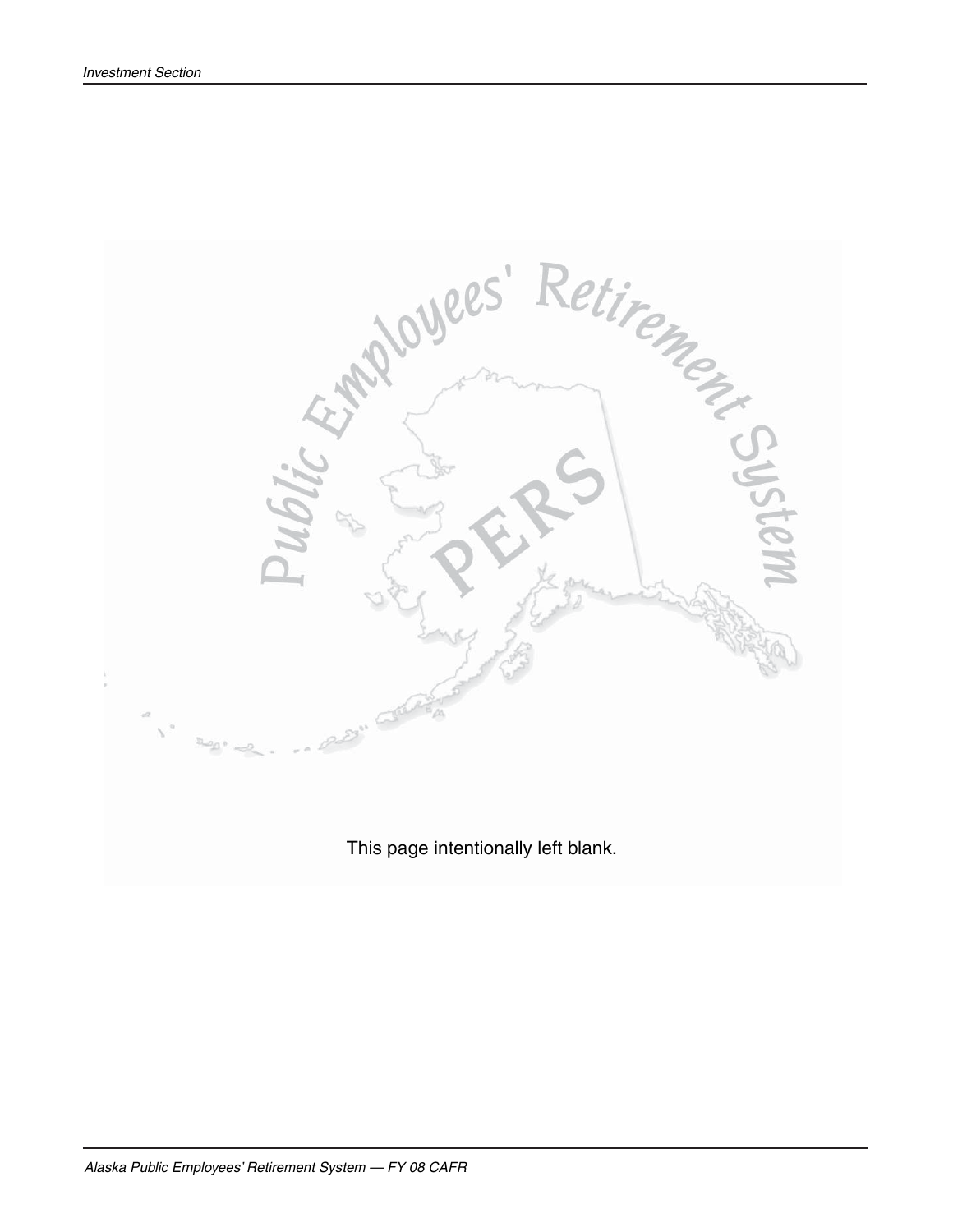# **CALLAN ASSOCIATES...**



December 8, 2008

**SAN FRANCISCO** NEW YORK **CHICAGO ATLANTA DENVER** 

Alaska Retirement Management Board State of Alaska, Department of Revenue Treasury Division 333 Willoughby Avenue, 11th Floor Juneau, AK 99801

Dear Board Members:

This letter reviews the investment performance of the Alaska Retirement Management Board (ARMB) for the fiscal year ended June 30, 2008.

Callan Associates Inc. (Callan) independently calculates time-weighted performance statistics based on underlying custodial data provided by the Board's custodian, State Street Bank and Trust Company. The performance calculations were made using a time-weighted return methodology based upon market values. Callan Associates Inc. serves as ARMB's independent general investment consultant and evaluates the Board's performance in relation to market benchmarks, appropriate manager peer groups and other public pension systems. The performance calculations were made in compliance with Global Investment Performance Standards.

ARMB's primary investment objective is to prudently and expertly invest assets, in accordance with governing law and industry practices, in a manner that will help ensure assets under supervision are sufficient to pay promised benefits to its members and their beneficiaries. In pursuit of this objective, the ARMB periodically evaluates liabilities, expected contributions, and potential earnings. This analysis is used to consider a wide range of potentially viable investment strategies. The Board selects a strategic investment policy that balances long-term growth potential and acceptable risk. A policy benchmark is constructed that mirrors the Board's strategic asset allocation policy. This policy benchmark is a custom index comprised of equity, fixed income, real estate and other market indices weighted in the same proportions as ARMB's investment policy.

Fiscal year 2008 was a very difficult time for domestic and international equities. The Russell 3000 Index, a measure of the broad U.S. equity market lost 12.69%. International stocks, as measured by the MSCI-EAFE Index, posted a slightly better return then the broad domestic equity market declining 10.61 %. In the last fiscal year, the Lehman Aggregate Bond Index, a widely used measure of the investment grade domestic bond market, achieved an overall return of 7.12%. The strong performance was driven by returns in the first half of the fiscal year. Spreads fluctuated during the period, most notably between the third and fourth quarters when spreads tightened considerably. Equity real estate enjoyed another strong year with returns of more than 9%.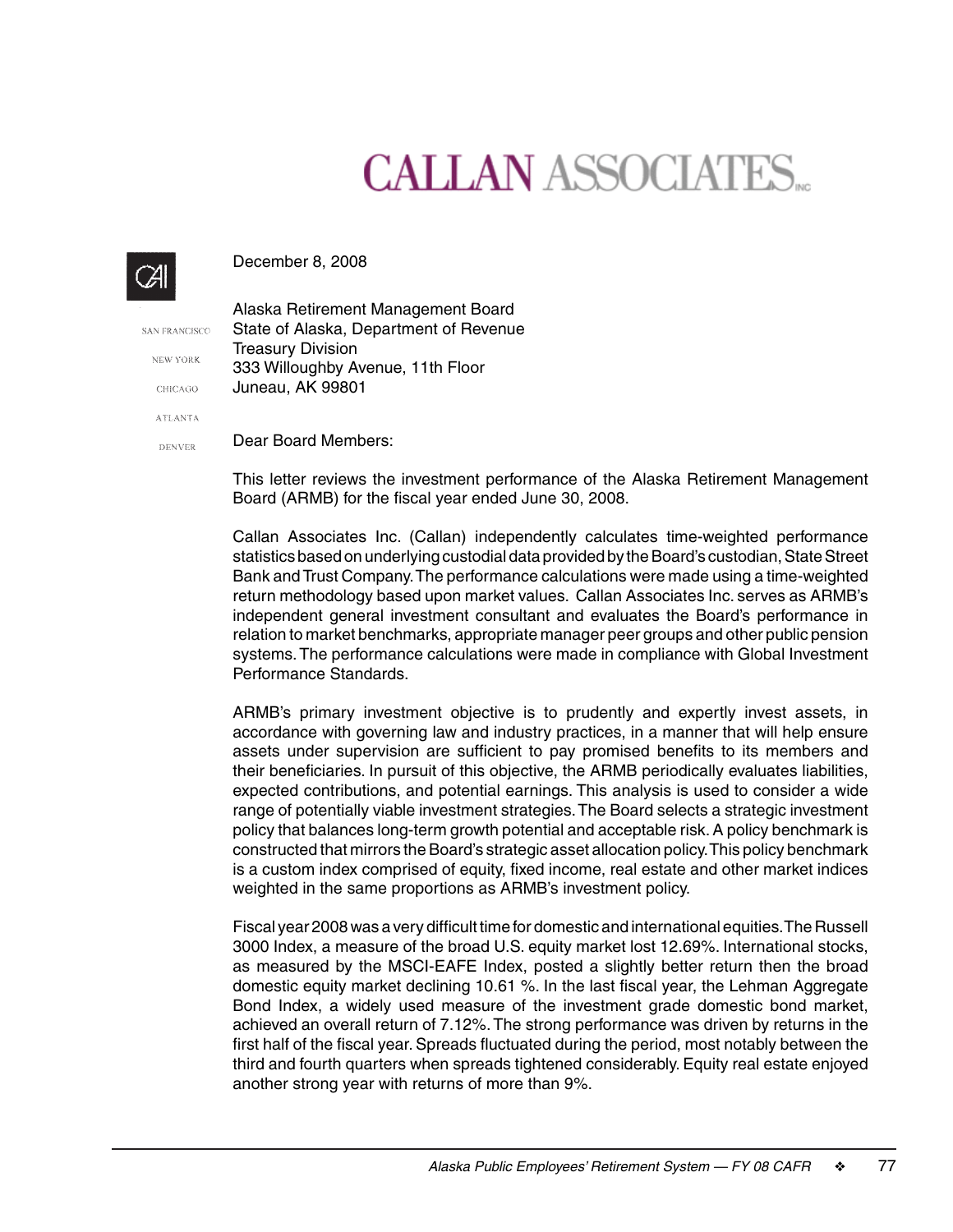For the fiscal year, the Public Employees Retirement System (PERS) had a timeweighted total return of -3.13% and the Teachers Retirement System (TRS) had a timeweighted total return of -3.12%. Both Systems exceeded their strategic policy benchmark target return of -4.73% and ranked in the 23rd percentile of Callan's Public Fund database. The policy benchmark was largely unchanged during the year. Over the trailing 3-year period, a span that includes two years of strong equity market returns, PERS and TRS have achieved annualized returns of 8.78% and 8.81% respectively. These results were better than the policy target index return of 7.15% and ranked in the 13th and 11th percentile of the Callan Public Fund database. Over the longest period for which Callan has detailed data (16 3/4 years), PERS and TRS have achieved annualized total returns of 8.71% and 8.76% respectively while the policy benchmark return for the same span was 8.42%.

Both systems are well diversified and currently have asset allocation policies that, in our opinion, are consistent with achievement of a "real" return slightly greater than 5%.

In summary, fiscal 2008 was an unusually difficult year for equities and a strong year for fixed income. The Systems held up well in this volatile environment.

Sincerely,

J. O'Leary, Jr., CFA Executive Vice President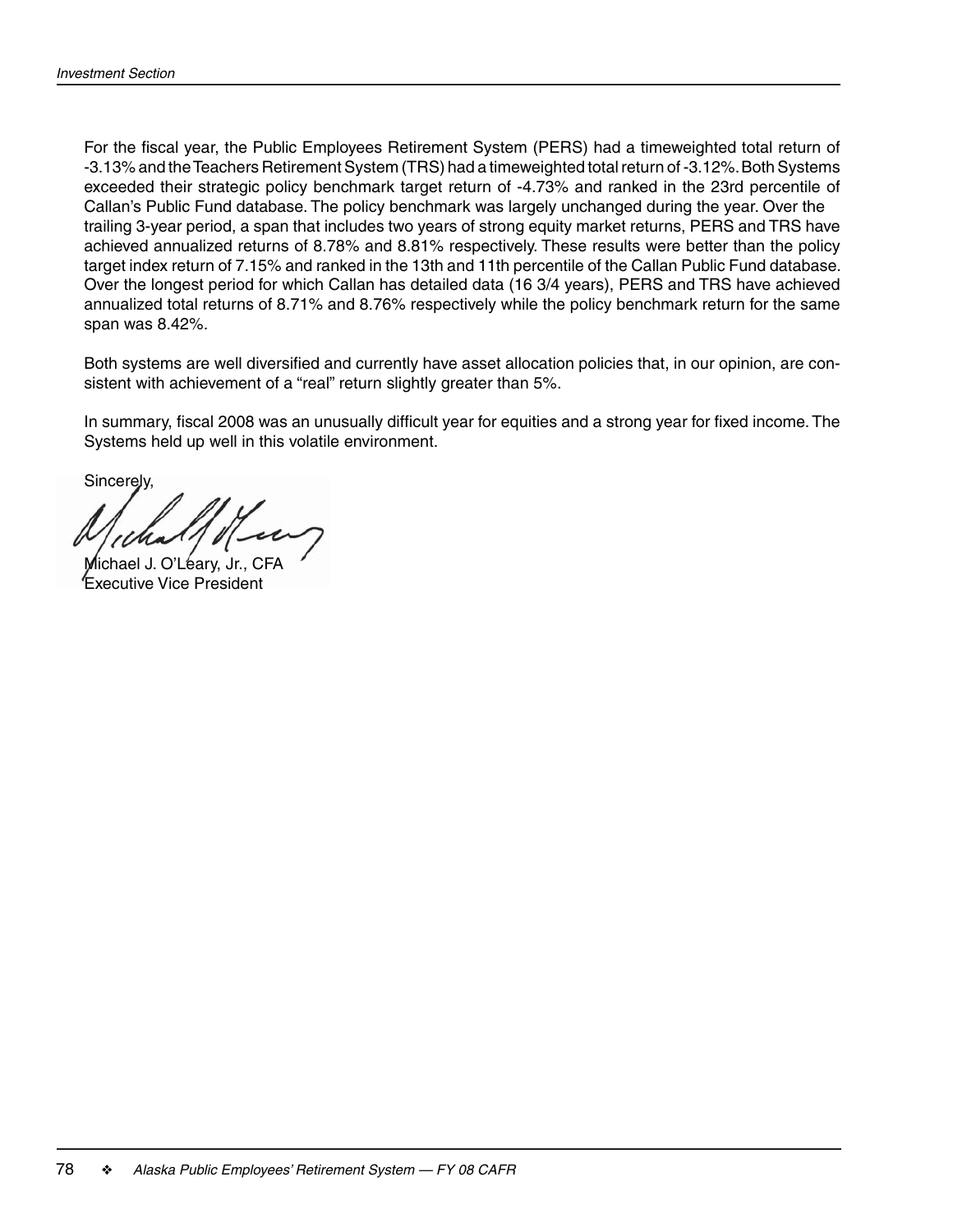# **Department of Revenue Treasury Division Staff**

#### **Commissioner** Patrick Galvin

**Acting Deputy Commissioner** Jerry Burnett

**Chief Investment Officer** Gary Bader

**Comptroller** Pamela Green, CPA

**Cash Management** Michelle M. Prebula, MBA, CPA, CCM

**Investment Officers** 

Stephen R. Sikes Nicholas Orr Zachary Hanna Ryan Bigelow Victor Djajalie Bree Simpson Andy Wink Steve Verschoor James McKnight Shane Carson

Bob G. Mitchell Casey Colton

**ARMB Liaison Officer** Judy Hall

# **External Money Managers and Consultants**

#### **Investment Consultants**

 Callan Associates, Inc. *Denver, CO* The Townsend Group *San Francisco, CA*

#### **Investment Advisory Council**

 William Jennings *Colorado Springs, CO* Jerrold Mitchell *Wayland, MA* George Wilson *Boston, MA*

#### **Absolute Return**

 Cadogan Management, LLC *New York, NY* Crestline Investors, Inc.  *Fort Worth, TX* Mariner Investment Group, Inc. *Harrison, NY*

#### **Domestic Equity Large Capitalization**

 Barrow, Hanley, Mewhinney & Strauss *Dallas, TX* Capital Guardian Trust Co. *Los Angeles, CA* Dresdner RCM Global Investors *San Francisco, CA* McKinley Capital Management, Inc. *Anchorage, AK* Relational Investors LLC *San Diego, CA*

#### **Domestic Equity Small Capitalization**

 Jennison Associates LLC *New York, NY* Lord Abbett & Co. *Jersey City, NJ* Luther King Capital Management  *Fort Worth, TX* Turner Investment Partners, Inc. *Berwyn, PA*

#### **Domestic Equity Index Fund**

 State Street Global Advisors *San Francisco, CA*

#### **Emerging Markets**

 Capital Guardian Trust Co. *Los Angeles, CA* Eaton Vance Managemetn *Boston, MA*

#### **Global Equity**

 Lazard Freres Asset Management *New York, NY*

#### **High Yield**

 ING Investment Management *Hartford, CT* MacKay Shields LLC *New York, NY*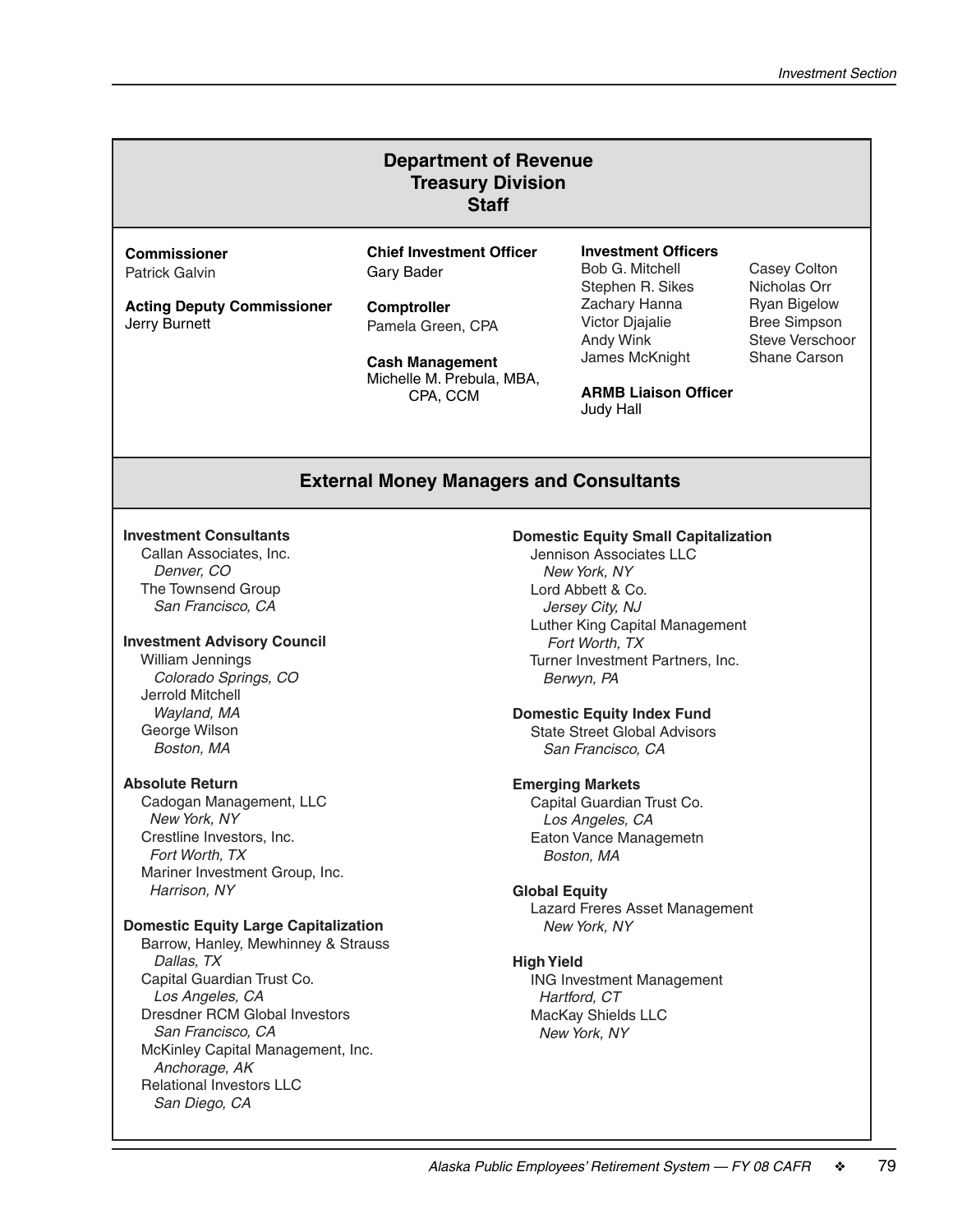# **External Money Managers and Consultants (con't)**

#### **International Equity – EAFE**

 Brandes Investment Partners, L.P. *San Diego, CA* Capital Guardian Trust Co. *Los Angeles, CA*

#### **International Fixed-Income**

 Delaware International Advisers Ltd. *London, England*

#### **Private Equity**

 Abbott Capital Management, L.P. *New York, NY* Blum Capital Partners *San Francisco, CA* Pathway Capital Management, LLC *Irvine, CA*

#### **Real Estate – Agriculture**

 Hancock Agricultural Investment Group *Boston, MA* UBS AgriVest, LLC *Hartford, CT*

#### **Real Estate – Commingled Funds**

 BlackRock Realty *San Francisco, CA* Colony Capital *Los Angeles, CA* Cornerstone Real Estate Advisers, LLC *Hartford, CT* Coventry Real Estate Fund II, LLC *New York, NY* Heitman Capital Management *Chicago, IL* ING Clarion Partners *New York, NY* J.P. Morgan Investment Management Inc. *New York, NY* Lehman Brothers Real Estate Partners *New York, NY* Lowe Hospitality Investment Partners, LLC *Los Angeles, CA* Sentinel Real Estate Corporation *New York, NY* Tishman Speyer Properties *New York NY* UBS Realty Investors, LLC *Hartford, CT*

**Real Estate – Core Separate Accounts** Cornerstone Real Estate Advisers, Inc. *Hartford, CT* LaSalle Investment Management *Chicago, IL* Sentinel Real Estate Corporation *New York, NY*

 UBS Realty Investors, LLC *San Francisco, CA*

#### **Real Estate – Value Added Separate Accounts**

 Invesco Realty Advisors  *Dallas, TX* Lowe Enterprises Investment Management Inc. *Los Angeles, CA*

#### **Supplemental Benefits System**

 Barclays Global Investors *San Francisco, CA* Capital Guardian Trust Company *Los Angeles, CA* Citizens Funds *Portsmouth, NH* State Street Global Advisors *Boston, MA* T. Rowe Price Investment Services *Baltimore, MD*

#### **Deferred Compensation**

 Barclays Global Investors *San Francisco, CA* Capital Guardian Trust Company *Los Angeles, CA* T. Rowe Price Investment Services *Baltimore, MD & Glen Allen, VA*

#### **Global Master Custodian**

 State Street Bank & Trust Co. *Boston, MA*

#### **Independent Auditors** KPMG LLP

*Anchorage, AK*

#### **Legal Counsel**

 Wohlforth, Johnson, Brecht, Cartledge & Brooking *Anchorage, AK*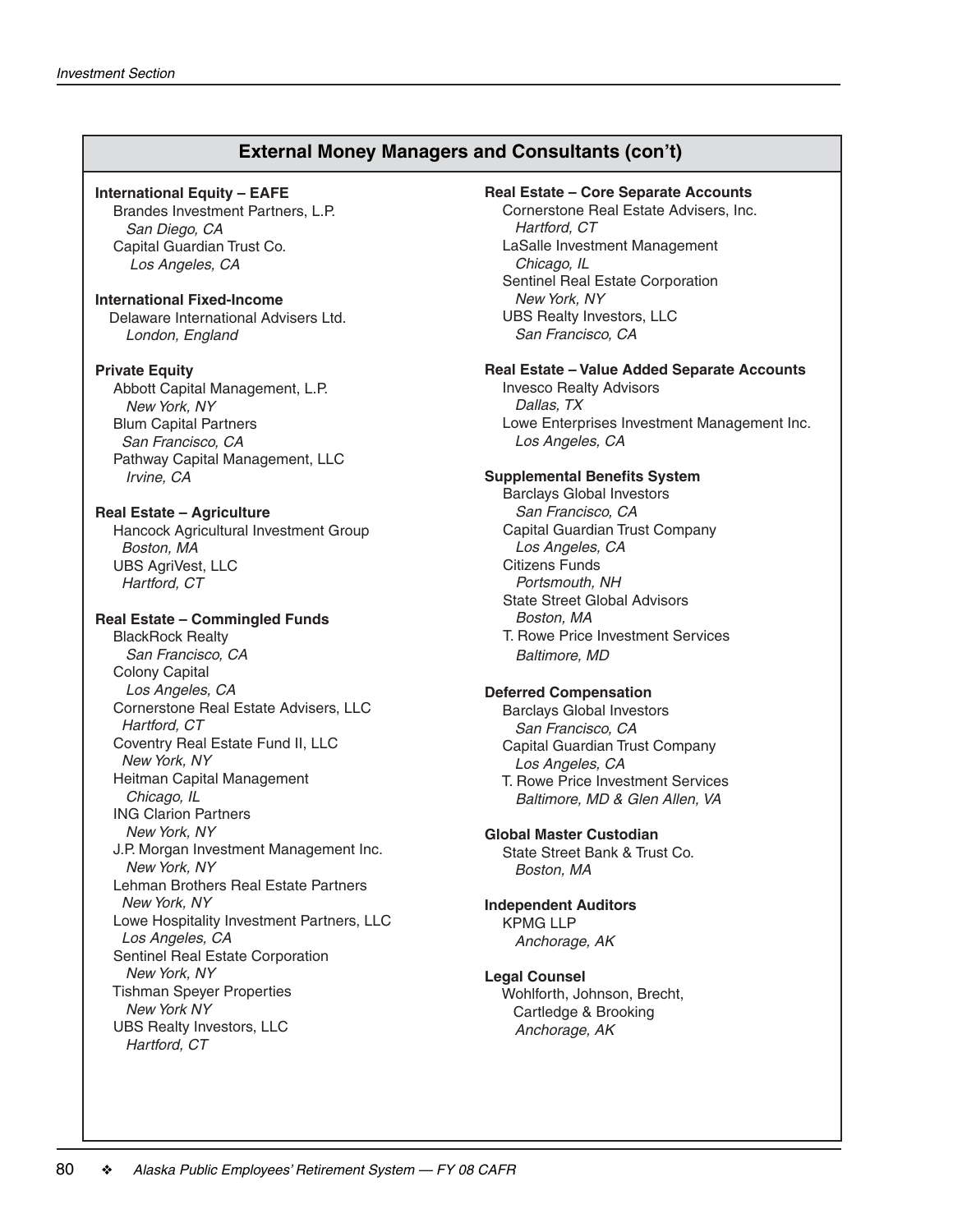# **Public Employees' Retirement System Investment Report**

The basis of presentation for the data reported in the investment section is in accordance with the Association for Investment Management and Research (AIMR) Performance Presentation Standards.

# **INVESTMENTS**

The State of Alaska Public Employee Retirement System's (PERS) investment goals are the long term return and sustainability of the pension funds under management. Near-term market fluctuations are integrated into the overall outlook of the fund guidelines. Annually, the Alaska Retirement Management Board (ARMB) sets its asset allocation strategy in order to reflect changes in the marketplace while still retaining an optimal risk/return level within the set constraints and objectives of the ARMB.

During the 2008 fiscal year, ARMB's target asset allocation was 37% domestic equities, 16% international equities, 18.5% domestic fixed income, 2% international fixed income, 10% real estate, 7% private equity, 4% absolute return, 3% high yield fixed income, and 2.5% other (farmland, energy and Treasury inflationprotected securities).

For the 2008 fiscal year, PERS investments generated a -3.06% rate of return. The PERS annualized rate of return was 10.06% over the last five years. The annualized rate of return over the last sixteen and three-quarter years has been 8.71%.

#### **INVESTMENT OVERVIEW**

The diversification of the PERS investment portfolio continued to protect overall returns. For the 2008 fiscal year, the private equity portfolio gained 13.19% and the international fixed income portfolio gained 18.96%. The U.S fixed income portfolio generated a 6.58% return, up slightly from 6.20% the previous year. Investments in farmland, energy, and Treasury inflation-protected securities produced the highest returns of any asset class in the 2008 fiscal year, gaining 19.12%. Unfortunately, farmland/energy, private equity, and international fixed income traditionally make up a smaller portion of the pool's total assets. Asset classes with larger allocations, such as domestic and international equity, saw returns of -13.53% and -7.58% respectively.

## **EQUITIES**

The Total Domestic Equity Pool is diversified across large cap value, large cap growth, core, small cap value and small cap growth equity styles so as to gain broad market exposure. For the 2008 fiscal year, the pool posted a return of -13.53%. This was greater than the target return of -13.68%. The annualized domestic equity return for the five year period was 7.31%, down from 10.26% in the 2007 fiscal year. Investment guidelines for all asset classes are approved by ARMB and govern investment objectives, program risk management and implementation, procedures for investment, and other operational requirements. Equity investment guidelines include policies with regard to the types of permissible equity investments, limitations on holding and investment of cash, proxy voting, and restrictions/prohibitions on the use of leverage and derivatives.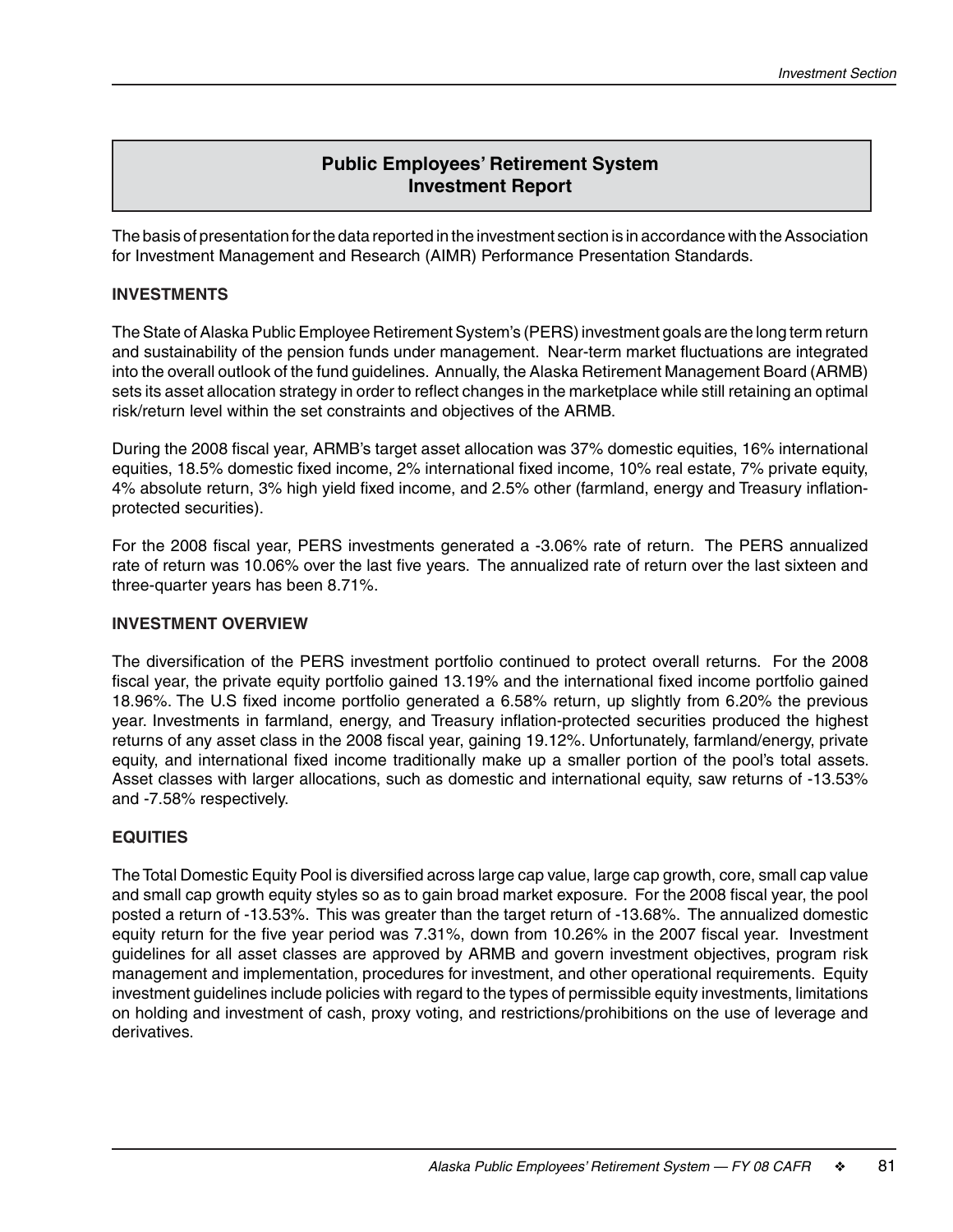# **Public Employees' Retirement System Investment Report**

Within the International Equity pool the Non-U.S. Equity Style managers invest their assets only in non-U.S. equity securities. The International Equity pool return was -7.58% which was greater than the target return of -8.72%. The international equity return for the five year period was 18.59%, down from 19.20% in fiscal year 2007.

# **FIXED INCOME**

The domestic fixed-income portfolio represented 16.4% of the total assets of PERS as of June 30, 2008. The fixed-income portfolio uses a core-oriented strategy investing in U.S. Treasury securities, U.S. government agency securities, investment-grade corporate bonds, and mortgage-backed securities. The benchmark for the PERS bond portfolio is the Lehman Brothers Aggregate Bond Index. Fixed income investment guidelines include policies with regard to duration, credit quality, sector concentration, issue concentration, and company concentration.

Over the 2008 fiscal year, the PERS domestic bond portfolio gained 6.58%, up from 6.20% the year before. The Lehman Brothers Aggregate Bond Index returned 7.33%, versus 6.12% during 2007 fiscal year. The annualized domestic fixed-income return for the five year period was 4.06%, up from 4.85% in the 2007 fiscal year.

The international fixed-income portfolio, which represented about 2.1% of the total assets of PERS, returned 18.96% over the 2008 fiscal year, compared with a 18.72% return posted by the Citigroup Non-U.S. Government Index. The annualized international fixed-income return for the five year period was 7.40%, down from 8.37% in the 2007 fiscal year. International fixed income guidelines include policies with regard to duration, credit quality, sector concentration, issue concentration, company concentration, country restrictions, and currency hedging.

The High Yield portfolio, which represented 2.5% of the total assets of PERS, returned -0.90% over the 2008 fiscal year. This was more than the target return of -2.11%. High yield fixed income guidelines include policies with regard to duration, credit quality, geographic concentration, sector concentration, issuer concentration, and restrictions/prohibitions on the use of leverage and derivatives.

## **REAL ESTATE**

At the end of the 2008 fiscal year, PERS had 12.4% of its portfolio invested in real estate. The portfolio is primarily invested in specific institutional properties geographically diversified across the U.S. Property types include apartments, office, industrial, and retail. The portfolio is also invested in value-added real estate funds and REIT equity securities. Investing in real estate helps diversify the overall portfolio due to its low correlation to stocks and bonds. Real estate adds a stable source of income and provides a degree of inflation hedge. Real estate guidelines include policies with regard to property quality, geographic concentration, property size, property type, leverage, insurance coverage, and environmental evaluations.

The total return for real estate, net of fees, was 5.71% in fiscal year 2008 compared to 20.70% for the 2007 fiscal year. The five year annualized net total return was 14.75%, down from 15.36% in the 2007 fiscal year.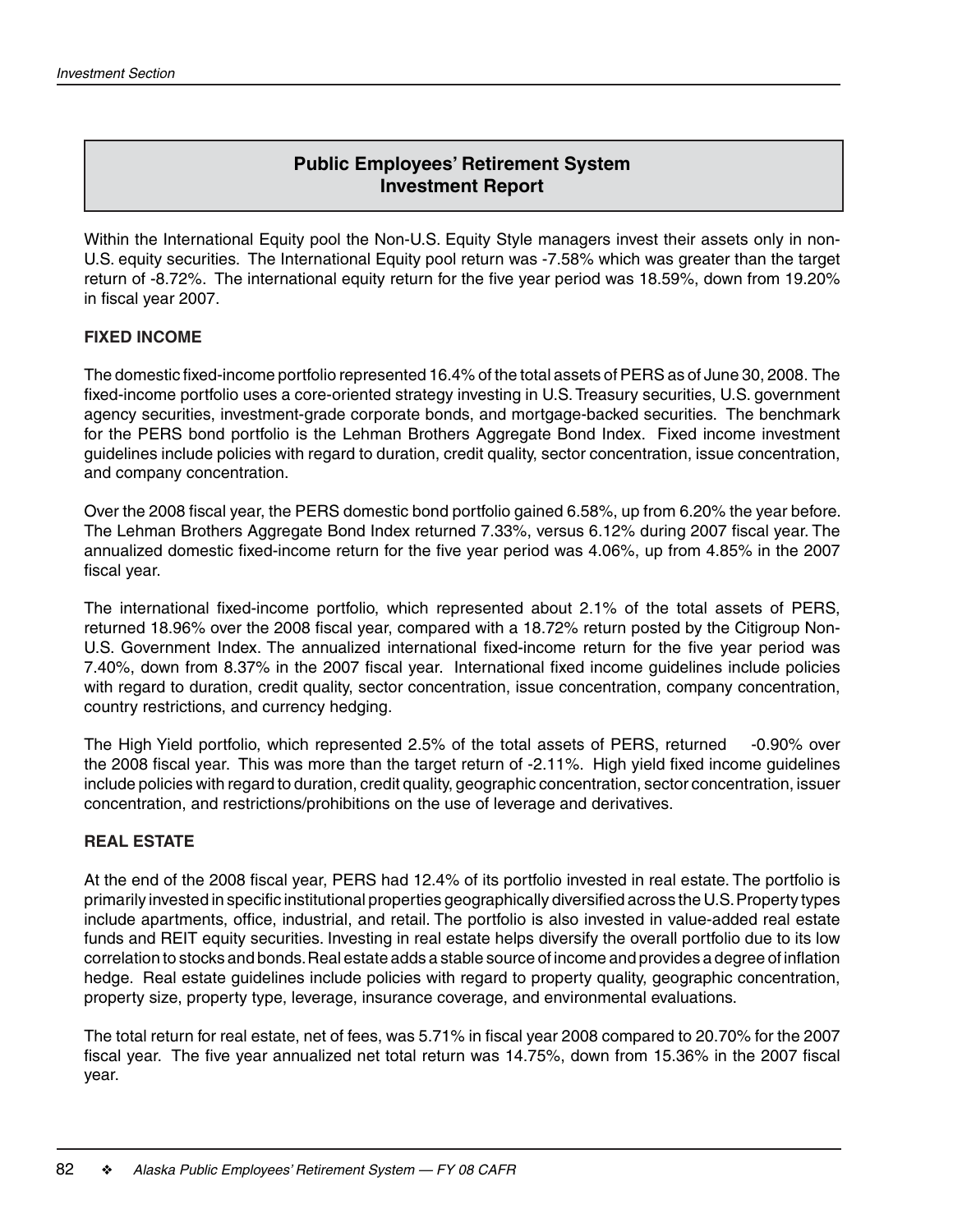# **Public Employees' Retirement System Investment Report**

## **PRIVATE EQUITY**

PERS had 8.5% of its portfolio invested in Private Equity for long-term return enhancement and diversification. Investments are made through outside investment managers. These investment managers have invested in over 100 private equity partnerships focused on venture capital, buyouts, or special situations. The private equity portfolio is well diversified by strategy, industry, geography, manager, and time. Private equity policies and procedures include quidelines with regard to investment quality, diversification, investment structure, and operation of the program.

During the 2008 fiscal year, the Private Equity component of the PERS portfolio had a net return of 13.19% with a five year annualized return of 21.34%.

#### **ABSOLUTE RETURN**

Absolute return investments are made through fund-of-fund managers and are 4.2% of the total portfolio. Each fund is well diversified by strategy and manager and targets a 5% real return with low correlation to equity and fixed income markets. Absolute return policies and procedures include quidelines with regard to investment objectives, investment structure, investment quality, leverage, liquidity, strategy, manager concentration, risk management, and operation of the program. Absolute Return returned 1.52% over the 2008 fiscal year. This was less than the target return of 8.36%.

#### **OTHER**

The PERS portfolio is also invested in farmland, energy, and Treasury inflation-protected securities. These investments are relatively new and are focused on providing the portfolio with additional diversification. The farmland investments are made through two separate account managers responsible for assembling a well diversified portfolio. The energy investment manager is focused on creating a balanced and diversified portfolio of oil, gas, and electric investments. Collectively, other investments represent 3.2% of the overall portfolio and had a net return of 19.12% for the 2008 fiscal year, providing the best returns of any asset class in the PERS pool.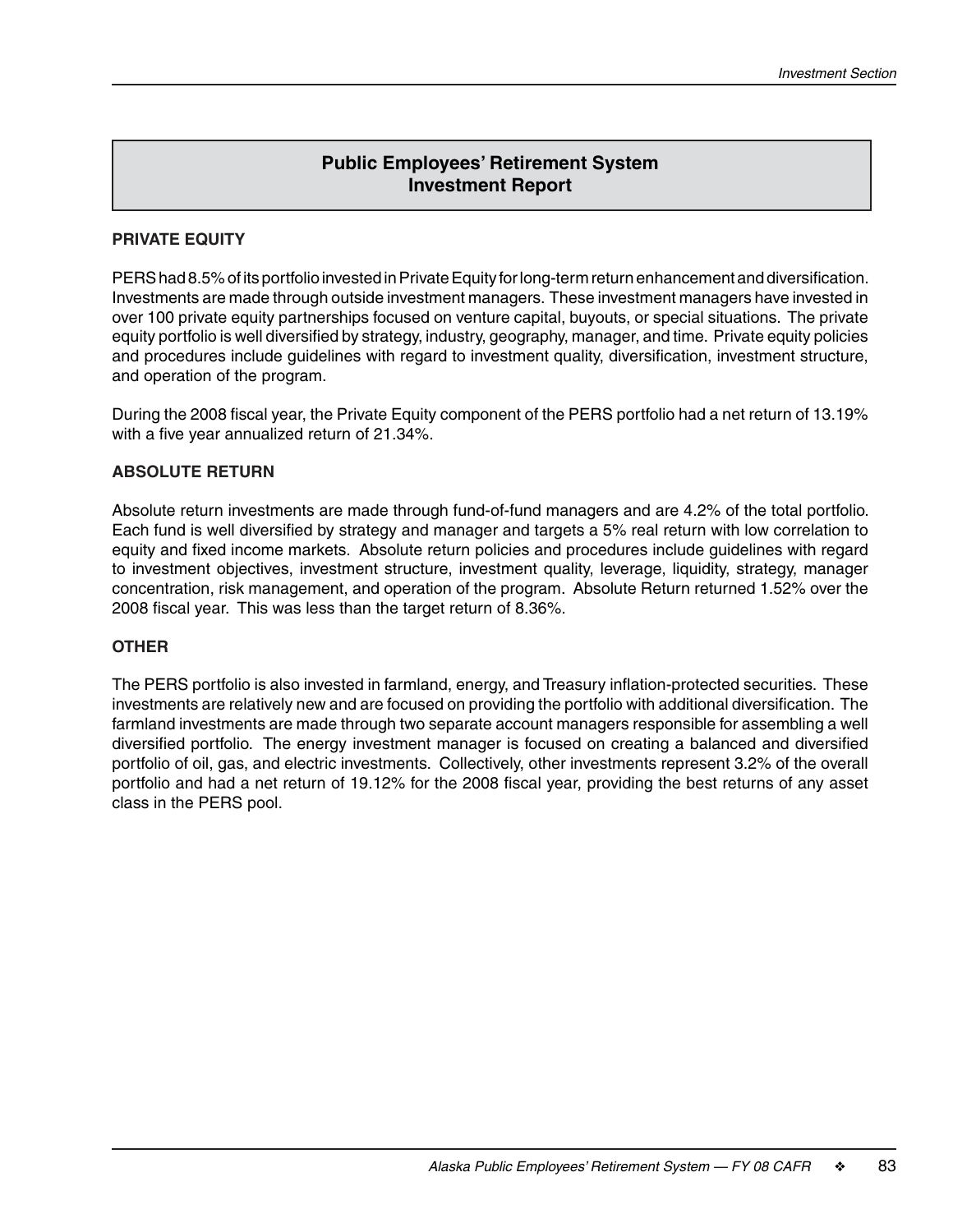| <b>Public Employees' Retirement System</b><br><b>Schedule of Investment Results</b><br><b>Fiscal Years Ended June 30</b>                                                                                                                                                                                     |                                                         |                                                      |                                                                  |                                                         |                                                                     |                                                      |                                                       |
|--------------------------------------------------------------------------------------------------------------------------------------------------------------------------------------------------------------------------------------------------------------------------------------------------------------|---------------------------------------------------------|------------------------------------------------------|------------------------------------------------------------------|---------------------------------------------------------|---------------------------------------------------------------------|------------------------------------------------------|-------------------------------------------------------|
|                                                                                                                                                                                                                                                                                                              |                                                         |                                                      |                                                                  |                                                         |                                                                     | <b>Annualized</b>                                    |                                                       |
|                                                                                                                                                                                                                                                                                                              | 2004                                                    | 2005                                                 | 2006                                                             | 2007                                                    | 2008                                                                | 3 Year                                               | 5 Year                                                |
| <b>Total Fund</b><br><b>PERS</b><br><b>Actuarial Earnings Rate</b><br><b>U.S. Common Stock Returns</b><br><b>PERS Domestic Equities</b><br>S&P 500/Russell 2000 Composite<br><b>International Stock Returns</b><br><b>PERS International Equities</b><br>Morgan Stanley Capital<br><b>International EAFE</b> | 15.08%<br>8.25%<br>20.06%<br>19.11%<br>31.71%<br>32.37% | 8.95%<br>8.25%<br>4.47%<br>6.87%<br>14.96%<br>13.65% | 11.74%<br>8.25%<br>9.23%<br>9.67%<br>28.73%<br>26.56%            | 18.88%<br>8.25%<br>20.10%<br>20.59%<br>30.00%<br>27.00% | $(3.06\%)$<br>8.25%<br>$(13.53\%)$<br>$(13.68\%)$<br>$(7.58\%)$     | 8.81%<br>8.25%<br>4.29%<br>4.32%<br>15.71%<br>12.84% | 10.06%<br>8.25%<br>7.31%<br>8.06%<br>18.59%<br>16.67% |
| <b>Domestic Fixed-Income</b><br><b>PERS</b><br>Lehman Brothers Aggregate Index<br><b>International Fixed-Income</b><br><b>PERS</b><br>Salomon Non-U.S. Government<br><b>Real Estate Equity</b><br><b>PERS</b><br><b>NCREIF</b>                                                                               | 0.60%<br>0.32%<br>7.52%<br>7.60%<br>11.55%<br>10.83%    | 7.08%<br>6.80%<br>9.84%<br>7.75%<br>17.42%<br>18.02% | 0.05%<br>$(0.81\%)$<br>(0.27%)<br>$(0.01\%)$<br>18.58%<br>18.79% | 6.20%<br>6.12%<br>1.97%<br>2.20%<br>20.75%<br>17.24%    | $(10.61\%)$<br>6.58%<br>7.12%<br>18.96%<br>18.72%<br>5.71%<br>6.82% | 4.23%<br>4.09%<br>6.55%<br>6.65%<br>14.95%<br>14.04% | 4.06%<br>3.85%<br>7.40%<br>7.06%<br>14.75%<br>14.39%  |
| Standard & Poor's Domestic Equity Stock Index<br><b>S&amp;P 500</b><br>$=$<br><b>EAFE</b><br>Europe, Australia, and Far East Stock Index<br>$=$<br>National Council of Real Estate Investment Fiduciaries Index<br><b>NCREIF</b><br>$=$                                                                      |                                                         |                                                      |                                                                  |                                                         |                                                                     |                                                      |                                                       |

The investment returns are time-weighted rates of return prepared in accordance with industry standard performance calculation methodologies.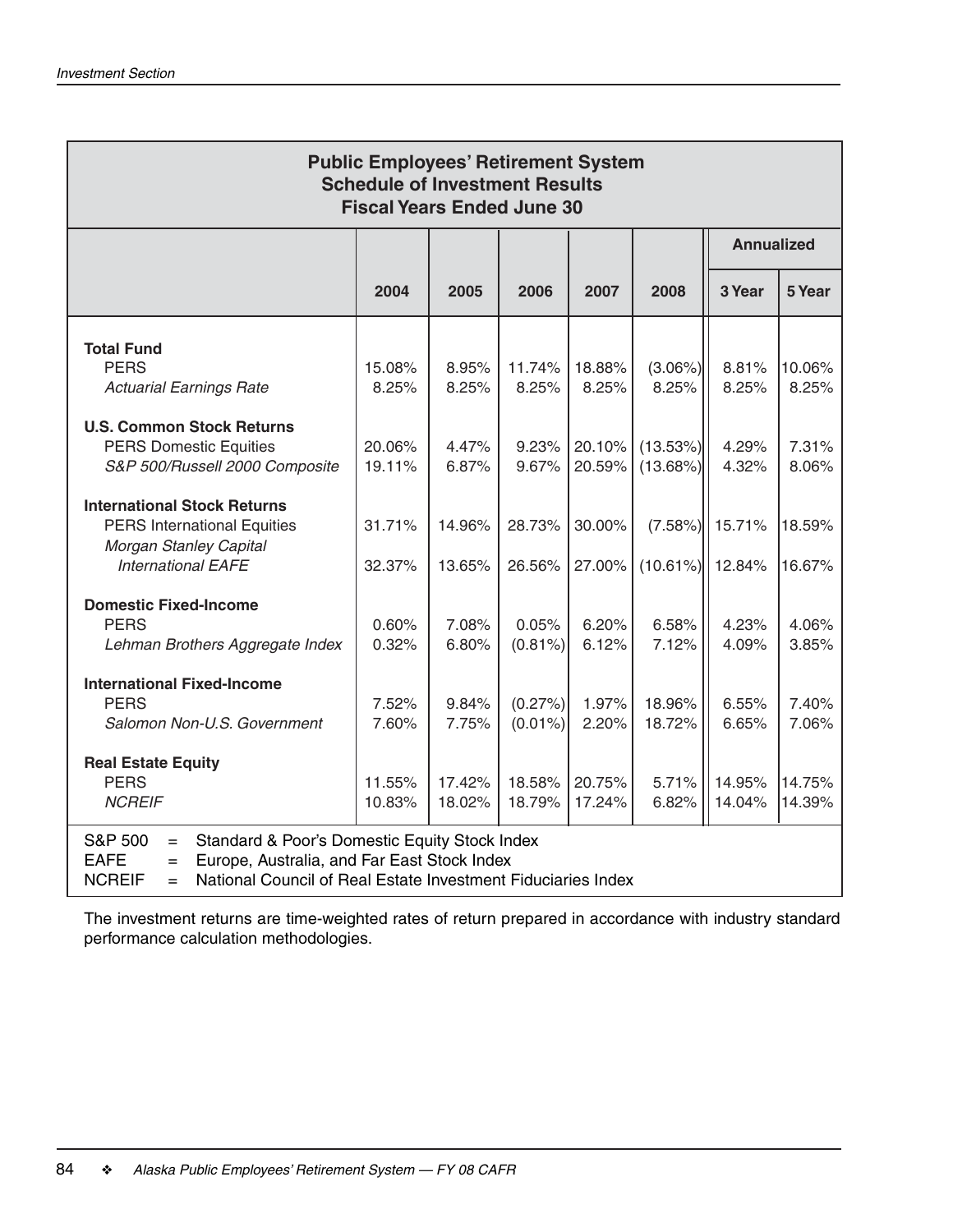





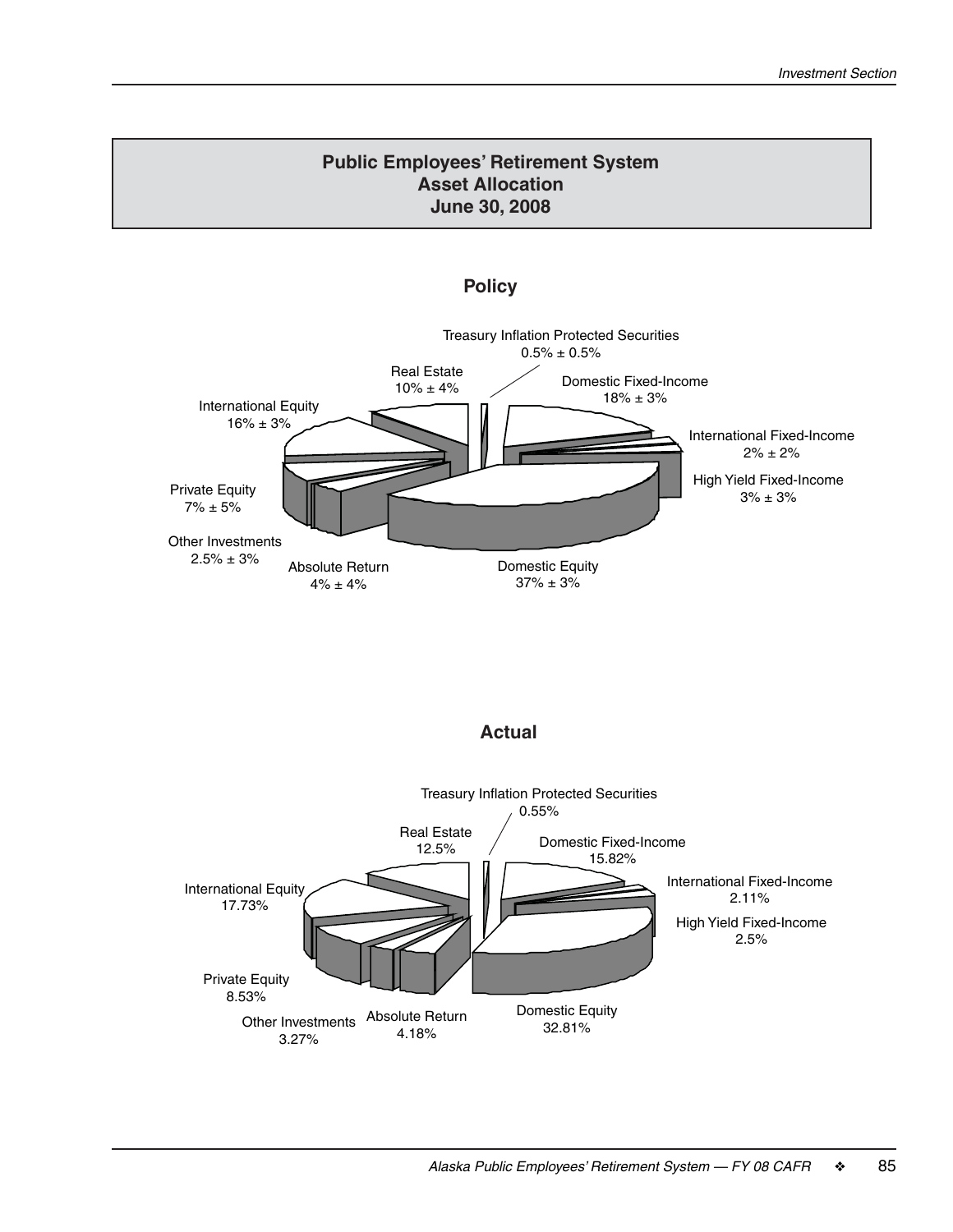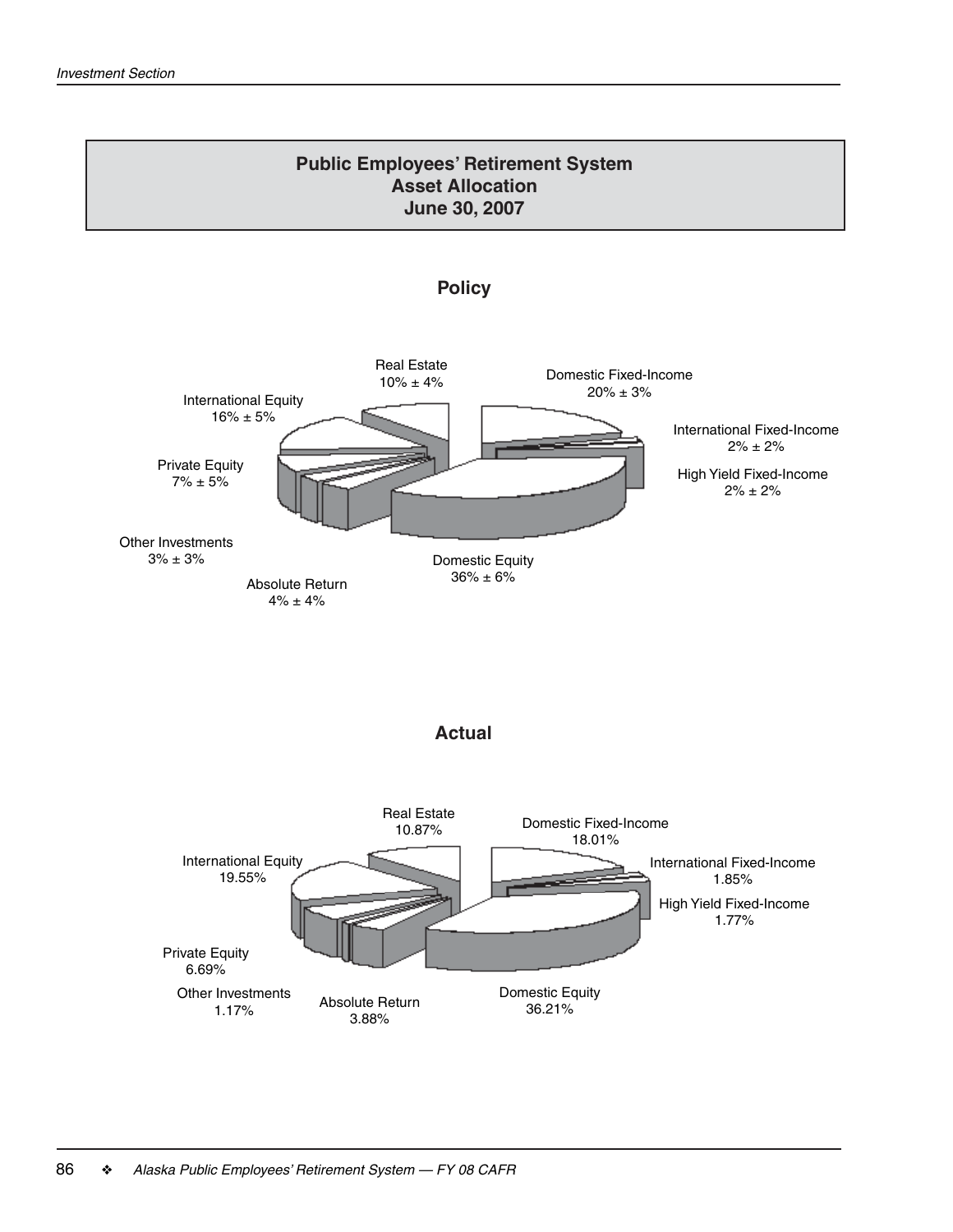# **Alaska Retirement Management Board Top Ten Holdings by Asset Type June 30, 2008**

Invested assets under the fiduciary responsibility of the Alaska Retirement Management Board (ARMB) have been commingled in various investment pools to minimize costs and maximize returns. Treasury Division has created twelve different mutual fund-like pools to accomplish the investment asset allocation policies of the ARMB. Using investment pools increases investment efficiency in three ways. First, combining individual funds' cash inflows and outflows to offset each other reduces the amount of cash on hand needed to support daily operations. Second, pooling investments significantly reduces accounting, budgeting, and administrative costs. Finally, the ARMB can achieve economies of scale by making available investment options that could not otherwise be practically provided for smaller retirement funds. Following are the ten largest bond holdings and the ten largest equity holdings by market value as of June 30, 2008.

#### **Fixed**

| <b>Income</b> | Rank | <b>Security</b>                        | <b>Market Value</b> | <b>Shares</b> |
|---------------|------|----------------------------------------|---------------------|---------------|
|               |      | United States Treasury 3.875 5/15/2018 | \$127,626,701       | 128,733,000   |
|               | 2    | United States Treasury 3.625 6/30/2013 | \$59,173,875        | 59,100,000    |
|               | 3    | United States Treasury 5 5/15/2037     | \$55,284,469        | 51,405,000    |
|               | 4    | FNMA 5.5 Jul 2007 MBS TBA              | \$34,496,875        | 35,000,000    |
|               | 5    | United States Treasury 6.25 8/15/2023  | \$30,012,315        | 25,237,000    |
|               | 6    | <b>FNMA Pool 725027</b>                | \$27,068,091        | 28,070,288    |
|               |      | GNMA 6 Jul 2007 MBS TBA                | \$25,149,765        | 24,780,000    |
|               | 8    | <b>FNMA Pool 678915</b>                | \$22,402,261        | 22,592,888    |
|               | 9    | FNGT 2002-T11 B 4/25/2012              | \$21,100,816        | 20,560,000    |
|               | 10   | United States Treasury 4.5 9/30/2011   | \$20,903,125        | 20,000,000    |
|               |      |                                        |                     |               |

Note: As of June 30, 2008, the above pool of fixed income securities was owned by the following retirement systems: PERS—69.1%; TRS—29.4%; JRS—0.8%; NGNMRS —0.7%

| <b>Equities</b><br>Rank |    | <b>Largest Domestic Equity Holdings</b> | <b>Market Value</b> |  |
|-------------------------|----|-----------------------------------------|---------------------|--|
|                         |    | Exxon Mobil Corp                        | \$44,895,361        |  |
|                         | 2  | Microsoft Corp                          | \$30,992,766        |  |
|                         | 3  | Google Inc                              | \$29,006,795        |  |
|                         | 4  | Wal Mart Stores Inc                     | \$26,890,295        |  |
|                         | 5  | Apple Inc                               | \$25,686,133        |  |
|                         | 6  | <b>Hewlett Packard Co</b>               | \$21,360,813        |  |
|                         | 7  | Baxter Intl Inc                         | \$21,228,080        |  |
|                         | 8  | Oracle Corp                             | \$21,183,225        |  |
|                         | 9  | AT&T Inc                                | \$20,934,966        |  |
|                         | 10 | Goldman Sachs Group Inc                 | \$20,603,220        |  |

Note: As of June 30, 2008, the above pool of fixed income securities was owned by the following retirement systems: PERS—68.3%; TRS—30.5%; JRS—1.0%; NGNMRS —0.2%

Additional investment information may be obtained from the Department of Revenue, Treasury Division, P.O. Box 110405, Juneau, Alaska 99811-0405.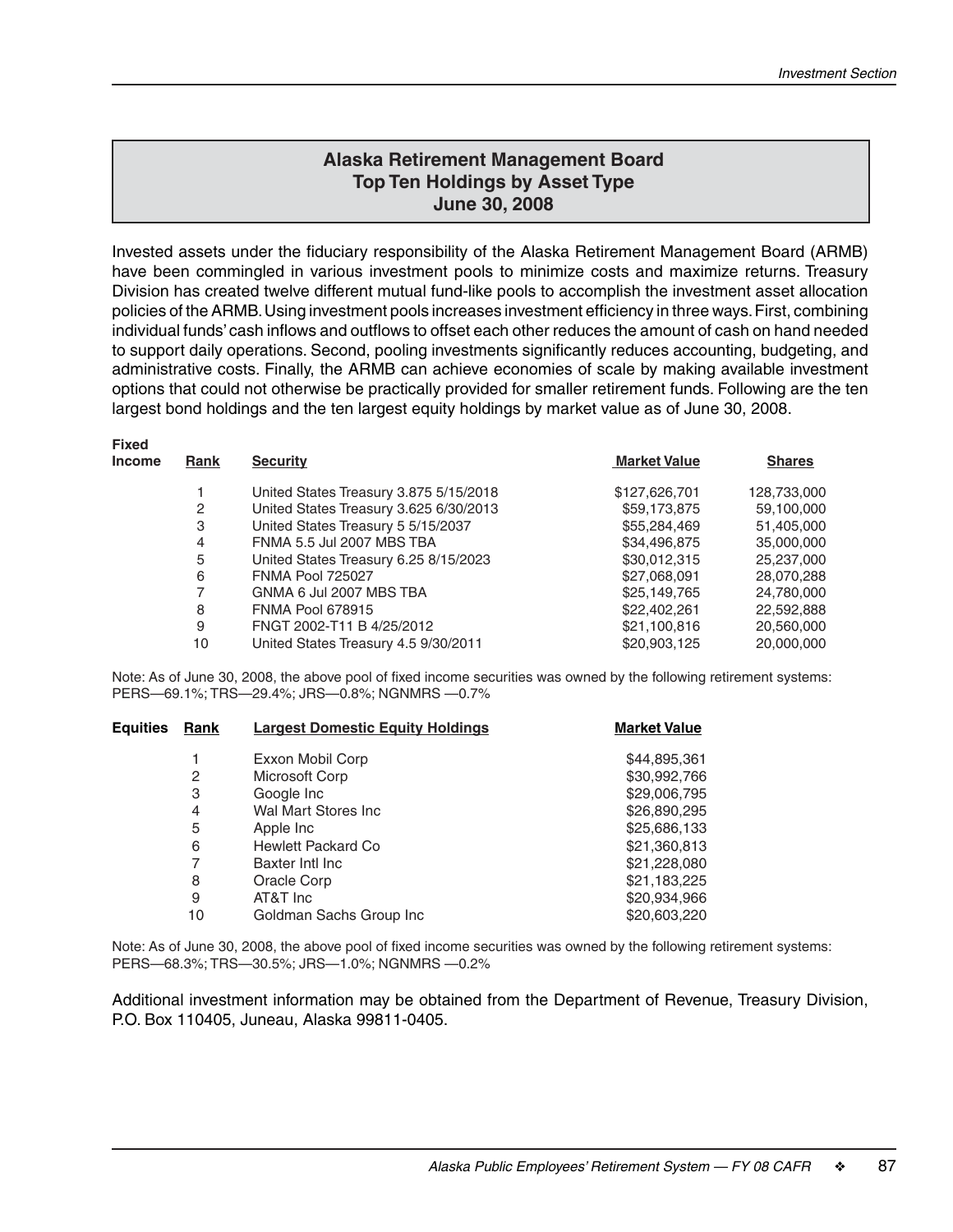| <b>Public Employees' Retirement System</b><br><b>Schedule of External Management Fees</b><br>Year Ended June 30, 2008 |                           |                    |  |
|-----------------------------------------------------------------------------------------------------------------------|---------------------------|--------------------|--|
|                                                                                                                       | <b>Fair Value</b>         | <u>Fees</u>        |  |
| International Fixed Income                                                                                            |                           |                    |  |
| <b>Mondrian Investment Partners</b>                                                                                   | \$219,627,507             | 394,074            |  |
| High Yield Pool                                                                                                       |                           |                    |  |
| Mackay Shields, LLC                                                                                                   | 96,072,161                | 420,924            |  |
| <b>ING Investments</b><br><b>Total High Yield</b>                                                                     | 94,207,373<br>190,279,534 | 438,720<br>859,644 |  |
|                                                                                                                       |                           |                    |  |
| Domestic Equity Pool                                                                                                  |                           |                    |  |
| <b>Relational Investors</b>                                                                                           | 156,584,169               | 2,066,159          |  |
| Barrow, Hanley, Mewhinney & Strauss, INC                                                                              | 83,844,308                | 433,907            |  |
| Capital Guardian Trust                                                                                                | 224,904,856               | 670,863            |  |
| Jennison Associates LLC                                                                                               | 130,670,863               | 947,707            |  |
| Lazard Asset Management                                                                                               | 190,491,228               | 908,088            |  |
| Lord Abbett & Co.                                                                                                     | 140,318,836               | 903,710            |  |
| Luther King Cap. Management                                                                                           | 106,356,663               | 601,999            |  |
| <b>McKinley Capital</b>                                                                                               | 271,003,053               | 1,161,267          |  |
| Quantitative Management Associates                                                                                    | 84,673,005                | 90,160             |  |
| Dresdner RCM Capital                                                                                                  | 267,367,891               | 818,702            |  |
| SSgA Russell 1000 Growth                                                                                              | 733,153,817               | 95,187             |  |
| SSgA Russell 1000 Value                                                                                               | 637,771,955               | 101,519            |  |
| SSgA Russell 2000 Growth<br>SSga Russell 2000 Value                                                                   | 74,527,759                | 26,793<br>42,920   |  |
| SSgA Russell 200                                                                                                      | 72,297,322<br>157,749,454 | 18,850             |  |
| SSgA FuturesLarge Cap                                                                                                 | 1,996,951                 | 14,880             |  |
| SSgA Future Small Cap                                                                                                 | 2,885,551                 | 13,205             |  |
| SSgA Russell 2000 (ERISA)                                                                                             |                           | 1,162              |  |
| <b>Turner Investment Partners</b>                                                                                     | 106,356,663               | 816,988            |  |
| <b>Total Domestic Equities</b>                                                                                        | 3,442,954,344             | 9,734,065          |  |
| <b>Private Equity Pool</b>                                                                                            |                           |                    |  |
| Blum Capital Partners-Public(Stinson)                                                                                 | 28,179,260                | 376,225            |  |
| <b>BlumCapital Partners-Strategic</b>                                                                                 | 24,501,851                | 471,816            |  |
| <b>Warburg Pincus X</b>                                                                                               | 4,312,450                 | 132,783            |  |
| Pathway Capital Management                                                                                            | 368,327,864               | 1,023,261          |  |
| Abbott Capital Management                                                                                             | 457,081,058               | 903,636            |  |
| <b>Total Private Equities</b>                                                                                         | 882,402,483               | 2,907,721          |  |
| International Equity Pool                                                                                             |                           |                    |  |
| SSgA                                                                                                                  | 240,836,493               | 1,276,767          |  |
| <b>Brandes Investment Partners</b>                                                                                    | 404,088,580               | 1,736,079          |  |
| Capital Guardian Trust Co.                                                                                            | 355,768,625               | 1,665,285          |  |
| McKinley Capital Mgmt.                                                                                                | 305,115,284               | 1,531,559          |  |
| <b>Lazard Freres</b>                                                                                                  | 244,555,737               | 955,026            |  |
| <b>Total International Equities</b>                                                                                   | 1,550,364,719             | 7,164,715          |  |
| Absolute Return Pool                                                                                                  |                           |                    |  |
| Mariner Investment Group                                                                                              | 165,031,673               | 1,036,467          |  |
| Cadogan Management LLC                                                                                                | 90,950,446                | 1,276,339          |  |
| Crestline Investors Inc.                                                                                              | 179,261,304               | 1,618,848          |  |
| <b>Total Absolute Return</b>                                                                                          | 435,243,423               | 3,931,654          |  |

# 88 ❖ *Alaska Public Employees' Retirement System — FY 08 CAFR*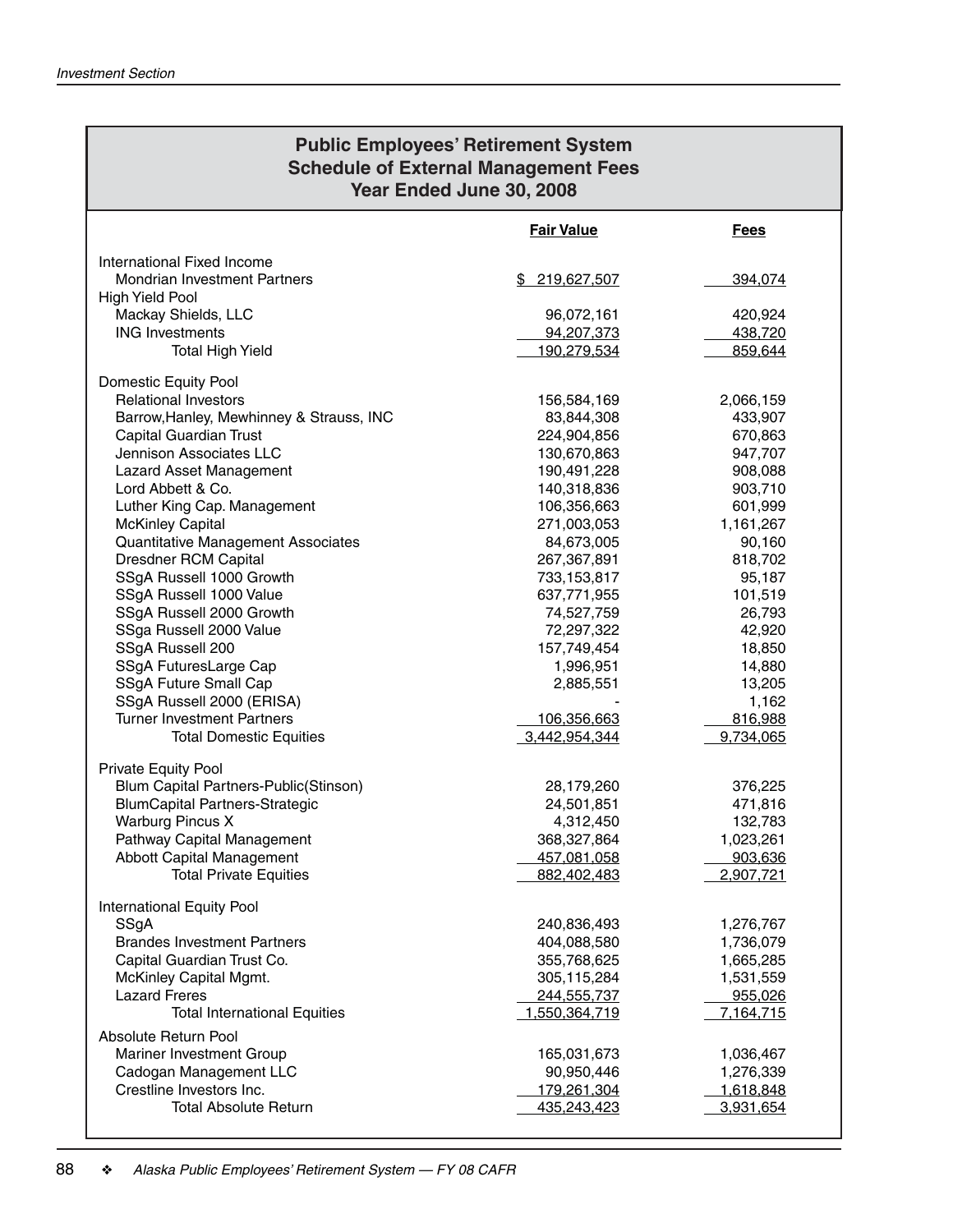| <b>Public Employees' Retirement System</b><br><b>Schedule of External Management Fees (con't)</b><br>Year Ended June 30, 2008 |                     |                |  |  |
|-------------------------------------------------------------------------------------------------------------------------------|---------------------|----------------|--|--|
|                                                                                                                               | <b>Fair Value</b>   | <u>Fees</u>    |  |  |
|                                                                                                                               |                     |                |  |  |
| <b>Other Investment Pool</b>                                                                                                  |                     |                |  |  |
| <b>TCW Energy Fund XD</b>                                                                                                     | \$<br>39,612,741    | 508,804        |  |  |
| <b>TCW Energy Fund XIV-A</b>                                                                                                  | 13,714,725          | 693,464        |  |  |
| <b>UBS Agrivest</b>                                                                                                           | 204,996,239         | 361,178        |  |  |
| Hancock                                                                                                                       | 86,620,326          | 337,727        |  |  |
| <b>Total Other Investments</b>                                                                                                | 344,944,031         | 1,901,173      |  |  |
| <b>Emerging Markets Equity Pool</b>                                                                                           |                     |                |  |  |
| The Capital Group Inc.                                                                                                        | 163,750,586         | 1,044,649      |  |  |
| <b>Lazard Freres Asset Managers</b>                                                                                           | 63,854,727          | 135,565        |  |  |
| <b>Eaton Vance</b>                                                                                                            | 66,709,893          | 155,963        |  |  |
| J P Morgan                                                                                                                    |                     | 690,057        |  |  |
| <b>Total Emerging Markets</b>                                                                                                 | 294,315,206         | 2,026,234      |  |  |
|                                                                                                                               |                     |                |  |  |
| <b>Real Estate Pool</b>                                                                                                       |                     |                |  |  |
| <b>JPM Strategic</b>                                                                                                          | 172,534,052         | 1,387,003      |  |  |
| <b>UBS Consolidated</b>                                                                                                       | 67,353,649          | 845,385        |  |  |
| Cornerstone                                                                                                                   | 153,817,769         | 792,396        |  |  |
| Lasalle                                                                                                                       | 164,606,319         | 997,755        |  |  |
| Sentinel, SA                                                                                                                  | 59,596,947          | 286,041        |  |  |
| <b>UBS Separate</b>                                                                                                           | 255,364,881         | 1,339,731      |  |  |
| Coventry                                                                                                                      | 43,622,461          | 471,556        |  |  |
| Lowe Hospitality                                                                                                              | 34,736,098          | 553,550        |  |  |
| <b>Cornerstone Rotational</b>                                                                                                 | 128,805             | 81,310         |  |  |
| <b>ING Clarion</b>                                                                                                            | 23,729,776          | 78,986         |  |  |
| Lehman Brothers Real Estate Partners II                                                                                       | 90,050,388          | 668,648        |  |  |
| <b>Rothschild Five Arrows</b>                                                                                                 | 19,776,850          | 310,231        |  |  |
| Tishman Speyer                                                                                                                | 62,506,551          | 512,956        |  |  |
| <b>Rorhschild Five Arrows V</b>                                                                                               | 1,600,187           | 153,487        |  |  |
| <b>Tishman Speyer VII</b>                                                                                                     | 9,442,301           | 148,757        |  |  |
| <b>BlackRock Diamond</b>                                                                                                      | 54,762,430          | 192,511        |  |  |
| Colony Investors VIII, L.P.                                                                                                   | 19,270,263          | 573,694        |  |  |
| LaSalle Medical Office Fund II                                                                                                | 6,477,359           | 309,886        |  |  |
| Cornerstone Apartment Venture III                                                                                             | 4,947,919           | 42,152         |  |  |
| <b>Total Real Estate</b>                                                                                                      | 1,244,325,006<br>\$ | 9,746,036      |  |  |
|                                                                                                                               |                     |                |  |  |
| <b>TIPS</b>                                                                                                                   |                     |                |  |  |
| SSgA TIPS                                                                                                                     |                     | 49             |  |  |
|                                                                                                                               |                     |                |  |  |
| Custodian                                                                                                                     |                     |                |  |  |
| <b>State Street Bank</b>                                                                                                      |                     | 929,310        |  |  |
| <b>Investment Advisory</b>                                                                                                    |                     |                |  |  |
| <b>Townsend Group</b>                                                                                                         |                     | 68,470         |  |  |
| <b>Callan Associates</b>                                                                                                      |                     | 159,822        |  |  |
| <b>Investment Advisory Council</b>                                                                                            |                     | 79,741         |  |  |
| <b>Total Investment Advisory</b>                                                                                              |                     | 308,033        |  |  |
|                                                                                                                               |                     |                |  |  |
| <b>Investment Performance</b>                                                                                                 |                     |                |  |  |
| <b>Callan Associates</b>                                                                                                      |                     | <u>129,840</u> |  |  |
| <b>Total External Management Fees</b>                                                                                         |                     | \$40,032,547   |  |  |
|                                                                                                                               |                     |                |  |  |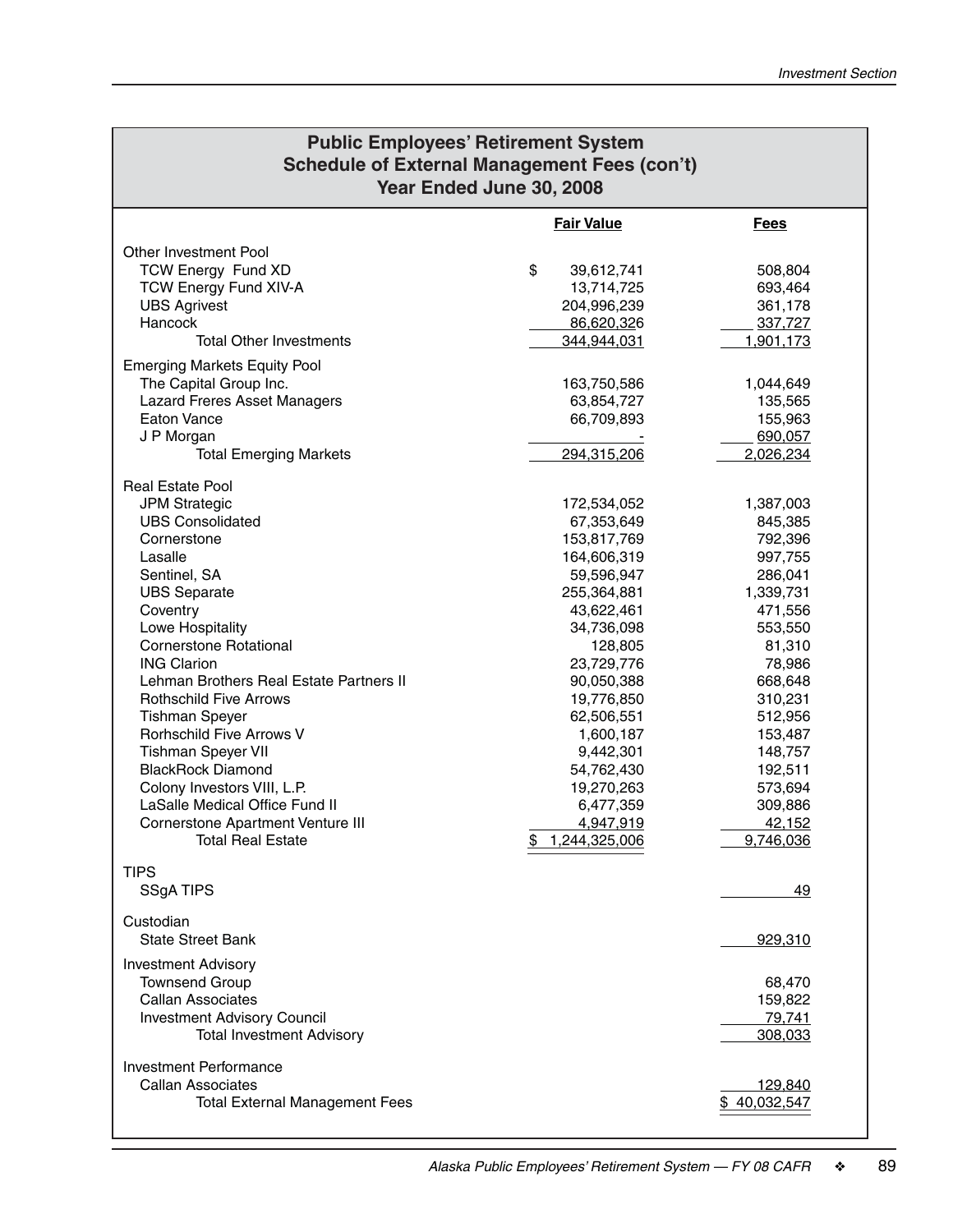| <b>Public Employees' Retirement System</b><br><b>Investment Summary Schedule</b><br><b>June 30, 2008</b> |               |                                  |                              |                                        |                                         |
|----------------------------------------------------------------------------------------------------------|---------------|----------------------------------|------------------------------|----------------------------------------|-----------------------------------------|
|                                                                                                          | Policy        | <b>Asset Allocation</b><br>Range | <b>Market</b><br>Value       | $%$ of<br><b>Asset</b><br><b>Class</b> | $%$ of<br><b>Total</b><br><b>Assets</b> |
| <b>Participation in Pools Owning</b><br><b>Fixed-Income Securities</b><br><b>Domestic</b>                |               |                                  |                              |                                        |                                         |
| Short-Term Fixed Income Pool<br><b>Retirement Fixed Income Pool</b>                                      | $0\%$<br>18%  | $0 - 3%$<br>15-21%               | \$5,932,243<br>1,642,571,175 | 0.36%<br>99.64%                        | 0.06%<br>15.76%                         |
| <b>Total Domestic Fixed Income</b>                                                                       |               |                                  | 1,648,503,418                | 100.00%                                | 15.82%                                  |
| <b>TIPS</b><br><b>TIPS</b>                                                                               | 0.5%          | $0 - 1%$                         | 57,543,641                   | 100.00%                                | 0.55%                                   |
| <b>International</b><br>International Fixed Income Pool 2%                                               |               | $0 - 4%$                         | 219,627,508                  | 100.00%                                | 2.11%                                   |
| <b>High Yield</b><br>High Yield Fixed Income Pool                                                        | 3%            | $0 - 6%$                         | 260,351,576                  | 100.00%                                | 2.50%                                   |
| <b>Total Fixed Income Securities</b>                                                                     |               |                                  | 2,186,026,143                |                                        | 20.98%                                  |
| <b>Participation in Pools Owning Domestic Equities</b><br><b>Domestic Equities</b>                       |               |                                  |                              |                                        |                                         |
| Small cap(1)<br>Large cap                                                                                | 7%<br>30%     | 4-10%<br>27-33%                  | 639,929,671<br>2,780,413,484 | 18.71%<br>81.29%                       | 6.14%<br>26.67%                         |
| <b>Total Domestic Equities</b>                                                                           |               |                                  | 3,420,343,155                | 100.00%                                | 32.81%                                  |
| <b>Participation in Pools Owning International Equities</b>                                              |               |                                  |                              |                                        |                                         |
| International Equity Pool<br><b>Emerging Markets Equity Pool</b>                                         | 14%<br>$-2\%$ | 11-17%<br>$0 - 4%$               | 1,554,575,779<br>293,597,781 | 84.11%<br>15.89%                       | 14.91%<br>2.82%                         |
| <b>Total International Equities</b>                                                                      |               |                                  | 1,848,173,560                | 100.00%                                | 17.73%                                  |
| <b>Participation in Pools owning</b><br><b>Alternative Investments</b>                                   |               |                                  |                              |                                        |                                         |
| Private Equity Pool                                                                                      | $Z\%$         | $2 - 12%$                        | 888,881,826                  | 100.00%                                | 8.53%                                   |
| Other Investments Pool                                                                                   | 2.5%          | $0 - 5%$                         | 340,732,686                  | 100.00%                                | 3.27%                                   |
| Absolute Return Pool                                                                                     | 4%            | $0 - 8%$                         | 435,243,423                  | 100.00%                                | 4.18%                                   |
| <b>Participation in Real Estate</b><br><b>Real Estate Pool</b>                                           | 10%           | $6 - 14%$                        | 1,304,633,934                | 100.00%                                | 12.50%                                  |
| <b>Total Invested Assets</b>                                                                             | 100%          |                                  | \$10,424,034,727             | 100.00%                                | 100.00%                                 |

(1) Includes only securities held by those managers with small cap mandates. Does not include small cap holdings which may be held in other managers' portfolios.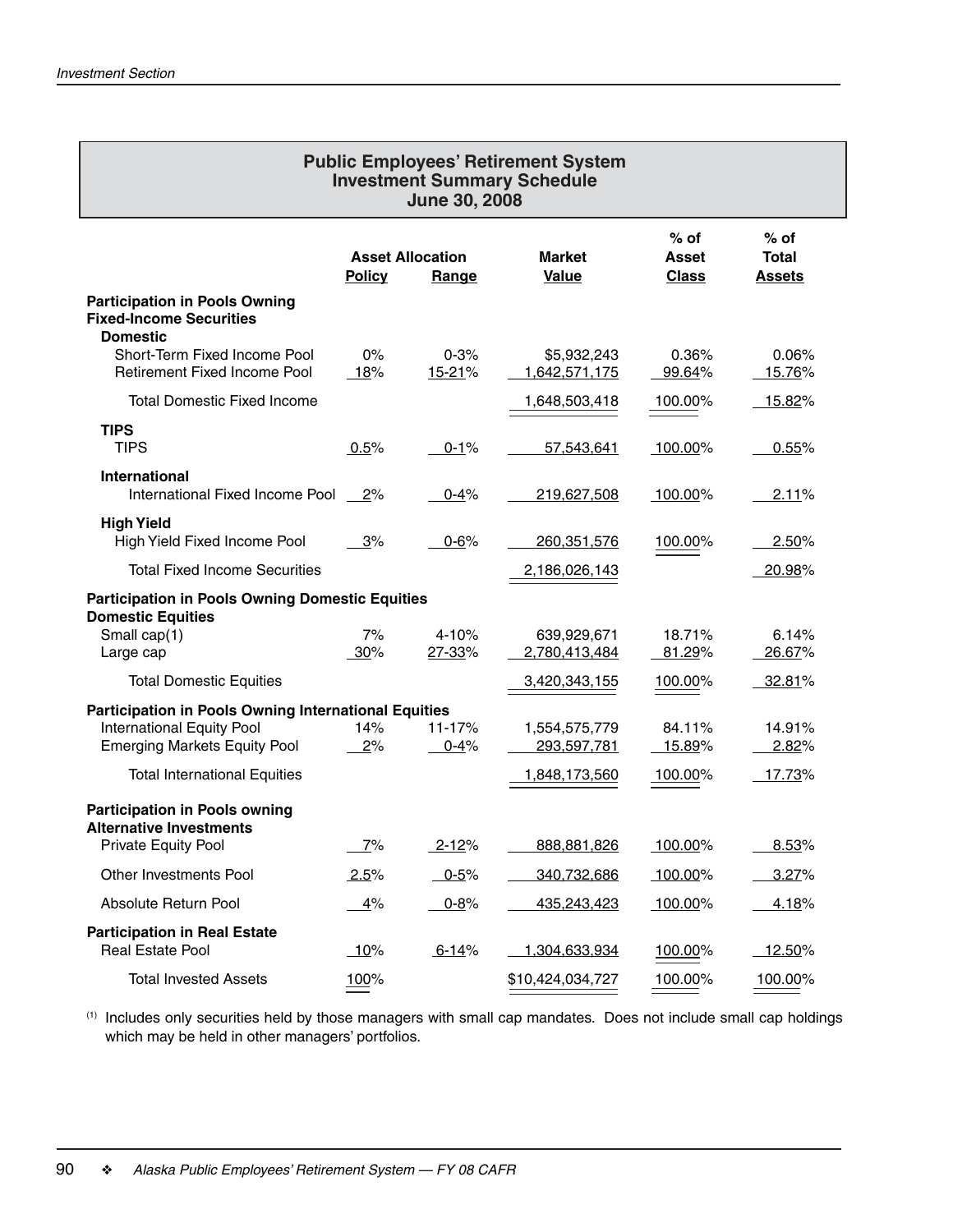| <b>Public Employees' Retirement System</b><br><b>Recaptured Commission Fees</b><br>Year Ended June 30, 2008                                                                                                                                                                                                                                                                                                                                                                                                                                                                                                                                                                                                                                                                                                                                                                                                                                                                                                                     |                                  |                                |              |  |
|---------------------------------------------------------------------------------------------------------------------------------------------------------------------------------------------------------------------------------------------------------------------------------------------------------------------------------------------------------------------------------------------------------------------------------------------------------------------------------------------------------------------------------------------------------------------------------------------------------------------------------------------------------------------------------------------------------------------------------------------------------------------------------------------------------------------------------------------------------------------------------------------------------------------------------------------------------------------------------------------------------------------------------|----------------------------------|--------------------------------|--------------|--|
|                                                                                                                                                                                                                                                                                                                                                                                                                                                                                                                                                                                                                                                                                                                                                                                                                                                                                                                                                                                                                                 | <b>Domestic</b><br><b>Equity</b> | International<br><u>Equity</u> | <b>Total</b> |  |
|                                                                                                                                                                                                                                                                                                                                                                                                                                                                                                                                                                                                                                                                                                                                                                                                                                                                                                                                                                                                                                 | \$<br>349,851                    | 145,048                        | 494,899      |  |
| The ARMB's Commission Recapture program has been in place since 1995, first working with various brokers then<br>switching to the State Street program in 2005. Under a commission recapture program a portion of the commissions<br>and mark-ups on trades (placed through the State Street broker<br>network) flow directly back to the fund.<br>The program allows managers to place trades for commission recapture purposes. The ARMB has established<br>direction percentages for the managers to strive for, but is only requiring best efforts to meet them given their fiduciary<br>obligation to achieve best execution of transactions.<br>The current rebate arrangement with State Street Global Markets is: 80% of the brokerage commissions earned<br>in executing domestic equity transactions; 72% of the brokerage commissions earned in executing domestic equity<br>transactions via correspondent brokers; and, 60% of the brokerage commissions earned in executing international<br>equity transactions. |                                  |                                |              |  |
| <b>Net Securities Lending Income</b><br>Year Ended June 30, 2008                                                                                                                                                                                                                                                                                                                                                                                                                                                                                                                                                                                                                                                                                                                                                                                                                                                                                                                                                                |                                  |                                |              |  |
| Securities lending income<br>Less Securities lending expense                                                                                                                                                                                                                                                                                                                                                                                                                                                                                                                                                                                                                                                                                                                                                                                                                                                                                                                                                                    |                                  | 39,642,338<br>35,347,772       |              |  |
| Net income from securities lending activities                                                                                                                                                                                                                                                                                                                                                                                                                                                                                                                                                                                                                                                                                                                                                                                                                                                                                                                                                                                   |                                  |                                | 4,294,566    |  |
| Alaska Statute 37.10.071 authorizes the ARMB to lend assets, under an agreement and for a fee, against deposited<br>collateral of equivalent fair value. The ARMB has entered into an agreement with State Street Corporation (the Bank)<br>to lend equity and domestic fixed-income securities. The Bank, acting as the ARMB's agent under the agreement,<br>transfers securities to broker agents or other entities for collateral in the form of cash or securities and simultaneously<br>agrees to return the collateral for the same securities in the future.                                                                                                                                                                                                                                                                                                                                                                                                                                                             |                                  |                                |              |  |
| Cash collateral is invested in a registered 2(a)-7 money market fund which is valued at amortized cost approximating<br>fair value. The ARMB does not have the ability to pledge or sell securities collateral unless the borrower defaults,<br>therefore securities collateral is not recorded on the financial statements.                                                                                                                                                                                                                                                                                                                                                                                                                                                                                                                                                                                                                                                                                                    |                                  |                                |              |  |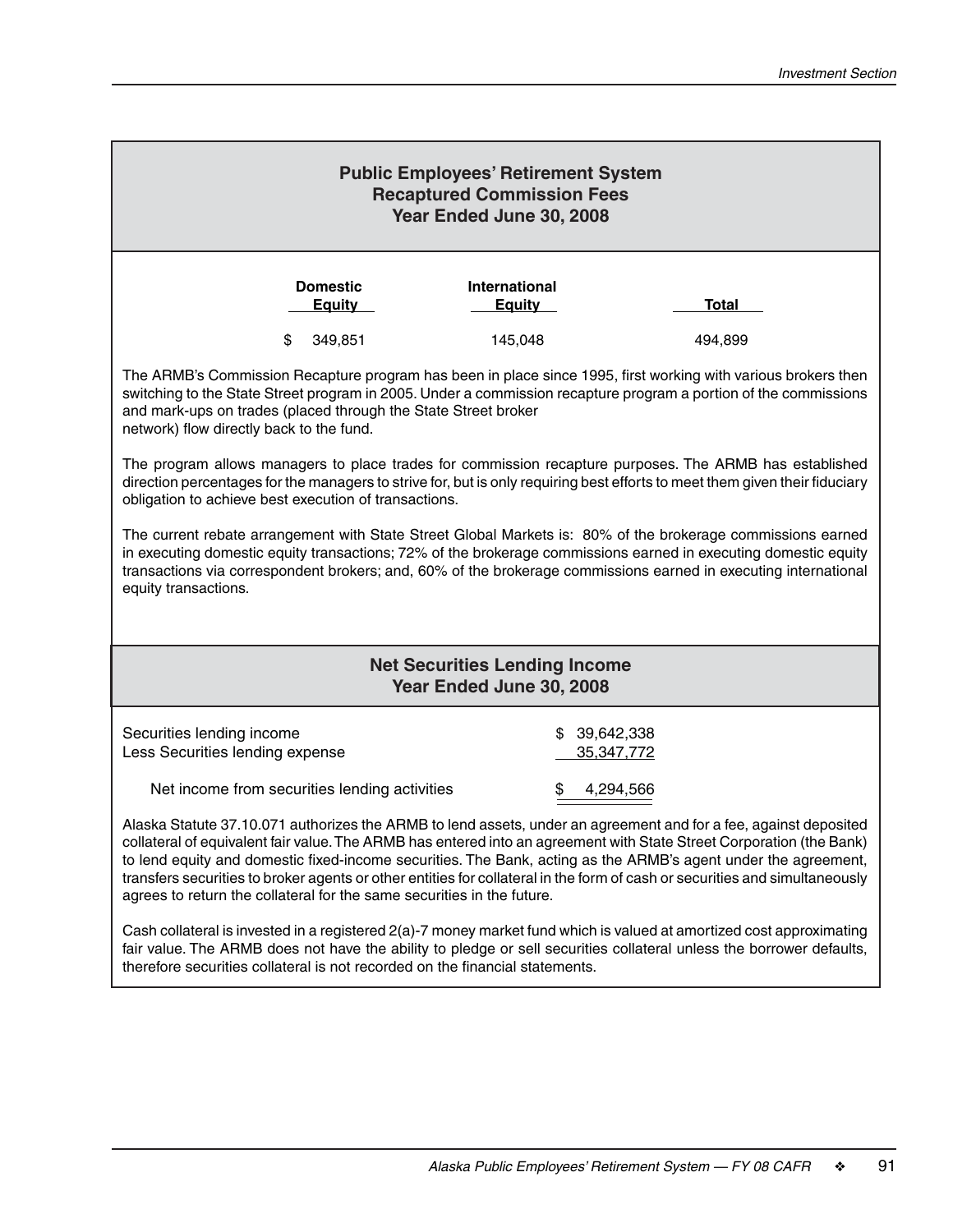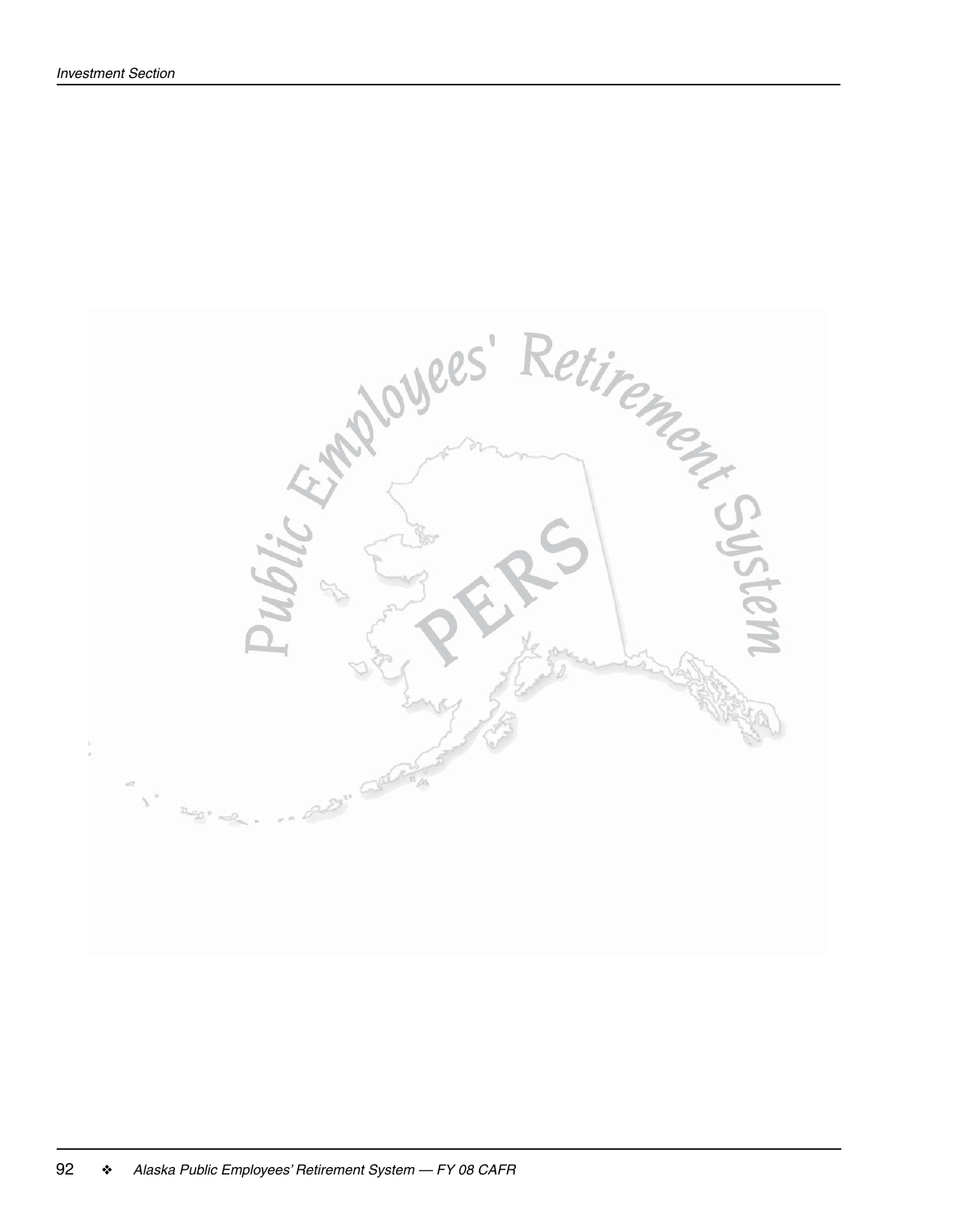

# **ACTUARIAL SECTION**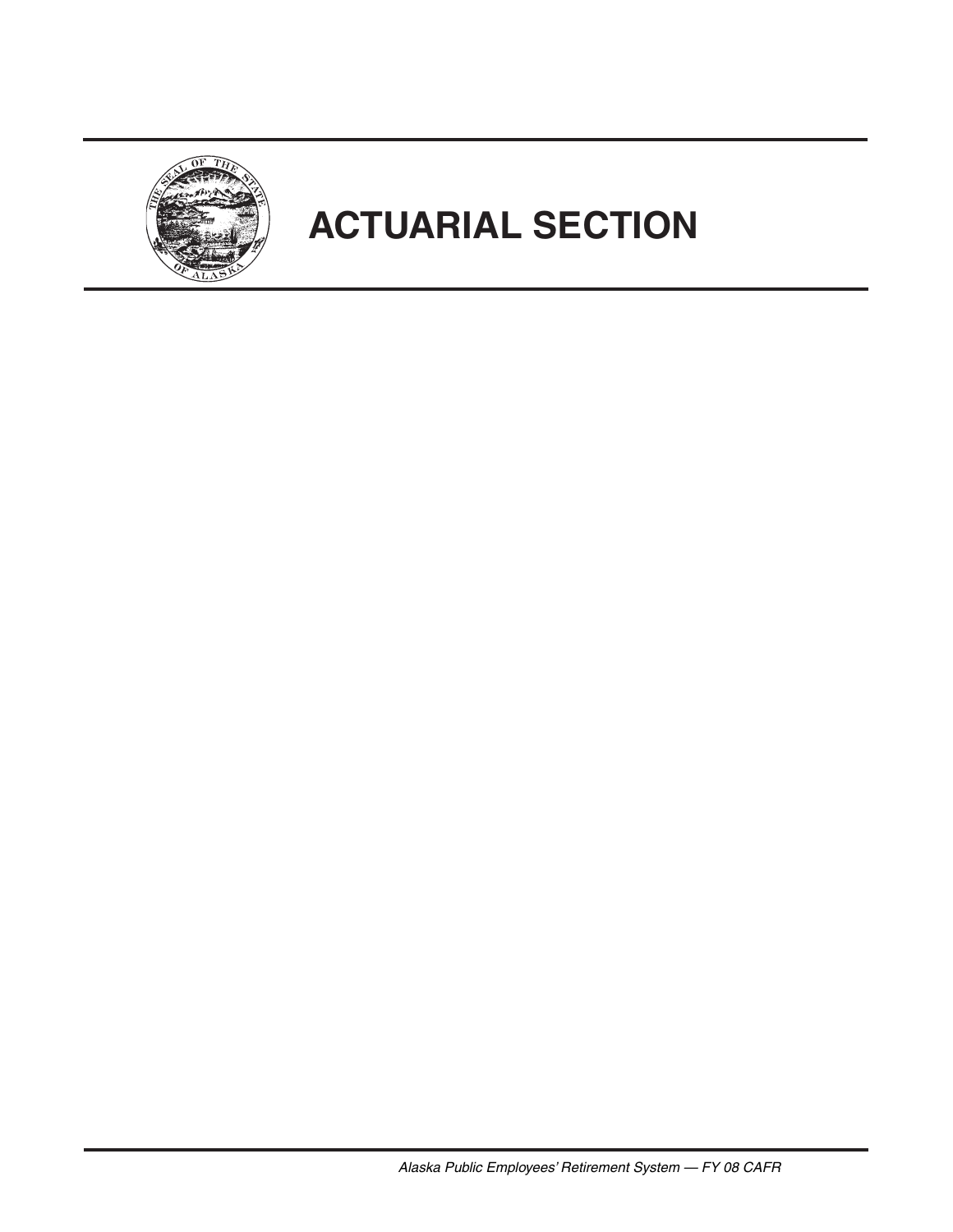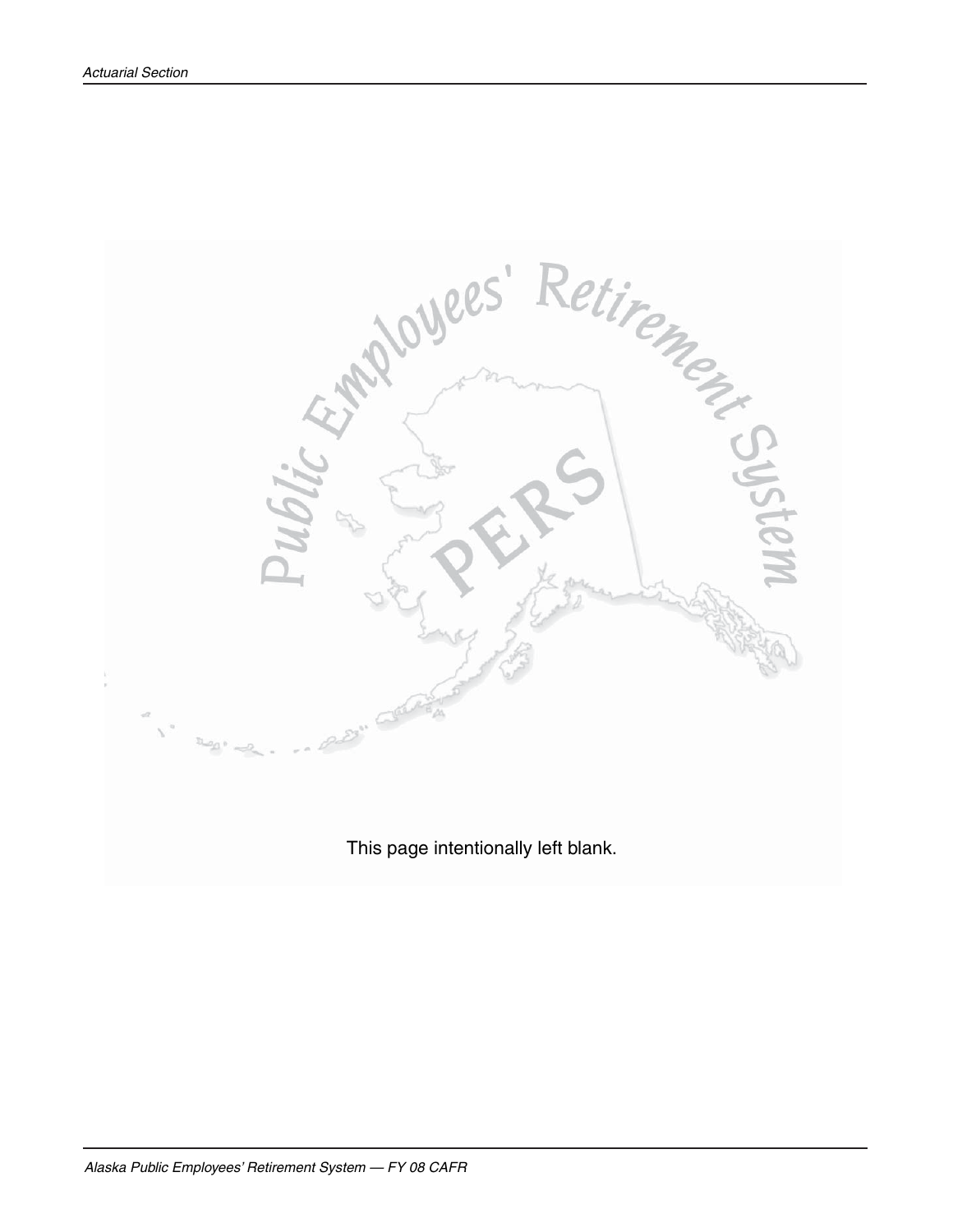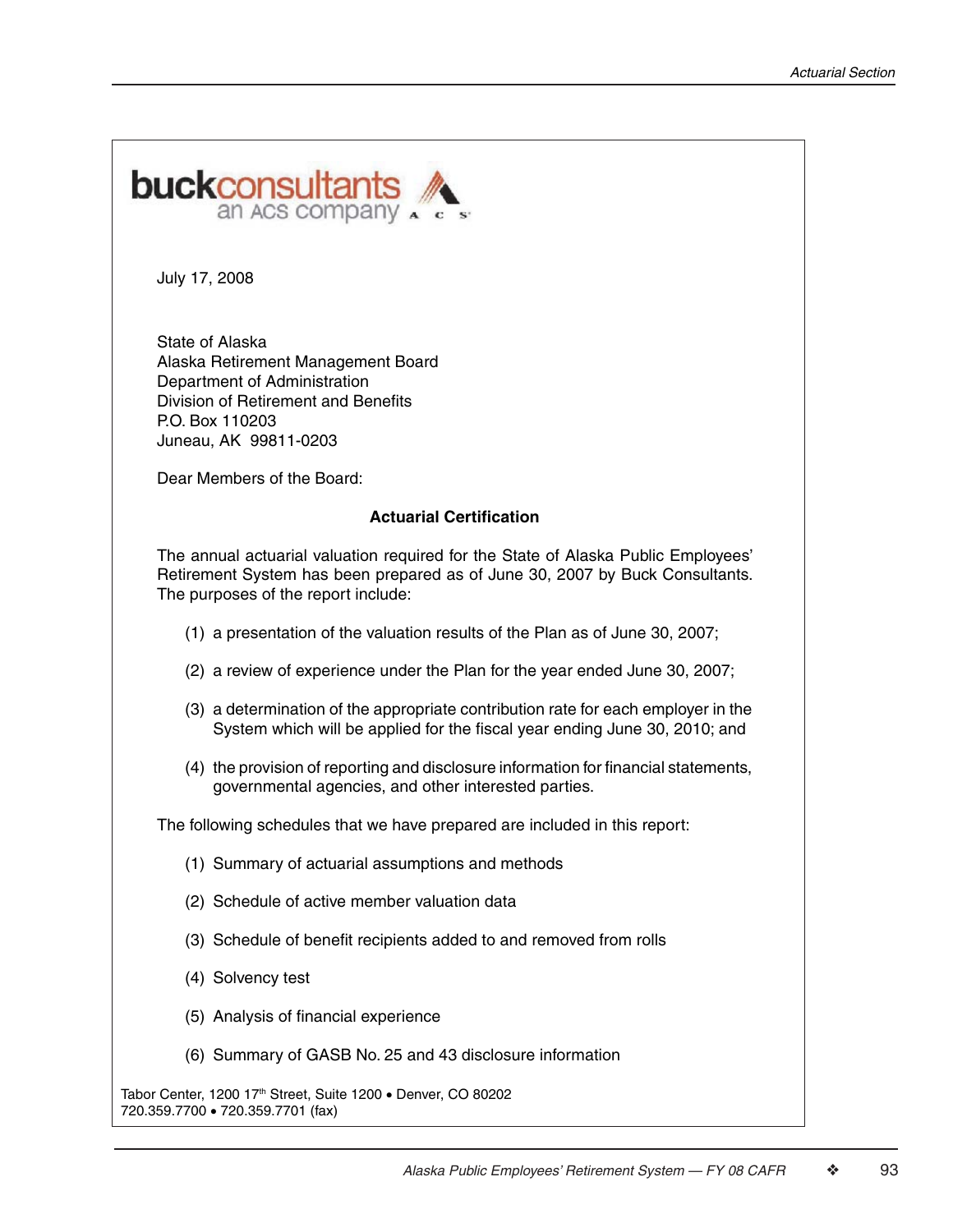Alaska Retirement Management Board July 17, 2008 Page 2

In preparing this valuation, we have employed generally accepted actuarial methods and assumptions, in conjunction with employee data provided to us by the Division of Retirement and Benefits and financial information provided in the financial statements audited by KPMG LLP, to determine a sound value for the System liability. The employee data has not been audited, but it has been reviewed and found to be consistent, both internally and with prior years' data. The actuarial assumptions are based on the results of an experience study presented to and adopted by the Board in October 2006. Actuarial methods, medical cost trend, and assumed blended medical premiums were also reviewed and revised during the experience study.

The contribution requirements are determined as a percentage of payroll, and reflect the cost of benefits accruing in FY08 and a fixed 25-year amortization as level percentage of payroll of the initial unfunded accrued liability and subsequent gains/losses. The payroll used to determine the contribution rates is the total payroll of all active members in the system, includig those hired after July 1, 2006 who are in the Defined Contribution Retirement (DCR) Plan. The amortization period is set by the Board. Contribution levels are recommended by the Actuary and adopted by the Board each year. The ratio of valuation assets to liabilities increased from 62.8% to 68.0% during the year.

A summary of the actuarial assumptions and methods is presented in Section 2.3 of this report. The assumptions, when applied in combination, fairly represent past and anticipated future experience in the System.

Future contribution requirements may differ from those determined in the valuation because of:

- (1) differences between actual experience and anticipated experience based on the assumptions;
- (2) changes in actuarial assumptions or methods;
- (3) changes in statutory provisions; or
- (4) differences between the contribution rates determined by the valuation and those adopted by the Board.

The undersigned are members of the American Academy of Actuaries and the Society of Actuaries, and are fully qualified to provide actuarial services to the State of Alaska and are available to answer questions regarding this report.

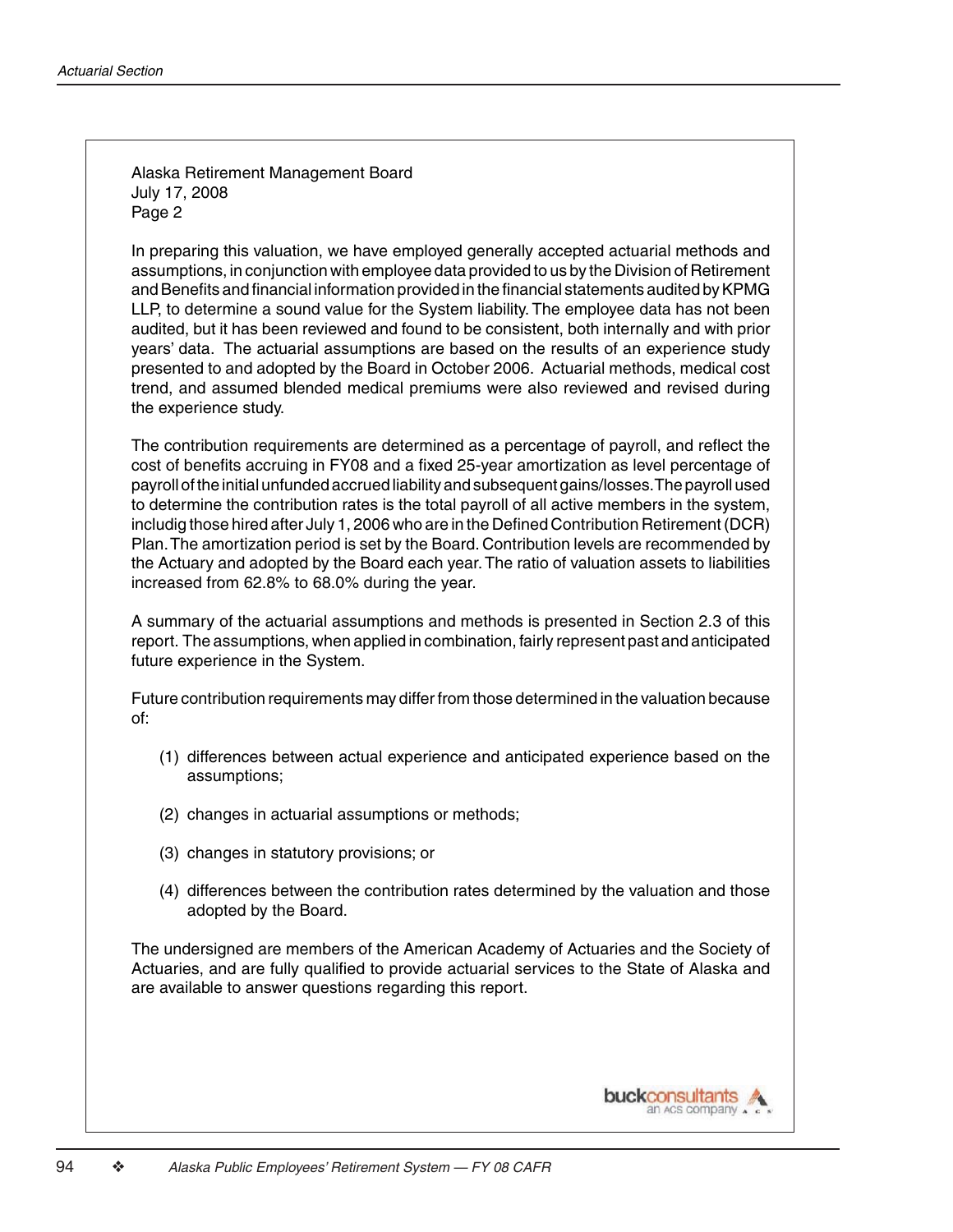Alaska Retirement Management Board July 17, 2008 Page 3

We believe that the assumptions and methods used for funding purposes and for the disclosures presented satisfy the parameter requirements set forth in the Government Accounting Standards Board (GASB) Statement Nos. 25 and 43.

We believe that this report conforms with the requirements of the Alaska statutes, and where applicable, other federal and accounting laws, regulations and rules, as well as generally accepted actuarial principles and practices.

Sincerely,

David W. Dickwicky

Minuu mx

Principal, Consulting Actuary Director, Consulting Actuary

David H. Slishinsky, A.S.A., E.A., M.A.A.A. Michelle Reding DeLange,  $F.S.A., E.A., M.A.A.A.$ 

The undersigned actuary is responsible for all assumptions related to the average annual per capita health claims cost and the health care cost trend rates, and hereby affirms her qualification to render opinions in such matters, in accordance with the qualification standards of the American Academy of Actuaries.

Melissa Krumholz, F.S.A., M.A. Senior Consultant, Health & Productivity

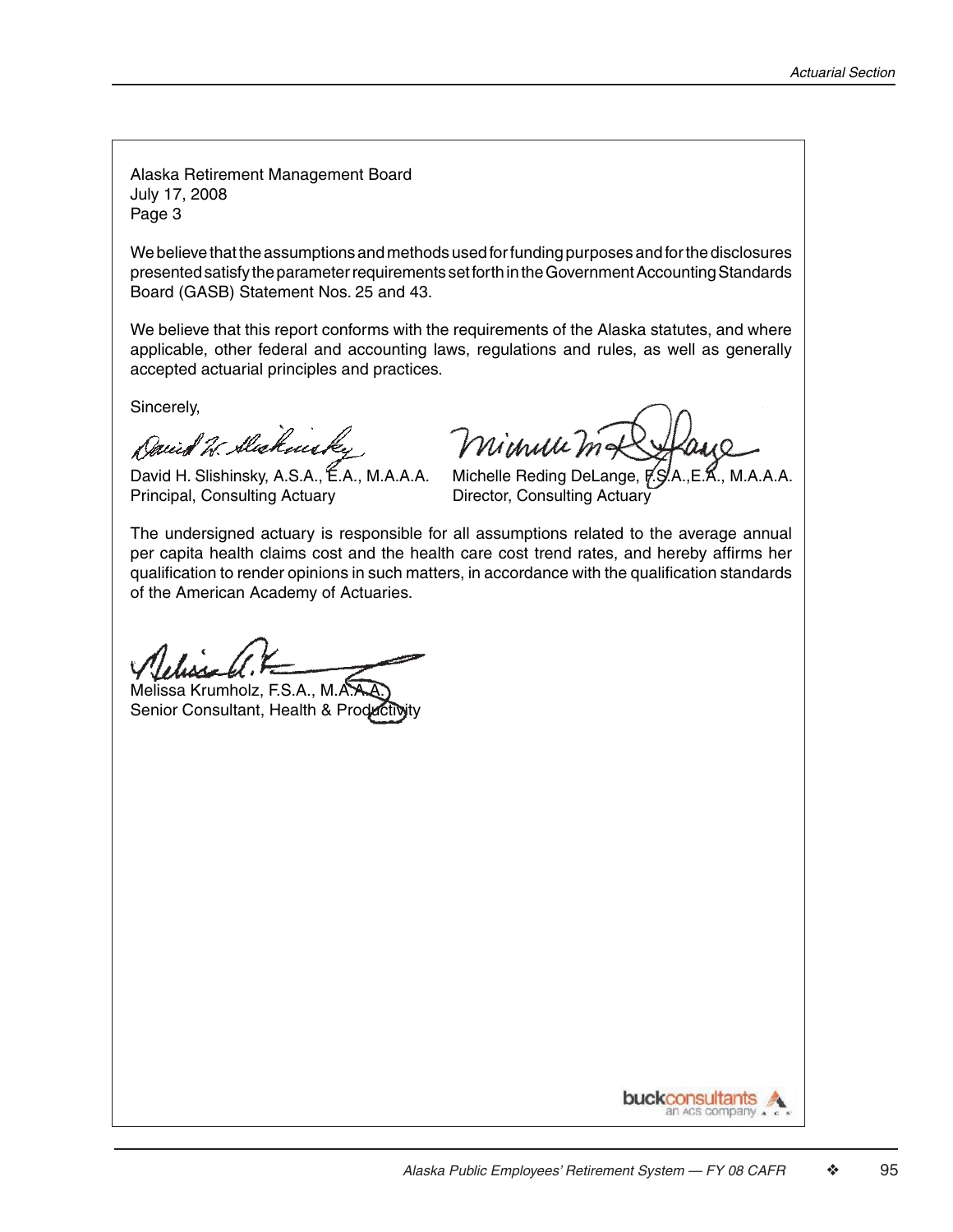# **Public Employees' Retirement System Summary of Actuarial Assumptions, Methods and Procedures**

The demographic and economic assumptions used in the June 30, 2007 valuation are described below. Unless noted otherwise, these assumptions were adopted by the Board in October 2006. These assumptions were the result of an experience study performed as of June 30, 2005. The funding method used in this valuation was adopted by the Board in October 2006. The asset smoothing method used to determine valuation assets was changed effective June 30, 2002.

Benefits valued are those delineated in Alaska State statutes as of the valuation date. Changes in State statutes effective after the valuation date are not taken into consideration in setting the assumptions and methods.

## **Valuation of Liabilities**

## **A. Actuarial Method -** Entry Age Actuarial Cost

Liabilities and contributions shown in the report are computed using the Entry Age Actuarial Cost method of funding. Any funding surpluses or unfunded accrued liability is amortized over 25 years as a level percent of pay. Payroll is assumed to increase 4.0% per year for this purpose. State statutes allow the contribution rate to be determined on payroll for all members, defined benefit and defined contribution member payroll combined. However, for GASB disclosure requirements, the net amortization period will not exceed 30 years and the level dollar amortization method is used since the defined benefit plan membership was closed effective July 1, 2006.

Projected pension and postemployment healthcare benefits were determined for all active members. Cost factors designed to produce annual costs as a constant percentage of each member's expected compensation in each year for pension benefits (constant dollar amount for healthcare benefits) from the assumed entry age to the assumed retirement age were applied to the projected benefits to determine the normal cost (the portion of the total cost of the plan allocated to the current year under the method). The normal cost is determined by summing intermediate results for active members and determining an average normal cost rate which is then related to the total payroll of active members. The actuarial accrued liability for active members (the portion of the total cost of the plan allocated to prior years under the method) was determined as the excess of the actuarial present value of projected benefits over the actuarial present value of future normal costs.

The actuarial accrued liability for retired members and their beneficiaries currently receiving benefits, terminated vested members and disabled members not yet receiving benefits was determined as the actuarial present value of the benefits expected to be paid. No future normal costs are payable for these members.

The actuarial accrued liability under this method at any point in time is the theoretical amount of the fund that would have been accumulated had annual contributions equal to the normal cost been made in prior years (it does not represent the liability for benefits accrued to the valuation date). The unfunded actuarial accrued liability is the excess of the actuarial accrued liability over the actuarial value of plan assets measured on the valuation date.

Under this method, experience gains or losses, i.e., decreases or increases in accrued liabilities attributable to deviations in experience from the actuarial assumptions, adjust the unfunded actuarial accrued liability.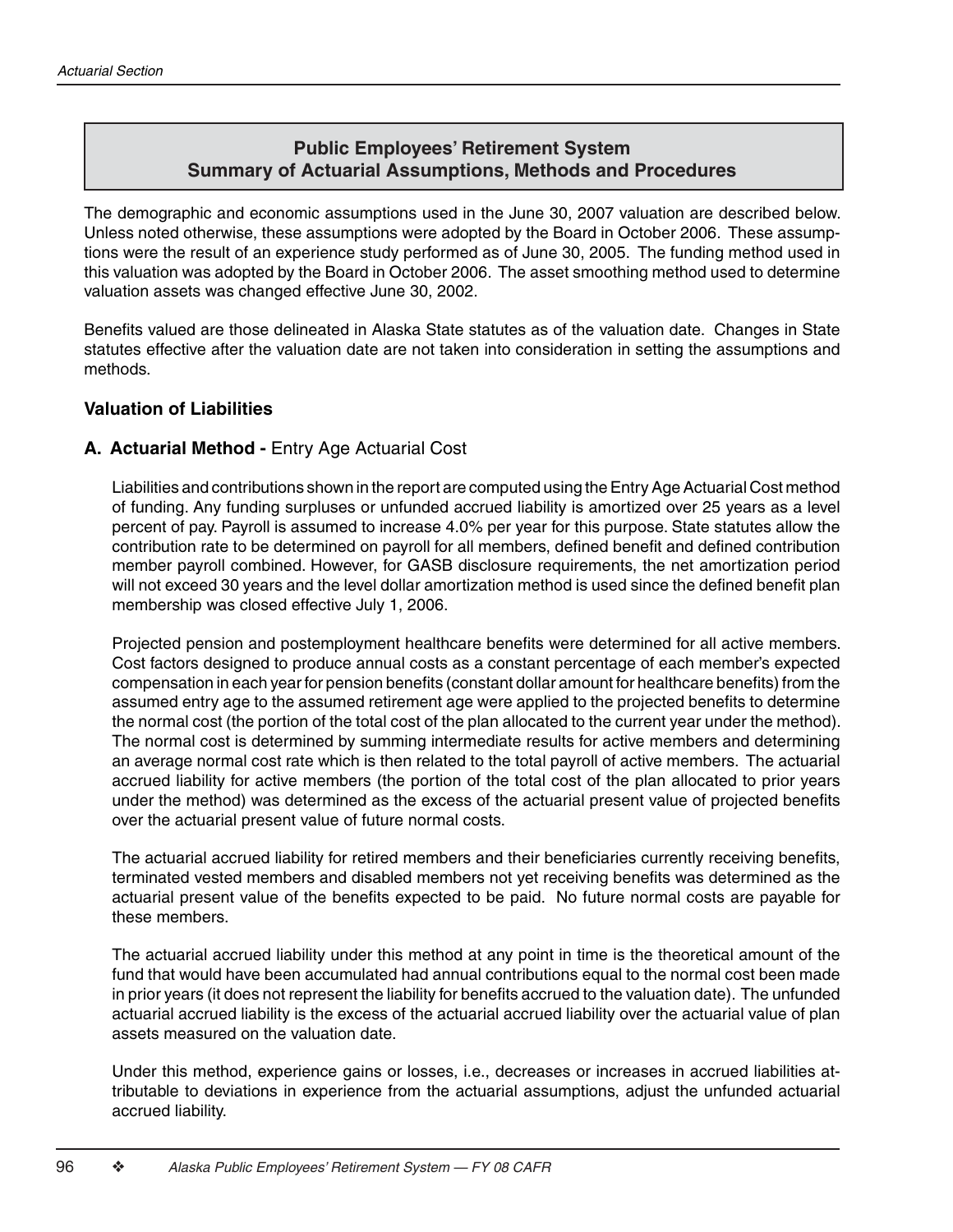#### **Changes in Methods from the Prior Valuation**

There were no changes in methods from the prior valuation, except for any described in the healthcare sections below.

### **B. Valuation of Assets**

Effective June 30, 2002, the asset valuation method recognizes 20% of the investment gain or loss in each of the current and preceding four years. This method was phased in over the next five years. All assets are valued at market value. Assets are accounted for on an accrued basis and are taken directly from financial statements audited by KPMG LLP. Valuation assets are constrained to a range of 80% to 120% of the market value of assets.

### **C. Valuation of Medical Benefits**

This section outlines the detailed methodology used to develop the initial per capita claims cost rates for the State of Alaska Public Employees' Retirement System postemployment healthcare plan. Note that methodology reflects the results of our Experience Study for the period July 1, 2001 to June 30, 2005.

Base claims cost rates are incurred healthcare costs expressed as a rate per member per year. Ideally, claims cost rates should be derived for each significant component of cost that can be expected to require differing projection assumptions or methods, i.e., medical claims, prescription drug claims, administrative costs, etc. Separate analysis is limited by the availability and credibility of cost and enrollment data for each component of cost. This valuation reflects non-prescription claims separated by Medicare status, including eligibility for free Part A coverage. Prescription costs are analyzed separately as in prior valuations. Administrative costs are assumed in the final per capita claims cost rates used for valuation purposes, as described below. Analysis to date on Medicare Part A coverage is limited since Part A coverage is not available by individual, nor is this status incorporated into historical claim data.

We analyzed Aetna and Premera management level reporting for calendar 2003 through fiscal 2007, as well as Aetna and Premera claim level data for calendar 2004, 2005 and 2006, and derived recommended base claims cost rates as described in the following steps:

- 1. Based on analysis described in our Experience Study, dental, vision and audio claims (DVA) are excluded from data analyzed for this valuation.
- 2. Available management level reporting does not show claims or enrollment separately for Medicare and non-Medicare plan participants, but does include overall statistics as to the percentage of claims and enrollment attributable to both groups. Claim level reporting and the State's approved RDS listing from Medicare were used to augment cost and enrollment data by Medicare status.
- 3. Alaska retirees who do not have 40 quarters of Medicare-covered compensation do not qualify for Medicare Part A coverage free of charge. This is a relatively small and closed group. Medicare was applied to State employment for all employees hired after March 31, 1986. For these "no-Part A" individuals, the State is the primary payer for hospital bills and other Part A services. Thus,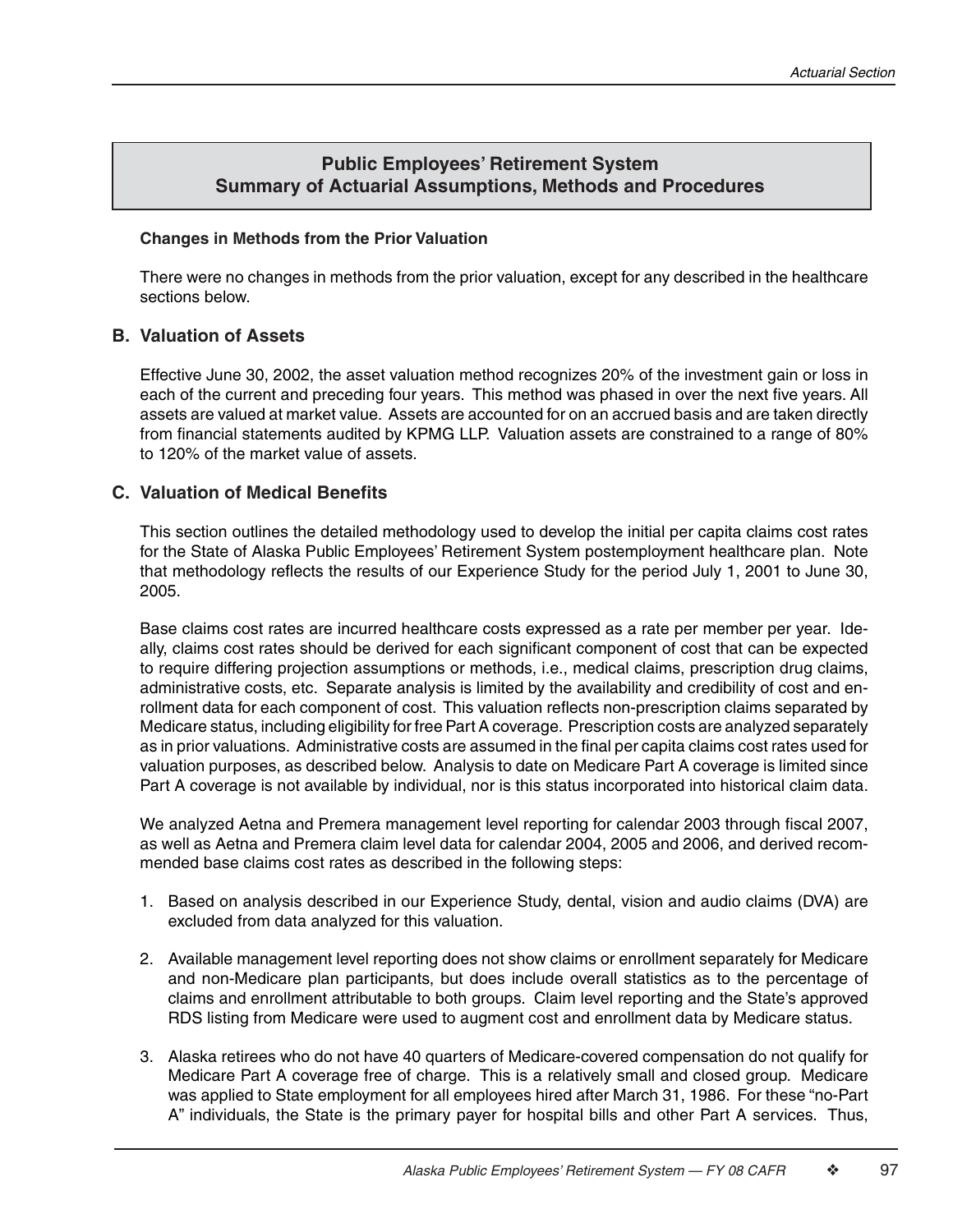claims costs are higher for the no-Part A group. To date, claim and enrollment experience is not available separately for participants with both Medicare Parts A and B and those with Part B only. Therefore, higher no-Part A claims are spread across the entire retired population and have been applied to future claims of current active employees projected to retire in the future. To the extent that no-Part A claims can be isolated and applied strictly to the appropriate closed group, actuarial accrued liability will be more accurate and will be lower. The larger the no-Part A population, the more accrued liabilities will decrease.

 Current retiree census does not include date of hire, although the Tier indicator does imply that Tier I PERS retirees should probably be considered as no-Part A retirees. After analysis of active employee data, including individual claim records, and accounting for retirees who return to work and therefore pay Medicare taxes, we assume that 5.0% of the active and inactive workforce will not qualify for free Part A coverage when they retire. Similarly, we assume 5.0% of the current Medicare retiree population does not receive Part A coverage.

 We are working with the State to compile census records for no-Part A members to build an historic claim database isolating no-Part A members.

 All claim cost rates developed from management level reporting have compared to similar rates developed from claim level data.

4. The steps above result in separate paid claims cost rates for medical and prescription benefits for non-Medicare, Medicare Part B only and Medicare Part A&B members for the past four calendar years. Medical claims cost rates reflect differing average ages and levels of Medicare coordination for each group. Prescription claims cost rates reflect differing average ages. We converted paid claim data to incurred cost rates projected from each historical data period to the valuation year using an average of national and Alaska-specific trend factors and developed weighted average incurred claims cost rates. The assumed lag between medical claim incurred and paid dates is approximately 2.3 months for medical claims and 0.6 months for prescription claims. This "trend and blend" methodology differs mechanically from the method used for 2004 and 2005 that essentially averaged three years of paid claims before projecting forward to an incurred basis for the valuation year. During transition to a trended blended average basis, we recommend weighting each year's data in the 4-year experience period at 25%. We also incorporated actual administrative costs that are projected to increase at 5%.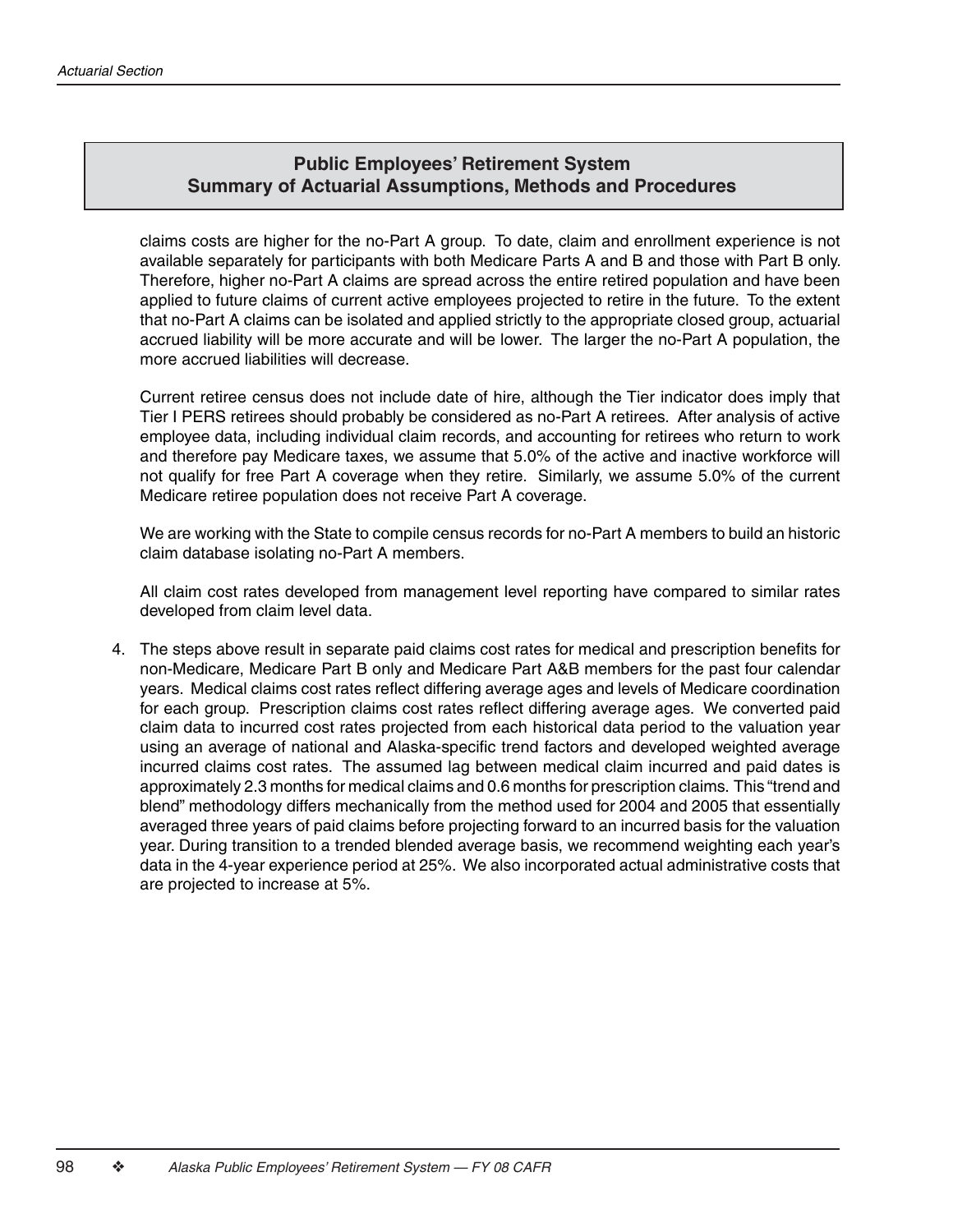### **June 30, 2007 Valuation – FY 2008 Claims Cost Rates**

|                                                                   |                     | <b>Medical</b>  |                   |
|-------------------------------------------------------------------|---------------------|-----------------|-------------------|
|                                                                   |                     | <b>Medicare</b> | <b>Medicare B</b> |
|                                                                   | <b>Pre-Medicare</b> | A&B             | Only              |
| <b>Calendar 2004 Paid Claims</b>                                  | \$125,222,188       | \$20,330,785    | \$2,955,315       |
| Membership                                                        | 32,858              | 17,558          | 924               |
| <b>Paid Claims Cost Rate</b>                                      | \$3,811             | \$1,158         | \$3,198           |
| Trend to FY2008                                                   | 1.286               | 1.286           | 1.286             |
| FY 2008 Paid Cost Rate                                            | \$4,901             | \$1,489         | \$4,112           |
| Paid to Incurred Factor**                                         | 1.013               | 1.013           | 1.013             |
| FY 2008 Incurred Cost Rate                                        | \$4,966             | \$1,509         | \$4,167           |
| <b>Calendar 2005 Paid Claims</b>                                  | \$146,356,647       | \$25,618,571    | \$3,976,509       |
| Membership                                                        | 33,343              | 18,603          | 979               |
| Paid Claims Cost Rate                                             | \$4,389             | \$1,377         | \$4,061           |
| Trend to FY2008                                                   | 1.188               | 1.188           | 1.188             |
| FY 2008 Paid Cost Rate                                            | \$5,214             | \$1,636         | \$4,824           |
| Paid to Incurred Factor**                                         | 1.013               | 1.013           | 1.013             |
| FY 2008 Incurred Cost Rate                                        | \$5,283             | \$1,657         | \$4,888           |
| <b>Calendar 2006 Paid Claims</b>                                  | \$150,287,171       | \$24,546,905    | \$4,079,223       |
| Membership                                                        | 33,473              | 19,490          | 1,026             |
| Paid Claims Cost Rate                                             | \$4,490             | \$1,259         | \$3,977           |
| Trend to FY2008                                                   | 1.142               | 1.142           | 1.142             |
| FY 2008 Paid Cost Rate                                            | \$5,128             | \$1,438         | \$4,542           |
| Paid to Incurred Factor**                                         | 1.013               | 1.013           | 1.013             |
| FY 2008 Incurred Cost Rate                                        | \$5,196             | \$1,458         | \$4,602           |
| <b>Fiscal 2007 Paid Claims</b>                                    | \$129,762,975       | \$22,677,328    | \$3,524,812       |
| Membership                                                        | 33,446              | 20,315          | 1,069             |
| Paid Claims Cost Rate                                             | \$3,880             | \$1,116         | \$3,297           |
| Trend to FY2008                                                   | 1.063               | 1.063           | 1.063             |
| FY 2008 Paid Cost Rate                                            | \$4,122             | \$1,186         | \$3,503           |
| Paid to Incurred Factor**                                         | 1.013               | 1.013           | 1.013             |
| FY 2008 Incurred Cost Rate                                        | \$4,177             | \$1,202         | \$3,549           |
| Weighted Average 7/1/2007 - 6/30/2008 Incurred Claims Cost Rates: |                     |                 |                   |
| At average age                                                    | \$4,905             | \$1,456         | \$4,302           |
| At age 65*                                                        | \$7,196             | \$1,151         | \$2,805           |

\* Final Medicare rates are adjusted so that net plan cost for members with Parts A & B are one-half of net plan costs for members with Part B only. Also, prior methodology did not include separate Part B only analysis; applicable rates above are determined so that the composite Medicare rate equates to separate A&B and B only rates based on the 7.5% of membership assumed to lack Part A.

\*\* As data specific to Medicare and Pre-Medicare retirees is provided, lag factors specific to Medicare status will be reflected.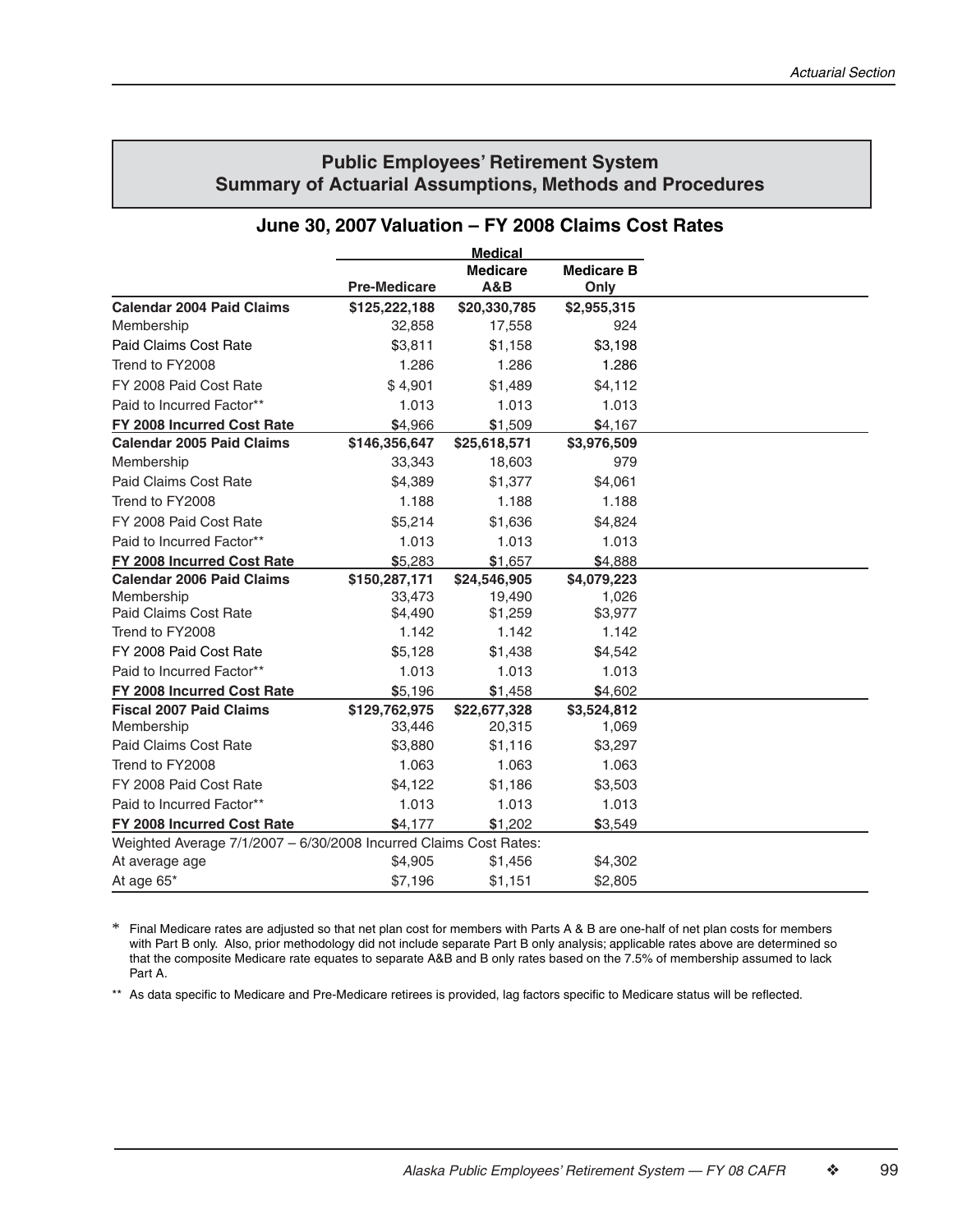### **June 30, 2007 Valuation – FY 2008 Claims Cost Rates (Con't)**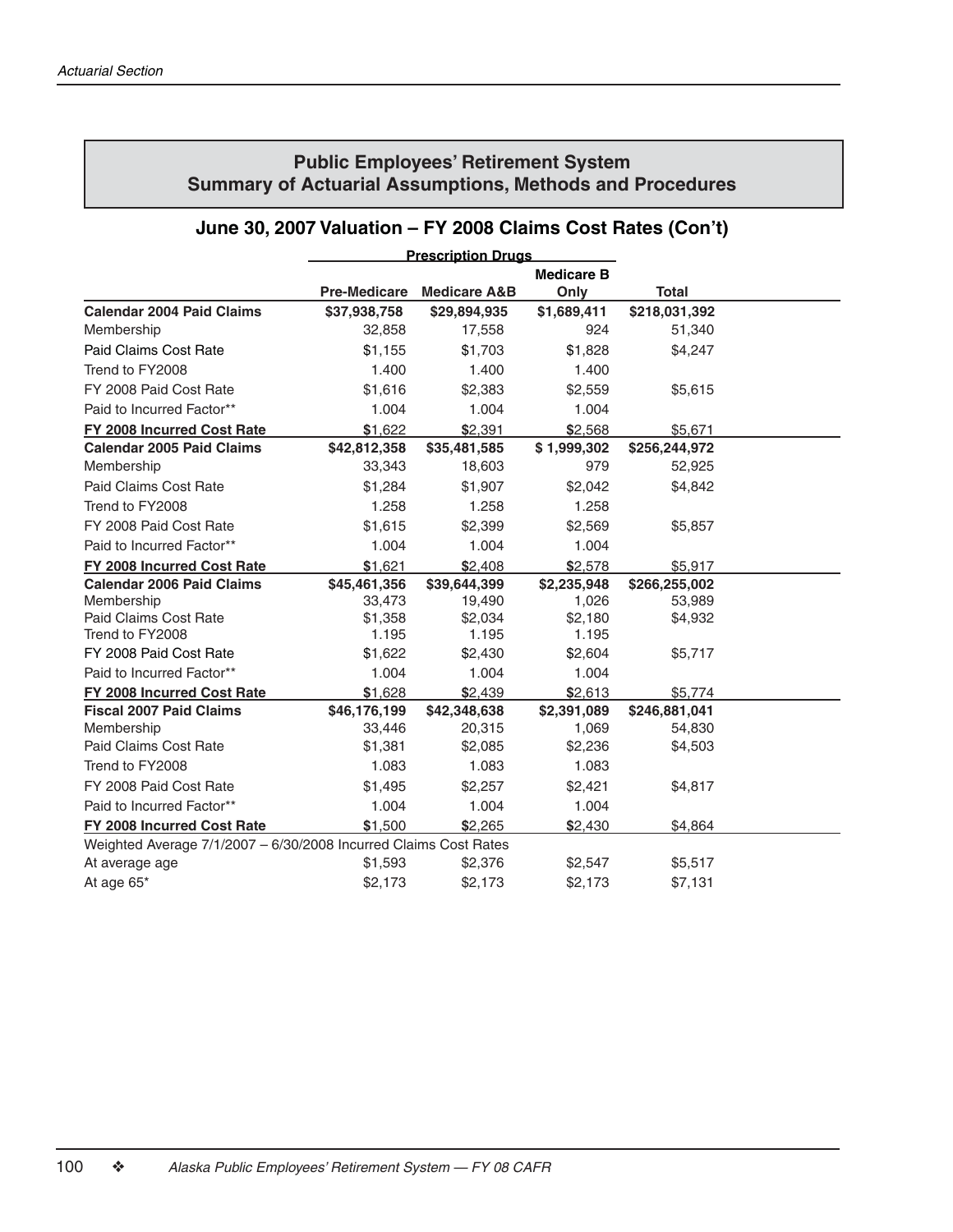Following the development of total projected costs, a distribution of per capita claims cost was developed. This was accomplished by allocating total projected costs to the population census used in the valuation. The allocation was done separately for each of prescription drugs and medical costs for the Medicare eligible and pre-Medicare populations. The allocation weights were developed using participant counts by age and assumed morbidity and aging factors. Results were tested for reasonableness based on historical trend and external benchmarks for costs paid by Medicare.

Below are the results of this analysis:

| <u>Age</u> | <b>Medical and</b><br><b>Medicare</b><br>Parts A & B | <b>Medical and</b><br><b>Medicare</b><br><b>Part B Only</b> | <b>Prescription</b><br>Drug and<br><b>Medicare Retiree</b><br><b>Drug Subsidy</b> |
|------------|------------------------------------------------------|-------------------------------------------------------------|-----------------------------------------------------------------------------------|
| 45         | \$3.928                                              | \$3,928                                                     | \$1,169                                                                           |
| 50         | 4,444                                                | 4,444                                                       | 1,388                                                                             |
| 55         | 5,077                                                | 5,077                                                       | 1,641                                                                             |
| 60         | 6,030                                                | 6,030                                                       | 1,902                                                                             |
| 65         | 1,151                                                | 2,805                                                       | 1,708                                                                             |
| 70         | 1,400                                                | 3,413                                                       | 1,840                                                                             |
| 75         | 1,663                                                | 4,053                                                       | 1,962                                                                             |
| 80         | 1,791                                                | 4,366                                                       | 2,012                                                                             |
|            |                                                      |                                                             |                                                                                   |

# **Distribution of Per Capita Claims Cost by Age for the Period July 1, 2007 through June 30, 2008**

### **D. Actuarial Assumptions**

- 1. Investment Return/ 8.25% per year, compounded annually, net of expenses. Discount Rate
- 2. Salary Scale Inflation 3.5% per year Peace Officers/Firefighter: Merit - 2.5% per year Productivity - 1.0% per year for the first 6 years of employment, 0.5% thereafter. Productivity - 0.5% per year Others: Merit - 5.5% per year grading down to 1.5% after 5 years; for more than 6 years of service, 1.0% grading down to 0%. Productivity - 0.5% per year 3. Payroll Growth 4.0% per year 4. Total Inflation Total inflation as measured by the Consumer Price Index for urban and clerical workers for Anchorage is assumed to increase 3.5% annually.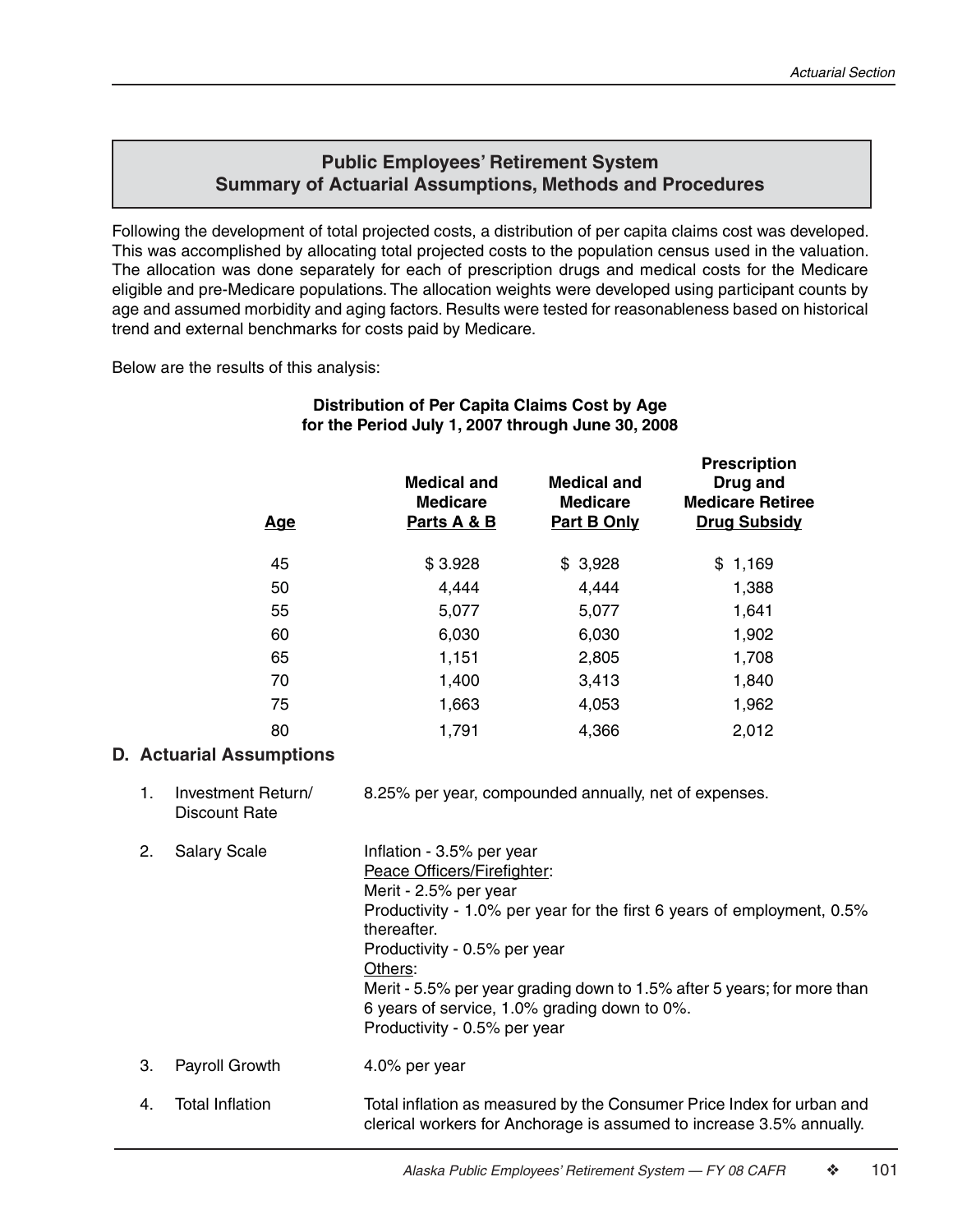| 5. | Mortality (Pre-Retirement)                | Peace Officers/Firefighter:<br>1994 Group Annuity Mortality Basic Table for males and females, 1994<br>Base Year.<br>Others:<br>Based upon the 2001-2005 actual mortality experience (see Table 1).<br>42% of the 1994 Group Annuity Table, 1994 Base Year for males and<br>females.<br>Deaths are assumed to be occupational 75% of the time for Peace<br>Officers/Firefighter, 50% of the time for Others.                             |
|----|-------------------------------------------|------------------------------------------------------------------------------------------------------------------------------------------------------------------------------------------------------------------------------------------------------------------------------------------------------------------------------------------------------------------------------------------------------------------------------------------|
| 6. |                                           | Mortality (Post-Retirement) 1994 Group Annuity Mortality Basic Table for males and females, 1994<br>Base Year.                                                                                                                                                                                                                                                                                                                           |
| 7. | <b>Total Turnover</b>                     | Based upon the 2001-2005 actual withdrawal experience. (See Table 2.)                                                                                                                                                                                                                                                                                                                                                                    |
| 8. | <b>Disability</b>                         | Incidence rates based upon the 2001-2005 actual experience, in<br>accordance with Table 3. Post-disability mortality in accordance with the<br>1979 Pension Benefit Guaranty Corporation Disability Mortality Table<br>to reflect mortality of those receiving disability benefits under Social<br>Security. Disabilities are assumed to be occupational 75% of the time<br>for Peace Officers/ Firefighter, 50% of the time for Others. |
| 9. | Retirement                                | Retirement rates based upon the 2001-2005 actual experience in<br>accordance with Tables 4 and 5. Deferred vested members are assumed<br>to retire at their earliest retirement date.                                                                                                                                                                                                                                                    |
|    | 10. Marriage and Age<br><b>Difference</b> | Wives are assumed to be three years younger than husbands. 80% of<br>male members and 70% of female members are assumed to be<br>married.                                                                                                                                                                                                                                                                                                |
|    | 11. Dependent Children                    | Benefits to dependent children have been valued assuming members<br>who are married and between the ages of 25 and 45 have two dependent<br>children.                                                                                                                                                                                                                                                                                    |
|    | 12. Contribution Refunds                  | 15% of terminated members are assumed to have their contributions<br>refunded.                                                                                                                                                                                                                                                                                                                                                           |
|    | 13. COLA                                  | Of those benefit recipients who are eligible for the COLA, 60% are<br>assumed to remain in Alaska and receive the COLA.                                                                                                                                                                                                                                                                                                                  |
|    | 14. Post-Retirement<br>Pension Adjustment | 50% and 75% of assumed inflation, or 1.75% and 2.625%<br>respectively, is valued for the annual automatic Post-Retirement Pension<br>Adjustment (PRPA) as specified in the statute. Disability benefits are<br>loaded by 9% to account for the immediate COLA of 75% of assumed<br>inflation or 2.625%.                                                                                                                                  |
|    | 15. Expenses                              | All expenses are included in the investment return assumption.                                                                                                                                                                                                                                                                                                                                                                           |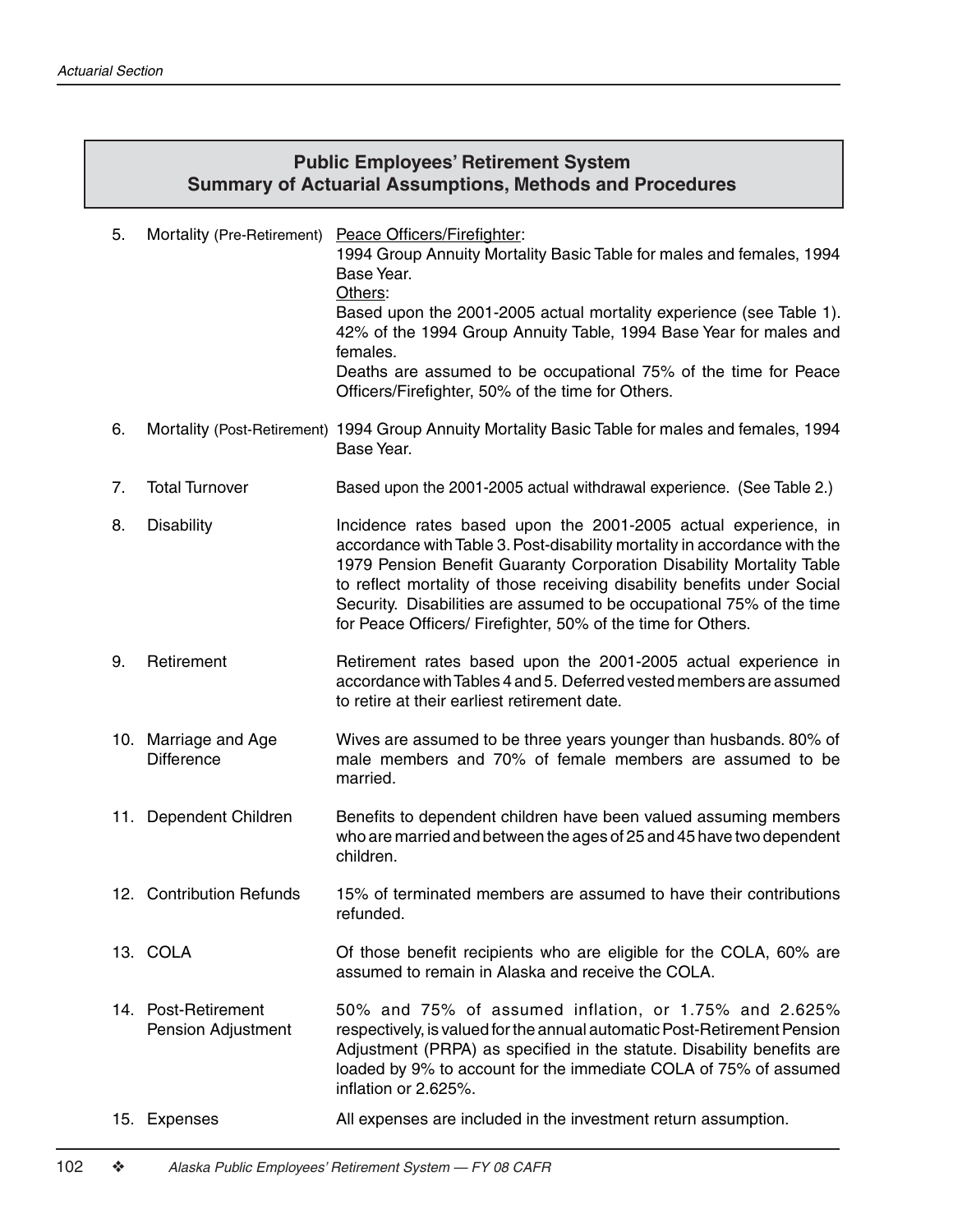| <b>Public Employees' Retirement System</b><br><b>Summary of Actuarial Assumptions, Methods and Procedures</b> |                                              |                                                                                                                                                                                                            |                     |                                      |                                                                                                                                                                                                                                                                                                     |  |  |
|---------------------------------------------------------------------------------------------------------------|----------------------------------------------|------------------------------------------------------------------------------------------------------------------------------------------------------------------------------------------------------------|---------------------|--------------------------------------|-----------------------------------------------------------------------------------------------------------------------------------------------------------------------------------------------------------------------------------------------------------------------------------------------------|--|--|
|                                                                                                               | 16. Part-Time Status                         | Part-time employees are assumed to earn 1.00 years of credited service<br>per year for Peace Officer/Firefighters and 0.65 years of credited service<br>per year for Other members.                        |                     |                                      |                                                                                                                                                                                                                                                                                                     |  |  |
|                                                                                                               | 17. Per Capita Claims Cost                   | Sample claims cost rates for FY08 medical and prescriptions are shown<br>below:                                                                                                                            |                     |                                      |                                                                                                                                                                                                                                                                                                     |  |  |
|                                                                                                               |                                              |                                                                                                                                                                                                            |                     | <b>Medical</b>                       | <b>Prescription</b><br><b>Drugs</b>                                                                                                                                                                                                                                                                 |  |  |
|                                                                                                               |                                              | Total<br>Medicare Parts A & B<br>Medicare Part B Only<br>Medicare Part D                                                                                                                                   |                     | \$7,196<br>\$1.151<br>\$2,805<br>N/A | \$2,173<br>N/A<br>N/A<br>\$465                                                                                                                                                                                                                                                                      |  |  |
|                                                                                                               | 18. Third Party<br><b>Administrator Fees</b> |                                                                                                                                                                                                            |                     |                                      | \$146.18 per person per year; assumed trend rate of 5% per year.                                                                                                                                                                                                                                    |  |  |
|                                                                                                               | 19. Health Cost Trend                        | The table below shows the rate used to project the cost from the<br>shown fiscal year to the next fiscal year. For example, 8.5% is applied<br>to the FY08 rate claims costs to get the FY09 claims costs. |                     |                                      |                                                                                                                                                                                                                                                                                                     |  |  |
|                                                                                                               |                                              |                                                                                                                                                                                                            | <b>Prescription</b> |                                      |                                                                                                                                                                                                                                                                                                     |  |  |
|                                                                                                               |                                              |                                                                                                                                                                                                            |                     |                                      |                                                                                                                                                                                                                                                                                                     |  |  |
|                                                                                                               |                                              |                                                                                                                                                                                                            | <b>Medical</b>      | <b>Drugs</b>                         |                                                                                                                                                                                                                                                                                                     |  |  |
|                                                                                                               |                                              | <b>FY08</b>                                                                                                                                                                                                | 8.5%                | 12%                                  |                                                                                                                                                                                                                                                                                                     |  |  |
|                                                                                                               |                                              | <b>FY09</b>                                                                                                                                                                                                | 8.0%                | 11%                                  |                                                                                                                                                                                                                                                                                                     |  |  |
|                                                                                                               |                                              | <b>FY10</b>                                                                                                                                                                                                | 7.5%                | 10%                                  |                                                                                                                                                                                                                                                                                                     |  |  |
|                                                                                                               |                                              | <b>FY11</b>                                                                                                                                                                                                | 7.0%                | 9%                                   |                                                                                                                                                                                                                                                                                                     |  |  |
|                                                                                                               |                                              | <b>FY12</b>                                                                                                                                                                                                | 6.5%                | 8%                                   |                                                                                                                                                                                                                                                                                                     |  |  |
|                                                                                                               |                                              | <b>FY13</b>                                                                                                                                                                                                | 6.0%                | 7%                                   |                                                                                                                                                                                                                                                                                                     |  |  |
|                                                                                                               |                                              | <b>FY14</b>                                                                                                                                                                                                | 5.5%                | 6%                                   |                                                                                                                                                                                                                                                                                                     |  |  |
|                                                                                                               |                                              | <b>FY15</b>                                                                                                                                                                                                | 5.0%                | 5%                                   |                                                                                                                                                                                                                                                                                                     |  |  |
|                                                                                                               |                                              | FY16 and later                                                                                                                                                                                             | 5.0%                | 5%                                   |                                                                                                                                                                                                                                                                                                     |  |  |
|                                                                                                               |                                              | the 2005 and 2006 valuation.                                                                                                                                                                               |                     |                                      | For the June 30, 2005 valuation, graded Healthcare Cost Trend Rates<br>(HCCTR) were reinitialized. A survey of healthcare trends in the past<br>year has revealed a general lowering of HCCTR. No reinitialization is<br>required this year, so the trend rates will follow the same pattern as for |  |  |
|                                                                                                               |                                              |                                                                                                                                                                                                            |                     |                                      |                                                                                                                                                                                                                                                                                                     |  |  |
|                                                                                                               | 20. Aging Factors                            |                                                                                                                                                                                                            |                     | <b>Prescriptions</b>                 |                                                                                                                                                                                                                                                                                                     |  |  |
|                                                                                                               |                                              | <u>Age</u>                                                                                                                                                                                                 | <b>Medical</b>      | <b>Drugs</b>                         |                                                                                                                                                                                                                                                                                                     |  |  |
|                                                                                                               |                                              | $00 - 44$                                                                                                                                                                                                  | 2.0%                | 4.5%                                 |                                                                                                                                                                                                                                                                                                     |  |  |
|                                                                                                               |                                              | 45-54<br>55-64                                                                                                                                                                                             | 2.5%<br>3.5%        | 3.5%<br>3.0%                         |                                                                                                                                                                                                                                                                                                     |  |  |

 75-84 1.5% 0.5%  $85+$  0.5% 0.0%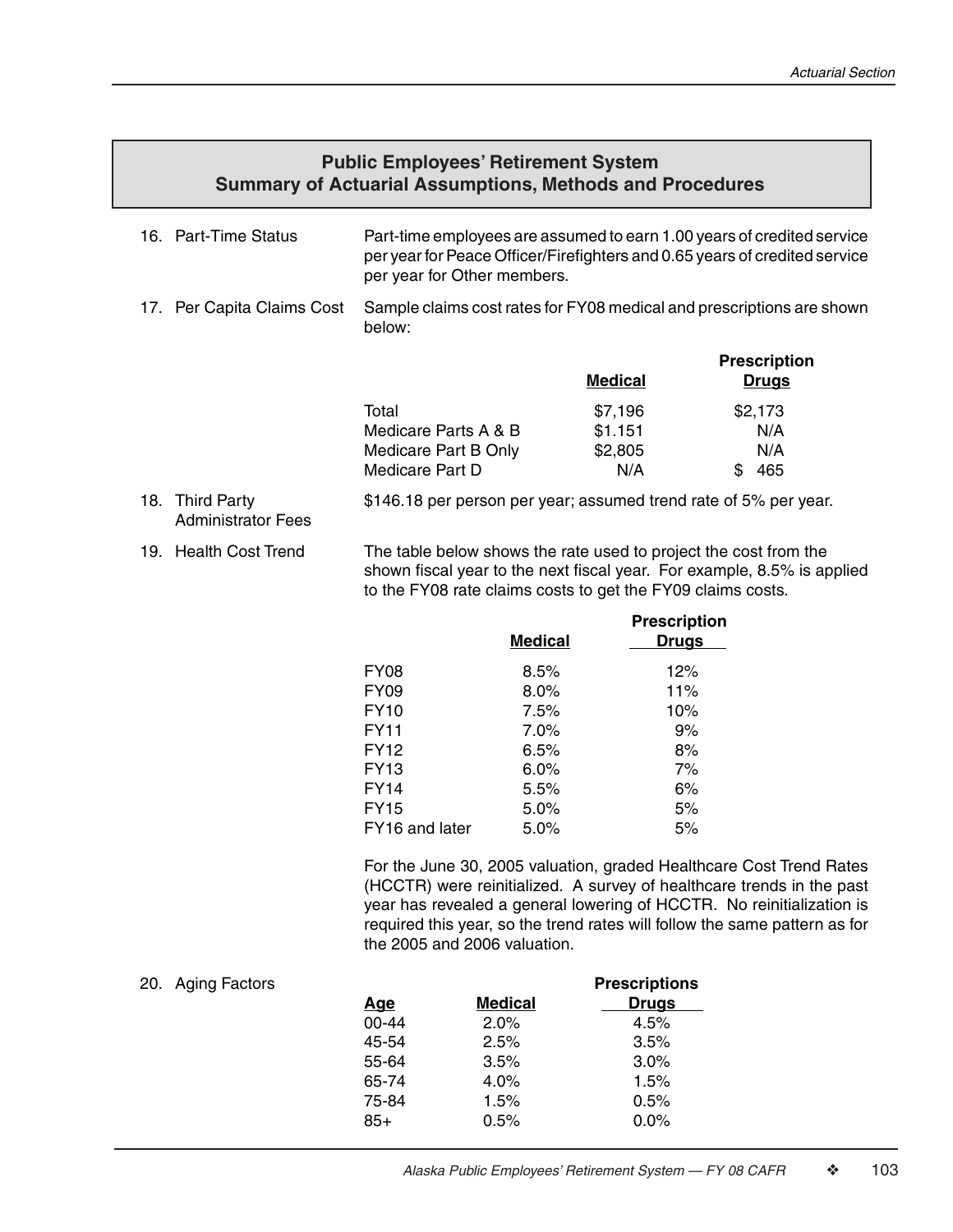21. Retired Member Currently contributions are required for PERS members who are Contributions for under age 60 and have less than 30 years of service (25 for peace Medical Benefits officer/firefighter). Eligible Tier 1 members are exempt from contribution requirements. Annual FY08 contributions based on monthly rates shown below for calendar 2007 and 2008 are assumed based on the coverage category for current retirees. The composite rate shown is used for current active and inactive members assumed to retire prior to age 60 with less than 30 years of service.

| <b>Coverage Category</b>  | <b>FY08 Annual</b><br><b>Contribution</b> | Calendar 2008<br>Monthly<br><b>Contribution</b> | Calendar 2007<br><b>Monthly</b><br><b>Contribution</b> |
|---------------------------|-------------------------------------------|-------------------------------------------------|--------------------------------------------------------|
| <b>Retiree Only</b>       | 7,080                                     | 590<br>S                                        | 590<br>S                                               |
| Retiree and Spouse        | 14,148                                    | 1,179                                           | 1,179                                                  |
|                           | \$.                                       | \$                                              | \$                                                     |
| Retiree and Child(ren)    | 9,996                                     | 883                                             | \$                                                     |
|                           | S                                         | \$                                              | 883                                                    |
| <b>Retiree and Family</b> | 17,076<br>\$.                             | \$1,423                                         | 1,423<br>\$                                            |
| Composite                 | 10,512                                    | 876                                             | 876                                                    |
|                           | S.                                        | S                                               | \$                                                     |

22. Trend Rate for Retired The table below shows the rate used to project the retired member Member Medical medical contributions from the shown fiscal year to the next fiscal Contributions year. For example, 7.7% is applied to the FY08 retired member medical contributions to get the FY09 retired member medical contributions.

| <b>FY08</b>    | 7.7% |
|----------------|------|
|                |      |
| <b>FY09</b>    | 7.3% |
| <b>FY10</b>    | 7.0% |
| <b>FY11</b>    | 6.7% |
| FY12           | 6.3% |
| FY13           | 6.0% |
| FY14           | 5.7% |
| <b>FY15</b>    | 5.3% |
| <b>FY16</b>    | 5.0% |
| FY17 and later | 5.0% |

Graded trend rates for retired member medical contributions were reinitialized for the June 30, 2005 valuation. A study of the required contribution history along with assumptions related to the impact of recent accounting regulations leads us to recommend the new rates above for the contribution trends. Note that actual FY07 retired member medical contributions are reflected in the valuation so trend on such contribution during FY07 is not applicable.

23. Healthcare Participation 100% of members are assumed to elect healthcare benefits as soon as they are eligible.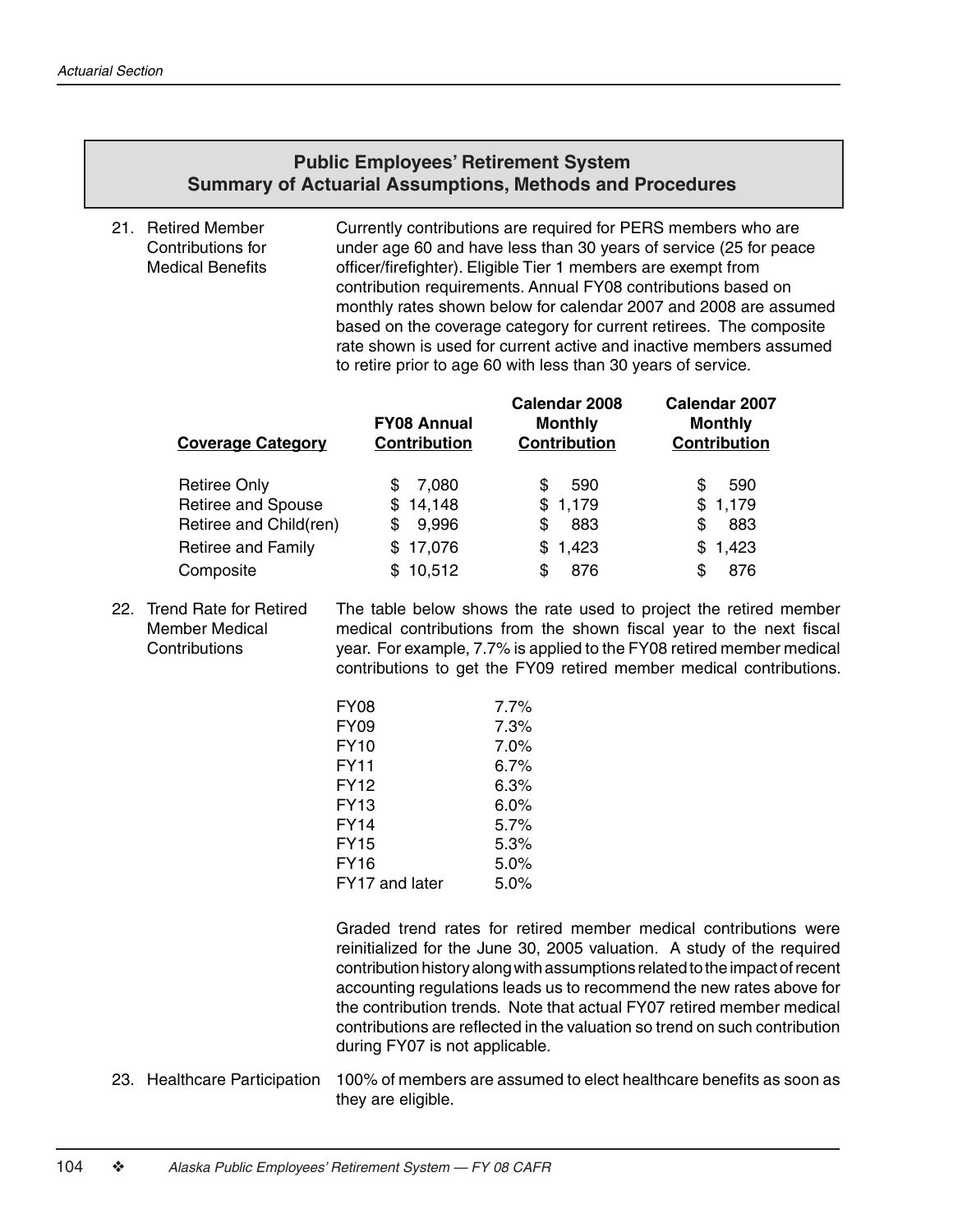| Table 1                                |
|----------------------------------------|
| <b>Alaska PERS Other</b>               |
| <b>Mortality Table (Preretirement)</b> |

| <b>Age</b> | <b>Male</b> | <b>Female</b> |
|------------|-------------|---------------|
| 20         | .0229%      | .0128%        |
| 21         | .0239       | .0129         |
| 22         | .0251       | .0131         |
| 23         | .0266       | .0131         |
| 24         | .0282       | .0131         |
| 25         | .0299       | .0131         |
| 26         | .0315       | .0133         |
| 27         | .0328       | .0136         |
| 28         | .0341       | .0142         |
| 29         | .0352       | .0150         |
| 30         | .0362       | .0158         |
| 31         | .0371       | .0168         |
| 32         | .0379       | .0179         |
| 33         | .0383       | .0191         |
| 34         | .0383       | .0202         |
| 35         | .0384       | .0216         |
| 36         | .0389       | .0231         |
| 37         | .0402       | .0249         |
| 38         | .0424       | .0270         |
| 39         | .0452       | .0294         |
| 40         | .0484       | .0320         |
| 41         | .0522       | .0347         |
| 42         | .0565       | .0373         |
| 43         | .0611       | .0396         |
| 44         | .0659       | .0417         |
| 45         | .0713       | .0439         |
| 46         | .0778       | .0467         |
| 47         | .0858       | .0502         |
| 48         | .0949       | .0545         |
| 49         | .1050       | .0591         |
| 50         | .1165       | .0645         |
| 51         | .1297       | .0708         |
| 52         | .1451       | .0783         |
| 53         | .1619       | .0861         |
| 54         | .1797       | .0941         |
| 55         | .1998       | .1036         |
| 56         | .2235       | .1157         |
| 57         | .2252       | .1318         |
| 58         | .2845       | .1517         |
| 59         | .3202       | .1745         |
| 60         | .3602       | .2005         |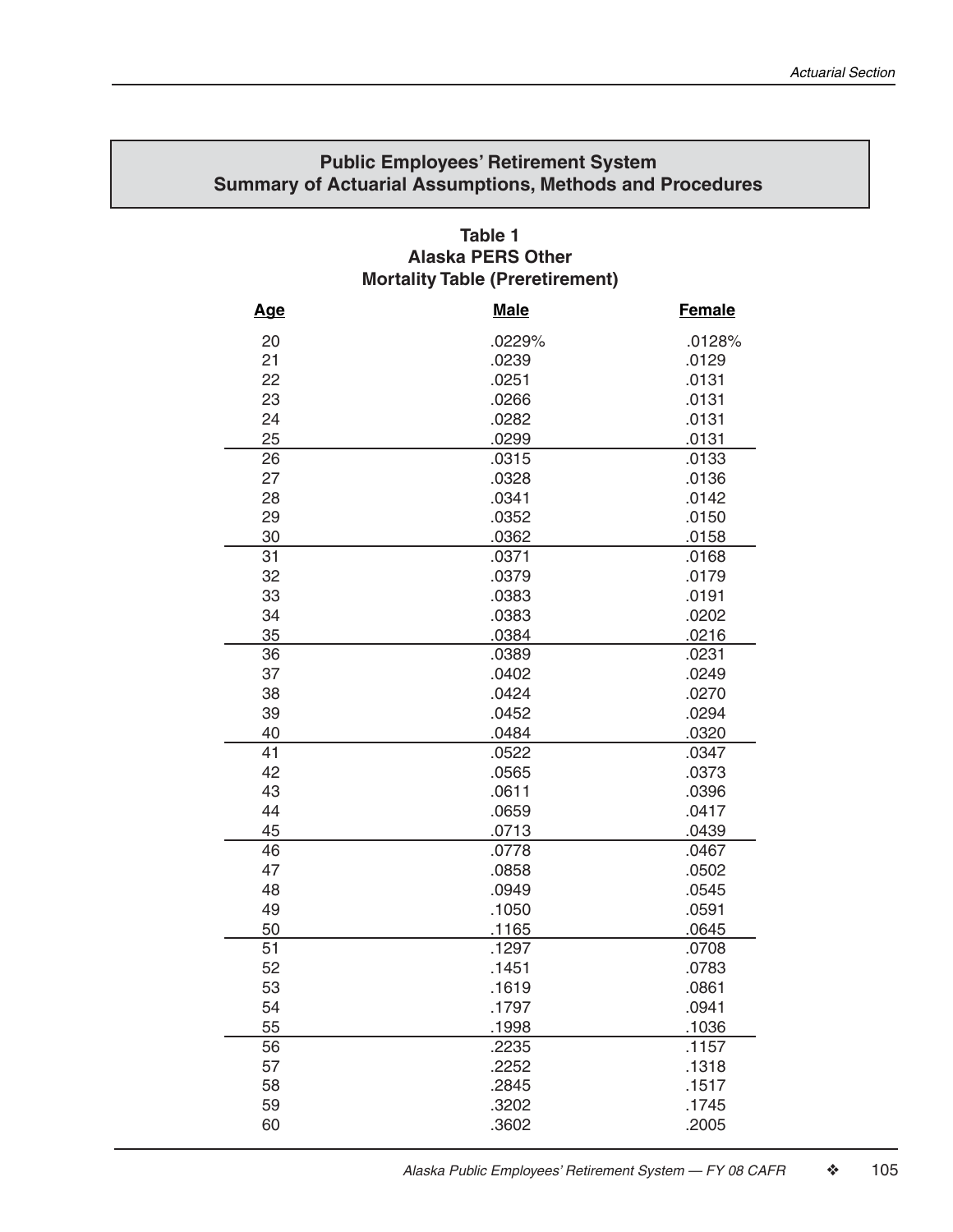### **Table 2 Alaska PERS Total Turnover Assumptions**

### **Select Rates of Turnover Ultimate Rates of Turnover During the First 5 Years After the First 5 Years** After the First 5 Years  **of Employment of Employment**

#### **Peace Officer and Firefighter:**

| Year of<br><b>Employment</b> | <b>Male</b> | <b>Female</b> | <b>Age</b> | <b>Male</b> | <b>Female</b> |
|------------------------------|-------------|---------------|------------|-------------|---------------|
|                              | 11%         | 12%           | 20         | 4.57%       | 5.76%         |
| 2                            | 9           | 10            | 25         | 4.54        | 5.75          |
| 3                            | 7           | 8             | 30         | 4.49        | 5.71          |
| 4                            | 6           | 7             | 35         | 4.46        | 5.66          |
| 5                            | 5           | 6             | 40         | 4.39        | 5.56          |
|                              |             |               | 45         | 4.20        | 5.38          |
|                              |             |               | 50         | 3.88        | 5.09          |
|                              |             |               | 55         | 3.24        | 4.51          |
|                              |             |               | 60         | 1.74        | 2.94          |

 $65+$  4.80 6.00

#### **Other:**

| Year of           |             | -------- Age at Hire-------- |             |               |            |             |               |
|-------------------|-------------|------------------------------|-------------|---------------|------------|-------------|---------------|
| <b>Employment</b> | <b>Male</b> | Female                       | <b>Male</b> | <b>Female</b> | <u>Age</u> | <b>Male</b> | <b>Female</b> |
|                   | 25%         | 26%                          | 15%         | 16%           | 20         | 12.01%      | 13.68%        |
| 2                 | 23          | 24                           | 15          | 16            | 25         | 11.99       | 13.67         |
| 3                 | 20          | 21                           | 13          | 14            | 30         | 11.97       | 13.66         |
| 4                 | 16          | 17                           | 12          | 12            | 35         | 8.66        | 9.89          |
| 5                 | 15          | 16                           | 11          | 11            | 40         | 6.42        | 7.35          |
|                   |             |                              |             |               | 45         | 5.24        | 6.04          |
|                   |             |                              |             |               | 50         | 5.09        | 5.94          |
|                   |             |                              |             |               | 55         | 4.80        | 5.74          |
|                   |             |                              |             |               | 60         | 4.19        | 5.23          |
|                   |             |                              |             |               | $65+$      | 5.50        | 6.25          |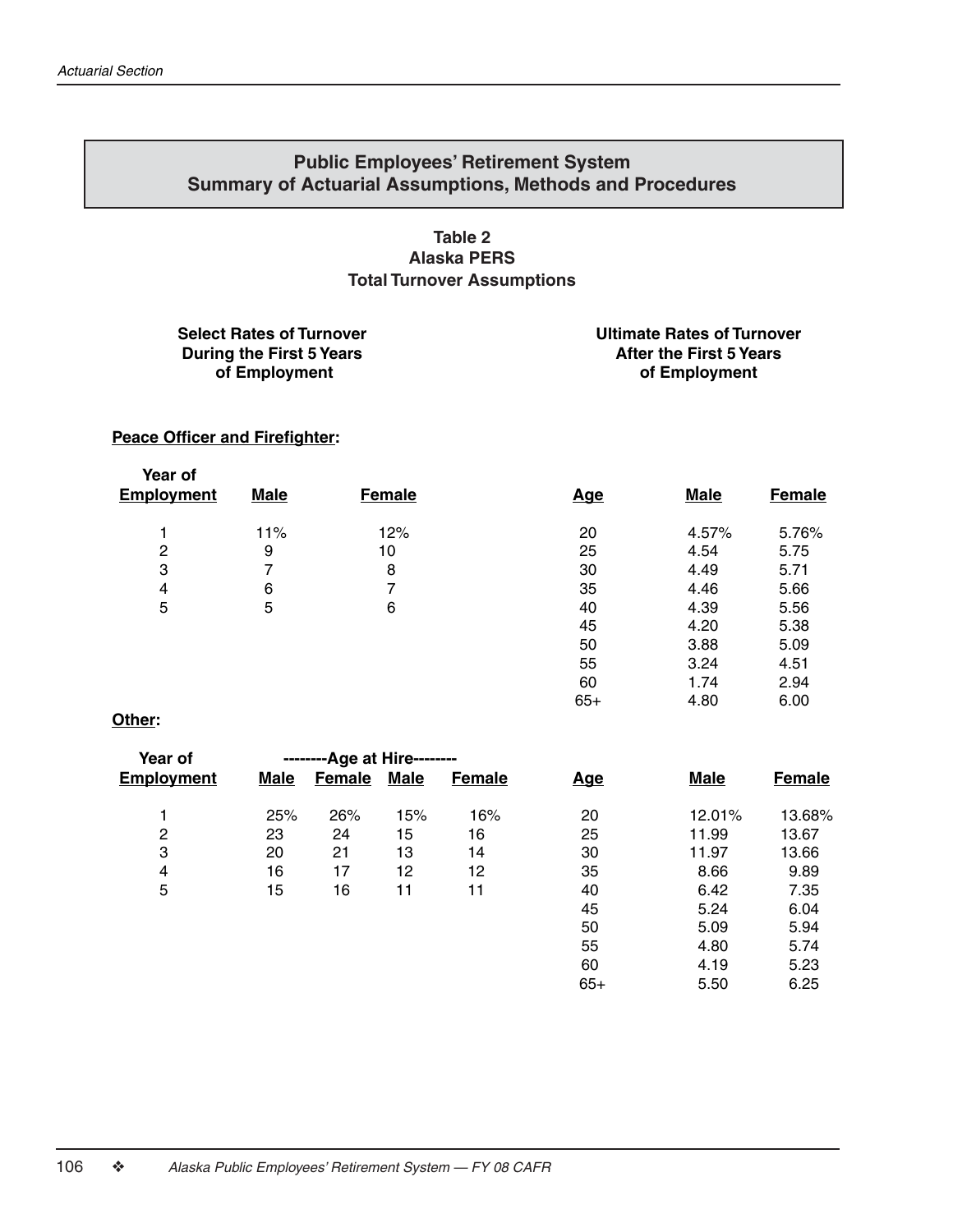|            | <u>Summary of Actualian Assumptions, Metricus and Frocedules</u> |                          |               |
|------------|------------------------------------------------------------------|--------------------------|---------------|
|            | Table 3<br><b>Alaska PERS</b><br><b>Retirement Rates</b>         |                          |               |
|            | <b>Peace Officer/</b>                                            | <b>Other Member Rate</b> |               |
| <u>Age</u> | <b>Firefighter Rate</b>                                          | <b>Male</b>              | <b>Female</b> |
| 20         | .088%                                                            | .032%                    | .029%         |
| 21         | .089                                                             | .032                     | .029          |
| 22         | .090                                                             | .033                     | .031          |
| 23         | .091                                                             | .033                     | .031          |
| 24         | .093                                                             | .035                     | .032          |
| 25         | .094                                                             | .035                     | .032          |
| 26         | .095                                                             | .035                     | .032          |
| 27         | .098                                                             | .036                     | .033          |
| 28         | .100                                                             | .037                     | .034          |
| 29         | .103                                                             | .038                     | .035          |
| 30         | .105                                                             | .039                     | .036          |
| 31         | .108                                                             | .039                     | .036          |
| 32         | .110                                                             | .040                     | .037          |
| 33         | .113                                                             | .041                     | .038          |
| 34         | .116                                                             | .043                     | .039          |
| 35         | .120                                                             | .044                     | .040          |
| 36         | .124                                                             | .046                     | .042          |
| 37         | .129                                                             | .047                     | .043          |
| 38         | .134                                                             | .050                     | .045          |
| 39         | .139                                                             | .051                     | .046          |
| 40         | .144                                                             | .053                     | .048          |
| 41         | .150                                                             | .055                     | .050          |
| 42         | .159                                                             | .059                     | .054          |
| 43         | .170                                                             | .062                     | .057          |
| 44         | .185                                                             | .068                     | .062          |
| 45         | .203                                                             | .075                     | .068          |
| 46         | .220                                                             | .081                     | .074          |
| 47         | .239                                                             | .087                     | .080          |
| 48         | .259                                                             | .096                     | .087          |
| 49         | .279                                                             | .102                     | .094          |
| 50         | .300                                                             | .110                     | .101          |
| 51         | .325                                                             | .120                     | .109          |
| 52         | .353                                                             | .131                     | .120          |
| 53         | .398                                                             | .146                     | .133          |
| 54         | .444                                                             | .163                     | .149          |
| 55         | .500                                                             | .184                     | .168          |
| 56         | .574                                                             | .212                     | .193          |
| 57         | .668                                                             | .246                     | .225          |
| 58         | .763                                                             | .281                     | .256          |
| 59         | .900                                                             | .331                     | .302          |
| 60         | 1.054                                                            | .388                     | .354          |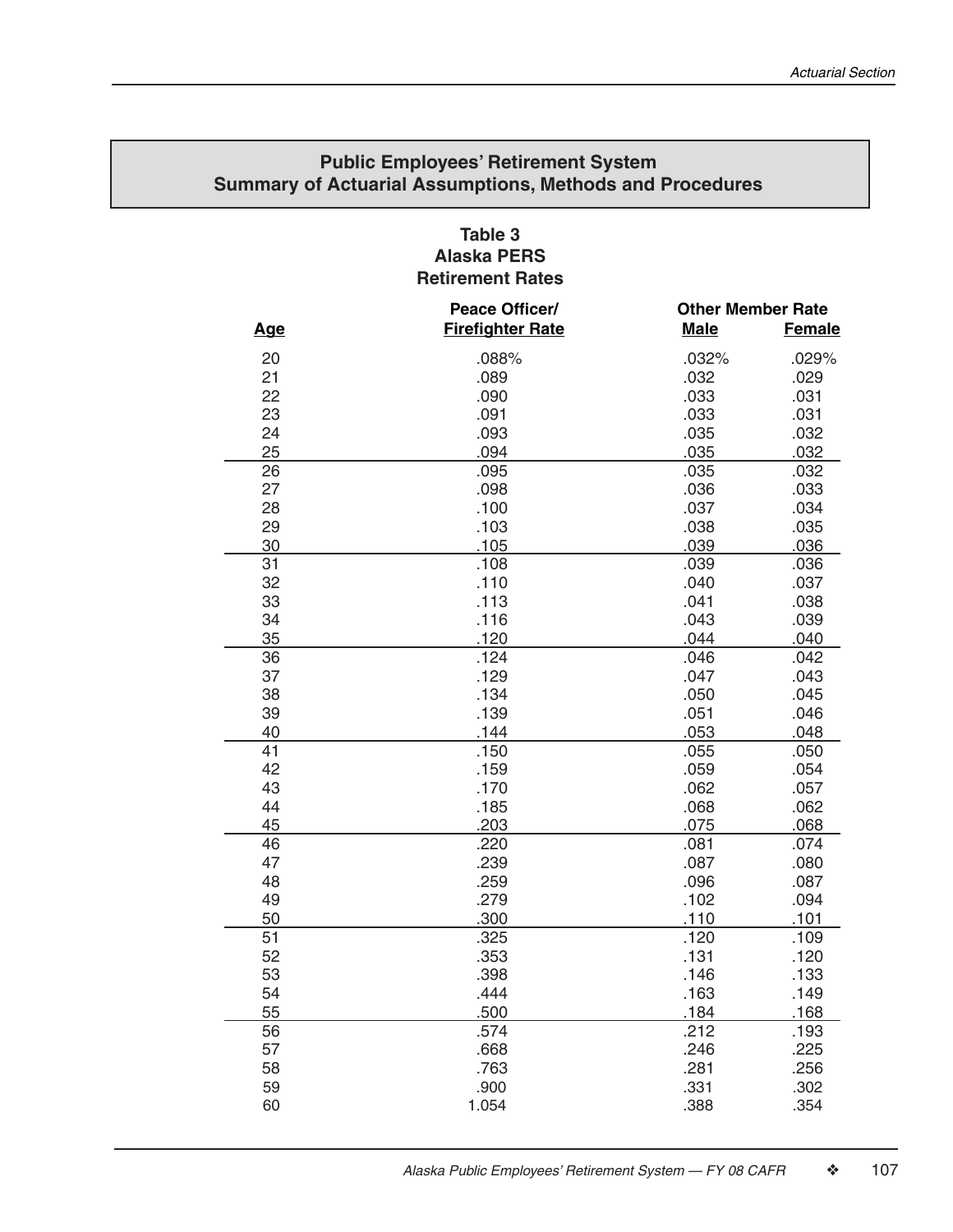### **Table 4 Alaska PERS Peace Officer/Firefighter Retirement Table**

| Age at            | <b>Retirement Rate</b> |                |                  |               |  |  |  |
|-------------------|------------------------|----------------|------------------|---------------|--|--|--|
| <b>Retirement</b> |                        | <b>Reduced</b> | <b>Unreduced</b> |               |  |  |  |
|                   | <b>Male</b>            | <b>Female</b>  | <b>Male</b>      | <b>Female</b> |  |  |  |
| $50$              | N/A                    | N/A            | 10.40%           | 10.40%        |  |  |  |
| 50                | 10.50%                 | 6.30%          | 40.00            | 40.00         |  |  |  |
| 51                | 14.80                  | 10.00          | 27.50            | 27.50         |  |  |  |
| 52                | 15.00                  | 10.00          | 27.50            | 27.50         |  |  |  |
| 53                | 19.70                  | 10.00          | 25.00            | 25.00         |  |  |  |
| 54                | 19.60                  | 10.00          | 25.00            | 25.00         |  |  |  |
| 55                | 8.80                   | 15.60          | 30.00            | 30.00         |  |  |  |
| 56                | 9.60                   | 13.00          | 22.75            | 22.75         |  |  |  |
| 57                | 13.00                  | 13.00          | 22.75            | 22.75         |  |  |  |
| 58                | 12.70                  | 13.00          | 15.60            | 15.60         |  |  |  |
| 59                | 13.00                  | 13.00          | 15.60            | 15.60         |  |  |  |
| 60                | N/A                    | N/A            | 25.00            | 25.00         |  |  |  |
| 61                | N/A                    | N/A            | 25.00            | 25.00         |  |  |  |
| 62                | N/A                    | N/A            | 26.00            | 26.00         |  |  |  |
| 63                | N/A                    | N/A            | 25.00            | 25.00         |  |  |  |
| 64                | N/A                    | N/A            | 25.00            | 25.00         |  |  |  |
| 65                | N/A                    | N/A            | 100.00           | 100.00        |  |  |  |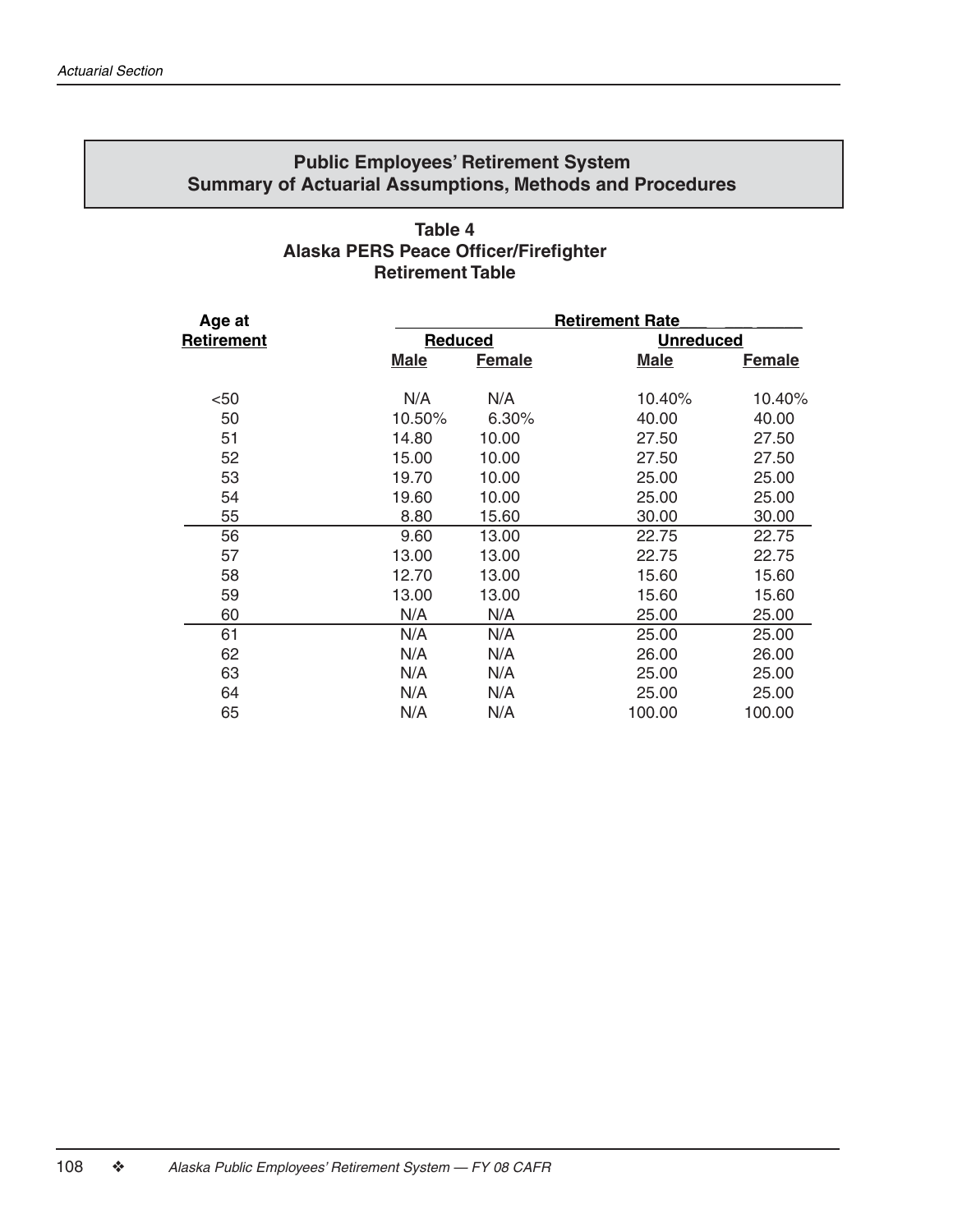### **Table 5 Alaska PERS Other Retirement Table**

| Age at            | <b>Retirement Rate</b> |               |                  |               |  |  |  |
|-------------------|------------------------|---------------|------------------|---------------|--|--|--|
| <b>Retirement</b> | <b>Reduced</b>         |               | <b>Unreduced</b> |               |  |  |  |
|                   | <b>Male</b>            | <b>Female</b> | <b>Male</b>      | <b>Female</b> |  |  |  |
| $50$              | N/A                    | N/A           | 7.10%            | 7.20%         |  |  |  |
| 50                | 6.00%                  | 7.30%         | 20.00            | 20.00         |  |  |  |
| 51                | 6.20                   | 7.50          | 17.50            | 20.00         |  |  |  |
| 52                | 7.50                   | 7.50          | 20.00            | 15.00         |  |  |  |
| 53                | 7.50                   | 8.90          | 18.00            | 24.00         |  |  |  |
| 54                | 6.00                   | 5.40          | 30.00            | 21.00         |  |  |  |
| 55                | 7.90                   | 8.20          | 30.00            | 30.00         |  |  |  |
| 56                | 9.50                   | 9.20          | 17.50            | 17.50         |  |  |  |
| 57                | 9.60                   | 9.10          | 17.50            | 17.50         |  |  |  |
| 58                | 9.50                   | 9.10          | 15.00            | 17.50         |  |  |  |
| 59                | 4.70                   | 3.80          | 15.00            | 17.50         |  |  |  |
| 60                | N/A                    | N/A           | 20.00            | 21.00         |  |  |  |
| 61                | N/A                    | N/A           | 17.50            | 15.00         |  |  |  |
| 62                | N/A                    | N/A           | 30.00            | 18.75         |  |  |  |
| 63                | N/A                    | N/A           | 22.50            | 18.75         |  |  |  |
| 64                | N/A                    | N/A           | 26.25            | 18.75         |  |  |  |
| 65                | N/A                    | N/A           | 27.00            | 25.00         |  |  |  |
| 66                | N/A                    | N/A           | 27.00            | 25.00         |  |  |  |
| 67                | N/A                    | N/A           | 27.00            | 25.00         |  |  |  |
| 68                | N/A                    | N/A           | 30.00            | 25.00         |  |  |  |
| 69                | N/A                    | N/A           | 30.00            | 30.00         |  |  |  |
| 70                | N/A                    | N/A           | 100.00           | 100.00        |  |  |  |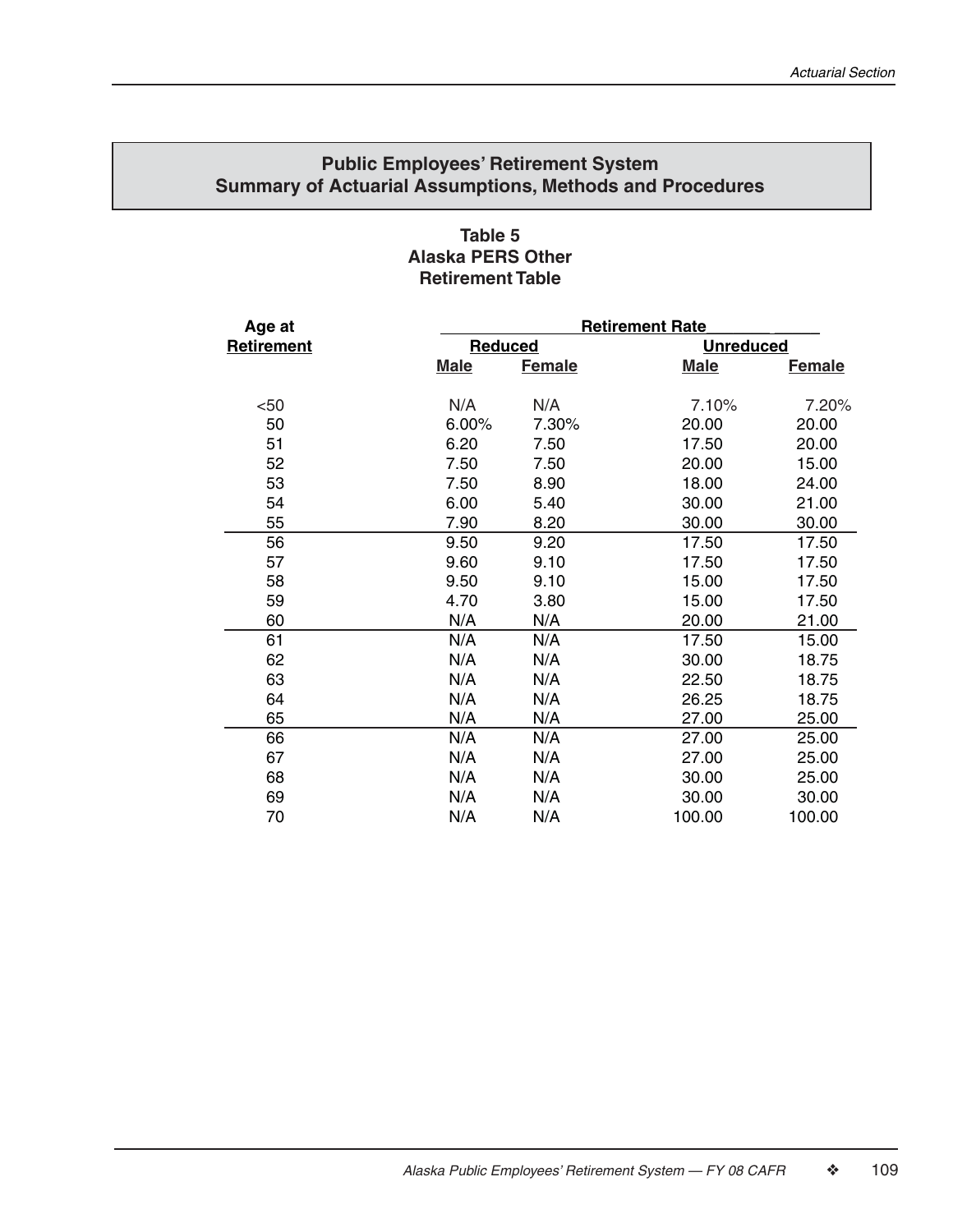#### **Changes in Actuarial Assumptions Since the Prior Valuation**

|            | June 30, 2006                                                                                                                                                                                                                                                                                                                                                                                                                                                            | June 30, 2007                                                                                                                                                                                                                                                                                                                                                                                                                                                                         |
|------------|--------------------------------------------------------------------------------------------------------------------------------------------------------------------------------------------------------------------------------------------------------------------------------------------------------------------------------------------------------------------------------------------------------------------------------------------------------------------------|---------------------------------------------------------------------------------------------------------------------------------------------------------------------------------------------------------------------------------------------------------------------------------------------------------------------------------------------------------------------------------------------------------------------------------------------------------------------------------------|
| Healthcare | Included effect of Medicare Part A & B<br>vs. Medicare Part B only. Active employees<br>hired after April 1, 1986 are assumed to<br>be covered by Medicare Parts A & B.<br>7.5% of current retirees are assumed to<br>be covered by Part B only. Change<br>assumed lag between medical claim<br>incurred and paid dates from 3 months<br>to 2 lag months. Changed trend rate<br>table for the retiree medical contributions<br>to start at 8.0% and graded down to 5.0%. | 5.0% of current retirees are assumed to be<br>covered by Part B only. Change assumed<br>lag between medical claim incurred and<br>paid dates from 2 months for medical and<br>prescription combined to 2.3 months for<br>medical and 0.6 months for prescription.<br>Added explicit TPA fees based on current<br>admin contract and assumed to increase<br>at 5.0%. Partially reflected Alaska-specific<br>trend rates to bring forward experience<br>period claims to the base year. |
|            |                                                                                                                                                                                                                                                                                                                                                                                                                                                                          |                                                                                                                                                                                                                                                                                                                                                                                                                                                                                       |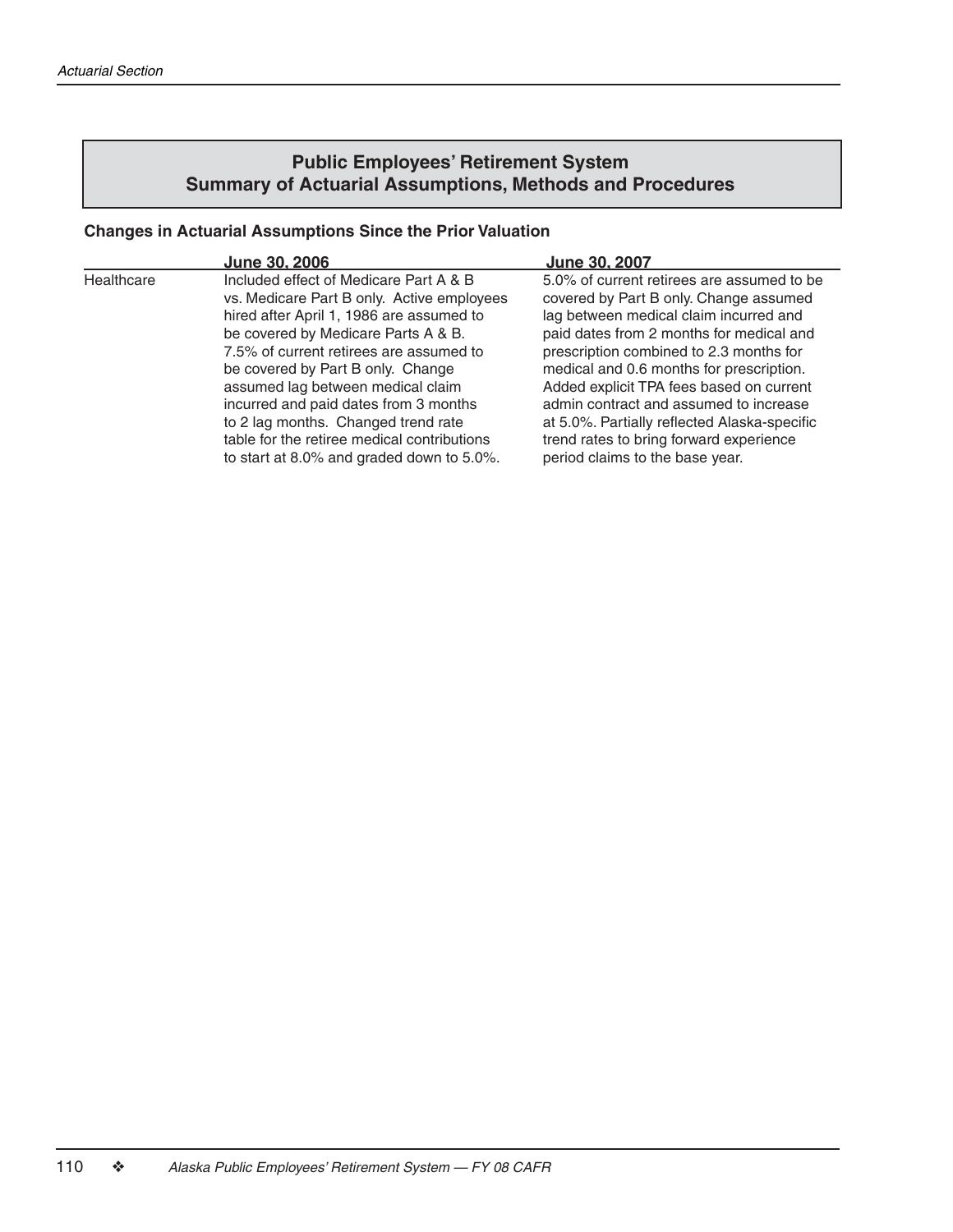| <b>Public Employees' Retirement System</b><br><b>Funding Excess/(Unfunded Liability)</b><br>(In thousands) |                                            |                           |                                                                |                               |  |  |  |  |  |
|------------------------------------------------------------------------------------------------------------|--------------------------------------------|---------------------------|----------------------------------------------------------------|-------------------------------|--|--|--|--|--|
| <b>Actuarial Valuation</b><br><b>Year Ended June 30</b>                                                    | <b>Postemployment</b><br><b>Healthcare</b> | <b>Pension</b>            | <b>Total</b><br><b>Funding Excess/</b><br>(Unfunded Liability) | <b>Funded</b><br><b>Ratio</b> |  |  |  |  |  |
| 1998                                                                                                       | \$<br>105,713                              | $\mathfrak{S}$<br>261,858 | $\mathfrak{S}$<br>367,571                                      | 105.9%                        |  |  |  |  |  |
| 1999                                                                                                       | 106,055                                    | 261,612                   | 367,667                                                        | 105.5                         |  |  |  |  |  |
| 2000                                                                                                       | 23,069                                     | 54,777                    | 77,846                                                         | 101.1                         |  |  |  |  |  |
| 2001                                                                                                       | 21,768                                     | 51,414                    | 73,182                                                         | 100.9                         |  |  |  |  |  |
| 2002                                                                                                       | (924, 746)                                 | (1,522,012)               | (2,446,758)                                                    | 75.2                          |  |  |  |  |  |
| 2003                                                                                                       | (1, 151, 504)                              | (1,722,868)               | (2,874,372)                                                    | 72.8                          |  |  |  |  |  |
| 2004                                                                                                       | (1,411,587)                                | (2,001,915)               | (3,413,502)                                                    | 70.2                          |  |  |  |  |  |
| 2005                                                                                                       | (1,973,144)                                | (2,428,778)               | (4,401,922)                                                    | 65.7                          |  |  |  |  |  |
| 2006                                                                                                       | (2,339,325)                                | (3,008,180)               | (5,347,505)                                                    | 62.8                          |  |  |  |  |  |
| 2007                                                                                                       | (1,893,705)                                | (2,776,268)               | (4,669,973)                                                    | 68.0                          |  |  |  |  |  |

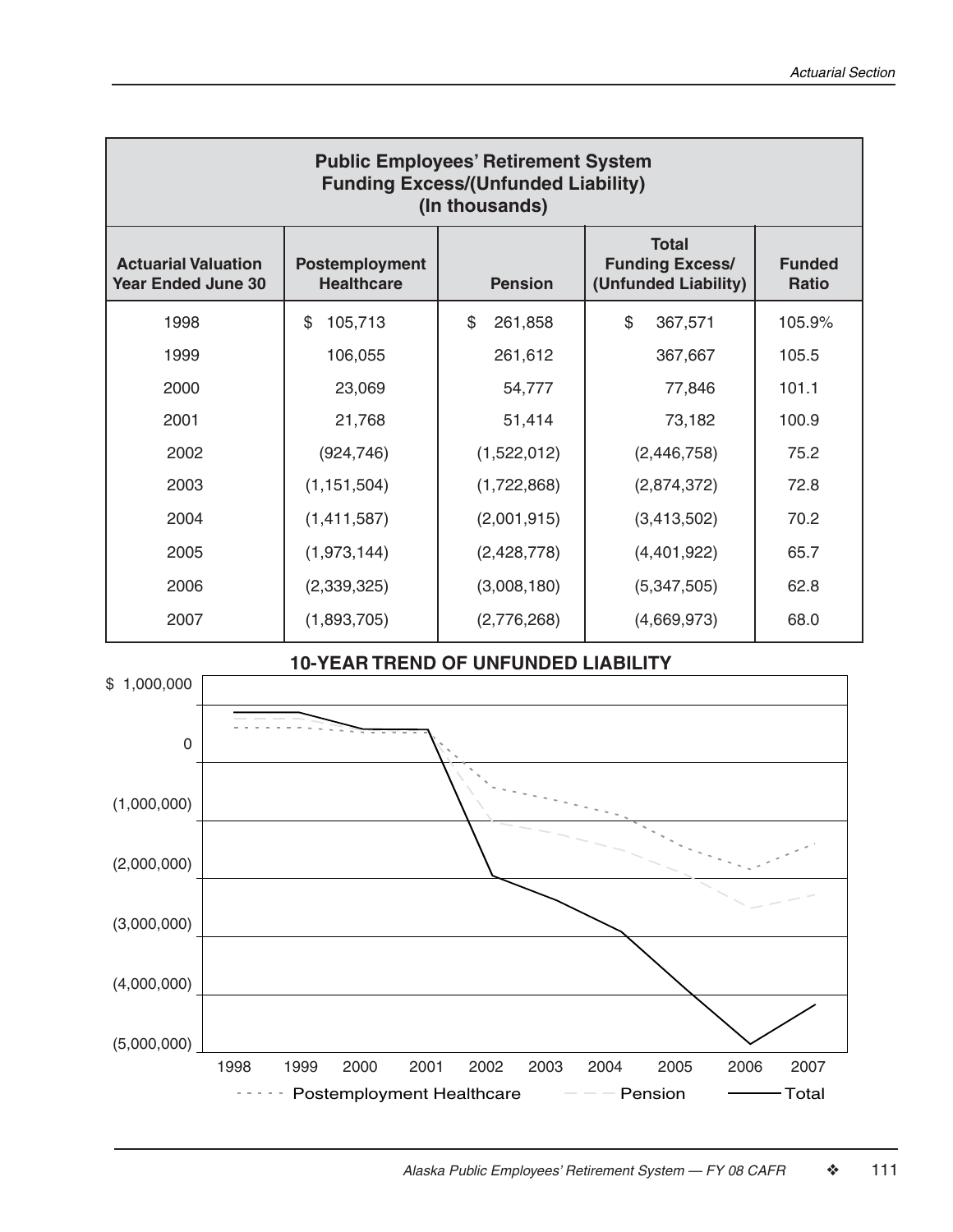| <b>Public Employees' Retirement System</b><br><b>Average Employer Contribution Rates</b> |                                                  |                                    |                                                 |                                                  |                    |  |  |  |  |  |
|------------------------------------------------------------------------------------------|--------------------------------------------------|------------------------------------|-------------------------------------------------|--------------------------------------------------|--------------------|--|--|--|--|--|
|                                                                                          |                                                  |                                    | <b>Actuarially Determined</b>                   |                                                  |                    |  |  |  |  |  |
| Year<br><b>Ended</b><br>June 30                                                          | <b>Valuation</b><br><b>Year Ended</b><br>June 30 | <b>Normal</b><br>Cost <sup>1</sup> | <b>Average</b><br><b>Past</b><br><b>Service</b> | <b>Total</b><br><b>Annual</b><br><b>Required</b> | <b>Adopted</b>     |  |  |  |  |  |
| 2001                                                                                     | 1998                                             | 8.67                               | (1.64)%                                         | 7.03%                                            | 7.40%              |  |  |  |  |  |
| 2002                                                                                     | 1999                                             | 8.07                               | (1.51)                                          | 6.56                                             | 6.75               |  |  |  |  |  |
| 2003                                                                                     | 2000                                             | 5.43                               | 0.69                                            | 6.12                                             | 6.75               |  |  |  |  |  |
| 2004                                                                                     | 2001                                             | 5.42                               | 1.35                                            | 6.77                                             | 6.77               |  |  |  |  |  |
| 2005                                                                                     | 2002                                             | 13.31                              | 11.60                                           | 24.91                                            | 11.77              |  |  |  |  |  |
| 2006                                                                                     | 2003                                             | 13.24                              | 12.39                                           | 25.63                                            | 16.77              |  |  |  |  |  |
| 2007                                                                                     | 2004                                             | 13.32                              | 14.87                                           | 28.19                                            | 21.77              |  |  |  |  |  |
| 2008                                                                                     | 2005                                             | 14.48                              | 18.03                                           | 32.51                                            | 39.76 <sup>2</sup> |  |  |  |  |  |
| 2009                                                                                     | 2006                                             | 13.72                              | 21.50                                           | 35.22                                            | 35.22              |  |  |  |  |  |
| 2010                                                                                     | 2007                                             | 9.46                               | 18.19                                           | 27.65                                            | 27.65              |  |  |  |  |  |

1 Also referred to as the consolidated rate.

Valuations are used to set contribution rates in future years.

2 The ARMB recognized the fact that the Plan becomes a closed Plan on July 1, 2006, and set a rate reflecting no payroll growth.



# **10-YEAR COMPARISON OF AVERAGE EMPLOYER CONTRIBUTION RATES**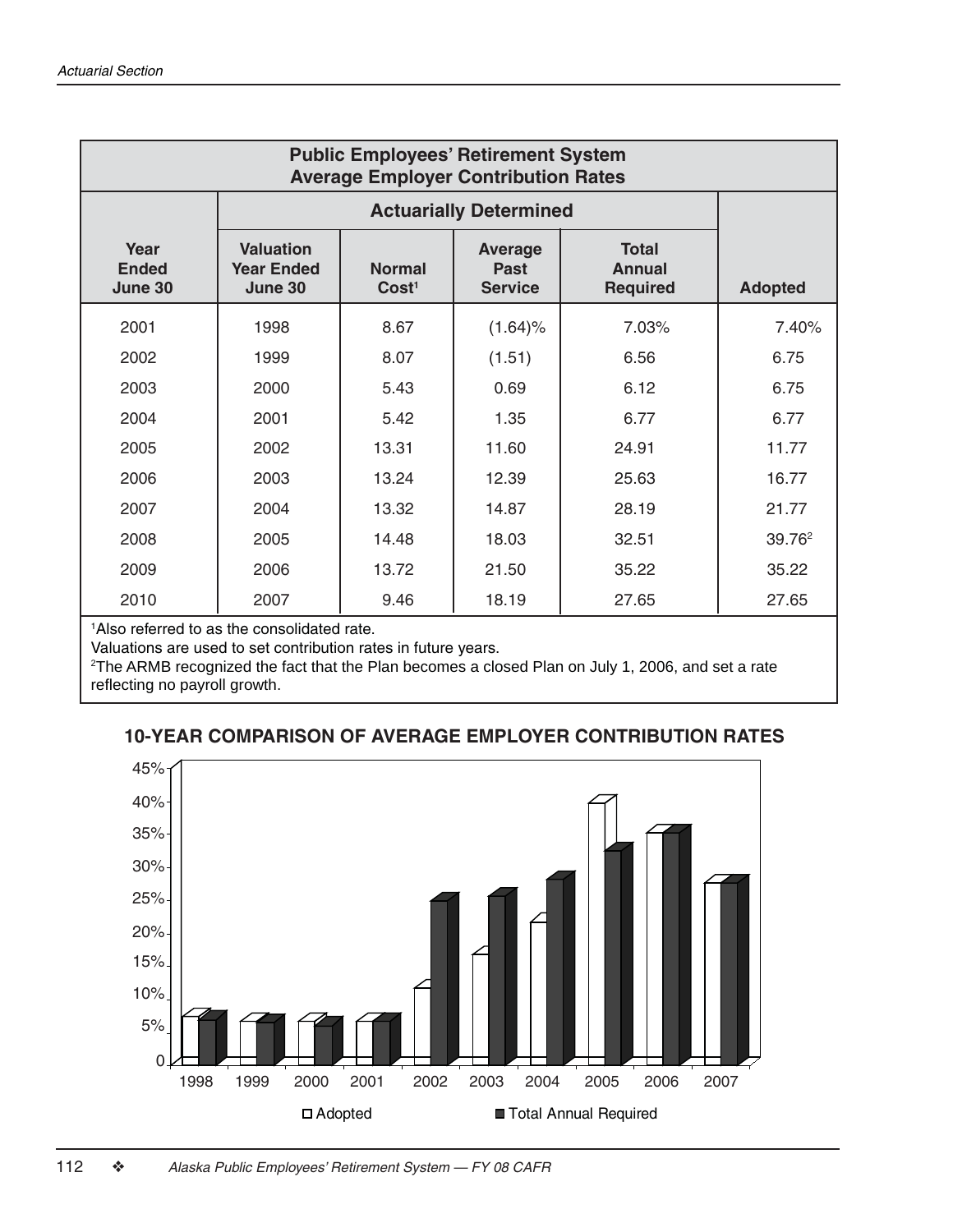|                                 | <b>Public Employees' Retirement System</b><br><b>Schedule of Active Member Valuation Data</b> |                                                   |                                             |                                                                            |                                                              |  |  |  |  |
|---------------------------------|-----------------------------------------------------------------------------------------------|---------------------------------------------------|---------------------------------------------|----------------------------------------------------------------------------|--------------------------------------------------------------|--|--|--|--|
| <b>Valuation</b><br><b>Date</b> | <b>Number</b>                                                                                 | <b>Annual</b><br><b>Payroll</b><br>(In thousands) | <b>Annual</b><br>Average<br><b>Earnings</b> | <b>Percent</b><br>Increase/<br>(Decrease)<br>in Average<br><b>Earnings</b> | <b>Number of</b><br><b>Participating</b><br><b>Employers</b> |  |  |  |  |
|                                 |                                                                                               |                                                   | <b>All Others</b>                           |                                                                            |                                                              |  |  |  |  |
| June 30, 2007                   | 28,675                                                                                        | \$1,414,145                                       | \$49,316                                    | 9.5%                                                                       | 160                                                          |  |  |  |  |
| June 30, 2006                   | 31,286                                                                                        | 1,408,8631                                        | 45,032                                      | 4.2                                                                        | 160                                                          |  |  |  |  |
| June 30, 2005                   | 30,997                                                                                        | 1,338,962                                         | 43,197                                      | 2.3                                                                        | 160                                                          |  |  |  |  |
| June 30, 2004                   | 30,907                                                                                        | 1,305,670                                         | 42,245                                      | 1.8                                                                        | 161                                                          |  |  |  |  |
| June 30, 2003                   | 31,338                                                                                        | 1,300,041                                         | 41,484                                      | 1.8                                                                        | 160                                                          |  |  |  |  |
| June 30, 2002                   | 30,547                                                                                        | 1,245,055                                         | 40,759                                      | 0.3                                                                        | 161                                                          |  |  |  |  |
| June 30, 2001                   | 29,758                                                                                        | 1,208,700                                         | 40,618                                      | 5.4                                                                        | 158                                                          |  |  |  |  |
| June 30, 1999                   | 29,590                                                                                        | 1,140,706                                         | 38,550                                      | 3.0                                                                        | 148                                                          |  |  |  |  |
| June 30, 1998                   | 29,293                                                                                        | 1,096,786                                         | 37,442                                      | 0.2                                                                        | 148                                                          |  |  |  |  |
| June 30, 1997                   | 29,267                                                                                        | 1,093,433                                         | 37,361                                      | 0.7                                                                        | 156                                                          |  |  |  |  |
|                                 |                                                                                               |                                                   | <b>Peace Officer/Firefighter</b>            |                                                                            |                                                              |  |  |  |  |
| June 30, 2007                   | 2,687                                                                                         | \$191,674                                         | \$71,334                                    | 9.3%                                                                       | 160                                                          |  |  |  |  |
| June 30, 2006                   | 2,785                                                                                         | 181,8301                                          | 65,289                                      | 2.5                                                                        | 160                                                          |  |  |  |  |
| June 30, 2005                   | 2,733                                                                                         | 174,155                                           | 63,723                                      | 3.0                                                                        | 160                                                          |  |  |  |  |
| June 30, 2004                   | 2,705                                                                                         | 167,317                                           | 61,855                                      | 4.9                                                                        | 161                                                          |  |  |  |  |
| June 30, 2003                   | 2,727                                                                                         | 160,743                                           | 58,945                                      | 0.8                                                                        | 160                                                          |  |  |  |  |
| June 30, 2002                   | 2,695                                                                                         | 157,632                                           | 58,490                                      | 3.4                                                                        | 161                                                          |  |  |  |  |
| June 30, 2001                   | 2,683                                                                                         | 151,701                                           | 56,542                                      | 3.9                                                                        | 158                                                          |  |  |  |  |
| June 30, 1999                   | 2,624                                                                                         | 142,843                                           | 54,437                                      | 2.7                                                                        | 148                                                          |  |  |  |  |
| June 30, 1998                   | 2,617                                                                                         | 138,653                                           | 52,982                                      | 1.0                                                                        | 148                                                          |  |  |  |  |
| June 30, 1997                   | 2,587                                                                                         | 135,702                                           | 52,455                                      | 2.8                                                                        | 156                                                          |  |  |  |  |

1 Prior to June 30, 2006, unannualized earnings were used. Starting June 30, 2006, annualized earnings are used.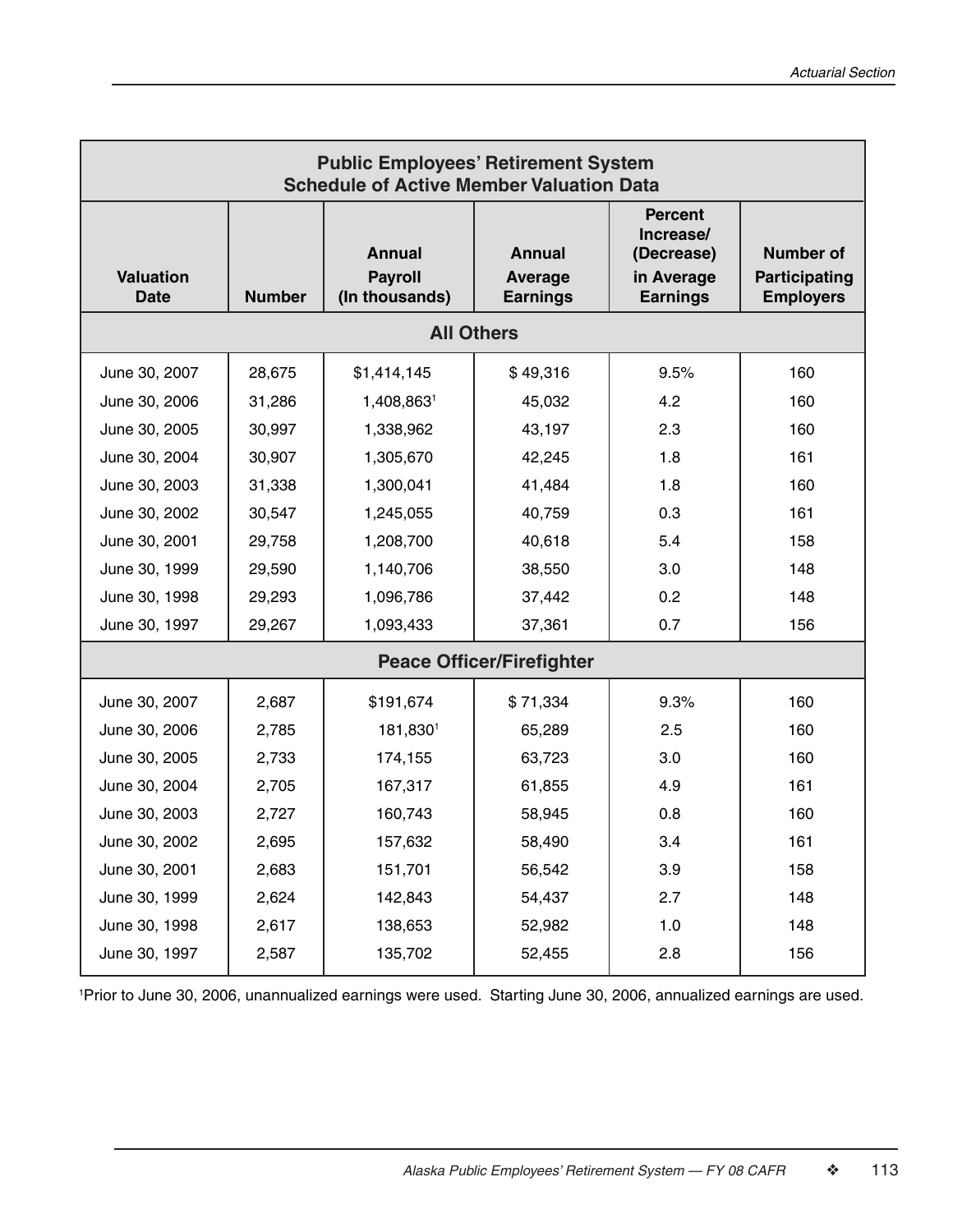| <b>Public Employees' Retirement System</b><br><b>Schedule of Benefit Recipients Added to and Removed From Rolls</b> |       |                            |      |                                  |        |                                  |                                                 |                                                    |  |  |
|---------------------------------------------------------------------------------------------------------------------|-------|----------------------------|------|----------------------------------|--------|----------------------------------|-------------------------------------------------|----------------------------------------------------|--|--|
|                                                                                                                     |       | <b>Added to Rolls</b>      |      | <b>Removed from Rolls</b>        |        | <b>Rolls - End of Year</b>       | <b>Percent</b>                                  |                                                    |  |  |
| Year<br><b>Ended</b>                                                                                                | No.*  | <b>Annual</b><br>Benefits* | No.* | <b>Annual</b><br>Benefits*       | No.    | <b>Annual</b><br><b>Benefits</b> | Increase in<br><b>Annual</b><br><b>Benefits</b> | <b>Average</b><br><b>Annual</b><br><b>Benefits</b> |  |  |
|                                                                                                                     |       |                            |      | <b>All Others</b>                |        |                                  |                                                 |                                                    |  |  |
| June 30, 2007                                                                                                       | 1,479 | \$28,985,748               | 454  | \$(14,280,390)                   | 20,558 | \$351,141,175                    | 14.1%                                           | \$17,081                                           |  |  |
| June 30, 2006                                                                                                       | 1,494 | 26,193,750                 | 384  | 2,265,651                        | 19,533 | 307,875,037                      | 8.4                                             | 15,762                                             |  |  |
| June 30, 2005                                                                                                       | 1,287 | 22,966,842                 | 296  | 17,019,851                       | 18,423 | 283,946,938                      | 2.1                                             | 15,413                                             |  |  |
| June 30, 2004                                                                                                       | 1,346 | 27,617,383                 | 354  | 6,823,010                        | 17,432 | 277,999,947                      | 8.1                                             | 15,948                                             |  |  |
| June 30, 2003                                                                                                       | 1,445 | 27,802,265                 | 351  | 6,507,821                        | 16,440 | 257,205,574                      | 9.0                                             | 15,645                                             |  |  |
| June 30, 2002                                                                                                       | 1,135 | 27,484,388                 | 332  | 8,039,486                        | 15,346 | 235,911,130                      | 9.0                                             | 15,373                                             |  |  |
| June 30, 2001                                                                                                       | 2,342 | 46,880,694                 | 506  | 10,128,792                       | 14,543 | 216,466,228                      | 20.5                                            | 15,071                                             |  |  |
| June 30, 1999                                                                                                       | 1,053 | 19,402,623                 | 124  | 2,284,829                        | 12,707 | 179,714,326                      | 10.5                                            | 14,143                                             |  |  |
| June 30, 1998                                                                                                       | 1,219 | 25,116,364                 | 113  | 2,328,260                        | 11,778 | 162,596,532                      | 16.3                                            | 13,805                                             |  |  |
| June 30, 1997                                                                                                       | 830   | 23,255,081(1)              | 101  | 2,829,835(1)                     | 10,672 | 139,808,955                      | 7.2                                             | 13,100                                             |  |  |
|                                                                                                                     |       |                            |      | <b>Peace Officer/Firefighter</b> |        |                                  |                                                 |                                                    |  |  |
| June 30, 2007                                                                                                       | 138   | \$3,930,564                | 67   | \$(2,546,491)                    | 2,439  | \$77,020,333                     | 9.2%                                            | \$31,579                                           |  |  |
| June 30, 2006                                                                                                       | 118   | 3,289,370                  | 30   | 209,287                          | 2,368  | 70,543,278                       | 4.6                                             | 29,790                                             |  |  |
| June 30, 2005                                                                                                       | 145   | 3,904,737                  | 5    | 3,332,357                        | 2,280  | 67,463,195                       | 0.9                                             | 29,589                                             |  |  |
| June 30, 2004                                                                                                       | 174   | 6,388,270                  | 25   | 904,310                          | 2,140  | 66,890,815                       | 8.9                                             | 31,257                                             |  |  |
| June 30, 2003                                                                                                       | 143   | 4,923,581                  | 21   | 802,499                          | 1,991  | 61,406,855                       | 7.2                                             | 30,842                                             |  |  |
| June 30, 2002                                                                                                       | 157   | 6,155,365                  | 19   | 744,917                          | 1,869  | 57,285,773                       | 10.4                                            | 30,650                                             |  |  |
| June 30, 2001                                                                                                       | 328   | 12,637,854                 | 75   | 2,889,753                        | 1,731  | 51,875,325                       | 23.1                                            | 29,986                                             |  |  |
| June 30, 1999                                                                                                       | 163   | 4,761,117                  | 8    | 233,673                          | 1,478  | 42,127,224                       | 12.0                                            | 28,503                                             |  |  |
| June 30, 1998                                                                                                       | 195   | 6,096,918                  | 2    | 62,532                           | 1,323  | 37,599,780                       | 19.1                                            | 28,420                                             |  |  |
| June 30, 1997                                                                                                       | 161   | $6,672,261^{(1)}$          | 9    | 372,984(1)                       | 1,130  | 31,565,394                       | 24.9                                            | 27,934*                                            |  |  |
| Numbers are estimated, and include other internal transfers                                                         |       |                            |      |                                  |        |                                  |                                                 |                                                    |  |  |

Numbers are estimated, and include other internal transfers.

<sup>1</sup> Includes additional benefits to current retirees from a one-time retroactive ad hoc Post-Retirement Pension Adjustment.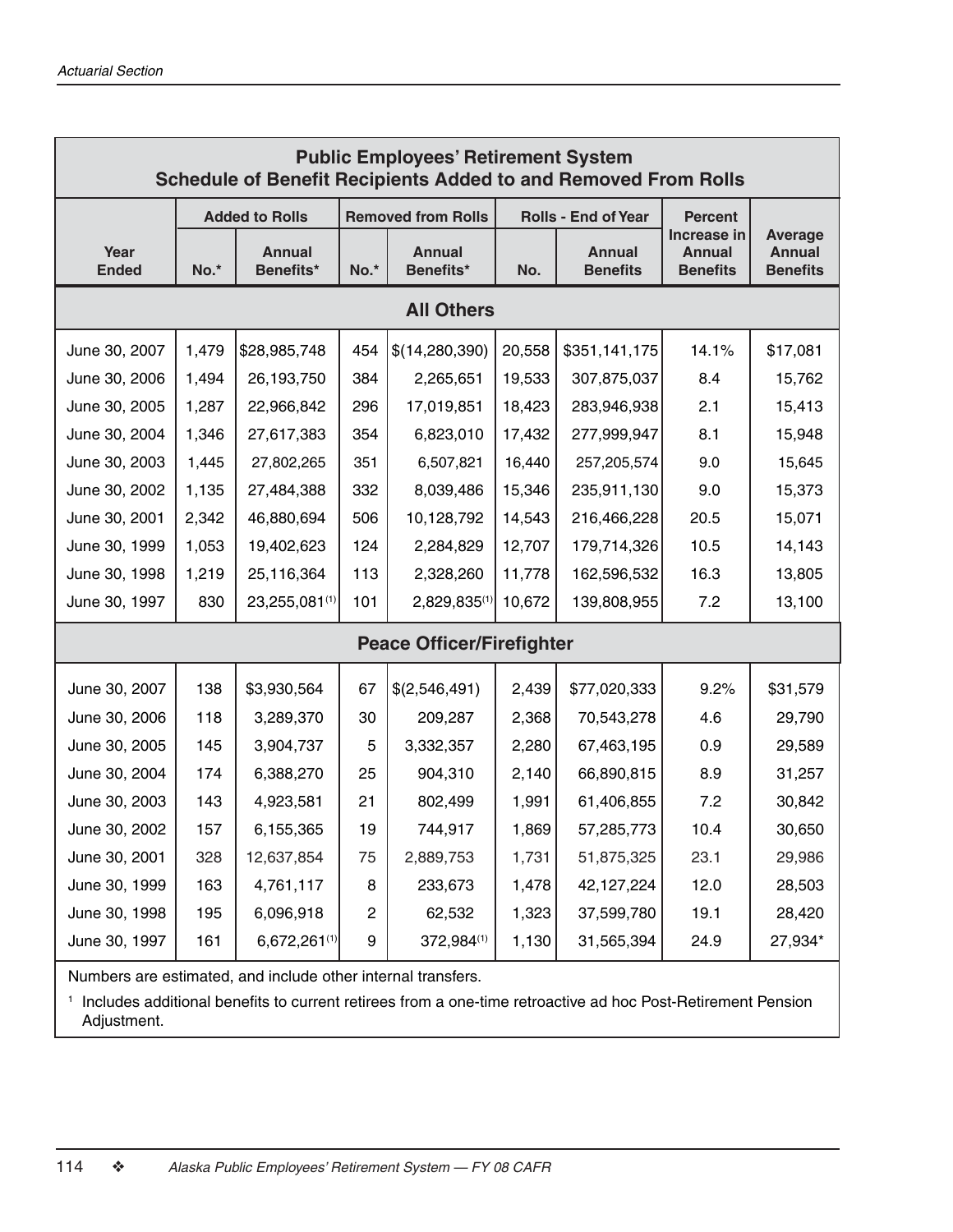| <b>Public Employees' Retirement System</b><br><b>Solvency Test</b>                                                       |                                                                         |                                                    |                                                                                  |                                   |      |                                                                      |      |  |  |  |
|--------------------------------------------------------------------------------------------------------------------------|-------------------------------------------------------------------------|----------------------------------------------------|----------------------------------------------------------------------------------|-----------------------------------|------|----------------------------------------------------------------------|------|--|--|--|
|                                                                                                                          | <b>Aggregate Accrued Liability For:</b>                                 |                                                    |                                                                                  |                                   |      | <b>Portion of Accrued</b><br><b>Liabilities Covered</b><br>by Assets |      |  |  |  |
| <b>Valuation</b><br><b>Date</b>                                                                                          | (1)<br><b>Active</b><br><b>Member</b><br><b>Contributions</b><br>(000s) | (2)<br><b>Inactive</b><br><b>Members</b><br>(000s) | (3)<br><b>Active Members</b><br>(Employer-<br><b>Financed</b><br>Portion) (000s) | <b>Valuation</b><br>Assets (000s) | (1)  | (2)                                                                  | (3)  |  |  |  |
| June 30, 2007                                                                                                            | \$1,203,007                                                             | \$8,967,038                                        | \$4,400,888                                                                      | \$9,900,960                       | 100% | 97.0%                                                                | 0.0% |  |  |  |
| June 30, 2006 <sup>(2)(3)</sup>                                                                                          | 1,157,755                                                               | 8,923,811                                          | 4,306,847                                                                        | 9,040,908                         | 100  | 88.3                                                                 | 0.0  |  |  |  |
| June 30, 2005                                                                                                            | 1,104,821                                                               | 8,667,058                                          | 3,072,962                                                                        | 8,442,919                         | 100  | 84.7                                                                 | 0.0  |  |  |  |
| June 30, 2004 <sup>(2)</sup>                                                                                             | 1,070,268                                                               | 7,650,156                                          | 2,723,492                                                                        | 8,030,414                         | 100  | 91.0                                                                 | 0.0  |  |  |  |
| June 30, 2003                                                                                                            | 1,026,730                                                               | 6,860,834                                          | 2,674,089                                                                        | 7,687,281                         | 100  | 97.1                                                                 | 0.0  |  |  |  |
| June 30, 2002(1)(2)(3)                                                                                                   | 967,045                                                                 | 6,301,095                                          | 2,591,451                                                                        | 7,412,833                         | 100  | 100                                                                  | 5.6  |  |  |  |
| June 30, 2001                                                                                                            | 920,702                                                                 | 5,059,386                                          | 1,888,486                                                                        | 7,941,756                         | 100  | 100                                                                  | 100  |  |  |  |
| June 30, 2000(2)(3)                                                                                                      | 892,949                                                                 | 4,588,201                                          | 1,895,762                                                                        | 7,454,758                         | 100  | 100                                                                  | 100  |  |  |  |
| June 30, 1999                                                                                                            | 854,497                                                                 | 3,961,063                                          | 1,833,113                                                                        | 7,016,340                         | 100  | 100                                                                  | 100  |  |  |  |
| June 30, 1998 <sup>(1)(2)(3)</sup>                                                                                       | 819,226                                                                 | 3,610,352                                          | 1,774,413                                                                        | 6,571,562                         | 100  | 100                                                                  | 100  |  |  |  |
| <sup>(1)</sup> Change in Asset Valuation Method. <sup>(2)</sup> Change of Assumptions. <sup>(3)</sup> Change in Methods. |                                                                         |                                                    |                                                                                  |                                   |      |                                                                      |      |  |  |  |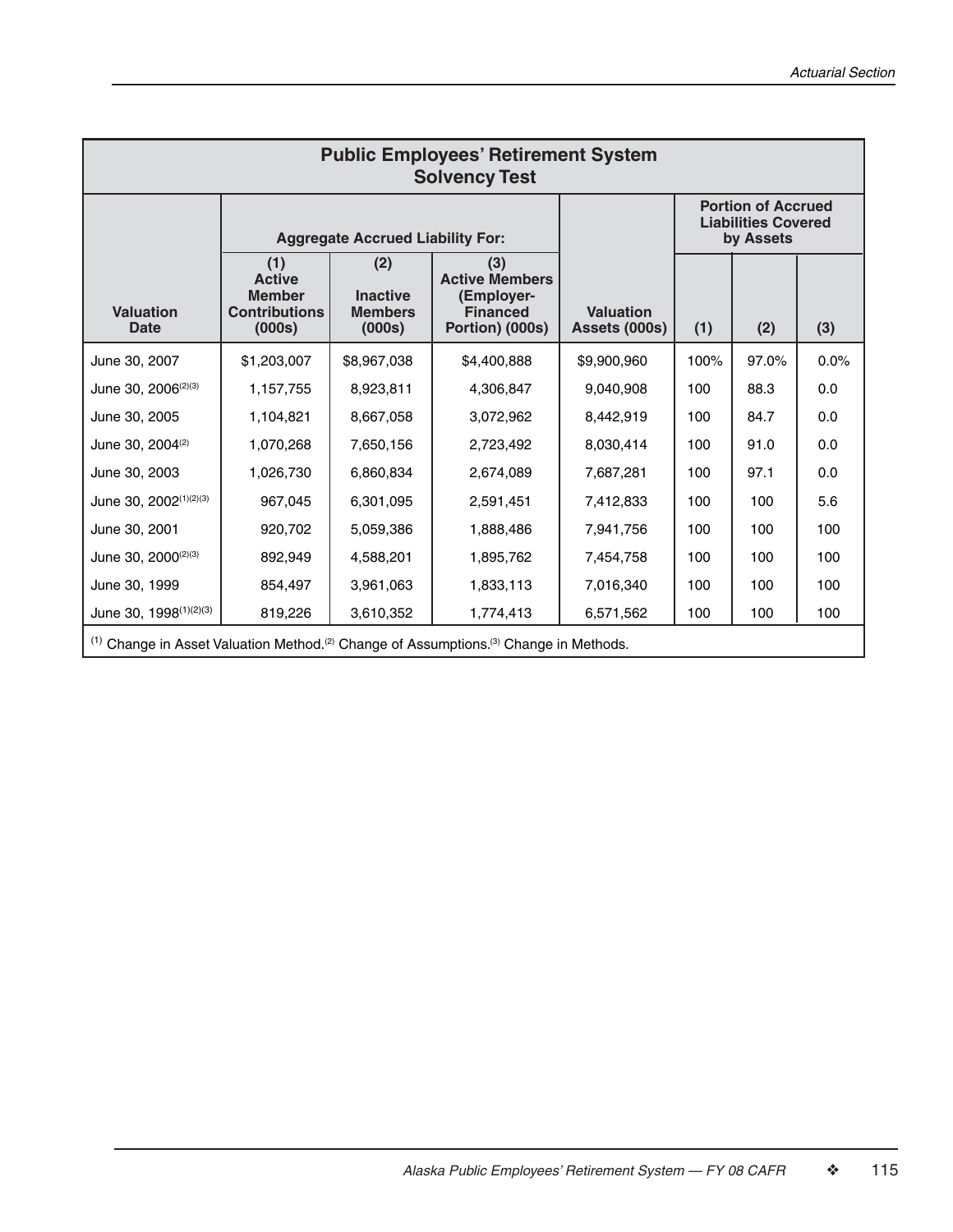### **Public Employees' Retirement System Analysis of Financial Experience**

#### **Change in Average Employer Contribution Rate Due to Gains and Losses in Accrued Liabilities During the Last Five Fiscal Years Resulting From Differences Between Assumed Experience and Actual Experience**

| <b>Type of</b>                                                                    |             |             | <b>Change in Average</b> | <b>Contribution Rate During Fiscal Year</b> |              |
|-----------------------------------------------------------------------------------|-------------|-------------|--------------------------|---------------------------------------------|--------------|
| <b>Gain or Loss</b>                                                               | 2007        | 2006        | 2005                     | 2004                                        | 2003         |
| <b>Health Experience</b>                                                          | (5.64)%     | $(4.06)\%$  | 1.49%                    | $-$ %                                       | $-$ %        |
| <b>Salary Experience</b>                                                          | 0.23        | 0.02        | (0.32)                   | 0.08                                        | (0.19)       |
| <b>Investment Experience</b>                                                      | (1.03)      | (0.29)      | (0.02)                   | 0.02                                        | 0.31         |
| Demographic Experience<br><b>Contribution Shortfall</b>                           | (0.17)      | 1.05        | 0.01                     | 0.54                                        | 0.40         |
|                                                                                   | 0.94        | 1.01        | 0.98<br>2.14             | 0.89<br>1.53                                | 1.10<br>1.62 |
| (Gain) or Loss During Year From Experience                                        | (5.67)      | (2.27)      |                          |                                             |              |
| <b>Non-recurring changes</b>                                                      |             |             |                          |                                             |              |
| <b>Asset Valuation Method</b>                                                     |             |             |                          |                                             |              |
| Past Service Amortization Change                                                  |             |             |                          |                                             |              |
| <b>Assumption Changes</b>                                                         | (1.90)      | 4.98        |                          | 1.03                                        |              |
| <b>System Benefit Changes</b>                                                     |             |             |                          |                                             |              |
| Addition of 102% Target Funding Ratio<br>Elimination of 102% Target Funding Ratio |             |             |                          |                                             | (0.90)       |
| Ad hoc PRPA                                                                       |             |             |                          |                                             |              |
| Change Due to Revaluation of Plan Liability                                       |             |             |                          |                                             |              |
| as of June 30, 2004                                                               |             |             | 2.18                     |                                             |              |
| Composite (Gain) Loss During Year                                                 | (7.57)%     | 2.71%       | 4.32%                    | 2.56%                                       | 0.72%        |
| Beginning Average Employer Contribution Rate                                      | 35.22       | 32.51       | 28.19                    | 25.63                                       | 24.91        |
| <b>Ending Average Employer Contribution Rate</b>                                  | 27.65%      | 35.22%      | 32.51%                   | 28.19%                                      | 25.63%       |
| <b>Board Adopted Contribution Rate</b>                                            | 27.65%      | 35.22%      | 22.00%                   | 21.77%                                      | 16.77%       |
| Fiscal Year Above Rate is Applied                                                 | <b>FY10</b> | <b>FY09</b> | <b>FY08</b>              | <b>FY07</b>                                 | <b>FY06</b>  |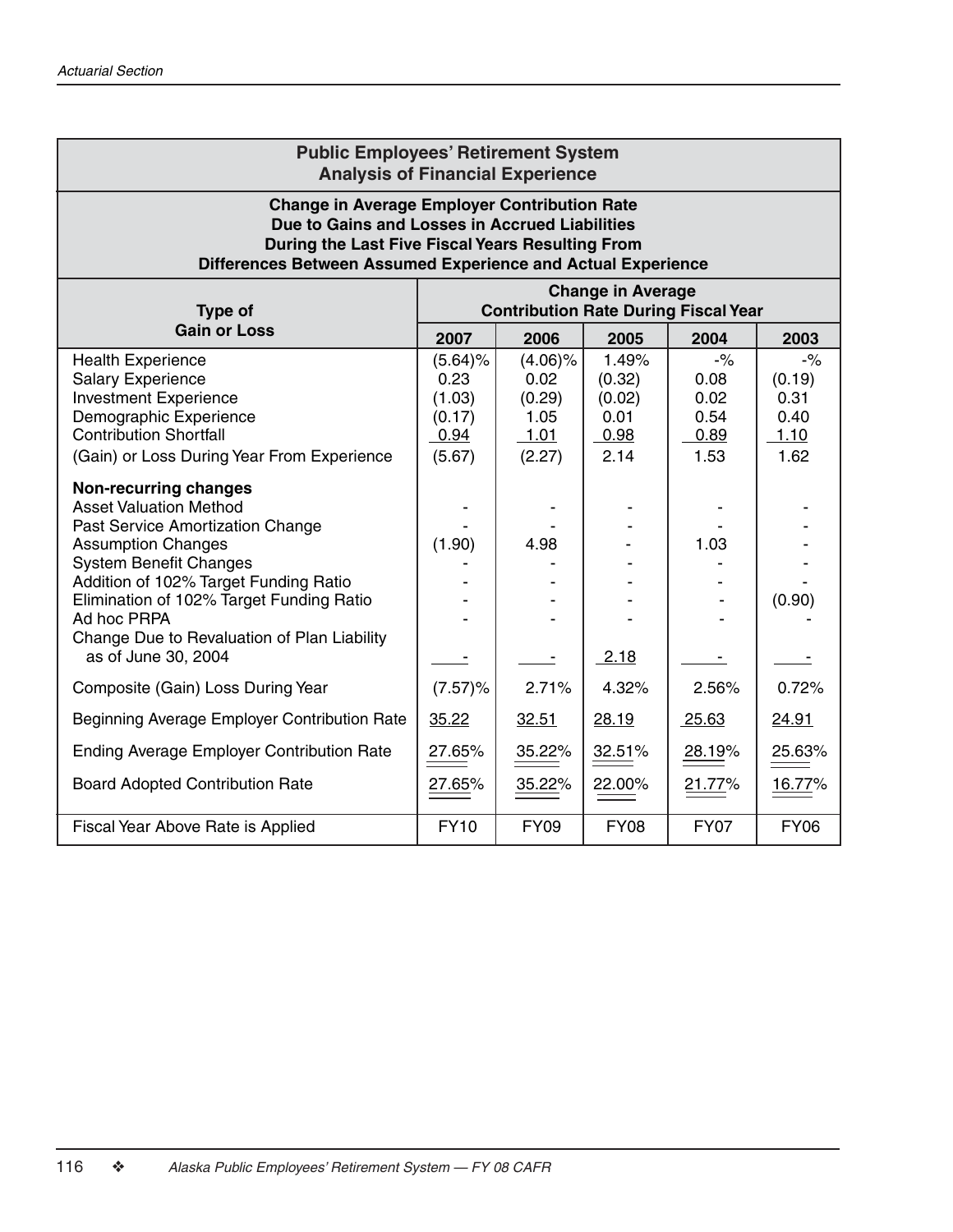# **Summary of Plan Provisions**

#### **(1) Effective Date**

January 1, 1961, with amendments through June 30, 2007. Chapter 82, 1986 Session Laws of Alaska, created a two-tier retirement system. Members who were first hired under the PERS before July 1, 1986 (Tier 1) are eligible for different benefits than members hired after June 30, 1986 (Tier 2). Chapter 4, 1996 Session Laws of Alaska created a third tier. Members who were first hired after June 30, 1996 (Tier 3) have a 10-year requirement for system paid health benefits and non-Peace Officer/Firefighter members have a different Final Average Earnings calculation than members from the other tiers. Chapter 9, 2005 Session Laws of Alaska, closed the plan to new members hired after June 30, 2006.

#### **(2) Administration of Plan**

The Commissioner of Administration or the Commissioner's designee is the administrator of the system. The Attorney General of the state is the legal counsel for the system and shall advise the administrator and represent the system in legal proceedings.

Prior to June 30, 2005, the Public Employees' Retirement Board prescribed policies and adopted regulations and performed other activities necessary to carry out the provisions of the system. The Alaska State Pension Investment Board, Department of Revenue, Treasury Division was responsible for investing PERS funds.

On July 27, 2005, Senate Bill 141, enacted as Chapter 9, 2005 Session laws of Alaska, replaced the Public Employees' Retirement Board and the Alaska State Pension Investment Board with the Alaska Retirement Management Board.

#### **(3) Employers Included**

Currently, there are 160 employers participating in the PERS, including the State of Alaska and 159 political subdivisions and public organizations.

#### **(4) Membership**

PERS membership is mandatory for all permanent full-time and part-time employees of the State of Alaska and participating political subdivisions and public organizations, unless they are specifically excluded by Alaska Statute or employer participation agreements. Employees participating in the University of Alaska's Optional Retirement Plan or other retirement plans funded by the State are not covered by the PERS. Elected officials may waive PERS membership.

Certain members of the Alaska Teachers' Retirement System (TRS) are eligible for PERS retirement benefits for their concurrent elected public official service with municipalities. In addition, employees who work halftime in the PERS and TRS simultaneously are eligible for half-time PERS and TRS credit.

Senate Bill 141, signed into law on July 27, 2005, closes the Plan effective July 1, 2006, to new members first hired on or after July 1, 2006.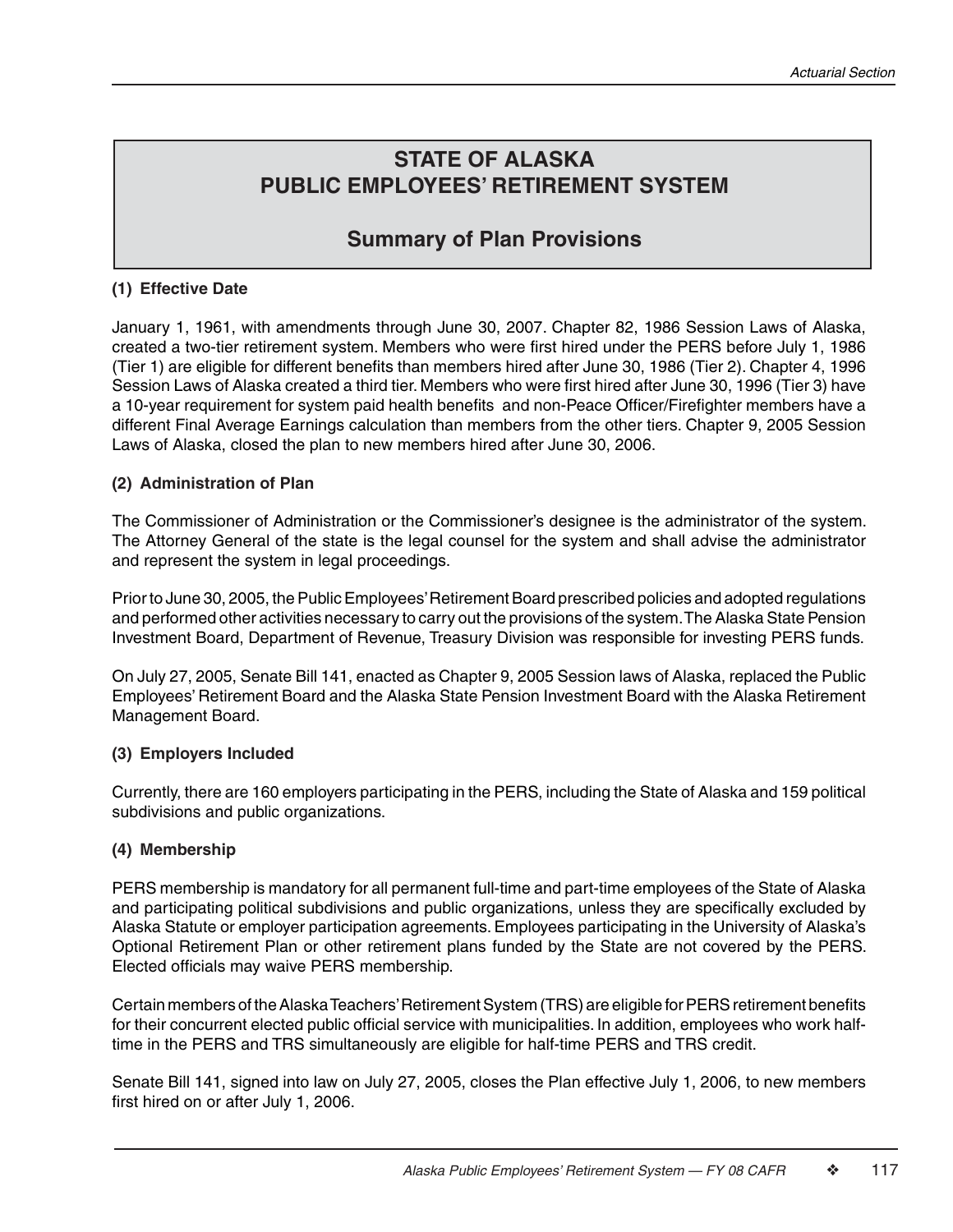## **Summary of Plan Provisions**

#### **(5) Credited Service**

Permanent employees who work at least 30 hours a week earn full-time credit; part-time employees working between 15 and 30 hours a week earn partial credit based upon the number of hours worked. Members receiving PERS occupational disability benefits continue to earn PERS credit while disabled. Members whose survivors are receiving occupational death benefits continue to earn PERS credit while occupational survivor benefits are being paid.

Members may claim other types of service, including:

- part-time State of Alaska service rendered after December 31, 1960, and before January 1, 1976;
- service with the State, former Territory of Alaska, or U.S. Government in Alaska before January 1, 1961;
- past peace officer, correctional officer, fire fighter, and special officer service after January 1, 1961;
- military service (not more than five years may be claimed);
- temporary service after December 31, 1960;
- elected official service before January 1, 1981;
- Alaska Bureau of Indian Affairs service:
- past service rendered by employees who worked half-time in the PERS and TRS simultaneously;
- leave without pay service after June 13, 1987, while receiving Workers' Compensation;
- Village Public Safety Officer service; and
- service as a temporary employee of the legislature before July 1, 1979, but this service must have been claimed no later than July 1, 2003, or by the date of retirement, if sooner (not more than 10 years may be claimed).

Except for service before January 1, 1961, with the State, former Territory of Alaska, or U.S. Government in Alaska, contributions are required for all past service.

Past employment with participating political subdivisions that occurred before the employers joined the PERS is creditable if the employers agree to pay the required contributions.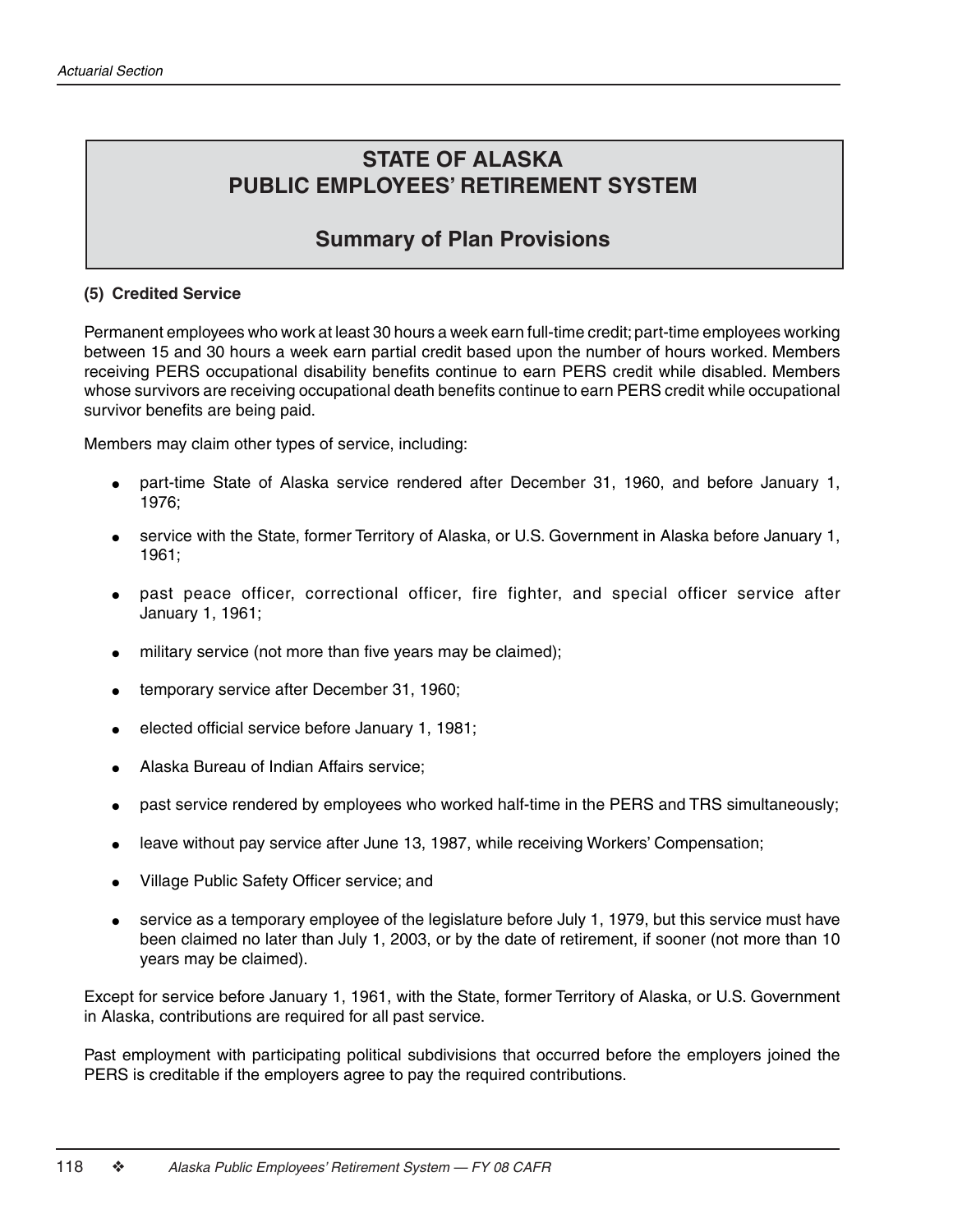# **Summary of Plan Provisions**

At the election of certain PERS members, certain service may be credited in the same fashion as members in the TRS.

Members employed as dispatchers or within a State correctional facility may, at retirement, elect to convert their dispatcher or correctional facility service from "all other" service to peace officers/firefighter service and retire under the 20 year retirement option. Members pay the full actuarial cost of conversion.

#### **(6) Employer Contributions**

Individual contribution rates are established for PERS employers based on the consolidated normal cost and past service rates.

The consolidated normal cost rate is a uniform rate for all participating employers (less the value of members' contributions).

The past service rate is determined separately for each employer to amortize their unfunded past service liability with payments that are a level percentage of pay amount over fixed 25-year periods.

Employer rates cannot be less than the consolidated normal cost rate.

#### **(7) Member Contributions**

Mandatory Contributions: Peace Officers/Firefighter members are required to contribute 7.5% of their compensation; all Others contribute 6.75%. Those all Others who have elected to have their service calculated under the TRS rules contribute 9.76% of their compensation. Members' contributions are deducted from gross wages before federal income taxes are withheld.

Contributions for Claimed Service: Member contributions are also required for most of the claimed service described in (5) above.

Voluntary Contributions: Members may voluntarily contribute up to 5% of their salary on an after-tax basis. Voluntary contributions are recorded in a separate account and are payable to the:

- (a) member in lump-sum payment upon termination of employment;
- (b) member's beneficiary if the member dies; or
- (c) member in a lump-sum, life annuity, or payments over a designated period of time when the member retires.

Interest: Members' contributions earn 4.5% interest, compounded semiannually on June 30 and December 31.

<sup>1</sup> Members participating before July 1, 1986, are eligible for normal retirement at age 55 or early retirement at age 50.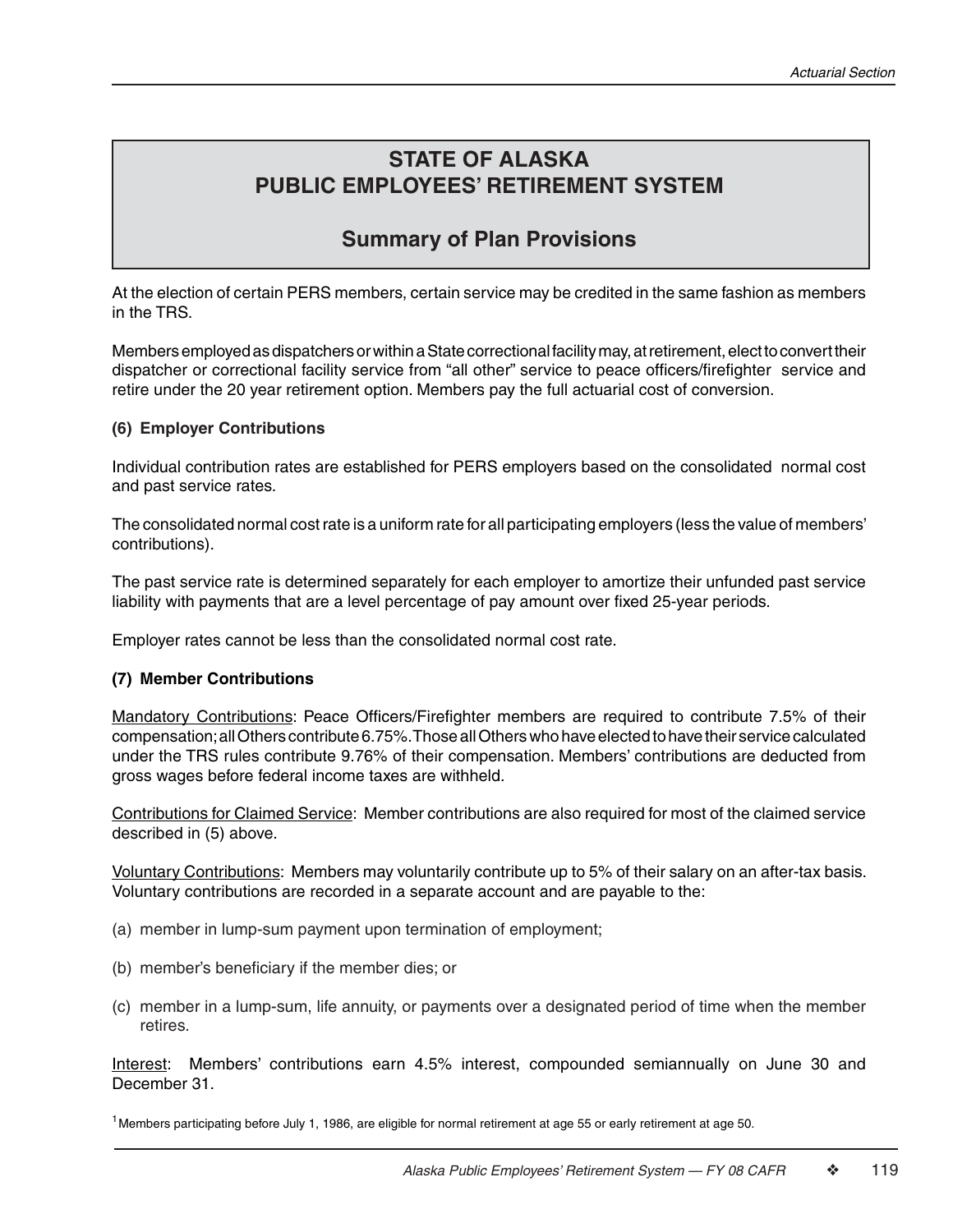# **Summary of Plan Provisions**

Refund of Contributions: Terminated members may receive refunds of their member contribution accounts, which includes their mandatory and voluntary contributions, indebtedness payments, and interest earned. Terminated members' accounts may be attached to satisfy claims under Alaska Statute 09.38.065, federal income tax levies, and valid Qualified Domestic Relations Orders.

Reinstatement of Contributions: Refunded accounts and the corresponding PERS service may be reinstated upon reemployment in the PERS prior to July 1, 2010. Accounts attached to satisfy claims under Alaska Statute 09.38.065 or a federal tax levy may be reinstated at any time. Interest accrues on refunds until paid in full or members retire.

#### **(8) Retirement Benefits**

#### Eligibility:

- (a) Members, including deferred vested members, are eligible for normal retirement at age 55 or early retirement at age 50 if they were hired before July 1, 1986 (Tier 1), and 60 or early retirement at age 55 if they were hired after July 1, 1986 (Tiers 2 & 3). Additionally, they must have at least:
	- $(i)$  five years of paid-up PERS service;
	- (ii) 60 days of paid-up PERS service as employees of the legislature during each of the five legislative sessions and they were first hired under the PERS before May 30, 1987;
	- (iii) 80 days of paid-up PERS service as employees of the legislature during each of the five legislative sessions and they were first hired under the PERS after May 29, 1987;
	- (iv) two years of paid-up PERS service and they are vested in the TRS; or
	- (v) two years of paid-up PERS service and a minimum three years of TRS service to qualify for a public service benefit.
- (b) Members may retire at any age when they have:
	- (i) 20 paid-up years of PERS Peace Officer/Firefighter service; or
	- (ii) 30 paid-up years of PERS "all other" or "elected official" service.

Benefit Type: Lifetime benefits are paid to members. Eligible members may receive normal, unreduced benefits when they (1) reach normal retirement age and complete the service required; or (2) satisfy the minimum service requirements under the "20 and out" or "30 and out" provisions. Members may receive early, actuarially reduced benefits when they reach early retirement age and complete the service required.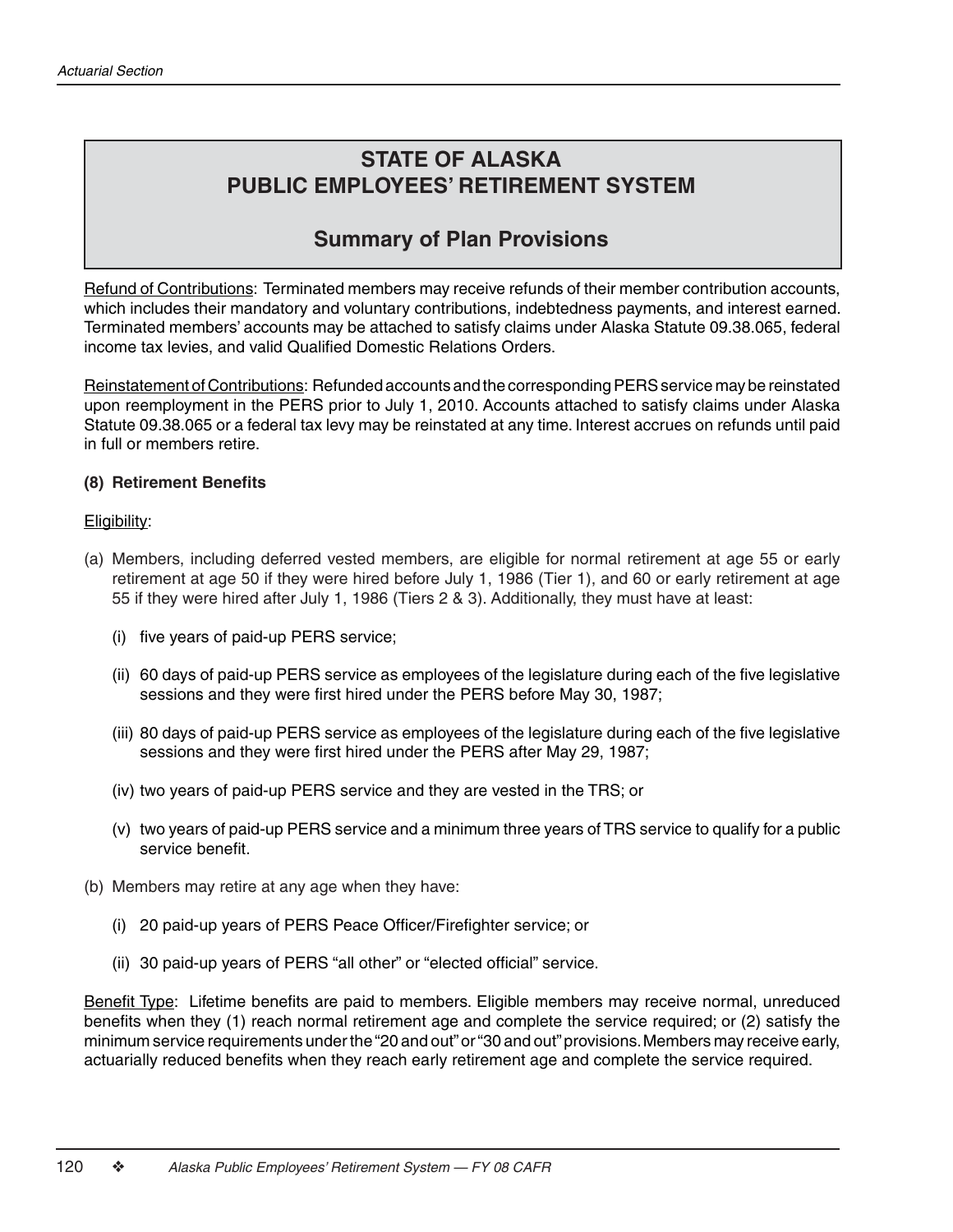# **Summary of Plan Provisions**

Members may elect an early retirement or a joint and survivor option. Members who entered the PERS prior to July 1, 1986 may also select a 66-2/3 last survivor option and a level income option. Under these options and early retirement, benefits are actuarially adjusted so that members receive the actuarial equivalents of their normal benefit amounts.

Benefit Calculations: Retirement benefits are calculated by multiplying the average monthly compensation (AMC) times credited PERS service times the percentage multiplier. The AMC is determined by averaging the salaries earned during the five highest (three highest for Peace Officer/Firefighter members or members hired prior to July 1, 1996) consecutive payroll years. Members must earn at least 115 days of credit in the last year worked to include it in the AMC calculation. The PERS pays a minimum benefit of \$25.00 per month for each year of service when the calculated benefit is less.

The percentage multipliers for Peace Officer/Firefighter members are 2% for the first ten years of service and 2.5% for all service over 10 years.

The percentage multipliers for all Others are 2% for the first ten years, 2.25% for the next ten years, and 2.5% for all remaining service earned on or after July 1, 1986. All service before that date is calculated at 2%.

Indebtedness: Members who terminate and refund their PERS contributions are not eligible to retire, unless they return to PERS employment and pay back their refunds plus interest or accrue additional service which qualifies them for retirement. PERS refunds must be paid in full if the corresponding service is to count toward the minimum service requirements for retirement. Refunded PERS service is included in total service for the purpose of calculating retirement benefits. However, if a member is otherwise eligible to retire, when refunds are not completely paid before retirement, benefits are actuarially reduced for life. Indebtedness balances may also be created when a member purchases qualified claimed service.

#### **(9) Reemployment of Retired Members**

Retirement and retiree healthcare benefits are suspended while retired members are reemployed under the PERS. During reemployment, members earn additional PERS service and contributions are withheld from their wages. A member who retired with a normal retirement benefit can elect to waive payment of PERS contributions. The waiver allows the member to continue receiving the retirement benefit during the period of reemployment. Members who elect the waiver option do not earn additional PERS service. The Waiver Option first became effective July 1, 2005 and applies to reemployment periods after that date. The Waiver Option is not available to members who retired early or under the Retirement Incentive Programs (RIPs). The Waiver Option is no longer available after June 30, 2009.

Members retired under the Retirement Incentive Programs (RIPs) who return to employment under the PERS, Teachers' Retirement System (TRS), or the University of Alaska's Optional Retirement Plan will:

(a) forfeit the three years of incentive credits that they received;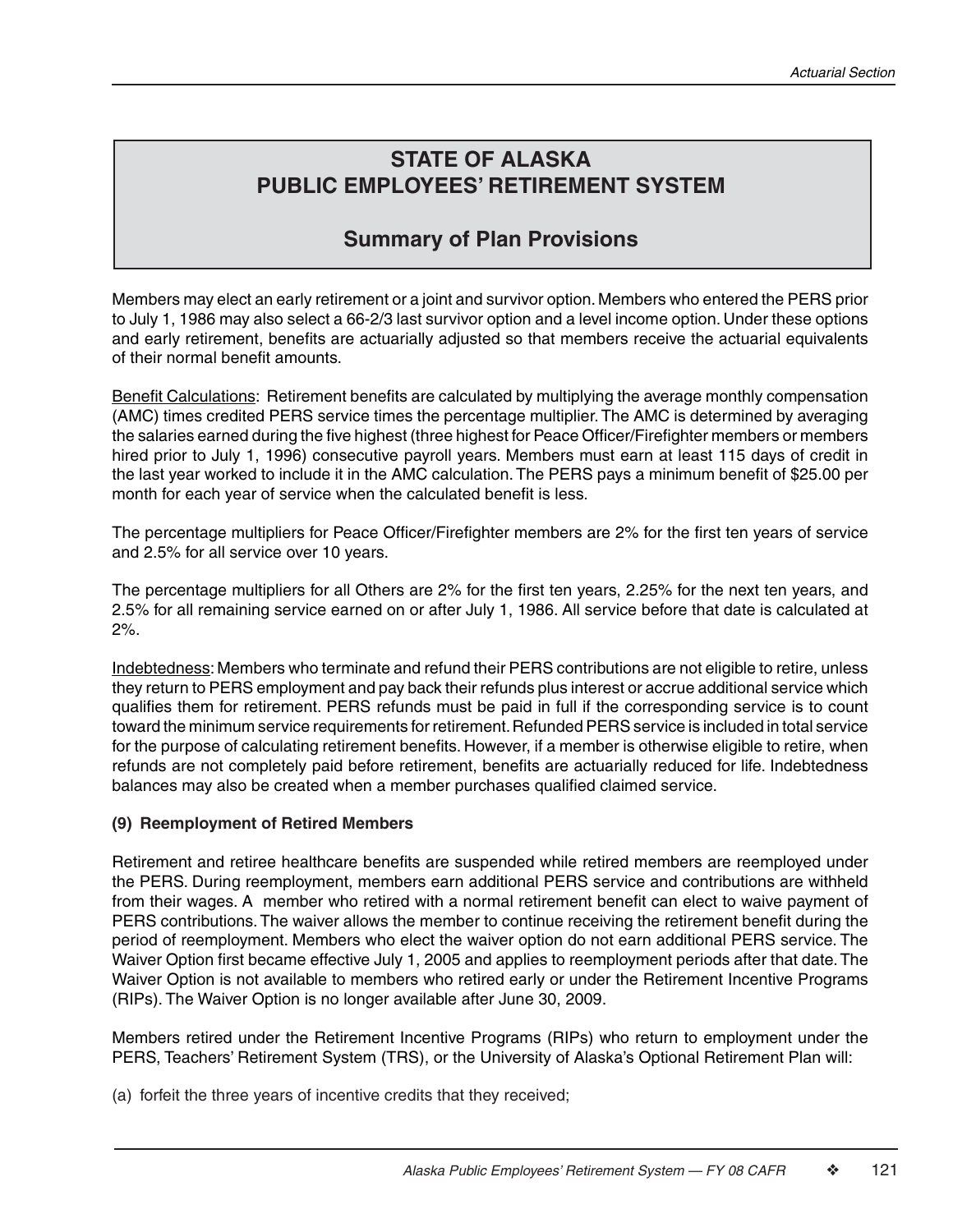# **Summary of Plan Provisions**

- (b) owe the PERS 150% of the benefits that they received for state and political subdivision members, and 110% for school district employees, under the 1996-2000 RIP, which may include costs for health insurance, excluding amounts that they paid to participate for the 1986 and 1989 RIPs. Under prior RIPs, the penalty is 110% of the benefits received; and
- (c) be charged 7% interest from the date that they are reemployed until their indebtedness is paid in full or they retire again. If the indebtedness is not completely paid, future benefits will be actuarially reduced for life.

Employers make contributions to the unfunded liability of the plan on behalf of rehired retired members at the rate the employer is making contributions to the unfunded liability of the plan for other members.

#### **(10) Postemployment Healthcare Benefits**

Major medical benefits are provided to retirees by the PERS for all employees hired before July 1, 1986 (Tier 1). Employees hired after June 30, 1986 (Tier 2) with five years of credited service (or ten years of credited service for those first hired after June 30, 1996 (Tier 3)) must pay the full monthly premium if they are under age sixty and will receive benefits paid by the PERS if they are over age sixty. In addition, Peace Officers with twenty-five years of Peace Officer service and other employees with thirty years of membership service receive benefits paid by the PERS, regardless of their age or date of hire.

#### **(11) Disability Benefits**

Monthly disability benefits are paid to permanently disabled members until they die, recover, or become eligible for normal retirement. Members are appointed to normal retirement on the first of the month after they become eligible.

Occupational Disability: Members are not required to satisfy age or service requirements to be eligible for occupational disability. Monthly benefits are equal to 40% of their gross monthly compensation on the date of their disability. Members on occupational disability continue to earn PERS service until they become eligible for normal retirement. Peace Officer/Firefighter members may elect to retain the disability benefit formula for the calculation of their normal retirement benefits.

Nonoccupational Disability: Members must be vested (five paid-up years of PERS service) to be eligible for nonoccupational disability benefits. Monthly benefits are calculated based on the member's average monthly compensation and PERS service on the date of termination from employment because of disability. Members do not earn PERS service while on nonoccupational disability.

#### **(12) Death Benefits**

Monthly death benefits may be paid to a spouse or dependent children upon the death of a member. If monthly benefits are not payable under the occupational and nonoccupational death provisions, the designated beneficiary receives the lump-sum benefit described below.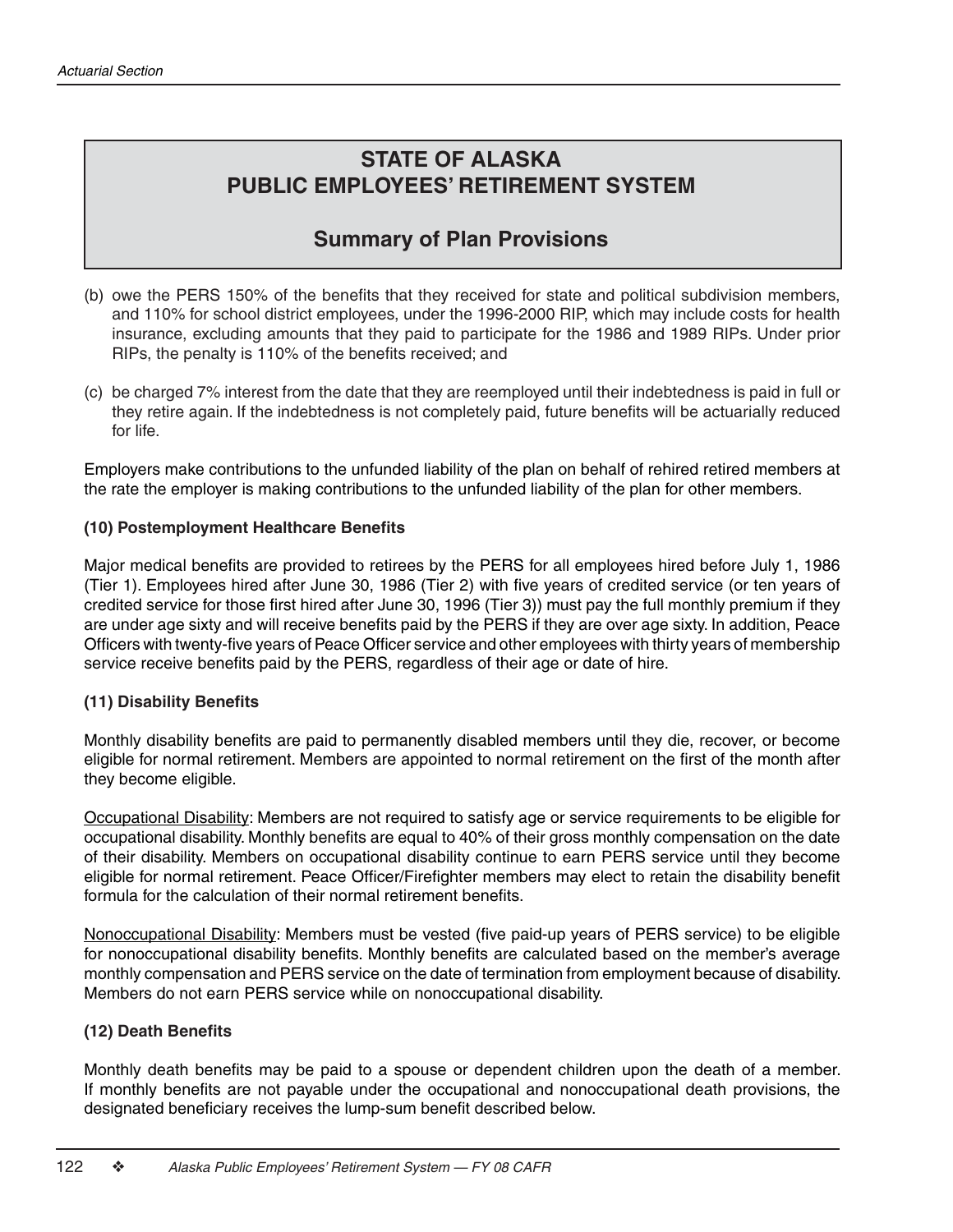# **Summary of Plan Provisions**

Occupational Death: When an active member (vested or nonvested) dies from occupational causes, a monthly survivor's pension may be paid to the spouse. The pension equals 40% of the member's gross monthly compensation on the date of death or disability, if earlier. If there is no spouse, the pension may be paid to the member's dependent children. On the member's normal retirement date, the benefit converts to a normal retirement benefit. The normal benefit is based on the member's salary on the date of death and service, including service accumulated from the date of the member's death to the normal retirement date. Survivors of Peace Officer/Firefighter members receive the greater of 50% of the member's gross monthly compensation on the date of death or disability, or 75% of the member's monthly normal retirement benefit (including service projected to Normal Retirement).

Death after Occupational Disability: When a member dies while occupationally disabled, benefits are paid as described above in Occupational Death.

Nonoccupational Death: When a vested member dies from nonoccupational causes, the surviving spouse may elect to receive a monthly 50% joint and survivor benefit or a lump sum benefit. The monthly benefit is calculated on the member's average monthly compensation and PERS service at the time of termination or death.

Lump Sum Nonoccupational Death Benefit: Upon the death of a member who has less than one year of service, the designated beneficiary receives the member's contribution account, which includes mandatory and voluntary contributions, indebtedness payments, and interest earned. If the member has more than one year of PERS service or is vested, the beneficiary also receives \$1,000 and \$100 for each year of PERS service.

Death After Retirement: When a retired member dies, the designated beneficiary receives the member's contribution account, less any benefits already paid and the member's last benefit check. If the member selected a survivor option at retirement, the eligible spouse receives continuing, lifetime monthly benefits.

#### **(13) Post Retirement Pension Adjustments**

Postretirement pension adjustments (PRPAs) are granted annually to eligible benefit recipients when the consumer price index (CPI) increases during the preceding calendar year. PRPAs are calculated by multiplying the recipient's base benefit, including past PRPAs, excluding the Alaska COLA, times:

- (a) 75% of the CPI increase in the preceding calendar year or 9%, whichever is less, if the recipient is at least age 65 or on PERS disability; or
- (b) 50% of the CPI increase in the preceding calendar year or 6%, whichever is less, if the recipient is at least age 60, or has been receiving benefits for at least five years.

Ad hoc PRPAs, up to a maximum of 4%, may be granted to eligible recipients who first entered the PERS before July 1, 1986 (Tier I), if the CPI increases and the funding ratio is at least 105%.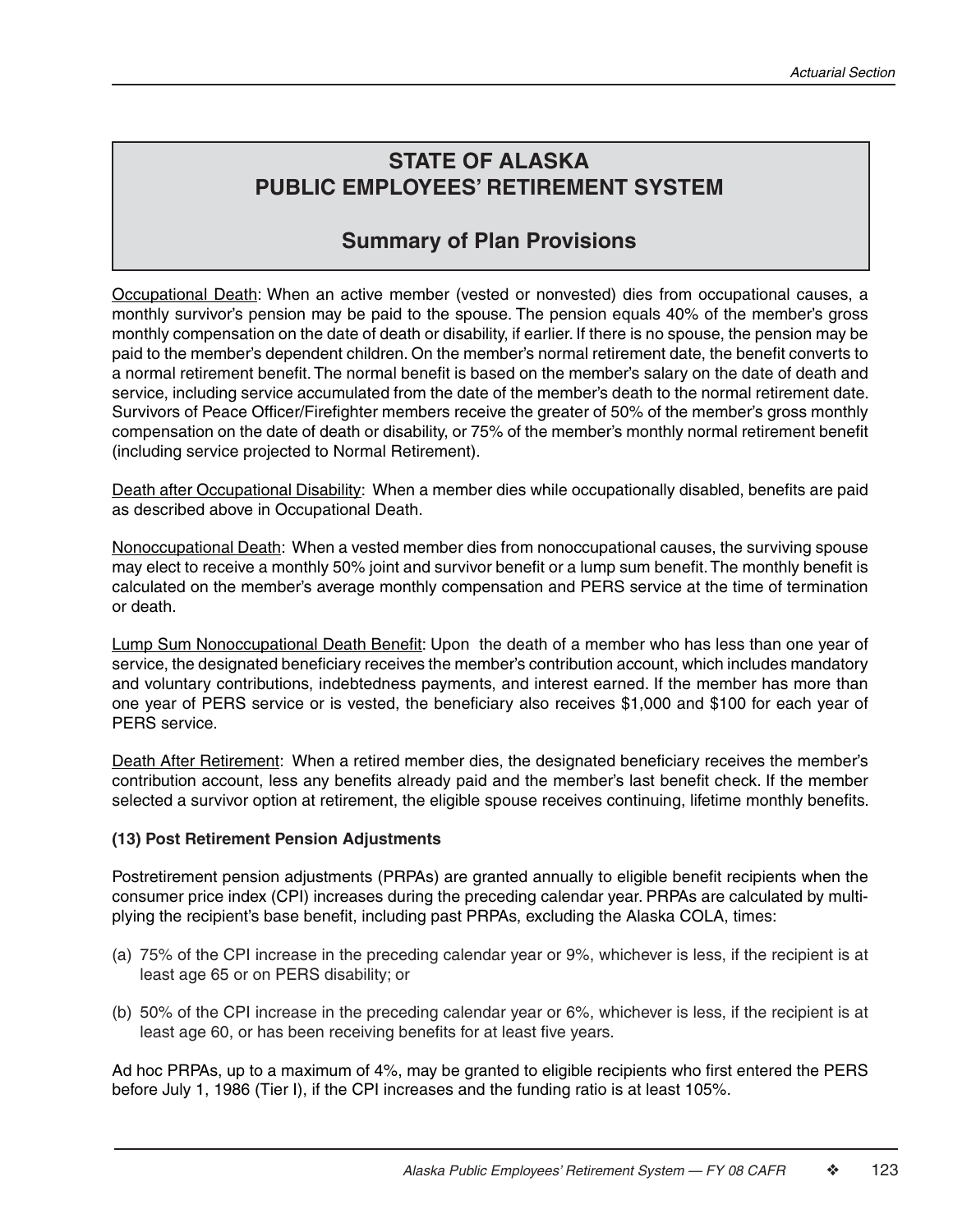# **Summary of Plan Provisions**

In a year where an ad hoc PRPA is granted, eligible recipients will receive the higher of the two calculations.

#### **(14) Alaska Cost of Living Allowance**

Eligible benefit recipients who reside in Alaska receive an Alaska cost of living allowance (COLA) equal to 10% of their base benefits or \$50, whichever is more. The following benefit recipients are eligible:

- (a) members who first entered the PERS before July 1, 1986 (Tier I), and their survivors;
- (b) members who first entered the PERS after June 30, 1986 (Tiers 2 & 3), and their survivors if they are at least age 65; and
- (c) all disabled members.

#### **(15) Changes in Plan Provisions Since the Prior Valuation**

There have been no changes in benefit provisions since the prior valuation. SB 123 was passed in 2007 which clarified and revised statutory language to comply with federal law, created the Alaska retiree health care trust, and defined total compensation paid to the employer's active employees for purposes of determining the employer contribution rate.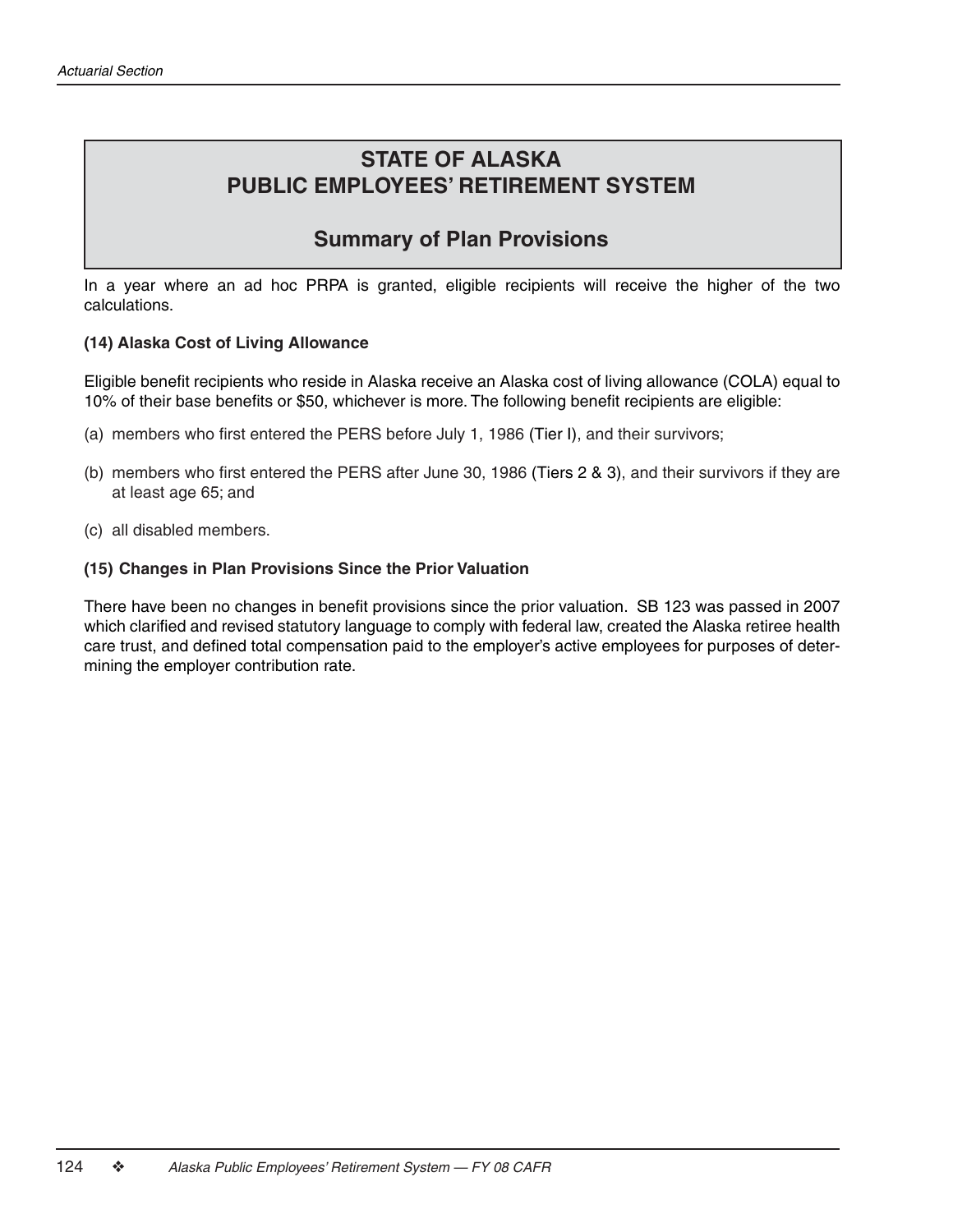

# **STATISTICAL SECTION**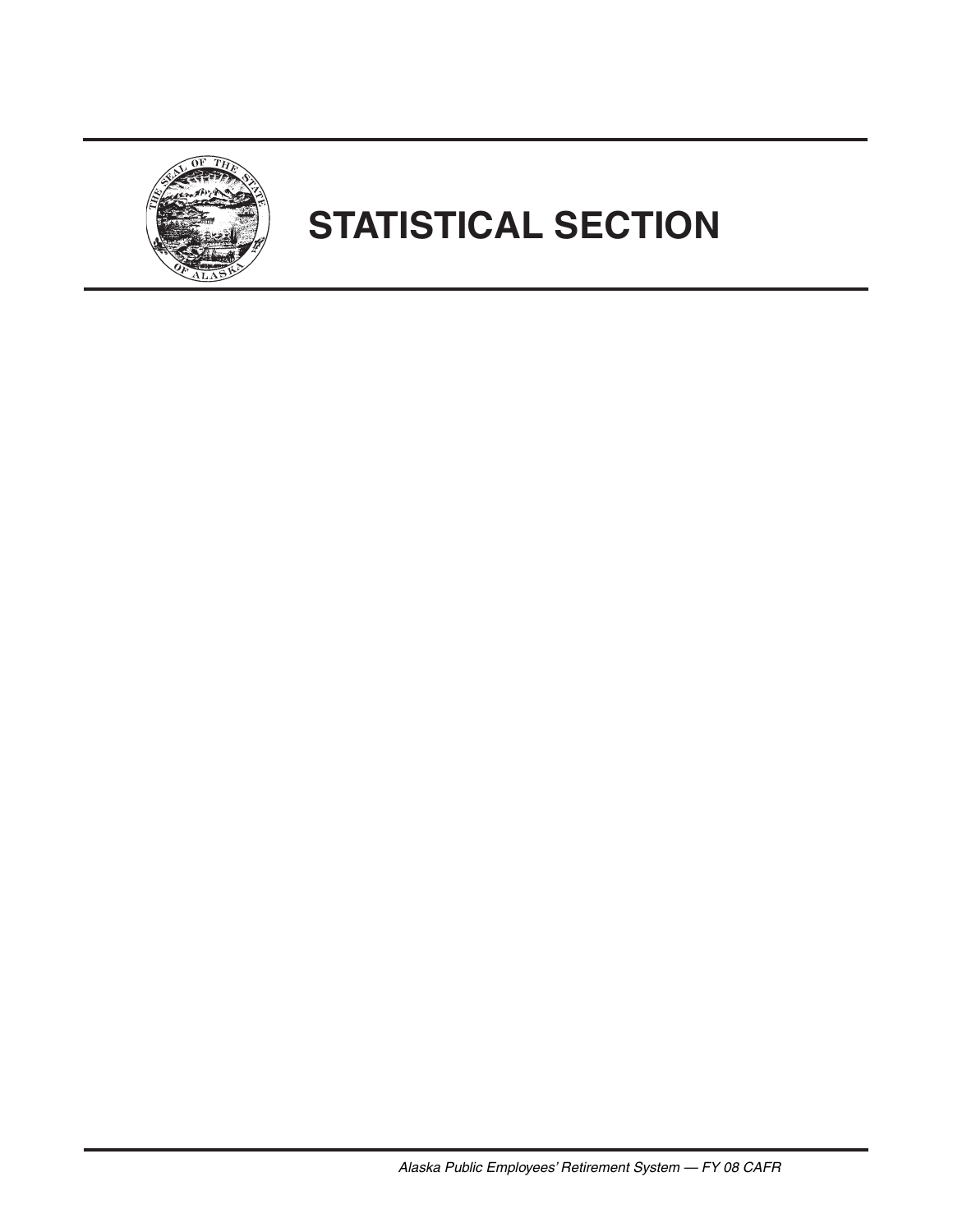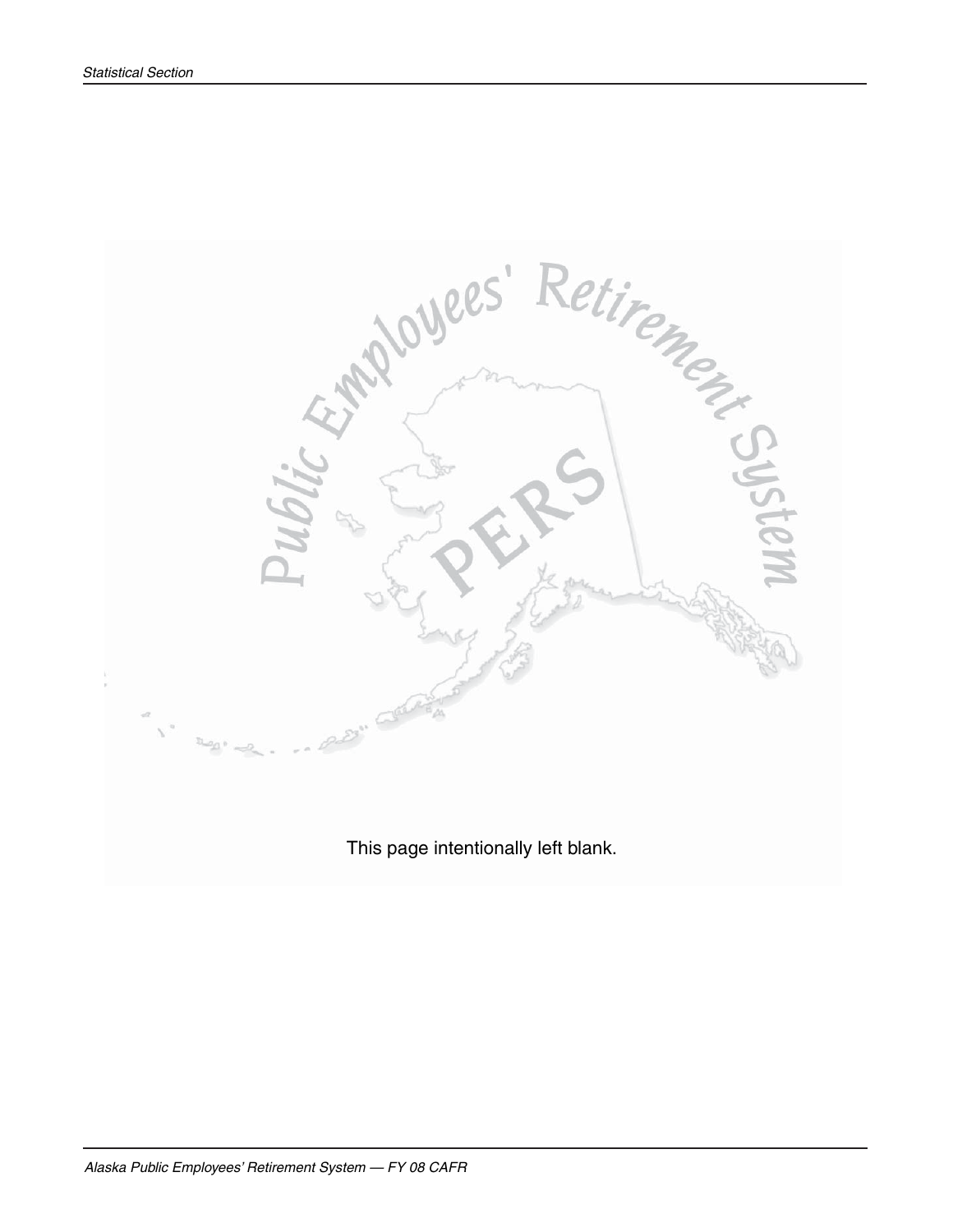|                                 | <b>Public Employees' Retirement System</b><br><b>Changes in Net Assets</b><br>(In thousands) |                  |                   |                                                  |                                          |  |  |  |  |  |  |
|---------------------------------|----------------------------------------------------------------------------------------------|------------------|-------------------|--------------------------------------------------|------------------------------------------|--|--|--|--|--|--|
| Year<br><b>Ended</b><br>June 30 | <b>Net Assets,</b><br><b>Beginning of</b><br>Year                                            | <b>Additions</b> | <b>Deductions</b> | Increase /<br>(Decrease) in Net<br><b>Assets</b> | <b>Net Assets,</b><br><b>End of Year</b> |  |  |  |  |  |  |
| 1999                            | 7,438,398                                                                                    | 965,199          | 298,239           | 666,960                                          | 8,105,358                                |  |  |  |  |  |  |
| 2000                            | 8,105,358                                                                                    | 990,702          | 339,480           | 651,222                                          | 8,756,580                                |  |  |  |  |  |  |
| 2001                            | 8,756,580                                                                                    | (286, 775)       | 381,423           | (668, 198)                                       | 8,088,382                                |  |  |  |  |  |  |
| 2002                            | 8,088,382                                                                                    | (252, 861)       | 422,688           | (675, 549)                                       | 7,412,833                                |  |  |  |  |  |  |
| 2003                            | 7,412,833                                                                                    | 448,542          | 469,920           | (21, 378)                                        | 7,391,455                                |  |  |  |  |  |  |
| 2004                            | 7,391,455                                                                                    | 1,302,620        | 516,769           | 785,851                                          | 8,177,306                                |  |  |  |  |  |  |
| 2005                            | 8,177,306                                                                                    | 985,151          | 571,705           | 413,446                                          | 8,590,752                                |  |  |  |  |  |  |
| 2006                            | 8,590,752                                                                                    | 1,400,868        | 612,149           | 788,719                                          | 9,379,471                                |  |  |  |  |  |  |
| 2007                            | 9,379,471                                                                                    | 2,219,181        | 656,328           | 1,562,853                                        | 10,942,324                               |  |  |  |  |  |  |
| 2008                            | 10,942,324                                                                                   | 3,853,614        | 4,030,634         | (177,020)                                        | 10,765,304                               |  |  |  |  |  |  |

### **10-YEAR COMPARISON OF ADDITIONS AND DEDUCTIONS**

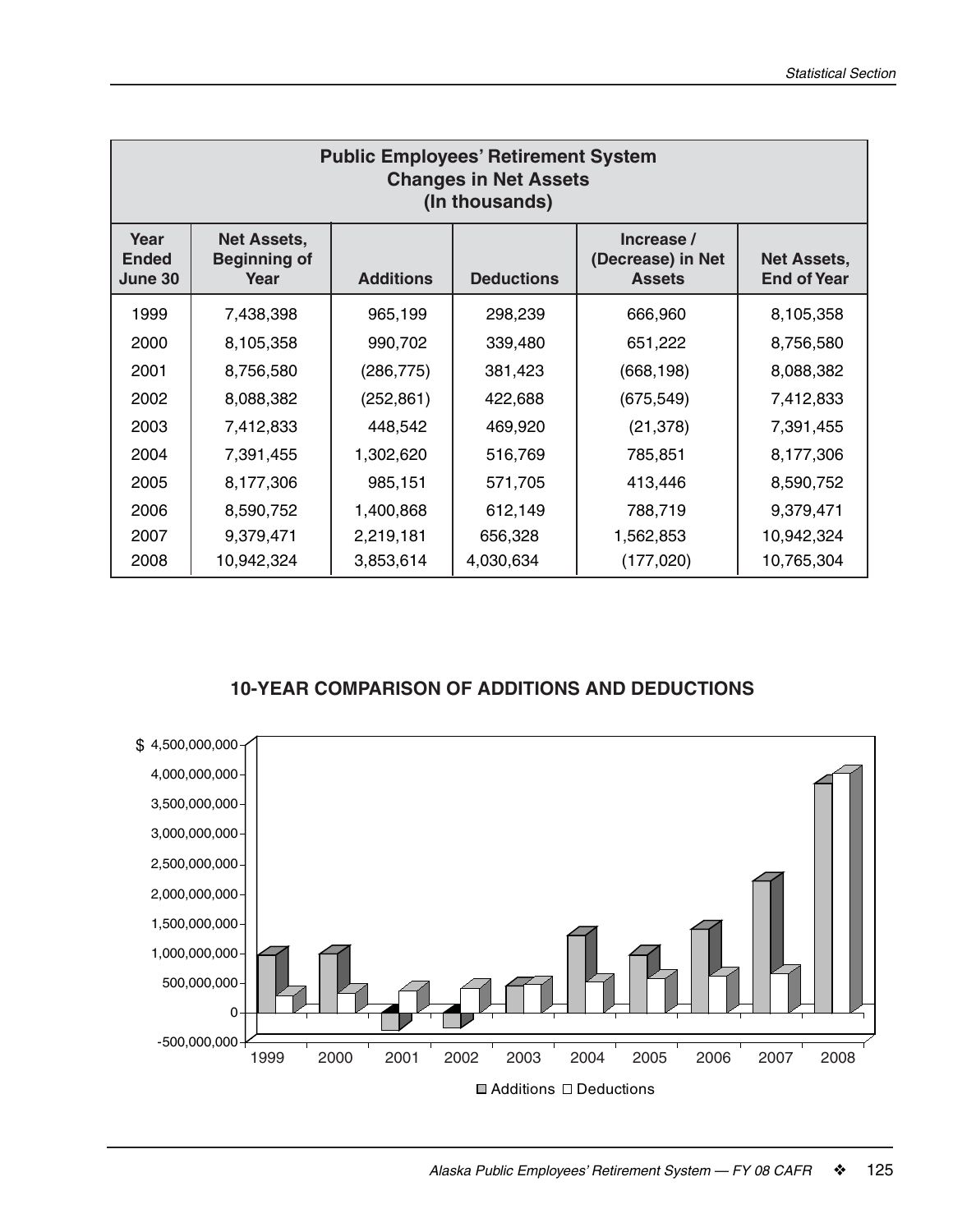| <b>Public Employees' Retirement System</b><br><b>Additions by Source (In thousands)</b> |                                                      |                                         |                                            |                                                            |                              |              |                |  |  |  |
|-----------------------------------------------------------------------------------------|------------------------------------------------------|-----------------------------------------|--------------------------------------------|------------------------------------------------------------|------------------------------|--------------|----------------|--|--|--|
| Year<br><b>Ended</b><br>June 30                                                         | <b>Plan</b><br><b>Member</b><br><b>Contributions</b> | <b>Employer</b><br><b>Contributions</b> | <b>State</b><br><b>of</b><br><b>Alaska</b> | <b>Net</b><br><b>Investment</b><br><b>Income</b><br>(Loss) | <b>Transfer</b>              | <b>Other</b> | <b>Total</b>   |  |  |  |
| 1999                                                                                    | \$90,635                                             | \$109,938                               | \$                                         | 764,622<br>\$                                              | 1\$                          | 4<br>1\$     | 1\$<br>965,199 |  |  |  |
| 2000                                                                                    | 92,770                                               | 107,596                                 |                                            | 790,336                                                    |                              |              | 990,702        |  |  |  |
| 2001                                                                                    | 94,983                                               | 96,484                                  |                                            | (478, 249)                                                 |                              | 7            | (286, 775)     |  |  |  |
| 2002                                                                                    | 100,639                                              | 94,769                                  |                                            | (448, 279)                                                 |                              | 10           | (252, 861)     |  |  |  |
| 2003                                                                                    | 112,112                                              | 99,198                                  |                                            | 237,205                                                    |                              | 27           | 448,542        |  |  |  |
| 2004                                                                                    | 118,554                                              | 105,585                                 |                                            | 1,064,605                                                  | $\qquad \qquad \blacksquare$ | 13,876       | 1,302,620      |  |  |  |
| 2005                                                                                    | 114,640                                              | 178,205                                 |                                            | 692,303                                                    |                              | 3            | 985,151        |  |  |  |
| 2006                                                                                    | 119,566                                              | 253,922                                 | 18,427                                     | 974,006                                                    | $\qquad \qquad \blacksquare$ | 34,947       | 1,400,868      |  |  |  |
| 2007                                                                                    | 126,278                                              | 342,383                                 | 18,582                                     | 1,731,853                                                  |                              | 85           | 2,219,181      |  |  |  |
| 2008                                                                                    | 134,151                                              | 380,825                                 | 185,000                                    | (336, 985)                                                 | 3,490,576                    | 47           | 3,853,614      |  |  |  |

**10-YEAR COMPARISON OF ADDITIONS BY SOURCE**

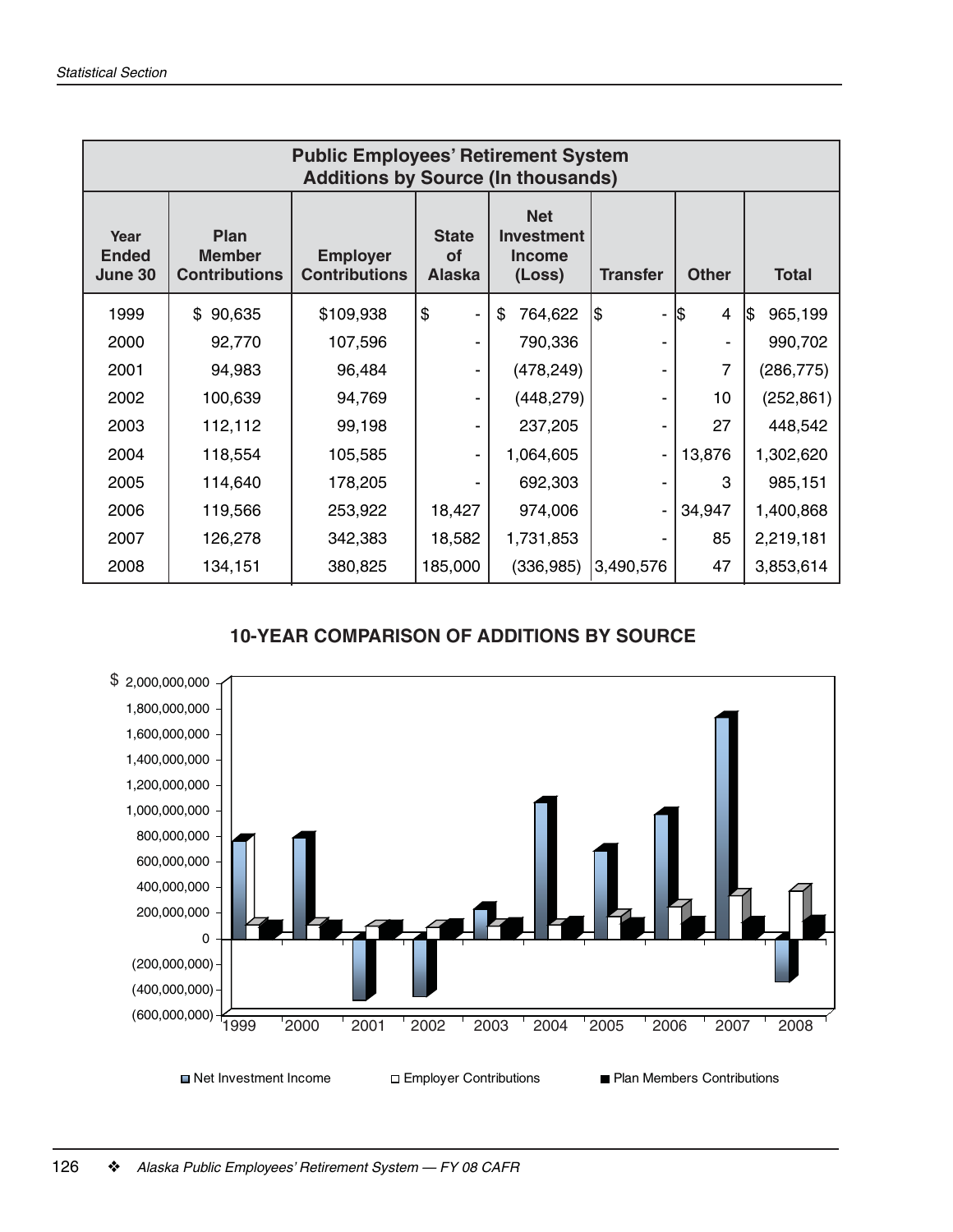|                                 | <b>Public Employees' Retirement System</b><br><b>Deductions by Type (In thousands)</b> |                               |                                       |                                           |                                            |                 |                     |  |  |  |  |
|---------------------------------|----------------------------------------------------------------------------------------|-------------------------------|---------------------------------------|-------------------------------------------|--------------------------------------------|-----------------|---------------------|--|--|--|--|
| Year<br><b>Ended</b><br>June 30 | <b>Pension</b><br><b>Benefits</b>                                                      | Healthcare<br><b>Premiums</b> | <b>Participant</b><br><b>Directed</b> | <b>Refunds of</b><br><b>Contributions</b> | <b>Administrative</b><br><b>Deductions</b> | <b>Transfer</b> | <b>Total</b>        |  |  |  |  |
| 1999                            | \$215,170                                                                              | \$64,486                      |                                       | \$14,435                                  | \$4,148                                    | \$              | \$298,239           |  |  |  |  |
| 2000                            | 239,441                                                                                | 83,794                        |                                       | 11,998                                    | 4,247                                      |                 | 339,480             |  |  |  |  |
| 2001                            | 259,771                                                                                | 103,846                       |                                       | 13,134                                    | 4,672                                      |                 | 381,423             |  |  |  |  |
| 2002                            | 279,731                                                                                | 124,805                       |                                       | 12,869                                    | 5,283                                      |                 | 422,688             |  |  |  |  |
| 2003                            | 307,684                                                                                | 143,331                       |                                       | 13,025                                    | 5,880                                      |                 | 469,920             |  |  |  |  |
| 2004                            | 329,390                                                                                | 167,360                       |                                       | 14,723                                    | 5,296                                      |                 | 516,769             |  |  |  |  |
| 2005                            | 357,763                                                                                | 192,349                       |                                       | 16,587                                    | 5,006                                      |                 | 571,705             |  |  |  |  |
| 2006                            | 381,672                                                                                | 210,613                       |                                       | 14,063                                    | 5,801                                      |                 | 612,149             |  |  |  |  |
| 2007                            | 410,545                                                                                | 224,553                       | 15                                    | 14,953                                    | 6,262                                      |                 | 656,328             |  |  |  |  |
| 2008                            | 439,123                                                                                | 77,074                        |                                       | 15,159                                    | 8,702                                      |                 | 3,490,576 4,030,634 |  |  |  |  |

### **10-YEAR COMPARISON OF DEDUCTIONS BY TYPE**



**Pension Benefits II Healthcare Premiums D Participant Directed D Refunds II Administrative**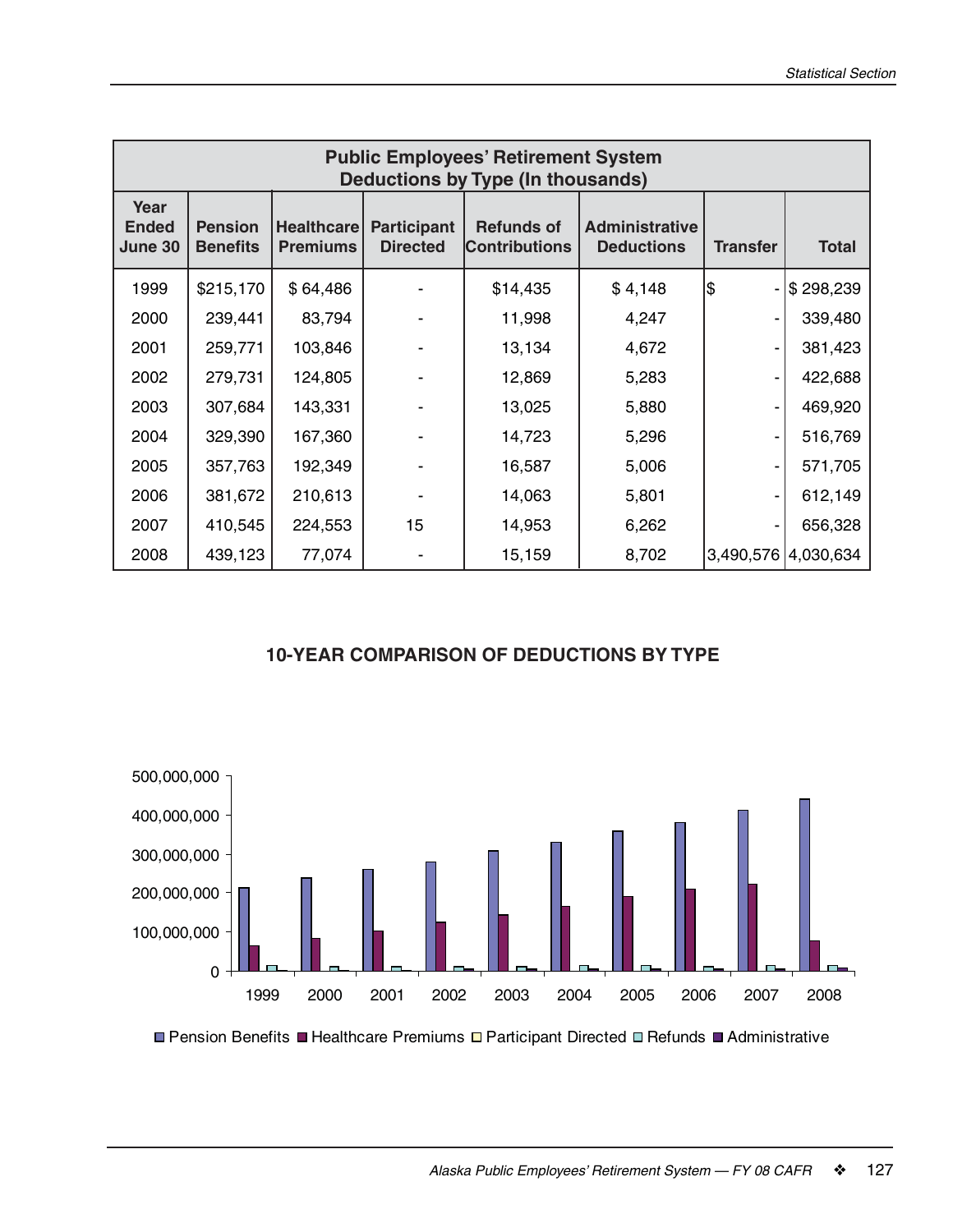| <b>Public Employees' Retirement System</b><br><b>Schedule of Benefit Deductions by Type</b><br>(In thousands) |                |                   |                 |                  |                   |              |  |  |
|---------------------------------------------------------------------------------------------------------------|----------------|-------------------|-----------------|------------------|-------------------|--------------|--|--|
| Year<br><b>Ended</b><br>June 30                                                                               | <b>Service</b> | <b>Disability</b> | <b>Survivor</b> | <b>Dependent</b> | <b>Healthcare</b> | <b>Total</b> |  |  |
| 1999                                                                                                          | \$195,605      | \$7,195           | \$12,141        | \$<br>229        | \$<br>64,486      | \$279,656    |  |  |
| 2000                                                                                                          | 216,118        | 9,669             | 13,650          | 4                | 83,794            | 323,235      |  |  |
| 2001                                                                                                          | 239,814        | 8,185             | 11,772          |                  | 103,846           | 363,617      |  |  |
| 2002                                                                                                          | 258,189        | 8,379             | 13,163          |                  | 124,805           | 404,536      |  |  |
| 2003                                                                                                          | 283,927        | 8,827             | 14,930          |                  | 143,331           | 451,015      |  |  |
| 2004                                                                                                          | 305,047        | 8,691             | 15,652          |                  | 167,360           | 496,750      |  |  |
| 2005                                                                                                          | 332,179        | 8,720             | 16,864          |                  | 192,349           | 550,112      |  |  |
| 2006                                                                                                          | 355,841        | 7,779             | 18,052          |                  | 210,613           | 592,285      |  |  |
| 2007                                                                                                          | 383,516        | 7,603             | 19,426          |                  | 224,553           | 635,098      |  |  |
| 2008                                                                                                          | 405,775        | 8,460             | 24,888          |                  | 235,474           | 674,597      |  |  |

## **20-YEAR COMPARISON OF RETIREE MONTHLY HEALTHCARE PREMIUMS**

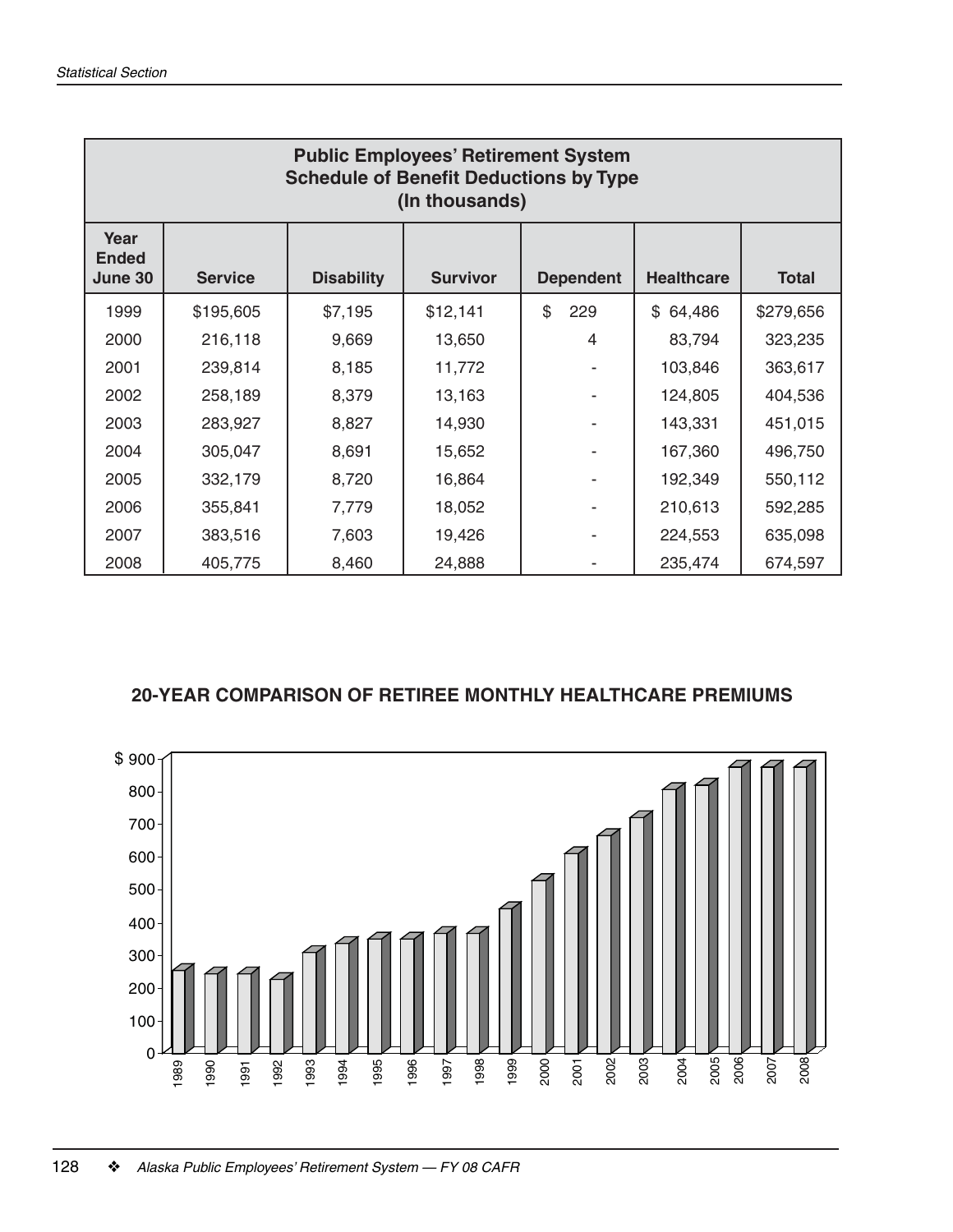| <b>Public Employees' Retirement System</b><br><b>System Membership by Status</b> |               |                                               |                                      |                                                      |              |  |  |  |
|----------------------------------------------------------------------------------|---------------|-----------------------------------------------|--------------------------------------|------------------------------------------------------|--------------|--|--|--|
| <b>Year Ended</b><br>June 30                                                     | <b>Active</b> | <b>Retirees &amp;</b><br><b>Beneficiaries</b> | <b>Vested</b><br><b>Terminations</b> | <b>Nonvested</b><br><b>Terminations</b><br>w/Balance | <b>Total</b> |  |  |  |
| 1998                                                                             | 31,910        | 13,101                                        | 5,143                                | 6,571                                                | 56,725       |  |  |  |
| 1999                                                                             | 32,214        | 14,185                                        | 5,395                                | 7,500                                                | 59,294       |  |  |  |
| 2000                                                                             | 32,134        | 15,174                                        | 5,433                                | 11,465                                               | 64,206       |  |  |  |
| 2001                                                                             | 32,441        | 16,274                                        | 6,187                                | 11,403                                               | 66,305       |  |  |  |
| 2002                                                                             | 33,242        | 17,215                                        | 5,702                                | 11,301                                               | 67,460       |  |  |  |
| 2003                                                                             | 34,065        | 18,431                                        | 5,841                                | 10,798                                               | 69,135       |  |  |  |
| 2004                                                                             | 33,612        | 19,572                                        | 5,965                                | 11,860                                               | 71,009       |  |  |  |
| 2005                                                                             | 33,730        | 20,703                                        | 6,105                                | 12,761                                               | 73,299       |  |  |  |
| 2006                                                                             | 34,071        | 21,901                                        | 6,219                                | 14,155                                               | 76,346       |  |  |  |
| 2007                                                                             | 31,362        | 22,997                                        | 6,398                                | 14,902                                               | 75,659       |  |  |  |

# **10-YEAR COMPARISON OF ACTIVE AND RETIRED MEMBERS**

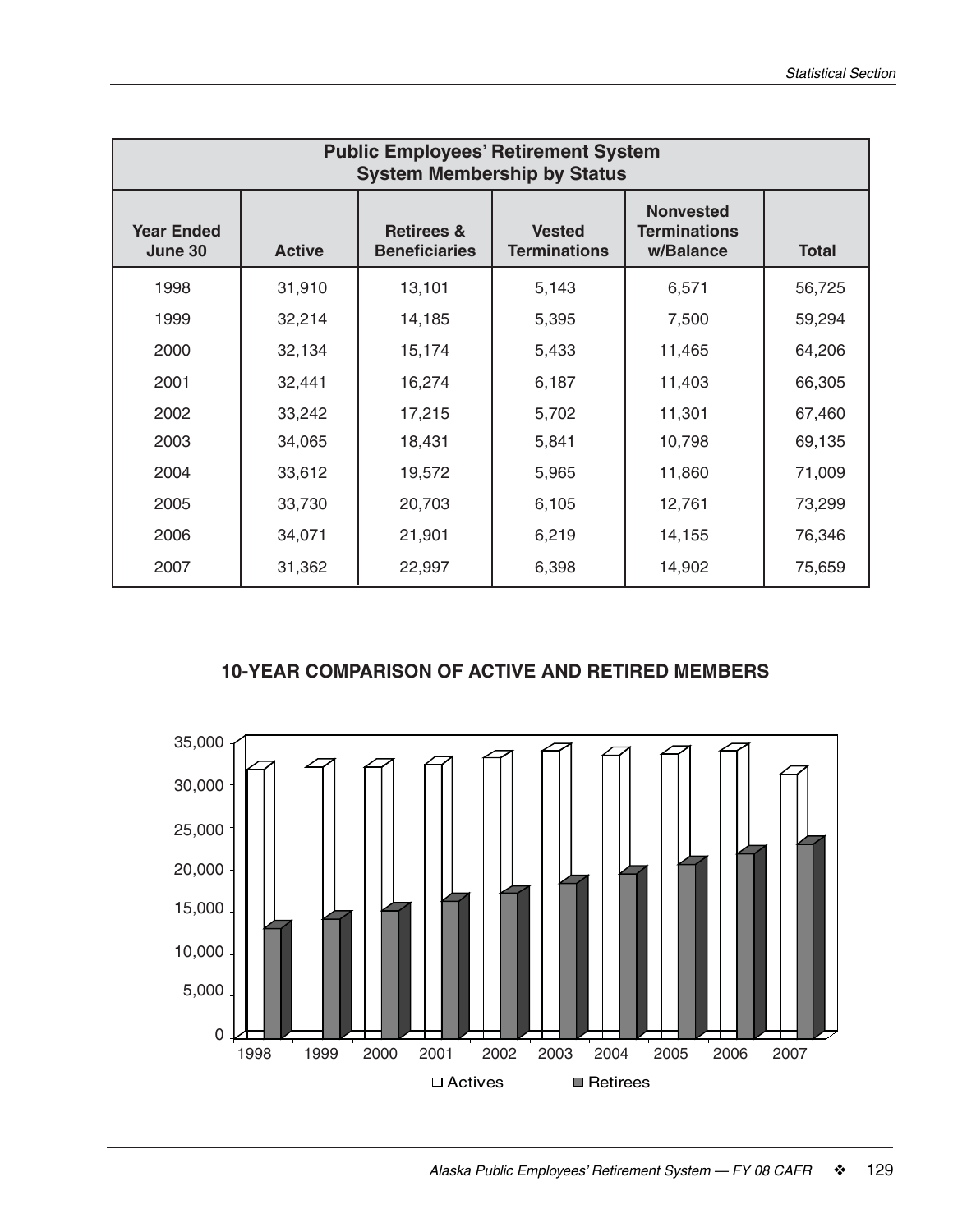| <b>Public Employees' Retirement System</b><br><b>Schedule of Average Benefit Payments</b><br><b>New Benefit Recipients</b>                                                                 |                  |                 |                              |                                               |                             |                |                         |  |
|--------------------------------------------------------------------------------------------------------------------------------------------------------------------------------------------|------------------|-----------------|------------------------------|-----------------------------------------------|-----------------------------|----------------|-------------------------|--|
|                                                                                                                                                                                            | $0 - 4$          | $5 - 9$         | $10 - 14$                    | <b>Years of Credited Service</b><br>$15 - 19$ | $20 - 24$                   | $25 - 29$      | $30+$                   |  |
| <b>Other</b>                                                                                                                                                                               |                  |                 |                              |                                               |                             |                |                         |  |
| Period 7/1/01 - 6/30/02:<br><b>Average Monthly Benefit</b><br><b>Number of Recipients</b>                                                                                                  | \$<br>488<br>15  | \$500<br>283    | \$<br>886<br>246             | \$1,428<br>227                                | \$2,020<br>198              | \$2,663<br>94  | \$3,653<br>72           |  |
| Period 7/1/02 - 6/30/03:<br><b>Average Monthly Benefit</b><br>Number of Recipients                                                                                                         | \$<br>984<br>202 | \$678<br>379    | \$1,022<br>290               | \$1,601<br>219                                | \$2,201<br>179              | \$3,116<br>99  | \$4,004<br>77           |  |
| Period 7/1/03 - 6/30/04:<br><b>Average Monthly Benefit</b><br>Number of Recipients                                                                                                         | \$<br>659<br>28  | \$745<br>300    | $\mathfrak{S}$<br>806<br>231 | \$<br>968<br>218                              | $\mathcal{S}$<br>917<br>234 | \$1,163<br>109 | \$1,488<br>58           |  |
| Period 7/1/04 - 6/30/05:<br><b>Average Monthly Benefit</b><br><b>Number of Recipients</b>                                                                                                  | \$<br>423<br>40  | \$516<br>363    | \$1,008<br>266               | \$1,571<br>211                                | \$2,249<br>213              | \$3,176<br>118 | \$3,369<br>76           |  |
| Period 7/1/05 - 6/30/06:<br><b>Average Monthly Benefit</b><br>Number of Recipients                                                                                                         | \$<br>519<br>72  | \$536<br>319    | $\mathcal{L}$<br>950<br>271  | \$1,464<br>246                                | \$2,212<br>197              | \$3,247<br>184 | \$3,837<br>50           |  |
| Period 7/1/06 - 6/30/07:<br><b>Average Monthly Benefit</b><br>Number of Recipients                                                                                                         | \$1,026<br>97    | \$564<br>320    | \$1,084<br>263               | \$1,773<br>207                                | \$2,509<br>190              | \$3,699<br>183 | \$4,132<br>44           |  |
| <b>Peace Officer/Firefigher</b>                                                                                                                                                            |                  |                 |                              |                                               |                             |                |                         |  |
| Period 7/1/01 - 6/30/02:<br><b>Average Monthly Benefit</b><br>Number of Recipients                                                                                                         | \$1,903<br>1     | \$<br>466<br>6  | \$1,056<br>12                | \$1,561<br>19                                 | \$2,567<br>85               | \$3,447<br>32  | \$5,996<br>$\mathbf{2}$ |  |
| Period 7/1/02 - 6/30/03:<br><b>Average Monthly Benefit</b><br><b>Number of Recipients</b>                                                                                                  | \$1,594<br>1     | 697<br>\$<br>9  | \$1,131<br>20                | \$2,043<br>20                                 | \$3,013<br>79               | \$4,079<br>11  | \$4,313<br>3            |  |
| Period 7/1/03 - 6/30/04:<br><b>Average Monthly Benefit</b><br>Number of Recipients                                                                                                         | \$1,644<br>4     | \$2,392<br>78   | \$2,298<br>46                | \$2,093<br>43                                 | \$2,435<br>61               | \$2,895<br>30  | \$2,546<br>8            |  |
| Period 7/1/04 - 6/30/05:<br><b>Average Monthly Benefit</b><br><b>Number of Recipients</b>                                                                                                  | \$<br>277<br>1   | \$<br>700<br>14 | \$1,209<br>20                | \$1,823<br>23                                 | \$2,852<br>66               | \$3,804<br>13  | \$3,846<br>3            |  |
| Period 7/1/05 - 6/30/06:<br><b>Average Monthly Benefit</b><br>Number of Recipients                                                                                                         | \$1,556<br>5     | \$748<br>11     | \$1,280<br>9                 | \$2,236<br>26                                 | \$2,931<br>29               | \$3,595<br>13  | \$4,190<br>3            |  |
| Period 7/1/06 - 6/30/07:<br><b>Average Monthly Benefit</b><br>Number of Recipients<br>"Average Monthly Benefit" includes post-retirement pension adjustments and cost-of-living increases. | 925<br>\$<br>4   | 858<br>\$<br>13 | \$1,304<br>9                 | \$2,385<br>26                                 | \$3,180<br>40               | \$4,198<br>12  | \$4,942<br>4            |  |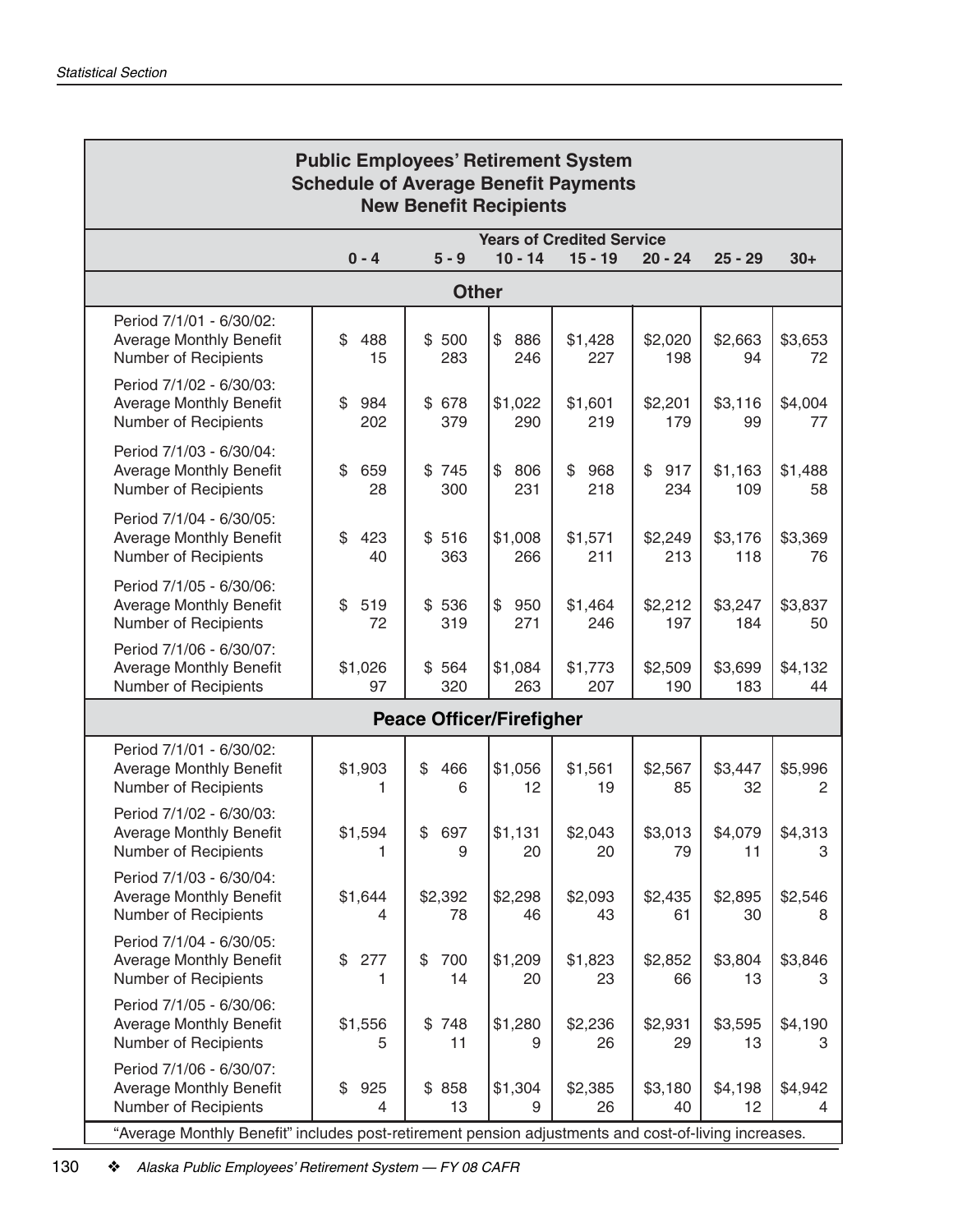| <b>Public Employees' Retirement System</b><br><b>Principal Participating Employers</b><br><b>June 30, 2007</b> |                                    |             |                                                            |
|----------------------------------------------------------------------------------------------------------------|------------------------------------|-------------|------------------------------------------------------------|
| <b>Employer</b>                                                                                                | Non-retired<br><b>Members</b>      | <b>Rank</b> | Percentage of<br>of Total<br>Non-retired<br><b>Members</b> |
| State of Alaska<br>University of Alaska<br>Anchorage School District<br><b>Total</b>                           | 23,449<br>4,954<br>4,495<br>32,898 | 2<br>3      | 41.6%<br>8.4<br>8.1<br>58.1%                               |